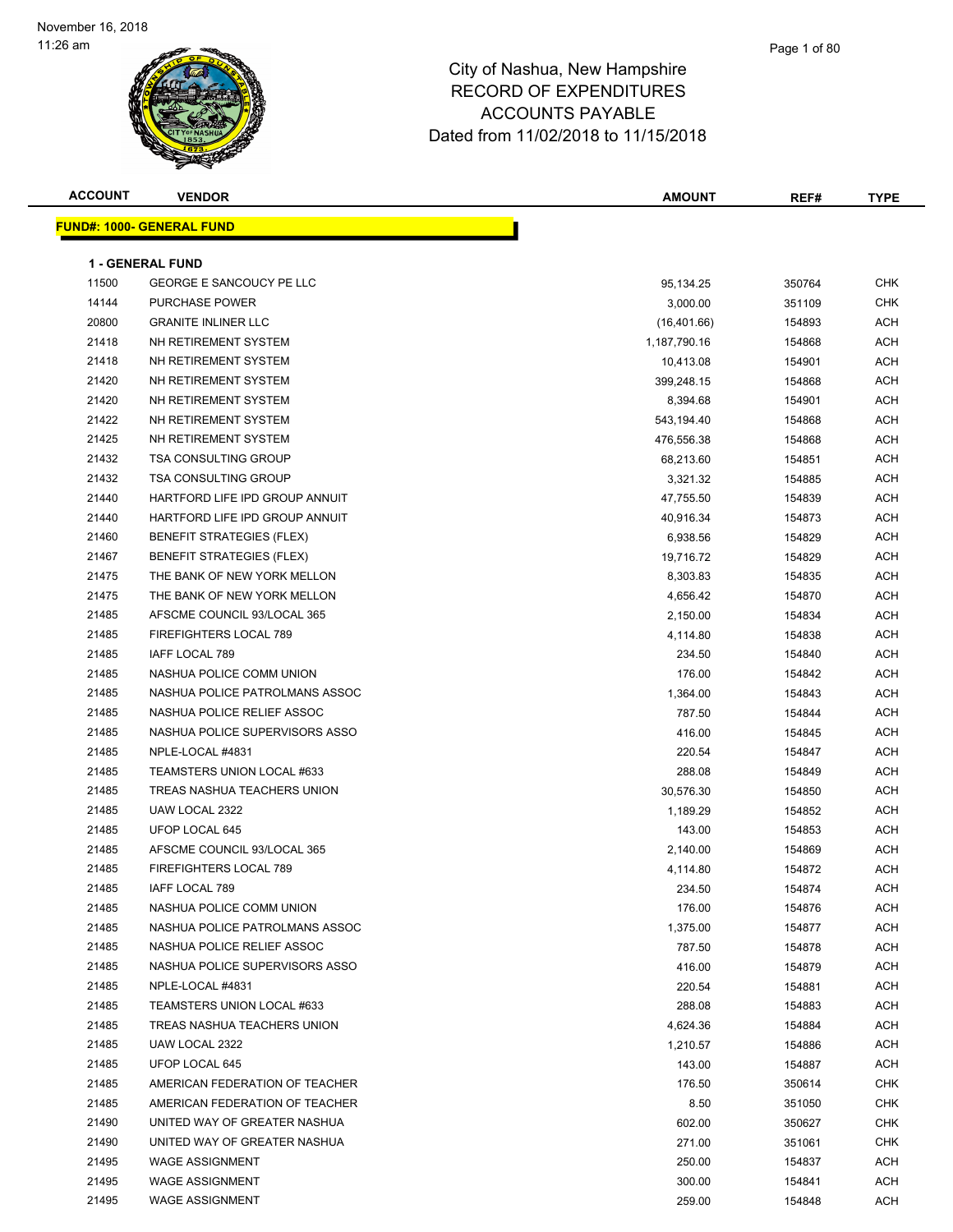| <b>ACCOUNT</b> | <b>VENDOR</b>                    | <b>AMOUNT</b>  | REF#   | <b>TYPE</b> |
|----------------|----------------------------------|----------------|--------|-------------|
|                | <b>FUND#: 1000- GENERAL FUND</b> |                |        |             |
|                | <b>1 - GENERAL FUND</b>          |                |        |             |
| 21495          | <b>WAGE ASSIGNMENT</b>           | 300.00         | 154875 | <b>ACH</b>  |
| 21495          | <b>WAGE ASSIGNMENT</b>           | 259.00         | 154882 | <b>ACH</b>  |
| 21495          | <b>WAGE ASSIGNMENT</b>           | 934.00         | 350615 | <b>CHK</b>  |
| 21495          | <b>WAGE ASSIGNMENT</b>           | 75.98          | 350616 | <b>CHK</b>  |
| 21495          | <b>WAGE ASSIGNMENT</b>           | 100.00         | 350617 | <b>CHK</b>  |
| 21495          | <b>WAGE ASSIGNMENT</b>           | 149.76         | 350618 | <b>CHK</b>  |
| 21495          | <b>WAGE ASSIGNMENT</b>           | 155.00         | 350619 | <b>CHK</b>  |
| 21495          | <b>WAGE ASSIGNMENT</b>           | 104.00         | 350620 | <b>CHK</b>  |
| 21495          | <b>WAGE ASSIGNMENT</b>           | 75.00          | 350621 | <b>CHK</b>  |
| 21495          | <b>WAGE ASSIGNMENT</b>           | 1,481.28       | 350622 | <b>CHK</b>  |
| 21495          | <b>WAGE ASSIGNMENT</b>           | 225.18         | 350623 | <b>CHK</b>  |
| 21495          | <b>WAGE ASSIGNMENT</b>           | 11.54          | 350624 | <b>CHK</b>  |
| 21495          | <b>WAGE ASSIGNMENT</b>           | 90.00          | 350625 | <b>CHK</b>  |
| 21495          | <b>WAGE ASSIGNMENT</b>           | 311.88         | 350626 | <b>CHK</b>  |
| 21495          | <b>WAGE ASSIGNMENT</b>           | 910.69         | 350628 | <b>CHK</b>  |
| 21495          | <b>WAGE ASSIGNMENT</b>           | 203.03         | 350629 | <b>CHK</b>  |
| 21495          | <b>WAGE ASSIGNMENT</b>           | 934.00         | 351051 | <b>CHK</b>  |
| 21495          | <b>WAGE ASSIGNMENT</b>           | 60.43          | 351052 | <b>CHK</b>  |
| 21495          | <b>WAGE ASSIGNMENT</b>           | 100.00         | 351053 | <b>CHK</b>  |
| 21495          | <b>WAGE ASSIGNMENT</b>           | 155.00         | 351054 | <b>CHK</b>  |
| 21495          | <b>WAGE ASSIGNMENT</b>           | 104.00         | 351055 | <b>CHK</b>  |
| 21495          | <b>WAGE ASSIGNMENT</b>           | 25.00          | 351056 | <b>CHK</b>  |
| 21495          | <b>WAGE ASSIGNMENT</b>           | 1,204.78       | 351057 | <b>CHK</b>  |
| 21495          | <b>WAGE ASSIGNMENT</b>           | 11.54          | 351058 | <b>CHK</b>  |
| 21495          | <b>WAGE ASSIGNMENT</b>           | 90.00          | 351059 | <b>CHK</b>  |
| 21495          | <b>WAGE ASSIGNMENT</b>           | 311.88         | 351060 | <b>CHK</b>  |
| 21495          | <b>WAGE ASSIGNMENT</b>           | 387.05         | 351062 | <b>CHK</b>  |
| 21538          | NASHUA TEACHERS UNION            | 3,088.30       | 154846 | <b>ACH</b>  |
| 21538          | NASHUA TEACHERS UNION            | 87.35          | 154880 | <b>ACH</b>  |
| 21780          | <b>LEE SEVILLA</b>               | 1,243.59       | 351022 | <b>CHK</b>  |
| 21921          | STATE OF NH-MV                   | 15,912.76      | 154824 | <b>ACH</b>  |
| 21921          | STATE OF NH -MV                  | 18,998.45      | 154828 | <b>ACH</b>  |
| 21921          | STATE OF NH-MV                   | 19,478.64      | 154831 | <b>ACH</b>  |
| 21921          | STATE OF NH-MV                   | 9,204.21       | 154832 | ACH         |
| 21921          | STATE OF NH -MV                  | 15,936.19      | 154862 | ACH         |
| 21921          | STATE OF NH-MV                   | 15,946.33      | 154864 | <b>ACH</b>  |
| 21921          | STATE OF NH -MV                  | 14,054.34      | 154865 | ACH         |
| 21921          | STATE OF NH-MV                   | 22,247.16      | 154867 | ACH         |
| 21921          | STATE OF NH-MV                   | 15,824.34      | 154888 | <b>ACH</b>  |
|                |                                  |                |        |             |
|                | <b>TOTAL 1 - GENERAL FUND</b>    | \$3,127,200.77 |        |             |

#### **101 - MAYOR**

| 61100 | STAPLES BUSINESS ADVANTAGE | 38.59   | 350838 | <b>CHK</b> |
|-------|----------------------------|---------|--------|------------|
| 61100 | WB MASON CO INC            | 25.75   | 351222 | CHK        |
|       | <b>TOTAL 101 - MAYOR</b>   | \$64.34 |        |            |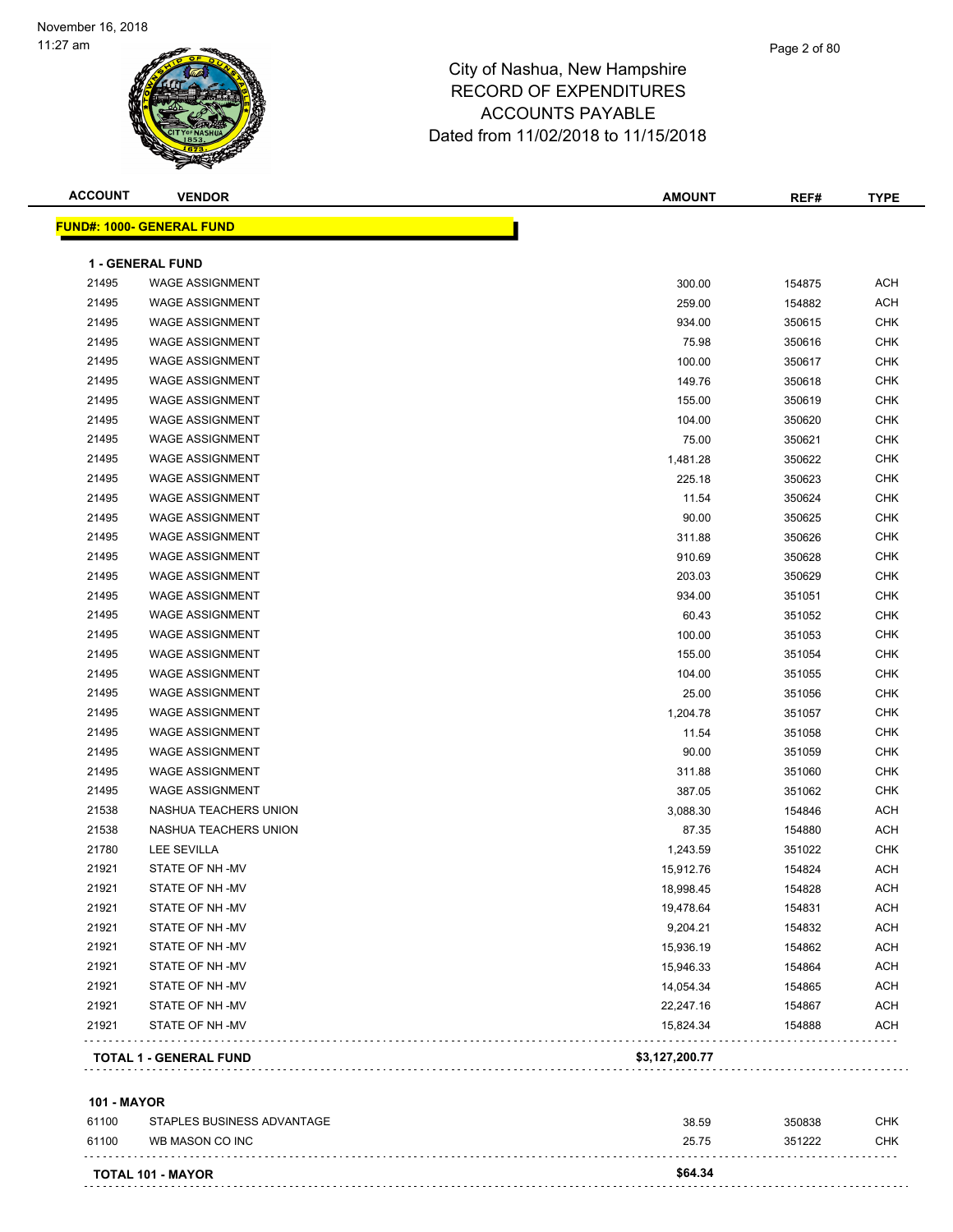

| <b>ACCOUNT</b>     | <b>VENDOR</b>                                       | <b>AMOUNT</b>     | REF#             | <b>TYPE</b> |
|--------------------|-----------------------------------------------------|-------------------|------------------|-------------|
|                    | <u> FUND#: 1000- GENERAL FUND</u>                   |                   |                  |             |
|                    | <b>102 - BOARD OF ALDERMEN</b>                      |                   |                  |             |
| 53428              | DONNA L GRAHAM                                      | 540.00            | 351160           | <b>CHK</b>  |
| 61100              | TREASURER STATE OF NH                               | 45.10             | 351114           | <b>CHK</b>  |
|                    | TOTAL 102 - BOARD OF ALDERMEN                       | \$585.10          |                  |             |
| <b>103 - LEGAL</b> |                                                     |                   |                  |             |
| 55300              | <b>STEVEN A BOLTON</b>                              | 66.13             | 350634           | <b>CHK</b>  |
| 55300              | <b>STEVEN A BOLTON</b>                              | 25.98             | 351063           | <b>CHK</b>  |
| 55614              | HILLSBOROUGH COUNTY REGISTRY                        | 30.00             | 350770           | CHK         |
| 61807              | MATTHEW BENDER & CO INC                             | 758.46            | 351183           | <b>CHK</b>  |
|                    | <b>TOTAL 103 - LEGAL</b>                            | \$880.57          |                  |             |
|                    | <b>107 - CITY CLERK</b>                             |                   |                  |             |
| 42508              | TREASURER STATE OF NH                               | 1,591.00          | 350706           | <b>CHK</b>  |
| 44149              | TREASURER STATE OF NH                               | 8,601.00          | 350706           | CHK         |
| 53435              | PETTY CASH                                          | 180.00            | 351079           | <b>CHK</b>  |
|                    | <b>TOTAL 107 - CITY CLERK</b>                       | \$10,372.00       |                  |             |
|                    | <b>109 - CIVIC &amp; COMMUNITY ACTIVITIES</b>       |                   |                  |             |
| 56200              | UNITED WAY OF GREATER NASHUA                        | 1,000.00          | 351087           | <b>CHK</b>  |
| 56214              | HUMANE SOCIETY FOR GREATER                          | 8,256.75          | 350774           | CHK         |
|                    | <b>TOTAL 109 - CIVIC &amp; COMMUNITY ACTIVITIES</b> | \$9,256.75        |                  |             |
|                    |                                                     |                   |                  |             |
|                    | <b>111 - HUMAN RESOURCES</b>                        |                   |                  |             |
| 55425              | PEOPLEFACTS LLC                                     | 23.46             | 350703           | <b>CHK</b>  |
| 61100              | WB MASON CO INC                                     | 41.42             | 350849           | CHK         |
|                    | <b>TOTAL 111 - HUMAN RESOURCES</b>                  | \$64.88           |                  |             |
|                    | <b>120 - TELECOMMUNICATIONS</b>                     |                   |                  |             |
| 55109              | CONSOLIDATED COMMUNICATIONS                         | 852.36            | 350684           | <b>CHK</b>  |
| 55109              | PACIFIC TELEMANAGEMENT SERVICE                      | 75.00             | 350808           | <b>CHK</b>  |
| 55109              | <b>FIRSTLIGHT</b>                                   | 2,085.99          | 351097           | <b>CHK</b>  |
| 55118              | VERIZON WIRELESS-342053899-000                      | 760.19            | 351115           | CHK         |
|                    | <b>TOTAL 120 - TELECOMMUNICATIONS</b>               | \$3,773.54        |                  |             |
|                    | <b>122 - INFORMATION TECHNOLOGY</b>                 |                   |                  |             |
| 54400              | <b>TRITECH SOFTWARE SYSTEMS</b>                     | 100.00            | 350843           | <b>CHK</b>  |
| 54407              | <b>BUSINESS SOFTWARE INC</b>                        | 8,441.94          | 350731           | <b>CHK</b>  |
| 54407              | HYLAND SOFTWARE INC                                 | 47,275.37         | 350775           | <b>CHK</b>  |
| 54421              | CONWAY OFFICE SOLUTIONS                             |                   |                  | <b>CHK</b>  |
| 54428              | TEAMABSOLUTE INC                                    | 17.28<br>7,500.00 | 351141<br>351211 | <b>CHK</b>  |
| 71221              | <b>CUSTOM COMPUTER SPECIALIST INC</b>               |                   |                  | <b>CHK</b>  |
| 71228              |                                                     | 14,778.00         | 350743           |             |
|                    | SHI INTERNATIONAL CORP                              | 185.00            | 350835           | <b>CHK</b>  |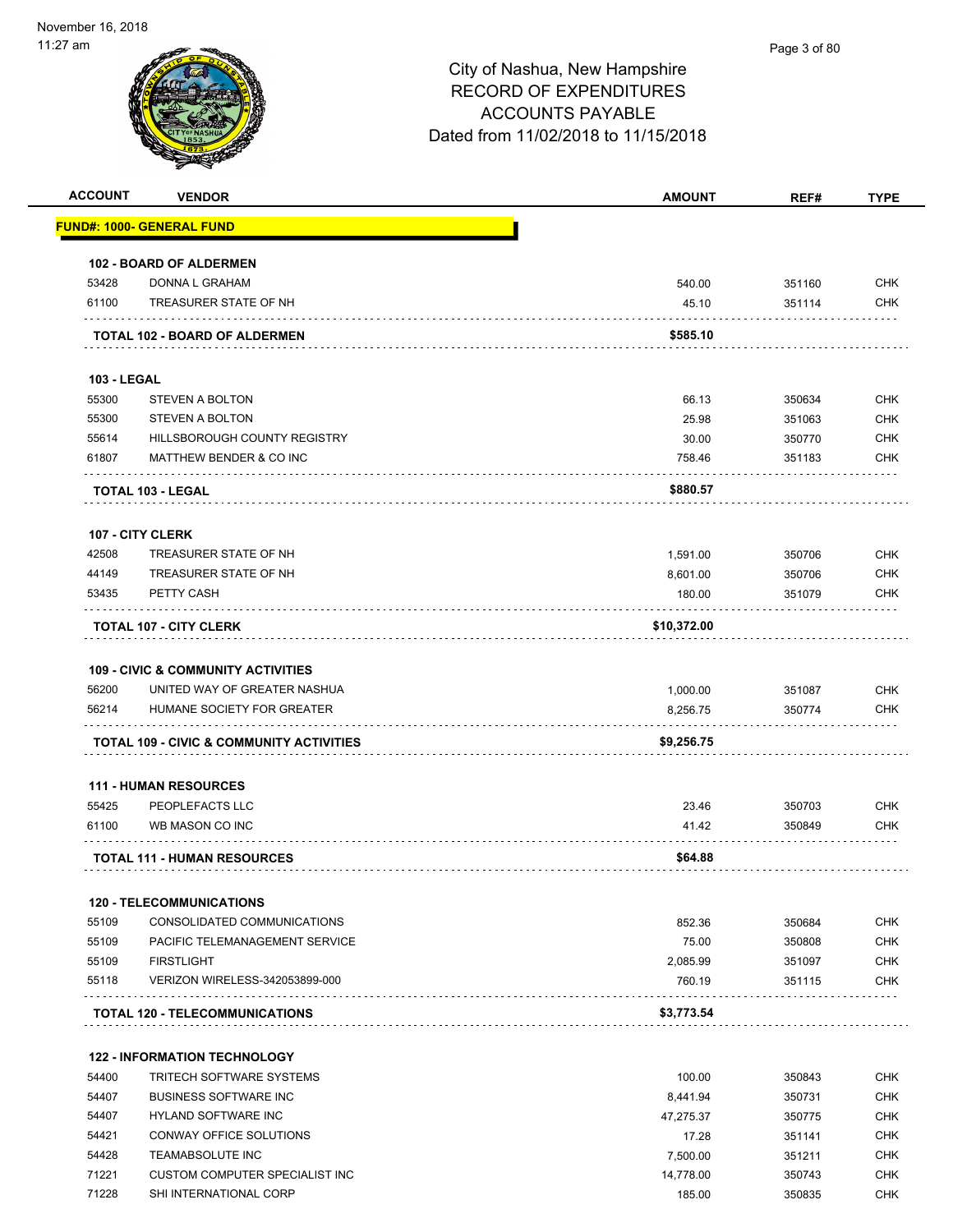|                | <b>VENDOR</b>                         | <b>AMOUNT</b>    | REF#             | <b>TYPE</b>                                                                                                                                                                                      |
|----------------|---------------------------------------|------------------|------------------|--------------------------------------------------------------------------------------------------------------------------------------------------------------------------------------------------|
|                | FUND#: 1000- GENERAL FUND             |                  |                  |                                                                                                                                                                                                  |
|                | TOTAL 122 - INFORMATION TECHNOLOGY    | \$78,297.59      |                  |                                                                                                                                                                                                  |
|                | <b>126 - FINANCIAL SERVICES</b>       |                  |                  |                                                                                                                                                                                                  |
| 41307          | HILLSBOROUGH COUNTY REGISTRY          | 58.47            | 350770           | <b>CHK</b>                                                                                                                                                                                       |
| 42200          | <b>ALISSA BROWN</b>                   | 330.20           | 350730           | <b>CHK</b>                                                                                                                                                                                       |
| 42200          | <b>LEON CADY</b>                      | 23.00            | 350732           | <b>CHK</b>                                                                                                                                                                                       |
| 42200          | <b>JAMES F CLOSSON</b>                | 96.00            | 350737           | <b>CHK</b>                                                                                                                                                                                       |
| 42200          | LUZ CORA                              | 65.00            | 350739           | <b>CHK</b>                                                                                                                                                                                       |
| 42200          | DMV NATIONWIDE                        | 27.50            | 350749           | <b>CHK</b>                                                                                                                                                                                       |
| 42200          | <b>EMILY FARINA</b>                   | 155.20           | 350755           | <b>CHK</b>                                                                                                                                                                                       |
| 42200          | <b>ABEL GARCIA</b>                    | 10.00            | 350761           | <b>CHK</b>                                                                                                                                                                                       |
| 42200          | GIRLS INCORPORATED OF NH              | 229.80           | 350765           | <b>CHK</b>                                                                                                                                                                                       |
| 42200          | NIKO JOSEPH LAVOIE                    | 93.50            | 350779           | <b>CHK</b>                                                                                                                                                                                       |
| 42200          | <b>CHRISTOPHER PETERS</b>             | 496.20           | 350810           | <b>CHK</b>                                                                                                                                                                                       |
| 42200          | <b>TAGGART ICE INC</b>                | 10.00            | 350840           | <b>CHK</b>                                                                                                                                                                                       |
| 45913          | PETTY CASH                            | 10.00            | 351079           | <b>CHK</b>                                                                                                                                                                                       |
| 55200          | GOVERNMENT FINANCE OFFCRS ASSN        | 640.00           | 351098           | <b>CHK</b>                                                                                                                                                                                       |
| 55307          | <b>DEBORAH MARTEL</b>                 | 170.87           | 350658           | <b>CHK</b>                                                                                                                                                                                       |
| 55421          | RACHAEL LAVOIE                        | 43.68            | 350668           | <b>CHK</b>                                                                                                                                                                                       |
| 55607          | MAILINGS UNLIMITED - TAX              | 10,000.00        | 154830           | <b>ACH</b>                                                                                                                                                                                       |
| 55607          | MAILINGS UNLIMITED - MVR              | 1,890.00         | 154863           | <b>ACH</b>                                                                                                                                                                                       |
| 61100          | WB MASON CO INC                       | 108.70           | 351222           | <b>CHK</b>                                                                                                                                                                                       |
|                |                                       |                  |                  |                                                                                                                                                                                                  |
|                |                                       |                  |                  |                                                                                                                                                                                                  |
|                | <b>TOTAL 126 - FINANCIAL SERVICES</b> | \$14,458.12      |                  |                                                                                                                                                                                                  |
|                | <b>129 - CITY BUILDINGS</b>           |                  |                  |                                                                                                                                                                                                  |
| 54100          | <b>EVERSOURCE</b>                     | 7,003.10         | 351094           |                                                                                                                                                                                                  |
| 54100          | <b>EVERSOURCE</b>                     | 161.47           | 351096           |                                                                                                                                                                                                  |
| 54114          | <b>LIBERTY UTILITIES - NH</b>         | 221.38           | 350694           |                                                                                                                                                                                                  |
| 54114          | <b>DIRECT ENERGY BUSINESS</b>         | 62.04            | 350748           |                                                                                                                                                                                                  |
| 54114          | <b>LIBERTY UTILITIES - NH</b>         | 81.95            | 351100           |                                                                                                                                                                                                  |
| 54114          | <b>LIBERTY UTILITIES - NH</b>         | 363.60           | 351103           |                                                                                                                                                                                                  |
| 54228          | BAIN PEST CONTROL SERVICE INC         | 160.00           | 351126           |                                                                                                                                                                                                  |
| 54243          | <b>METRO GROUP INC</b>                | 1,193.00         | 350791           |                                                                                                                                                                                                  |
|                | <b>METRO GROUP INC</b>                | 1,035.00         | 350791           |                                                                                                                                                                                                  |
| 54280<br>54280 | NASHUA WALLPAPER & PAINT CO           | 10.03            | 350799           |                                                                                                                                                                                                  |
|                | REXEL OF AMERICA LLC                  | 221.35           | 350822           |                                                                                                                                                                                                  |
| 54280<br>54280 | HOME DEPOT CREDIT SERVICE 3065        | 102.20           | 351168           |                                                                                                                                                                                                  |
| 61428          | NEW ENGLAND PAPER & SUPPLY            | 814.11           | 350803           |                                                                                                                                                                                                  |
|                | <b>TOTAL 129 - CITY BUILDINGS</b>     | \$11,429.23      |                  |                                                                                                                                                                                                  |
|                |                                       |                  |                  |                                                                                                                                                                                                  |
|                | 130 - PURCHASING                      |                  |                  |                                                                                                                                                                                                  |
| 61242<br>61242 | LINDENMEYR MUNROE<br>WB MASON CO INC  | 898.88<br>601.27 | 351178<br>351222 | <b>CHK</b><br><b>CHK</b><br><b>CHK</b><br><b>CHK</b><br>CHK<br><b>CHK</b><br><b>CHK</b><br><b>CHK</b><br><b>CHK</b><br><b>CHK</b><br><b>CHK</b><br><b>CHK</b><br><b>CHK</b><br>CHK<br><b>CHK</b> |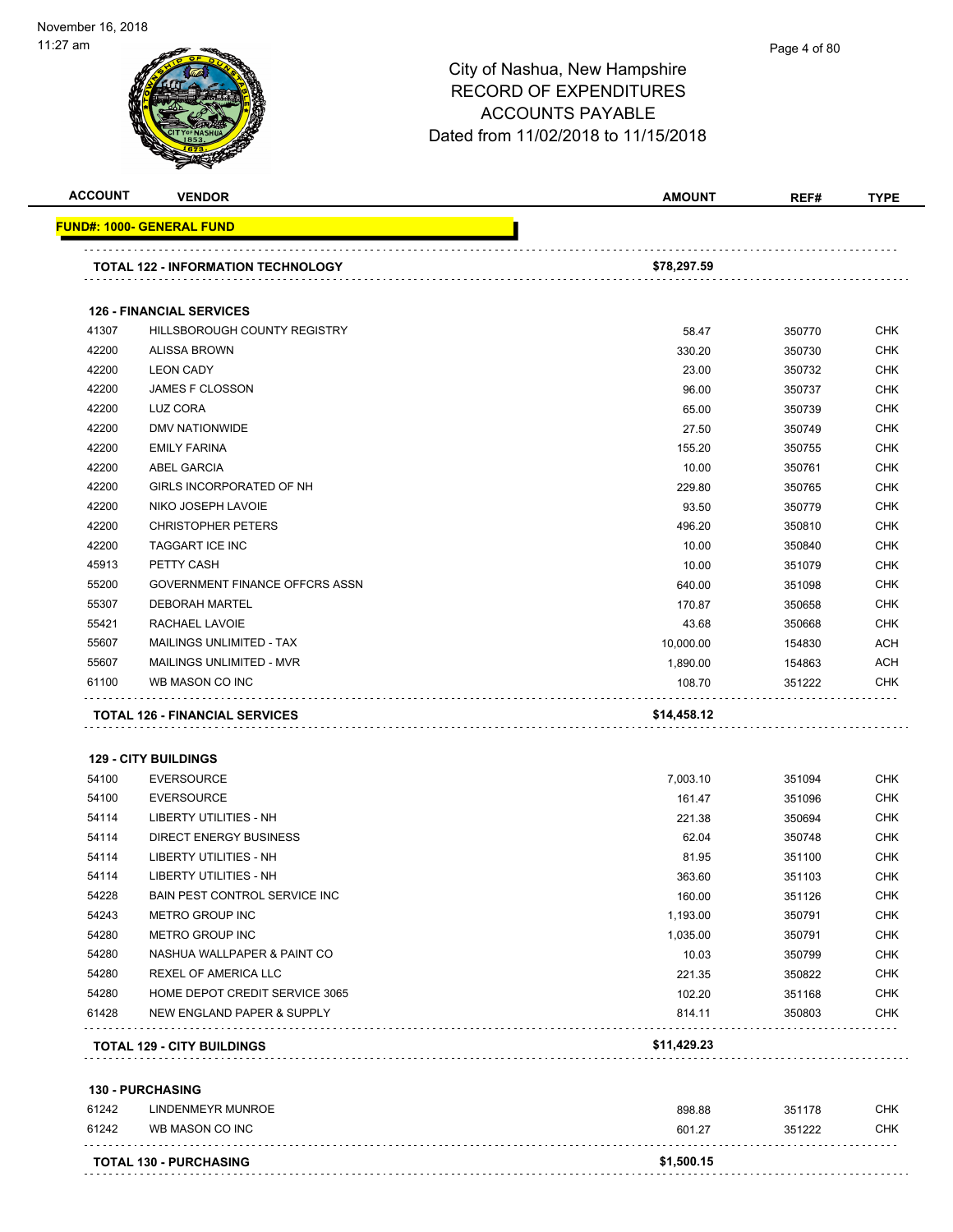| <b>ACCOUNT</b>        | <b>VENDOR</b>                                                                 | <b>AMOUNT</b> | REF#   | <b>TYPE</b>              |
|-----------------------|-------------------------------------------------------------------------------|---------------|--------|--------------------------|
|                       | <u> FUND#: 1000- GENERAL FUND</u>                                             |               |        |                          |
|                       | 132 - ASSESSING                                                               |               |        |                          |
| 55307                 | MICHAEL MANDILE                                                               | 156.42        | 350655 | <b>CHK</b>               |
| 55307                 | <b>GARY TURGISS</b>                                                           | 134.07        | 350677 | <b>CHK</b>               |
| 55307                 | <b>GREG TURGISS</b>                                                           | 250.71        | 350678 | <b>CHK</b>               |
| 55307                 | CHERYL WALLEY                                                                 | 232.00        | 350680 | <b>CHK</b>               |
| 55421                 | NH MUNICIPAL ASSOCIATION INC                                                  | 300.00        | 350700 | <b>CHK</b>               |
| 61107                 | <b>M &amp; N SPORTS LLC</b>                                                   | 26.95         | 350654 | <b>CHK</b>               |
| 61830                 | <b>COSTAR REALTY INFORMATION</b>                                              | 762.85        | 350741 | <b>CHK</b>               |
| 61830                 | MATTHEW BENDER & CO INC                                                       | 54.44         | 351183 | <b>CHK</b>               |
|                       | <b>TOTAL 132 - ASSESSING</b>                                                  | \$1,917.44    |        |                          |
| 134 - GIS             |                                                                               |               |        |                          |
| 55421                 | PAMELA ANDRUSKEVICH                                                           | 223.67        | 350631 | <b>CHK</b>               |
| 55421                 | ANGELO MARINO                                                                 | 307.15        | 350657 | CHK                      |
|                       | TOTAL 134 - GIS                                                               | \$530.82      |        |                          |
|                       |                                                                               |               |        |                          |
|                       | <b>142 - WOODLAWN CEMETERY</b>                                                |               |        |                          |
| 54280                 | NASHUA WALLPAPER & PAINT CO                                                   | 219.96        | 350799 | <b>CHK</b>               |
| 54399                 | <b>CORNERSTONE CEMETERY SERVICES</b>                                          | 5,040.00      | 350740 | <b>CHK</b>               |
| 61299                 | PETTY CASH                                                                    | 35.64         | 351079 | <b>CHK</b>               |
| 61428                 | NEW ENGLAND PAPER & SUPPLY                                                    | 90.63         | 350803 | <b>CHK</b>               |
| 61499                 | AMAZON.COM LLC                                                                | 79.98         | 154889 | <b>ACH</b>               |
| 61499                 | <b>CINTAS</b>                                                                 | 32.23         | 350735 | <b>CHK</b>               |
| 61499                 | HOME DEPOT CREDIT SERVICE 3065                                                | 62.35         | 350771 | <b>CHK</b>               |
| 61709                 | <b>SANEL NAPA</b>                                                             | 28.68         | 350832 | <b>CHK</b>               |
| 61799                 | AMAZON.COM LLC                                                                | 219.95        | 154854 | <b>ACH</b>               |
|                       | TOTAL 142 - WOODLAWN CEMETERY                                                 | \$5,809.42    |        |                          |
|                       |                                                                               |               |        |                          |
| 54141                 | <b>144 - EDGEWOOD &amp; SUBURBAN CEMETERIES</b><br>PENNICHUCK WATER WORKS INC | 267.15        | 351108 | <b>CHK</b>               |
| 54487                 | PETTY CASH                                                                    | 16.00         | 351079 | CHK                      |
|                       | TOTAL 144 - EDGEWOOD & SUBURBAN CEMETERIES                                    | \$283.15      |        |                          |
|                       |                                                                               |               |        |                          |
| 150 - POLICE<br>44184 | NASHUA POLICE DEPARTMENT                                                      |               |        |                          |
|                       |                                                                               | 4.98          | 350664 | <b>CHK</b><br><b>CHK</b> |
| 53135                 | WARREN D FITZGERALD PHD                                                       | 475.00        | 350759 |                          |
| 53999                 | AAA CREDIT SCREENING SERV LLC                                                 | 150.00        | 351118 | <b>CHK</b>               |
| 53999                 | <b>GYM SERVICES INC</b>                                                       | 195.50        | 351166 | <b>CHK</b>               |
| 54100                 | EVERSOUCE-POWER SUPPLY                                                        | 14,705.32     | 350686 | <b>CHK</b>               |
| 54107                 | SHATTUCK MALONE OIL CO                                                        | 676.22        | 350705 | <b>CHK</b>               |
| 54141                 | PENNICHUCK WATER WORKS INC                                                    | 730.05        | 350702 | <b>CHK</b>               |
| 54141                 | PENNICHUCK WATER WORKS INC                                                    | 26.67         | 351108 | <b>CHK</b>               |
| 54280                 | HOME DEPOT CREDIT SERVICE 3073                                                | 121.20        | 350772 | CHK                      |
| 54280                 | METRO GROUP INC                                                               | 243.00        | 350791 | <b>CHK</b>               |
| 54407                 | RELX INC DBA LEXISNEXIS                                                       | 165.00        | 350820 | <b>CHK</b>               |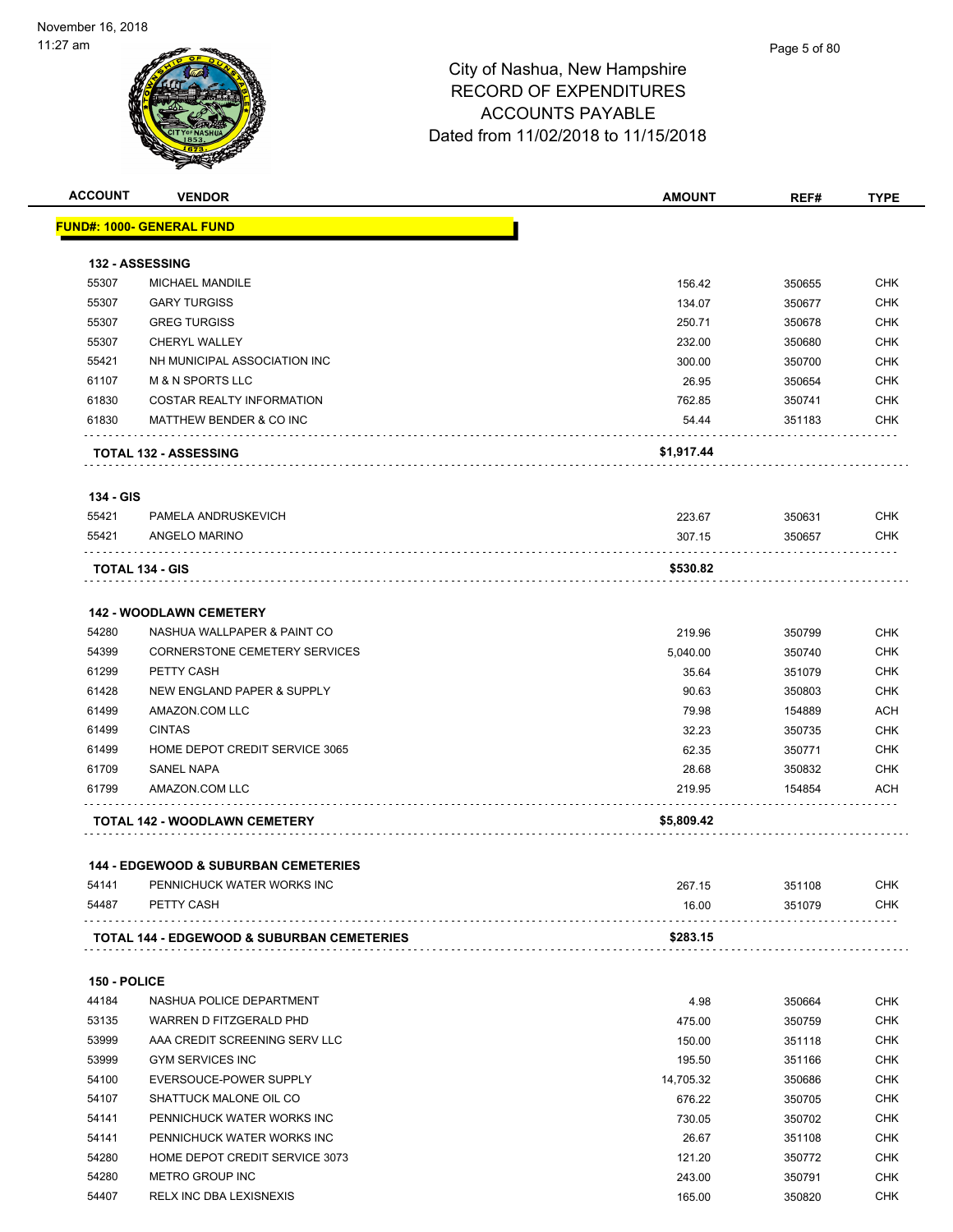

| <b>ACCOUNT</b> | <b>VENDOR</b>                    | <b>AMOUNT</b> | REF#   | <b>TYPE</b> |
|----------------|----------------------------------|---------------|--------|-------------|
|                | <b>FUND#: 1000- GENERAL FUND</b> |               |        |             |
|                |                                  |               |        |             |
| 150 - POLICE   |                                  |               |        |             |
| 54487          | CAPUS AUTOMATION SERVICES INC    | 1,800.00      | 351134 | <b>CHK</b>  |
| 54849          | <b>CAITLIN BOUCHER</b>           | 45.96         | 350636 | <b>CHK</b>  |
| 54849          | PETER CINFO                      | 45.96         | 350639 | <b>CHK</b>  |
| 54849          | <b>JOSHUA ST ONGE</b>            | 91.92         | 350674 | <b>CHK</b>  |
| 54849          | <b>COMCAST</b>                   | 184.85        | 350683 | <b>CHK</b>  |
| 54849          | CONSOLIDATED COMMUNICATIONS      | 313.73        | 350684 | <b>CHK</b>  |
| 54849          | VERIZON WIRELESS-286546928       | 1,094.88      | 350710 | <b>CHK</b>  |
| 54849          | <b>COMCAST</b>                   | 389.80        | 351090 | <b>CHK</b>  |
| 55200          | FBI-LEEDA INC                    | 100.00        | 350691 | <b>CHK</b>  |
| 55307          | <b>MATTHEW FOSS</b>              | 43.60         | 351072 | <b>CHK</b>  |
| 55307          | ANDREW OTHOT                     | 43.60         | 351077 | <b>CHK</b>  |
| 55307          | <b>CONNOR PERRY</b>              | 43.60         | 351078 | <b>CHK</b>  |
| 55400          | PETER CINFO                      | 120.99        | 350639 | CHK         |
| 55400          | <b>WILLIAM DILLON</b>            | 140.00        | 350644 | <b>CHK</b>  |
| 55400          | <b>KEVIN ROURKE</b>              | 215.00        | 350670 | <b>CHK</b>  |
| 55400          | <b>KAREN SMITH</b>               | 23.98         | 350671 | <b>CHK</b>  |
| 55699          | NASHUA MILLYARD ASSOC INC        | 388.46        | 350797 | <b>CHK</b>  |
| 61100          | PITNEY BOWES INC                 | 56.52         | 350704 | <b>CHK</b>  |
| 61100          | OFFICE ALTERNATIVES LLC          | 975.00        | 350806 | <b>CHK</b>  |
| 61100          | WB MASON CO INC                  | 526.93        | 350849 | <b>CHK</b>  |
| 61100          | WB MASON CO INC                  | 139.90        | 351222 | <b>CHK</b>  |
| 61107          | <b>BEN'S UNIFORMS</b>            | 48.00         | 350724 | <b>CHK</b>  |
| 61107          | ALECS SHOE STORE INC             | 2,221.25      | 351121 | <b>CHK</b>  |
| 61107          | <b>BEN'S UNIFORMS</b>            | 2,400.00      | 351129 | <b>CHK</b>  |
| 61107          | <b>GEORGE'S APPAREL</b>          | 384.00        | 351157 | <b>CHK</b>  |
| 61110          | ALECS SHOE STORE INC             | 276.90        | 351121 | <b>CHK</b>  |
| 61121          | <b>ENVIRO SAFETY PRODUCTS</b>    | 689.96        | 351148 | <b>CHK</b>  |
| 61185          | <b>B&amp;H PHOTO-VIDEO</b>       | 43.54         | 351125 | <b>CHK</b>  |
| 61299          | <b>JOSHUA TREFRY</b>             | 49.59         | 350676 | <b>CHK</b>  |
| 61299          | <b>ERIC WALKER</b>               | 46.98         | 350679 | <b>CHK</b>  |
| 61428          | THE DURKIN CO INC                | 939.23        | 350753 | <b>CHK</b>  |
| 61428          | LOWE'S - 3502                    | 26.52         | 350781 | <b>CHK</b>  |
| 61428          | NEVERETTS SEW & VAC INC          | 75.00         | 351192 | <b>CHK</b>  |
| 61650          | WB MASON CO INC                  | 410.15        | 350849 | <b>CHK</b>  |
| 61799          | <b>FACTORY MOTOR PARTS</b>       | 502.43        | 154892 | <b>ACH</b>  |
| 61799          | CARPARTS DISTRIBUTION CENTER,    | 38.45         | 350733 | <b>CHK</b>  |
| 61799          | LOWE'S - 3502                    | 28.28         | 350781 | <b>CHK</b>  |
| 61799          | MHQ MUNICIPAL VEHICLES           | 1,387.80      | 350792 | <b>CHK</b>  |
| 61799          | QUIRK GM PARTS DEPOT             | 5.34          | 350817 | <b>CHK</b>  |
| 61799          | SAM'S CLUB DIRECT-0860           | 90.96         | 350825 | <b>CHK</b>  |
| 61799          | ADAMSON INDUSTRIES CORP          | 169.95        | 351119 | <b>CHK</b>  |
| 61799          | <b>BEST FORD</b>                 | 467.38        | 351130 | <b>CHK</b>  |
| 61799          | CARPARTS DISTRIBUTION CENTER,    | 19.06         | 351135 | <b>CHK</b>  |
| 61799          | NORTHERN FOREIGN CAR PARTS INC   | 424.22        | 351199 | <b>CHK</b>  |
| 61799          | NYTECH SUPPLY CO                 | 84.12         | 351200 | <b>CHK</b>  |
| 61907          | SAM'S CLUB DIRECT-0860           | 294.90        | 350825 | <b>CHK</b>  |
| 71221          | GOVCONNECTION INC                | 480.00        | 350766 | <b>CHK</b>  |
| 71221          | <b>CDW GOVERNMENT</b>            | 994.80        | 351137 | <b>CHK</b>  |
|                |                                  |               |        |             |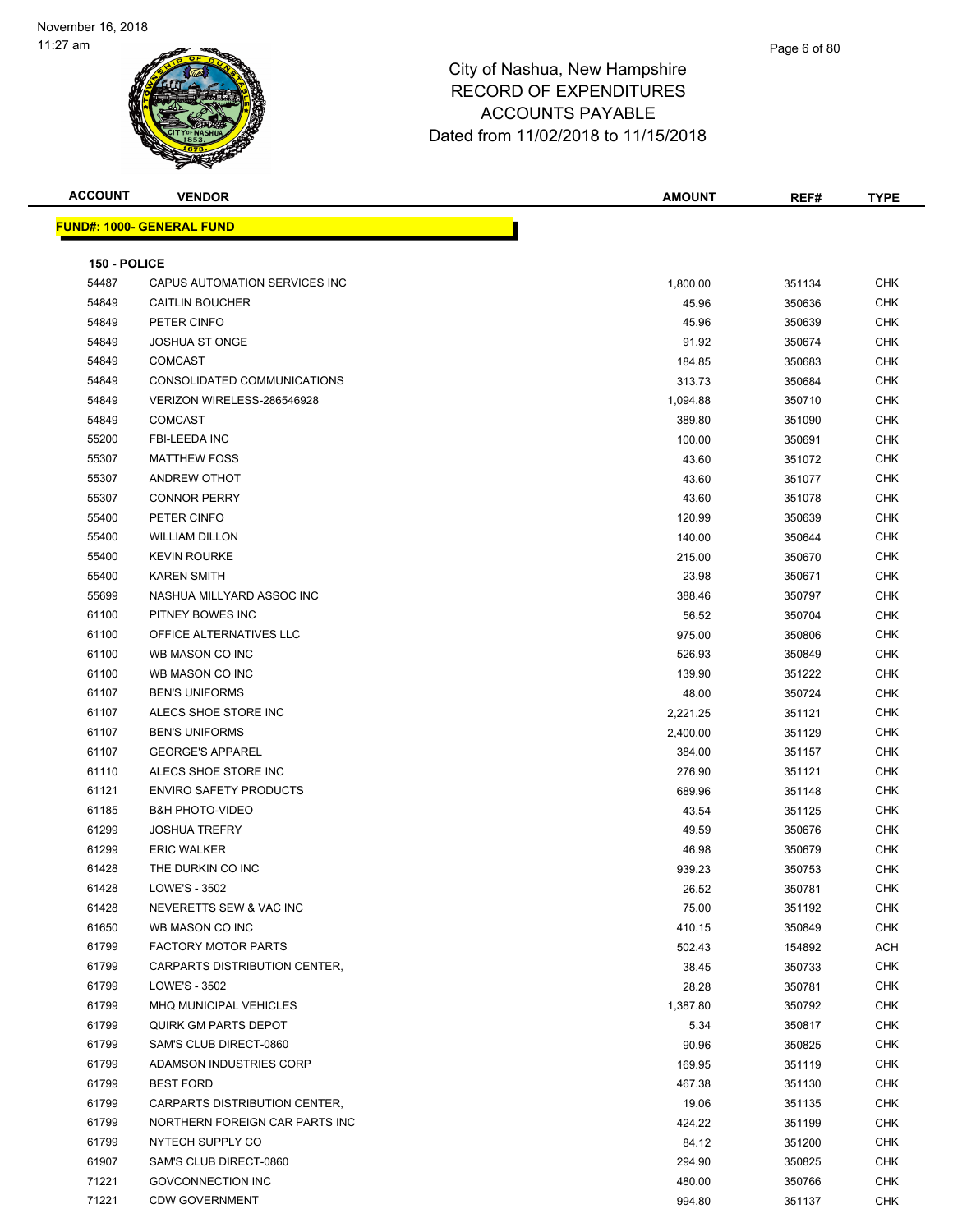#### Page 7 of 80

| <b>ACCOUNT</b>    | <b>VENDOR</b>                     | <b>AMOUNT</b> | REF#   | <b>TYPE</b> |
|-------------------|-----------------------------------|---------------|--------|-------------|
|                   | <u> FUND#: 1000- GENERAL FUND</u> |               |        |             |
|                   |                                   |               |        |             |
| 150 - POLICE      |                                   |               |        |             |
| 71221             | <b>GOVCONNECTION INC</b>          | 14.00         | 351159 | CHK         |
| 71414             | W B HUNT CO INC                   | 745.50        | 350848 | <b>CHK</b>  |
|                   | <b>TOTAL 150 - POLICE</b>         | \$37,635.93   |        |             |
| <b>152 - FIRE</b> |                                   |               |        |             |
| 54114             | <b>DIRECT ENERGY BUSINESS</b>     | 244.25        | 350748 | CHK         |
| 54114             | LIBERTY UTILITIES - NH            | 326.01        | 351102 | CHK         |
| 54114             | LIBERTY UTILITIES - NH            | 503.00        | 351105 | <b>CHK</b>  |
| 54141             | PENNICHUCK WATER WORKS INC        | 504.62        | 351108 | CHK         |
| 54243             | AE MECHANICAL INC                 | 504.50        | 350715 | <b>CHK</b>  |
| 54280             | AE MECHANICAL INC                 | 504.70        | 350715 | <b>CHK</b>  |
| 54280             | <b>FIMBEL GARAGE DOORS</b>        | 1,296.00      | 350758 | CHK         |
| 54280             | AE MECHANICAL INC                 | 2,529.30      | 351120 | <b>CHK</b>  |
| 54280             | HOME DEPOT CREDIT SERVICE 3065    | 91.05         | 351168 | <b>CHK</b>  |
| 54600             | <b>FACTORY MOTOR PARTS</b>        | 661.67        | 154856 | <b>ACH</b>  |
| 54600             | AD-WEAR & SPECIALTY OF TEXAS      | 33.19         | 350714 | CHK         |
| 54600             | <b>FASTENAL CO</b>                | 18.43         | 350756 | CHK         |
| 54600             | SANEL AUTO PARTS CO               | 17.86         | 350826 | CHK         |
| 54600             | <b>SANEL NAPA</b>                 | 294.21        | 350831 | <b>CHK</b>  |
| 54600             | <b>FASTENAL CO</b>                | 9.65          | 351151 | CHK         |
| 54600             | MINUTEMAN TRUCKS INC              | 262.81        | 351189 | <b>CHK</b>  |
| 54600             | NASHUA OUTDOOR POWER EQUIPMENT    | 27.00         | 351190 | <b>CHK</b>  |
| 54600             | NEW ENGLAND KENWORTH              | 20.95         | 351194 | CHK         |
| 55400             | AUTOMATIC FIRE ALARM ASSOC        | 250.00        | 350721 | <b>CHK</b>  |
| 55400             | PUBLIC AGENCY TRAINING COUNCIL    | 325.00        | 350815 | <b>CHK</b>  |
| 55600             | MINUTEMAN PRESS OF NASHUA         | 225.92        | 350795 | CHK         |
| 55699             | TRUE BLUE CLEANERS                | 66.35         | 350844 | <b>CHK</b>  |
| 55699             | TRUE BLUE CLEANERS                | 91.16         | 351214 | <b>CHK</b>  |
| 55699             | UNITED SITE SERVICES NORTHEAST    | 78.97         | 351219 | CHK         |
| 55699             | WD PERKINS FIRE PUMP SPECIALIS    | 2,000.00      | 351223 | CHK         |
| 61100             | AMAZON.COM LLC                    | 29.81         | 154854 | ACH         |
| 61100             | AMAZON.COM LLC                    | 137.34        | 154889 | <b>ACH</b>  |
| 61100             | WB MASON CO INC                   | 277.34        | 350849 | <b>CHK</b>  |
| 61100             | WB MASON CO INC                   | 25.24         | 351222 | <b>CHK</b>  |
| 61142             | HOME DEPOT CREDIT SERVICE 3065    | 19.85         | 351168 | <b>CHK</b>  |
| 61299             | <b>SANEL NAPA</b>                 | 52.15         | 350831 | <b>CHK</b>  |
| 61299             | <b>BATTERIES PLUS</b>             | 25.20         | 351127 | <b>CHK</b>  |
| 61307             | NEW ENGLAND KENWORTH              | 57.54         | 350801 | <b>CHK</b>  |
| 61428             | AMAZON.COM LLC                    | 73.98         | 154854 | ACH         |
| 61428             | NEW ENGLAND PAPER & SUPPLY        | 528.25        | 350803 | <b>CHK</b>  |
| 61428             | NEW ENGLAND PAPER & SUPPLY        | 1,036.34      | 351195 | <b>CHK</b>  |
| 61538             | ROCKINGHAM TURF CARE INC          | 234.00        | 351206 | <b>CHK</b>  |
| 61705             | <b>MAYNARD &amp; LESIEUR INC</b>  | 212.50        | 350785 | <b>CHK</b>  |
| 61799             | NEW ENGLAND KENWORTH              | 16.74         | 350801 | <b>CHK</b>  |
| 61799             | <b>MIKES CUSTOM KANVAS</b>        | 209.99        | 351188 | <b>CHK</b>  |
| 61799             | NASHUA OUTDOOR POWER EQUIPMENT    | 83.52         | 351190 | <b>CHK</b>  |
| 71400             | FIRE TECH & SAFETY OF NEW ENGL    | 61.50         | 351153 | <b>CHK</b>  |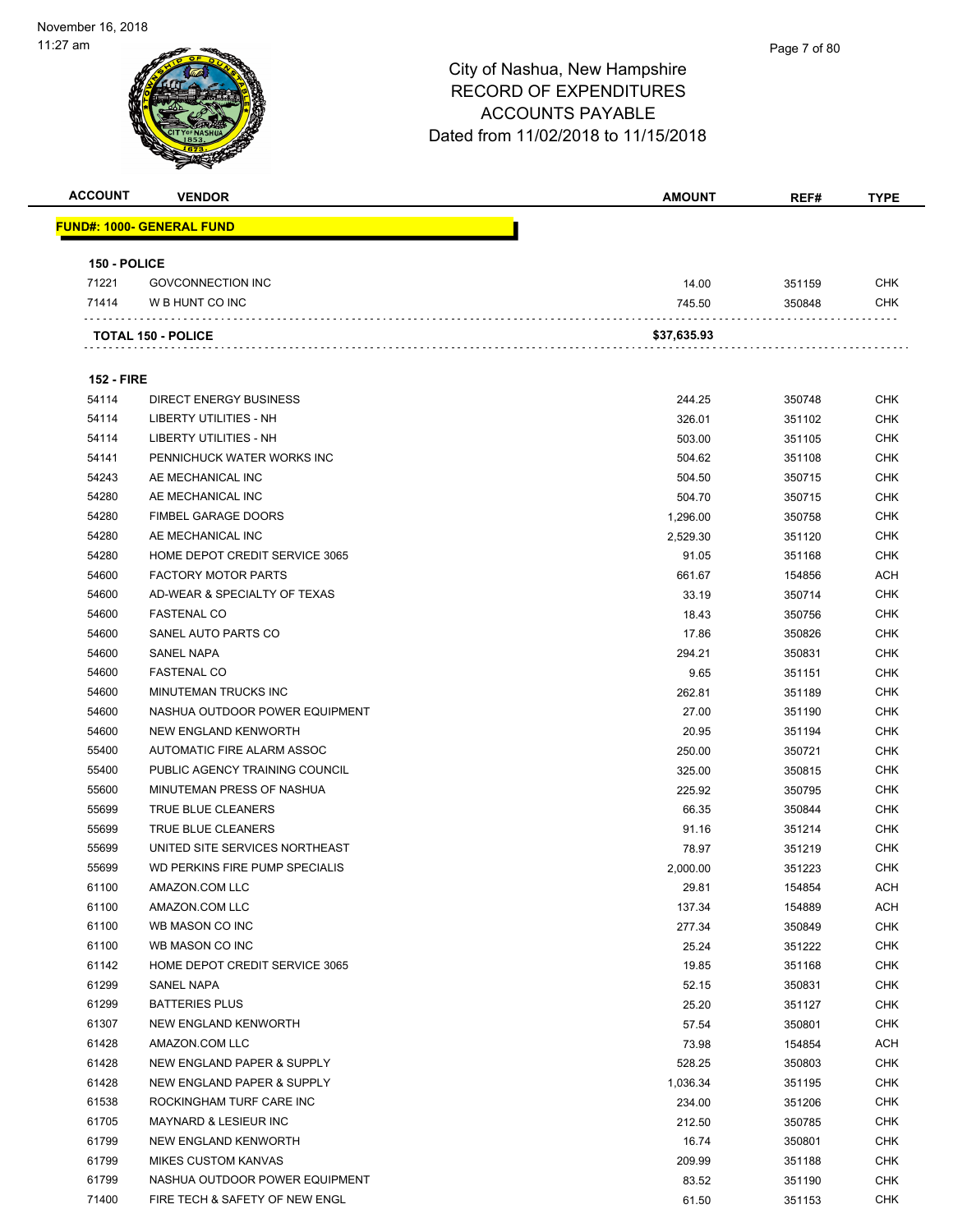

| <b>ACCOUNT</b>    | <b>VENDOR</b>                              | <b>AMOUNT</b> | REF#   | <b>TYPE</b>              |
|-------------------|--------------------------------------------|---------------|--------|--------------------------|
|                   | <u> FUND#: 1000- GENERAL FUND</u>          |               |        |                          |
|                   |                                            |               |        |                          |
| <b>152 - FIRE</b> | INDUSTRIAL PROTECTION SERVICES             |               |        |                          |
| 71400<br>71432    | TRI STATE FIRE PROTECTION LLC              | 268.50        | 351173 | <b>CHK</b><br><b>CHK</b> |
| 71800             | AIR CLEANING SPECIALISTS OF NE             | 167.00        | 350842 | <b>CHK</b>               |
| 71999             | AMAZON.COM LLC                             | 4,599.40      | 350716 | <b>ACH</b>               |
|                   |                                            | 39.99         | 154854 |                          |
|                   | <b>TOTAL 152 - FIRE</b>                    | \$19,042.78   |        |                          |
|                   | <b>153 - BUILDING INSPECTION</b>           |               |        |                          |
| 55200             | NH BUILDING OFFICIALS ASSOC                | 390.00        | 351196 | <b>CHK</b>               |
| 55307             | <b>TIMOTHY DUPONT</b>                      | 361.96        | 350646 | <b>CHK</b>               |
| 55307             | <b>RUSS MARCUM</b>                         | 477.28        | 350656 | <b>CHK</b>               |
| 55307             | <b>DAWN MICHAUD</b>                        | 365.15        | 350662 | <b>CHK</b>               |
| 55307             | <b>JEFFREY RICHARD</b>                     | 275.77        | 350669 | <b>CHK</b>               |
| 55307             | <b>MARK COLLINS</b>                        | 74.67         | 351067 | <b>CHK</b>               |
| 55421             | <b>WILLIAM MCKINNEY</b>                    | 1,102.00      | 351088 | <b>CHK</b>               |
| 55421             | NH BUILDING OFFICIALS ASSOC                | 980.00        | 351196 | <b>CHK</b>               |
|                   | <b>TOTAL 153 - BUILDING INSPECTION</b>     | \$4,026.83    |        |                          |
|                   |                                            |               |        |                          |
|                   | <b>155 - CODE ENFORCEMENT</b>              |               |        |                          |
| 55421             | ROBERT SOUSA                               | 710.51        | 350672 | <b>CHK</b>               |
|                   | <b>TOTAL 155 - CODE ENFORCEMENT</b>        | \$710.51      |        |                          |
|                   |                                            |               |        |                          |
|                   | <b>157 - CITYWIDE COMMUNICATIONS</b>       |               |        |                          |
| 55607             | NORTHEAST BATTERY & ALTERNATOR             | 10.00         | 154859 | <b>ACH</b>               |
| 61799             | CARPARTS DISTRIBUTION CENTER,              | 109.70        | 351135 | <b>CHK</b>               |
|                   | <b>TOTAL 157 - CITYWIDE COMMUNICATIONS</b> | \$119.70      |        |                          |
|                   |                                            |               |        |                          |
|                   | <b>159 - OTHER PUBLIC SAFETY</b>           |               |        |                          |
| 54835             | PENNICHUCK WATER WORKS INC                 | 241,279.33    | 350702 | <b>CHK</b>               |
|                   | <b>TOTAL 159 - OTHER PUBLIC SAFETY</b>     | \$241,279.33  |        |                          |
|                   | <b>160 - PW-ADMIN &amp; ENGINEERING</b>    |               |        |                          |
| 54100             | <b>EVERSOURCE</b>                          | 3,828.77      | 351096 | <b>CHK</b>               |
| 54114             | LIBERTY UTILITIES - NH                     | 528.97        | 351101 | <b>CHK</b>               |
| 55200             | INSTITUTE OF TRNSPRTN ENGINEER             | 290.00        | 351099 | <b>CHK</b>               |
| 55307             | <b>EMIL BRAVO</b>                          | 42.51         | 350638 | <b>CHK</b>               |
| 55307             | <b>ROBERT MEUNIER</b>                      | 196.75        | 350660 | <b>CHK</b>               |
| 55307             | NATALIA QUINTERI                           | 190.75        | 350667 | <b>CHK</b>               |
| 55307             | <b>WAYNE HUSBAND</b>                       | 67.58         | 350681 | <b>CHK</b>               |
| 55307             | MARY WOODS                                 | 57.77         | 350682 | <b>CHK</b>               |
| 55307             | <b>MARK SAUNDERS</b>                       | 172.77        | 350834 | <b>CHK</b>               |
| 55307             | <b>WILLIAM TOOMEY</b>                      | 395.13        | 351086 | <b>CHK</b>               |
| 55400             | NEW HAMPSHIRE SECTION ASCE                 | 150.00        | 350701 | <b>CHK</b>               |
| 55699             | PATRICIA A GEDZIUN                         | 300.00        | 350763 | <b>CHK</b>               |
|                   |                                            |               |        |                          |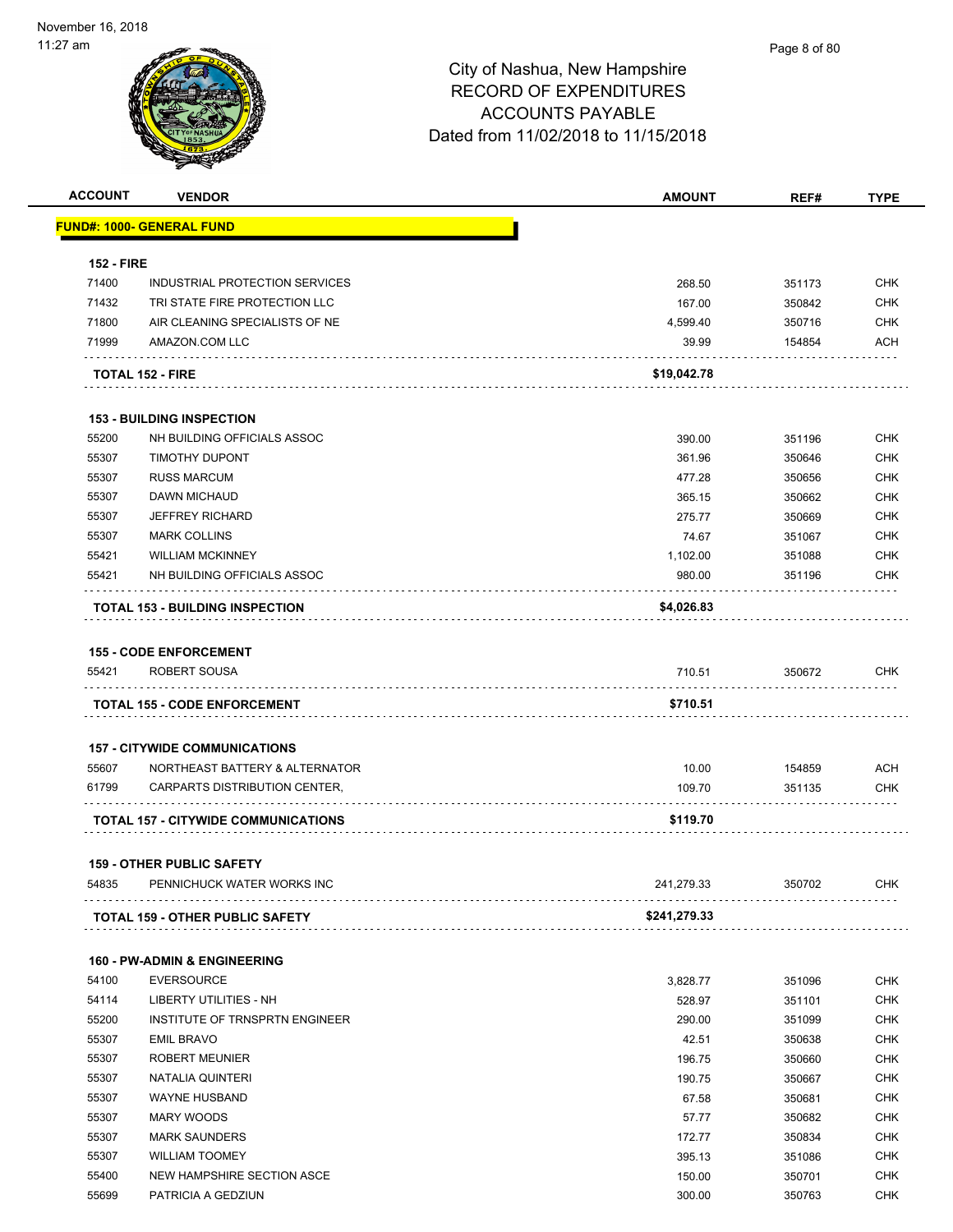| <b>ACCOUNT</b> | <b>VENDOR</b>                                 | <b>AMOUNT</b>  | REF#   | <b>TYPE</b> |
|----------------|-----------------------------------------------|----------------|--------|-------------|
|                | <u> FUND#: 1000- GENERAL FUND</u>             |                |        |             |
|                | <b>160 - PW-ADMIN &amp; ENGINEERING</b>       |                |        |             |
| 55699          | LFRT CLEANING SERVICES INC                    | 665.00         | 351177 | <b>CHK</b>  |
| 61100          | AMAZON.COM LLC                                | 94.80          | 154854 | <b>ACH</b>  |
| 61100          | WB MASON CO INC                               | 399.33         | 351222 | <b>CHK</b>  |
| 61830          | THE NASHUA TELEGRAPH                          | 213.20         | 351113 | <b>CHK</b>  |
|                | <b>TOTAL 160 - PW-ADMIN &amp; ENGINEERING</b> | \$7,593.33     |        |             |
| 161 - STREETS  |                                               |                |        |             |
| 54100          | <b>EVERSOURCE</b>                             | 1,909.55       | 351096 | <b>CHK</b>  |
| 54200          | LFRT CLEANING SERVICES INC                    | 855.00         | 351177 | <b>CHK</b>  |
| 54600          | <b>FACTORY MOTOR PARTS</b>                    | 232.01         | 154856 | <b>ACH</b>  |
| 54600          | <b>FACTORY MOTOR PARTS</b>                    | 4.10           | 154892 | ACH         |
| 54600          | <b>BEST FORD</b>                              | 79.98          | 350725 | <b>CHK</b>  |
| 54600          | CARPARTS DISTRIBUTION CENTER,                 | 278.61         | 350733 | <b>CHK</b>  |
| 54600          | DONOVAN EQUIPMENT CO INC                      | 112.50         | 350750 | <b>CHK</b>  |
| 54600          | <b>FASTENAL CO</b>                            | 72.99          | 350756 | <b>CHK</b>  |
| 54600          | LIBERTY INTNL TRUCKS OF NH LLC                | 930.65         | 350780 | <b>CHK</b>  |
| 54600          | MACMULKIN CHEVROLET INC                       | 17.50          | 350782 | CHK         |
| 54600          | <b>MILL METALS CORP</b>                       | 2,213.00       | 350794 | <b>CHK</b>  |
| 54600          | RYDER FLEET PRODUCTS                          | 341.50         | 350823 | <b>CHK</b>  |
| 54600          | SANEL NAPA                                    | 375.30         | 350830 | <b>CHK</b>  |
| 54600          | TST HYDRAULICS INC                            | 41.60          | 350845 | <b>CHK</b>  |
| 54600          | <b>CAMEROTA TRUCK PARTS</b>                   | 871.50         | 351133 | <b>CHK</b>  |
| 54600          | CARPARTS DISTRIBUTION CENTER,                 | 228.61         | 351135 | <b>CHK</b>  |
| 54600          | DONOVAN EQUIPMENT CO INC                      | 685.38         | 351144 | <b>CHK</b>  |
| 54600          | <b>FASTENAL CO</b>                            | 74.77          | 351151 | <b>CHK</b>  |
| 54600          | FREIGHTLINER OF NH INC                        | 79.20          | 351154 | <b>CHK</b>  |
| 54600          | <b>GRAINGER</b>                               | 123.92         | 351161 | <b>CHK</b>  |
| 54600          | HOWARD P FAIRFIELD LLC                        | 13.76          | 351169 | <b>CHK</b>  |
| 54600          | MCDEVITT TRUCKS INC                           | 123.95         | 351185 | <b>CHK</b>  |
| 54600          | TST HYDRAULICS INC                            | 19.84          | 351215 | <b>CHK</b>  |
| 55118          | SPOK INC                                      | 213.36         | 351112 | <b>CHK</b>  |
| 55421          | NH DEPT OF ENVIRONMENTAL SERV.                |                | 350630 | <b>CHK</b>  |
| 61107          | UNIFIRST CORPORATION                          | 100.00         |        | <b>CHK</b>  |
| 61107          |                                               | 420.59         | 350846 | <b>CHK</b>  |
| 61299          | UNIFIRST CORPORATION<br>F W WEBB COMPANY      | 390.59         | 351217 | <b>CHK</b>  |
| 61299          | <b>FASTENAL CO</b>                            | 33.52<br>87.01 | 350754 | <b>CHK</b>  |
| 61299          |                                               |                | 350756 | <b>CHK</b>  |
| 61299          | NASHUA WALLPAPER & PAINT CO                   | 14.57          | 350799 |             |
|                | <b>CRYSTAL ROCK</b>                           | 25.16          | 351092 | <b>CHK</b>  |
| 61299          | <b>FASTENAL CO</b>                            | 16.89          | 351151 | <b>CHK</b>  |
| 61300          | DENNIS K BURKE INC                            | 13,170.00      | 350746 | <b>CHK</b>  |
| 61307          | SHATTUCK MALONE OIL CO                        | 5,642.75       | 350705 | <b>CHK</b>  |
| 61507          | CONTINENTAL PAVING INC                        | 376.50         | 351140 | <b>CHK</b>  |
| 61542          | PERMA LINE CORP OF NEW ENGLAND                | 110.00         | 351203 | <b>CHK</b>  |
| 61560          | NASHUA WALLPAPER & PAINT CO                   | 450.00         | 350799 | <b>CHK</b>  |
| 61705          | MAYNARD & LESIEUR INC                         | 829.18         | 350786 | <b>CHK</b>  |
| 61705          | MAYNARD & LESIEUR INC                         | 270.30         | 350787 | <b>CHK</b>  |
| 61709          | STATE INDUSTRIAL PRODUCTS CORP                | 120.07         | 350839 | <b>CHK</b>  |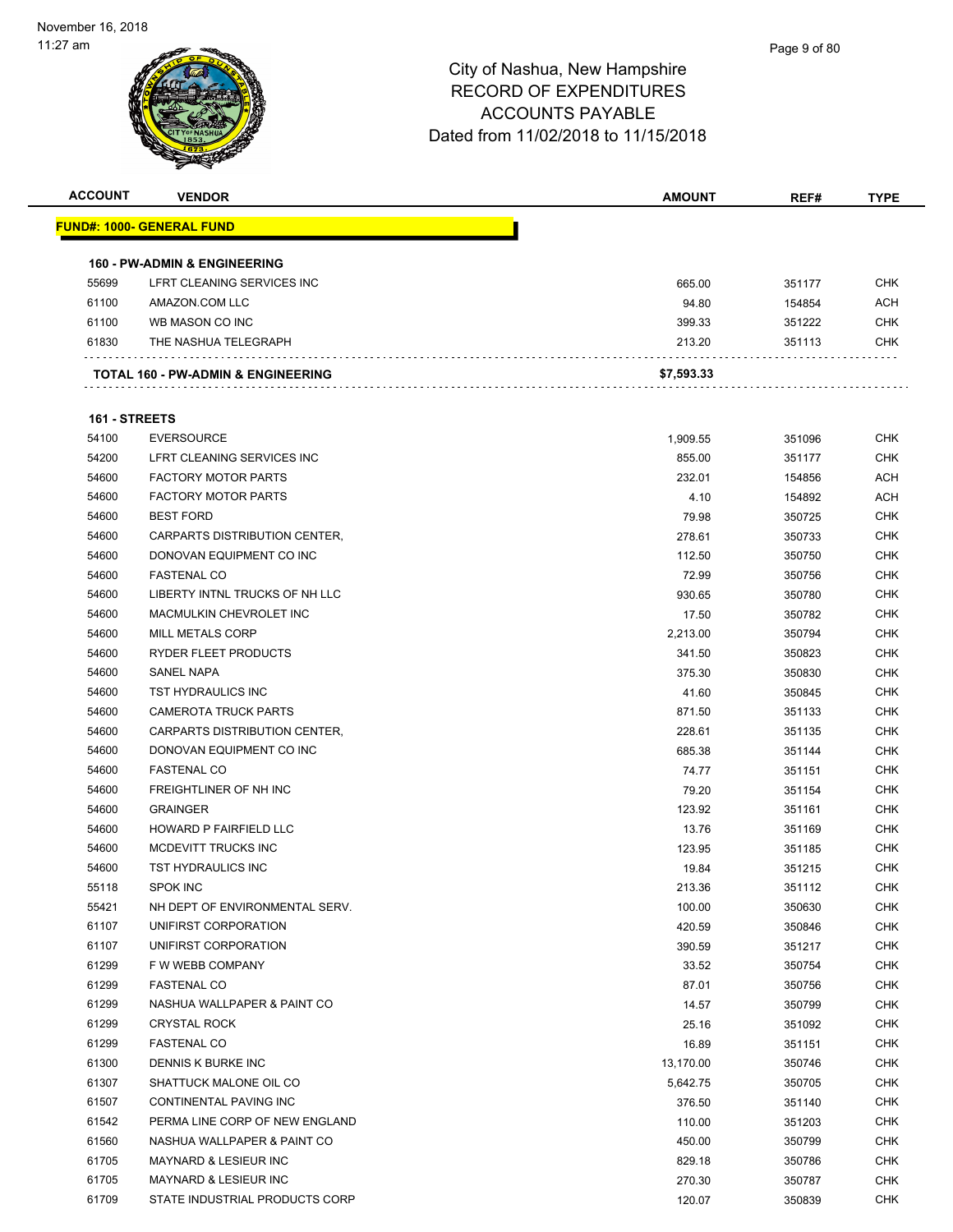| <b>ACCOUNT</b> | <b>VENDOR</b>                                     | <b>AMOUNT</b>     | REF#             | <b>TYPE</b>              |
|----------------|---------------------------------------------------|-------------------|------------------|--------------------------|
|                | FUND#: 1000- GENERAL FUND                         |                   |                  |                          |
| 161 - STREETS  |                                                   |                   |                  |                          |
| 71025          | <b>FASTENAL CO</b>                                | 246.99            | 350756           | <b>CHK</b>               |
|                | TOTAL 161 - STREETS                               | \$32,202.70       |                  |                          |
|                | <b>162 - STREET LIGHTING</b>                      |                   |                  |                          |
| 54100          | <b>EVERSOURCE</b>                                 | 37,560.11         | 351095           | <b>CHK</b>               |
| 54100          | <b>EVERSOURCE</b>                                 | 904.86            | 351096           | <b>CHK</b>               |
|                | <b>TOTAL 162 - STREET LIGHTING</b>                | \$38,464.97       |                  |                          |
|                |                                                   |                   |                  |                          |
|                | <b>166 - PARKING OPERATIONS</b>                   |                   |                  |                          |
| 45321<br>54100 | <b>WAYNE GABREE</b><br><b>EVERSOURCE</b>          | 45.00<br>1,788.40 | 351155<br>351096 | <b>CHK</b><br><b>CHK</b> |
|                |                                                   |                   |                  |                          |
|                | TOTAL 166 - PARKING OPERATIONS                    | \$1,833.40        |                  |                          |
|                | <b>170 - HYDROELECTRIC OPERATIONS</b>             |                   |                  |                          |
| 54100          | EVERSOUCE-POWER SUPPLY                            | 296.33            | 350688           | <b>CHK</b>               |
| 54221          | <b>WASTE MANAGMENT OF</b>                         | 77.26             | 350712           | <b>CHK</b>               |
| 54821          | TRIANGLE PORTABLE SERVICES INC                    | 88.00             | 351213           | <b>CHK</b>               |
|                | TOTAL 170 - HYDROELECTRIC OPERATIONS              | \$461.59          |                  |                          |
|                |                                                   |                   |                  |                          |
|                | <b>171 - COMMUNITY SERVICES</b>                   |                   |                  |                          |
| 54100          | <b>EVERSOURCE</b>                                 | 1,374.18          | 351096           | <b>CHK</b>               |
| 54107          | SHATTUCK MALONE OIL CO                            | 1,005.87          | 350705           | <b>CHK</b>               |
| 55400<br>55400 | JSI RESEARCH & TRAINING /<br>RESEARCH-POSTERS.COM | 50.00<br>241.00   | 350693<br>350821 | <b>CHK</b><br><b>CHK</b> |
|                |                                                   |                   |                  |                          |
|                | <b>TOTAL 171 - COMMUNITY SERVICES</b>             | \$2,671.05        |                  |                          |
|                | <b>173 - ENVIRONMENTAL HEALTH</b>                 |                   |                  |                          |
| 53142          | DRAGON MOSQUITO CONTROL INC                       | 1,000.00          | 350752           | <b>CHK</b>               |
| 61299          | AMAZON.COM LLC                                    | 34.84             | 154889           | <b>ACH</b>               |
|                | <b>TOTAL 173 - ENVIRONMENTAL HEALTH</b>           | \$1,034.84        |                  |                          |
|                | <b>175 - WELFARE ASSISTANCE</b>                   |                   |                  |                          |
| 55810          | 188 CONCORD ST LLC                                | 1,655.97          | 351024           | <b>CHK</b>               |
| 55810          | 525 AMHERST ST LLC                                | 358.00            | 351025           | <b>CHK</b>               |
| 55810          | AIMCO ROYCAL CREST NASHUA LLC                     | 800.00            | 351026           | <b>CHK</b>               |
| 55810          | WRN II REAL ESTATE LLC                            | 463.00            | 351027           | <b>CHK</b>               |
| 55810          | 23-25 TEMPLE ST REALTY LLC                        | 685.00            | 351314           | <b>CHK</b>               |
| 55810          | DR WARREN ENTERPRISES LTD                         | 550.00            | 351315           | <b>CHK</b>               |
| 55810          | FIELDS GROVE FLATS LLC                            | 750.00            | 351316           | <b>CHK</b>               |
| 55810          | <b>GRANITE PROPERTIES OF NE LLC</b>               | 1,195.00          | 351317           | <b>CHK</b>               |
| 55810          | <b>HAO LU</b>                                     | 1,150.00          | 351318           | <b>CHK</b>               |
| 55810          | RODGERS MOBILE HOME PARK INC                      | 418.00            | 351319           | <b>CHK</b>               |
|                |                                                   |                   |                  |                          |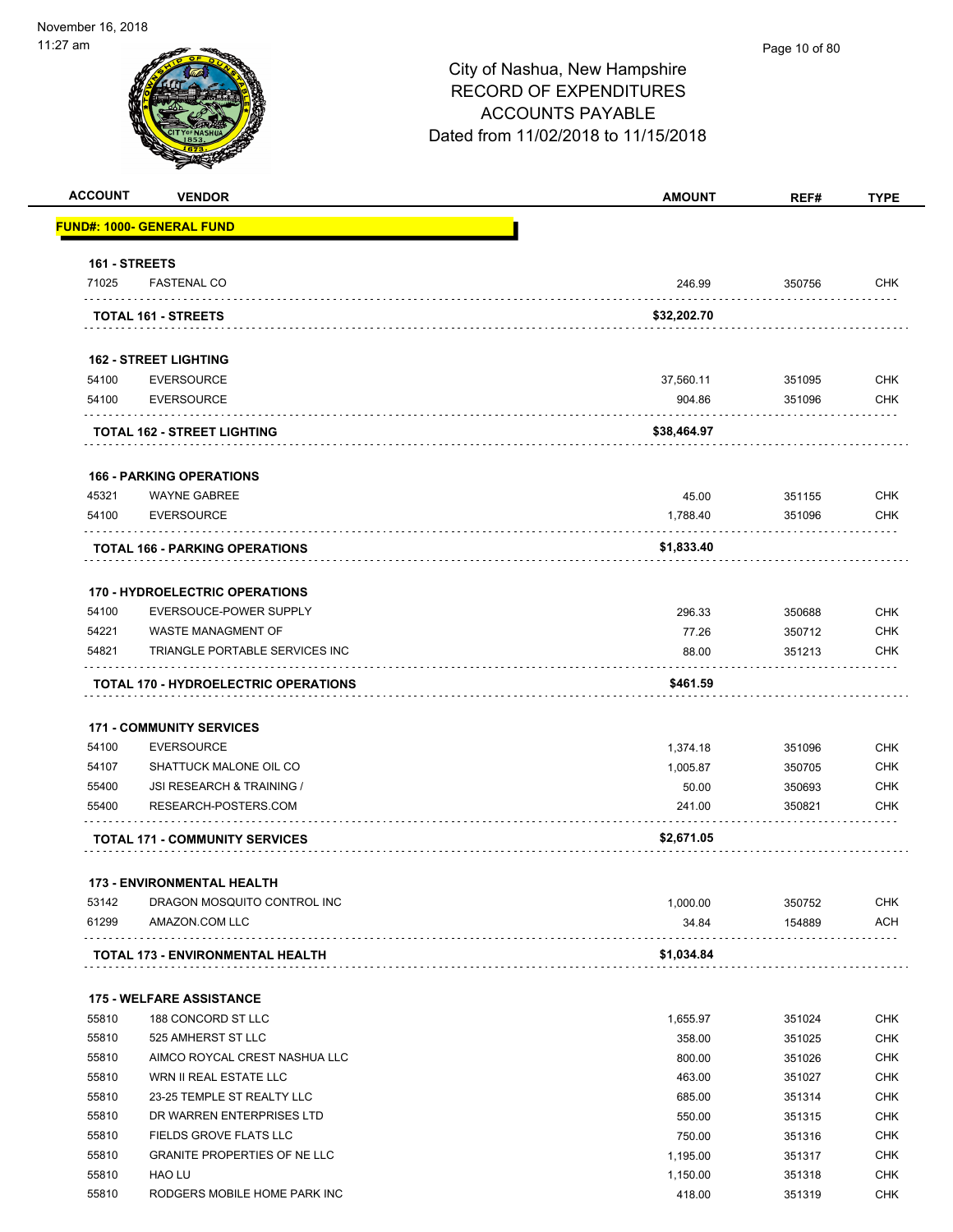| <b>ACCOUNT</b> | <b>VENDOR</b>                         | <b>AMOUNT</b> | REF#   | <b>TYPE</b> |
|----------------|---------------------------------------|---------------|--------|-------------|
|                | <u> FUND#: 1000- GENERAL FUND</u>     |               |        |             |
|                | <b>175 - WELFARE ASSISTANCE</b>       |               |        |             |
| 55810          | <b>KEVIN C WHITTAKER</b>              | 1,260.37      | 351320 | <b>CHK</b>  |
| 55814          | <b>EVERSOURCE</b>                     | 309.52        | 351023 | <b>CHK</b>  |
| 55814          | <b>EVERSOURCE</b>                     | 817.40        | 351312 | <b>CHK</b>  |
| 55814          | LIBERTY UTILITIES                     | 20.22         | 351313 | <b>CHK</b>  |
|                | <b>TOTAL 175 - WELFARE ASSISTANCE</b> | \$10,432.48   |        |             |
|                | <b>177 - PARKS &amp; RECREATION</b>   |               |        |             |
| 54100          | EVERSOUCE-POWER SUPPLY                | 5,077.79      | 350687 | <b>CHK</b>  |
| 54100          | <b>EVERSOURCE</b>                     | 6,648.78      | 350690 | <b>CHK</b>  |
| 54100          | <b>EVERSOURCE</b>                     | 78.11         | 351096 | <b>CHK</b>  |
| 54114          | <b>DIRECT ENERGY BUSINESS</b>         | 178.52        | 350748 | <b>CHK</b>  |
| 54141          | PENNICHUCK WATER WORKS INC            | 917.69        | 350702 | <b>CHK</b>  |
| 54141          | PENNICHUCK WATER WORKS INC            | 948.16        | 351108 | <b>CHK</b>  |
| 54280          | AMAZON.COM LLC                        | 186.95        | 154889 | <b>ACH</b>  |
| 54280          | AMERICAN TANK MANAGEMENT INC          | 425.00        | 350719 | <b>CHK</b>  |
| 54280          | F W WEBB COMPANY                      | 165.18        | 350754 | <b>CHK</b>  |
| 54280          | HOME DEPOT CREDIT SERVICE 3065        | 353.72        | 350771 | <b>CHK</b>  |
| 54280          | PIONEER TREE SERVICE LLC              | 4,000.00      | 350812 | <b>CHK</b>  |
| 54280          | SITEONE LANDSCAPE SUPPLY LLC          | 542.56        | 350836 | <b>CHK</b>  |
| 54280          | C J ROUSSEAU TRUCKING                 | 1,755.00      | 351132 | <b>CHK</b>  |
| 54280          | <b>GREENO TREE SPADE SERVICES LLC</b> | 3,775.00      | 351164 | <b>CHK</b>  |
| 54280          | HOME DEPOT CREDIT SERVICE 3065        | 505.28        | 351168 | <b>CHK</b>  |
| 54280          | LFRT CLEANING SERVICES INC            | 300.00        | 351177 | <b>CHK</b>  |
| 54280          | M & M ELECTRICAL SUPPLY CO INC        | 96.68         | 351180 | <b>CHK</b>  |
| 54280          | <b>STATELINE IRRIGATION</b>           | 56.92         | 351210 | <b>CHK</b>  |
| 54280          | TUCKAHOE TURF FARMS INC               | 6,348.00      | 351216 | <b>CHK</b>  |
| 54487          | NASHUA OUTDOOR POWER EQUIPMENT        | 60.00         | 351190 | <b>CHK</b>  |
| 54600          | <b>STATELINE IRRIGATION</b>           | 10.38         | 351210 | <b>CHK</b>  |
| 55400          | <b>VERMONT GREENSCAPE ASSOC</b>       | 720.00        | 351116 | <b>CHK</b>  |
| 55607          | PETTY CASH                            | 24.70         | 350666 | <b>CHK</b>  |
| 55656          | NASHUA VETERANS PARADE                | 4,000.00      | 351191 | <b>CHK</b>  |
| 55658          | SUSAN BIELAWSKI                       | 500.00        | 350633 | <b>CHK</b>  |
| 55658          | COURTYARD BY MARRIOTT NASHUA          | 6,450.58      | 351068 | <b>CHK</b>  |
| 61107          | AD-WEAR & SPECIALTY OF TEXAS          | 9,757.50      | 350714 | <b>CHK</b>  |
| 61107          | ALECS SHOE STORE INC                  | 204.90        | 350718 | <b>CHK</b>  |
| 61128          | HUDSON TROPHY COMPANY                 | 68.00         | 350773 | <b>CHK</b>  |
| 61799          | <b>FACTORY MOTOR PARTS</b>            | 222.03        | 154856 | <b>ACH</b>  |
| 61799          | CARPARTS DISTRIBUTION CENTER,         | 55.49         | 350733 | <b>CHK</b>  |
| 61799          | LIBERTY INTNL TRUCKS OF NH LLC        | 7,212.73      | 350780 | <b>CHK</b>  |
| 61799          | <b>SANEL NAPA</b>                     | 137.99        | 350827 | <b>CHK</b>  |
| 61799          | <b>SANEL NAPA</b>                     | 55.98         | 350830 | <b>CHK</b>  |
| 61799          | CARPARTS DISTRIBUTION CENTER,         | 9.42          | 351135 | <b>CHK</b>  |
| 61799          | NASHUA OUTDOOR POWER EQUIPMENT        | 98.78         | 351190 | <b>CHK</b>  |
| 71999          | AMAZON.COM LLC                        | 24.44         | 154889 | <b>ACH</b>  |
|                | TOTAL 177 - PARKS & RECREATION        | \$61,972.26   |        |             |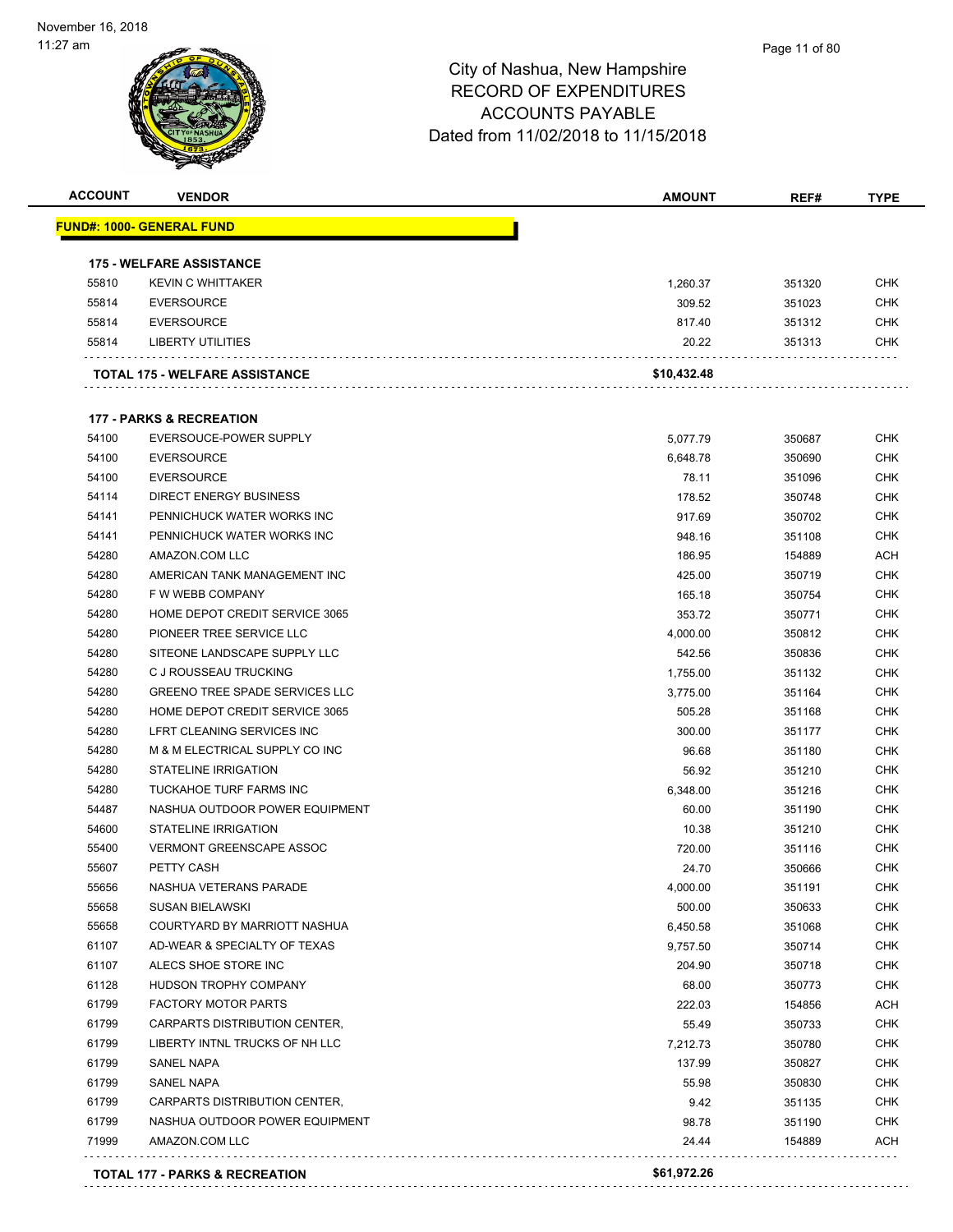| <b>ACCOUNT</b> | <b>VENDOR</b>                                                 | <b>AMOUNT</b>   | REF#             | <b>TYPE</b> |
|----------------|---------------------------------------------------------------|-----------------|------------------|-------------|
|                | <b>FUND#: 1000- GENERAL FUND</b>                              |                 |                  |             |
| 179 - LIBRARY  |                                                               |                 |                  |             |
| 54100          | EVERSOUCE-POWER SUPPLY                                        | 5,427.64        | 350689           | <b>CHK</b>  |
| 54114          | LIBERTY UTILITIES - NH                                        | 427.58          | 351104           | <b>CHK</b>  |
| 54280          | DEPENDABLE LOCK SERVICE INC                                   | 145.00          | 350747           | <b>CHK</b>  |
| 54428          | <b>OCLC INC</b>                                               | 197.67          | 154899           | ACH         |
| 54428          | PACIFIC TELEMANAGEMENT SERVICE                                | 53.00           | 351202           | <b>CHK</b>  |
| 55307          | <b>JULIE FRANZEK</b>                                          | 25.72           | 350647           | CHK         |
| 55307          | <b>KRISTEN GURCIULLO</b>                                      | 26.71           | 350650           | <b>CHK</b>  |
| 61100          | AMAZON.COM LLC                                                | 35.49           | 154854           | ACH         |
| 61100          | WB MASON CO INC                                               | 26.39           | 350849           | CHK         |
| 61100          | WB MASON CO INC                                               | 291.66          | 351222           | <b>CHK</b>  |
| 61299          | AMAZON.COM LLC                                                | 299.98          | 154889           | ACH         |
| 61807          | AMAZON.COM LLC                                                | 19.90           | 154889           | ACH         |
| 61807          | <b>BAKER &amp; TAYLOR</b>                                     | 2,333.49        | 350722           | <b>CHK</b>  |
| 61807          | <b>INGRAM LIBRARY SERVICES</b>                                | 336.79          | 350776           | <b>CHK</b>  |
| 61814          | <b>MIDWEST TAPE</b>                                           | 392.59          | 350793           | <b>CHK</b>  |
| 61814          | <b>RANDOM HOUSE LLC</b>                                       | 26.25           | 350819           | <b>CHK</b>  |
| 61814          | <b>MIDWEST TAPE</b>                                           | 322.66          | 351187           | <b>CHK</b>  |
| 61814          | <b>RANDOM HOUSE LLC</b>                                       | 52.50           | 351205           | <b>CHK</b>  |
| 61821          | <b>EBSCO INFORMATION SERVICES</b>                             | 10,373.55       | 351146           | <b>CHK</b>  |
| 68322          | AC MOORE INC                                                  | 39.41           | 350713           | <b>CHK</b>  |
| 68322          | DELVENA THEATRE COMPANY INC                                   | 100.00          | 351070           | <b>CHK</b>  |
| 68322          | ROBERT JAMES DUQUETTE                                         | 650.00          | 351071           | <b>CHK</b>  |
| 68322          | SYMPHONY NEW HAMPSHIRE                                        | 625.00          | 351085           | <b>CHK</b>  |
| 71221          | <b>COMPULOCKS</b>                                             | 34.85           | 350738           | <b>CHK</b>  |
|                | TOTAL 179 - LIBRARY                                           | \$22,263.83     |                  |             |
|                |                                                               |                 |                  |             |
| 55200          | <b>181 - COMMUNITY DEVELOPMENT</b><br>AMERICAN PLANNING ASSOC |                 |                  | <b>CHK</b>  |
| 55307          | <b>JULIE CHIZMAS</b>                                          | 555.00<br>39.33 | 351089<br>351064 | <b>CHK</b>  |
| 55307          | <b>SARAH MARCHANT</b>                                         | 278.26          | 351075           | <b>CHK</b>  |
| 55421          | <b>SARAH MARCHANT</b>                                         | 206.01          | 351075           | <b>CHK</b>  |
| 55421          | <b>NEW HAMPSHIRE PLANNERS ASSOC</b>                           | 70.00           | 351106           | <b>CHK</b>  |
| 61100          | WB MASON CO INC                                               | 114.77          | 350849           | <b>CHK</b>  |
|                | TOTAL 181 - COMMUNITY DEVELOPMENT                             | \$1,263.37      |                  |             |
|                |                                                               |                 |                  |             |
|                | <b>182 - PLANNING AND ZONING</b>                              |                 |                  |             |
| 55307          | DONALD SCOTT MCPHIE                                           | 90.47           | 350659           | <b>CHK</b>  |
|                | <b>TOTAL 182 - PLANNING AND ZONING</b>                        | \$90.47         |                  |             |
|                | <b>183 - ECONOMIC DEVELOPMENT</b>                             |                 |                  |             |
| 53400          | <b>FIREHORSE CREATIVE</b>                                     | 812.00          | 154857           | <b>ACH</b>  |
| 55200          | NASHUA MILLYARD ASSOC INC                                     | 373.13          | 350797           | <b>CHK</b>  |
|                | TOTAL 183 - ECONOMIC DEVELOPMENT                              | \$1,185.13      |                  |             |
|                |                                                               |                 |                  |             |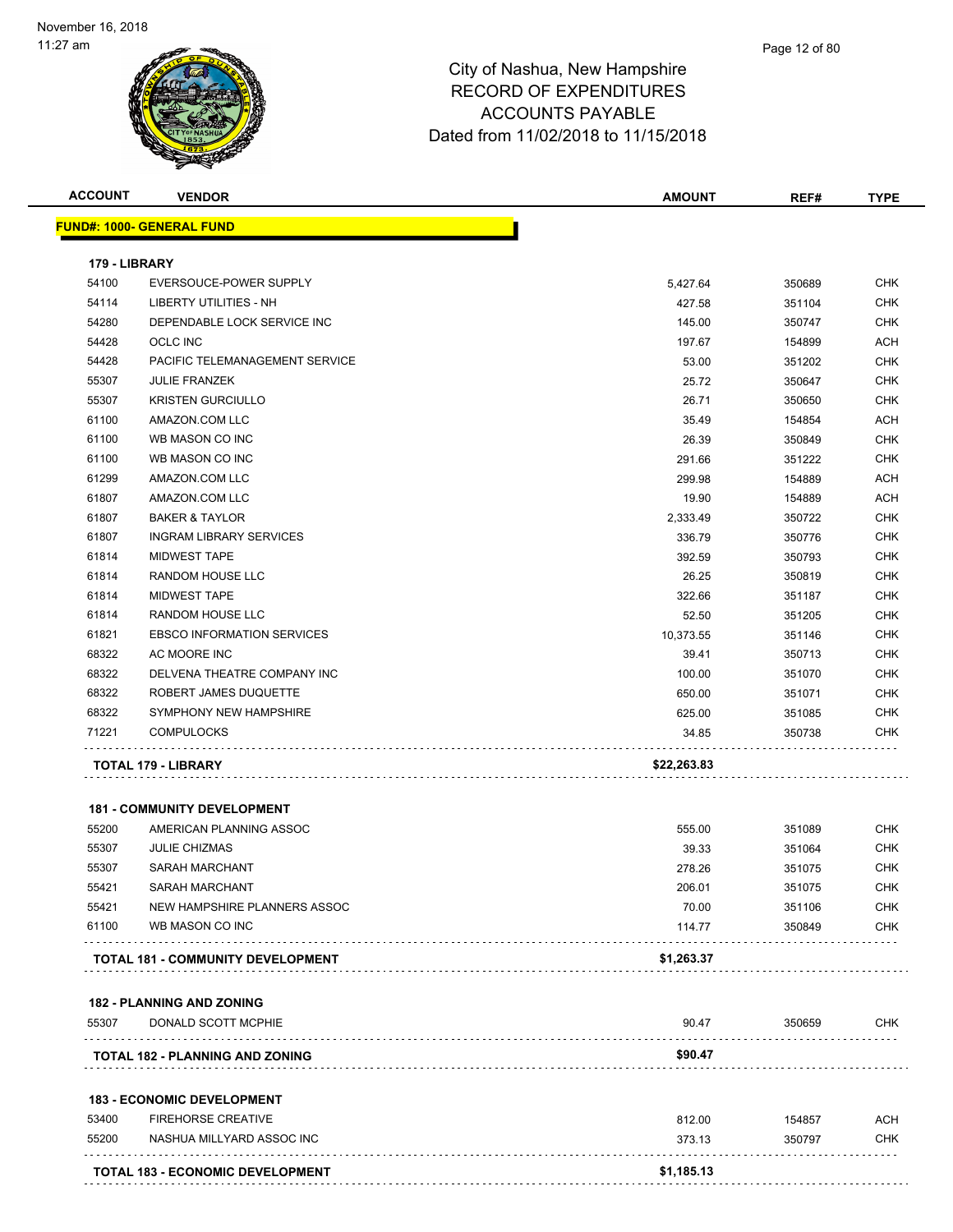#### Page 13 of 80

| <b>ACCOUNT</b>      | <b>VENDOR</b>                    | <b>AMOUNT</b> | REF#   | <b>TYPE</b> |
|---------------------|----------------------------------|---------------|--------|-------------|
|                     | <b>FUND#: 1000- GENERAL FUND</b> |               |        |             |
|                     |                                  |               |        |             |
| <b>191 - SCHOOL</b> |                                  |               |        |             |
| 44587               | NICHOLAS FLICKNER                | 20.00         | 350901 | <b>CHK</b>  |
| 53600               | NASHUA YOUTH COUNCIL             | 6,132.50      | 351020 | CHK         |
| 53614               | SONOVA USA INC                   | 9,720.00      | 350995 | CHK         |
| 53614               | <b>CLARK ASSOC</b>               | 44,225.25     | 351247 | <b>CHK</b>  |
| 53614               | HEAVEN SENT HOME CARE LLC        | 3,437.50      | 351269 | CHK         |
| 53614               | HERE THIS NOW LLC                | 1,000.00      | 351271 | CHK         |
| 53614               | <b>AMY MCCARTNEY</b>             | 11,747.00     | 351285 | <b>CHK</b>  |
| 53614               | READYNURSE STAFFING SERVICES     | 1,263.95      | 351295 | CHK         |
| 53628               | AMERICAN SECURITY & FIRE PROTE   | 1,650.00      | 350860 | CHK         |
| 53628               | MSB CONSULTING GROUP LLC         | 4,001.86      | 350957 | CHK         |
| 53628               | PERFORMANCE REHAB INC            | 5,532.88      | 350975 | CHK         |
| 53628               | DJ KEVIN SAWLER                  | 250.00        | 350989 | CHK         |
| 53628               | THERAPY TRAVELERS LLC            | 1,344.00      | 351000 | CHK         |
| 53628               | NASHUA YOUTH COUNCIL             | 5,000.00      | 351020 | CHK         |
| 53628               | THERAPY TRAVELERS LLC            | 2,688.00      | 351301 | <b>CHK</b>  |
| 54100               | <b>EVERSOURCE</b>                | 20,591.87     | 350852 | <b>CHK</b>  |
| 54100               | <b>EVERSOURCE</b>                | 6,886.89      | 351226 | <b>CHK</b>  |
| 54114               | <b>LIBERTY UTILITIES</b>         | 1,207.45      | 350853 | <b>CHK</b>  |
| 54114               | <b>DIRECT ENERGY BUSINESS</b>    | 152.06        | 350895 | CHK         |
| 54114               | <b>LIBERTY UTILITIES</b>         | 582.01        | 351227 | <b>CHK</b>  |
| 54141               | PENNICHUCK WATER WORKS INC       | 2,870.90      | 350854 | CHK         |
| 54280               | <b>B &amp; S LOCKSMITHS INC</b>  | 48.50         | 350865 | <b>CHK</b>  |
| 54280               | <b>BELLETETES INC</b>            | 457.27        | 350871 | <b>CHK</b>  |
| 54280               | GATE CITY FENCE CO INC           | 4,894.00      | 350906 | CHK         |
| 54280               | HOME DEPOT CREDIT SERVICES       | 248.09        | 350917 | CHK         |
| 54280               | NASHUA WALLPAPER & PAINT CO      | 52.67         | 350961 | <b>CHK</b>  |
| 54280               | <b>PASEK CORP</b>                | 1,355.70      | 350973 | <b>CHK</b>  |
| 54280               | PRIDE SECURITY SYSTEMS LLC       | 3,000.00      | 350980 | CHK         |
| 54280               | STANLEY ELEVATOR CO INC          | 1,276.00      | 350997 | <b>CHK</b>  |
| 54280               | <b>BELLETETES INC</b>            | 85.65         | 351235 | <b>CHK</b>  |
| 54280               | HOME DEPOT CREDIT SERVICES       | 204.40        | 351274 | <b>CHK</b>  |
| 54487               | COMPUTER HUT dba IT INSIDERS     | 179.95        | 350924 | <b>CHK</b>  |
| 54487               | ROCKLER COMPANIES INC            | 138.93        | 350986 | <b>CHK</b>  |
| 54487               | <b>DAVID BAILEY</b>              | 80.00         | 351232 | CHK         |
| 54600               | CARPARTS OF NASHUA               | 14.52         | 350880 | <b>CHK</b>  |
| 54600               | SANEL NAPA                       | 159.10        | 350988 | <b>CHK</b>  |
| 54600               | SANEL NAPA                       | 59.88         | 351297 | <b>CHK</b>  |
| 55109               | CONSOLIDATED COMMUNICATIONS      | 876.86        | 350684 | <b>CHK</b>  |
| 55109               | CONSOLIDATED COMMUNICATIONS      | 36.44         | 350851 | CHK         |
| 55109               | CONSOLIDATED COMMUNICATIONS      | 60.21         | 351225 | CHK         |
| 55200               | ELITE SPIRIT OFFICIALS OF NH     | 40.00         | 350897 | CHK         |
| 55200               | <b>TRI-COUNTY LEAGUE</b>         | 1,575.00      | 351001 | CHK         |
| 55200               | ANGELA BARTLETT                  | 135.00        | 351233 | CHK         |
| 55307               | DANIEL ALEXANDER                 | 268.63        | 350859 | <b>CHK</b>  |
| 55307               | <b>MARCIA BAGLEY</b>             | 160.56        | 350866 | CHK         |
| 55307               | PAUL CALABRIA                    | 17.88         | 350878 | CHK         |
| 55307               | DANIEL DONOVAN                   | 20.27         | 350896 | CHK         |
| 55307               | <b>BRENDA G FRENETTE</b>         | 4.58          | 350903 | CHK         |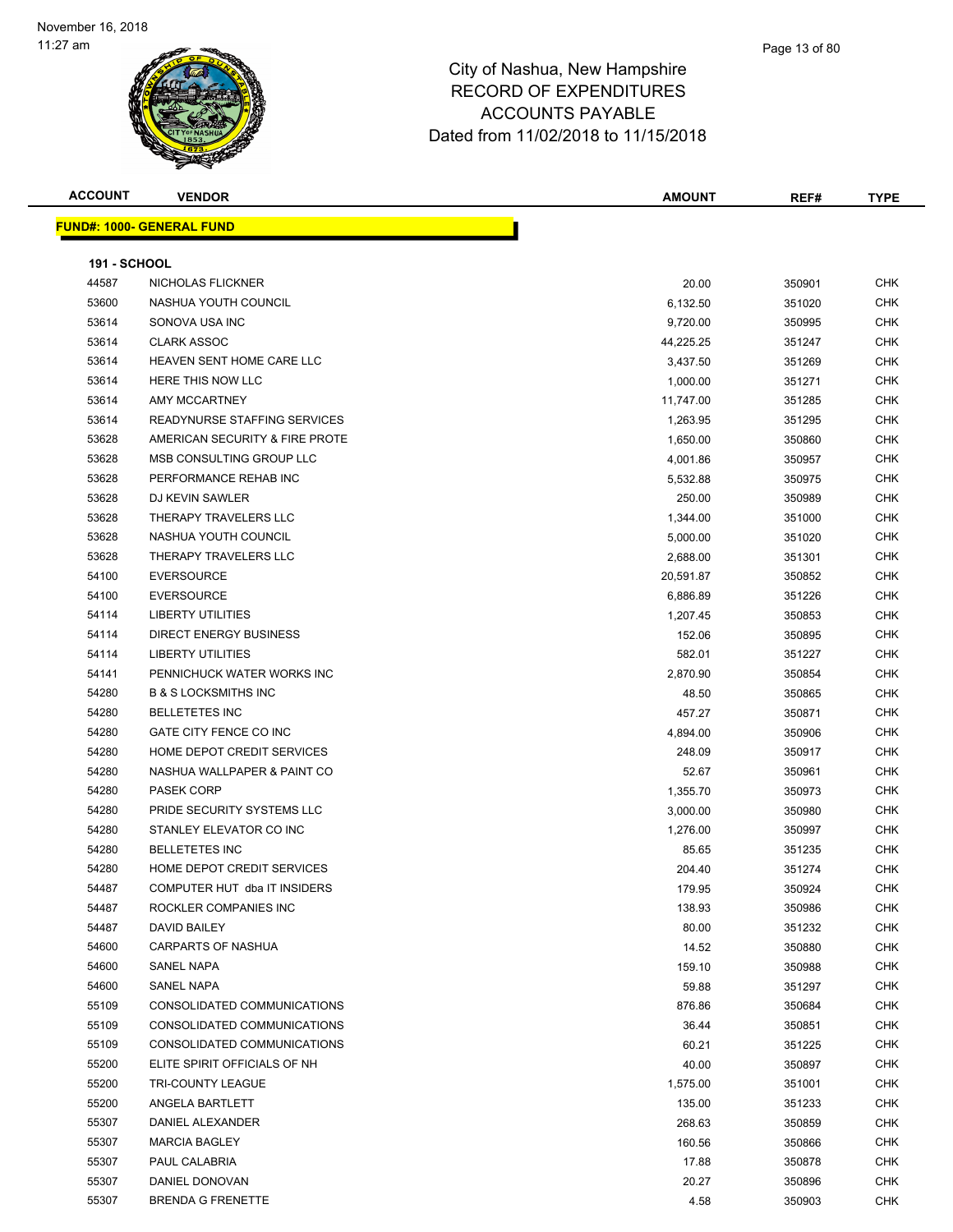| <b>ACCOUNT</b>      | <b>VENDOR</b>                    | <b>AMOUNT</b> | REF#   | <b>TYPE</b>              |
|---------------------|----------------------------------|---------------|--------|--------------------------|
|                     | <b>FUND#: 1000- GENERAL FUND</b> |               |        |                          |
|                     |                                  |               |        |                          |
| <b>191 - SCHOOL</b> | JOANNE LAKE                      |               |        |                          |
| 55307<br>55307      | <b>JUDITH LOFTUS</b>             | 22.23         | 350934 | <b>CHK</b><br><b>CHK</b> |
|                     |                                  | 73.84         | 350941 |                          |
| 55307               | <b>MARK LUCAS</b>                | 22.07         | 350942 | <b>CHK</b>               |
| 55307               | NATHAN MAZEROLLE                 | 92.61         | 350949 | <b>CHK</b>               |
| 55307               | JAHMAL MOSLEY                    | 132.16        | 350956 | <b>CHK</b>               |
| 55307               | <b>WILLIAM NELSON</b>            | 9.81          | 350966 | <b>CHK</b>               |
| 55307               | <b>RENEE SCHWARZ</b>             | 53.96         | 350992 | <b>CHK</b>               |
| 55307               | <b>JESSICA STASKIEWICZ</b>       | 39.15         | 350998 | <b>CHK</b>               |
| 55307               | <b>GABRIELE VERNACCHIO</b>       | 8.28          | 351009 | <b>CHK</b>               |
| 55307               | AMBER WAGNER                     | 109.00        | 351011 | <b>CHK</b>               |
| 55307               | AMANDA BASTONI                   | 317.19        | 351234 | <b>CHK</b>               |
| 55307               | <b>JAMES BROWN</b>               | 81.64         | 351239 | <b>CHK</b>               |
| 55307               | <b>NATHAN BURNS</b>              | 77.83         | 351240 | <b>CHK</b>               |
| 55307               | RUSSELL CARDIN                   | 113.69        | 351243 | <b>CHK</b>               |
| 55307               | TRACEY A CASSADY                 | 41.42         | 351245 | <b>CHK</b>               |
| 55307               | DKG MEDIA LP                     | 349.00        | 351253 | <b>CHK</b>               |
| 55307               | <b>LISA GINGRAS</b>              | 483.71        | 351262 | <b>CHK</b>               |
| 55307               | <b>HOLLY LAVINE</b>              | 49.05         | 351281 | <b>CHK</b>               |
| 55307               | <b>DENISE PETZ</b>               | 29.04         | 351292 | <b>CHK</b>               |
| 55307               | NICOLE SARGENT                   | 86.22         | 351298 | <b>CHK</b>               |
| 55307               | DAVID VARANO                     | 16.35         | 351304 | <b>CHK</b>               |
| 55307               | AMBER WAGNER                     | 100.09        | 351306 | <b>CHK</b>               |
| 55307               | <b>JESSICA WOJCIK</b>            | 169.60        | 351310 | <b>CHK</b>               |
| 55400               | INSTITUTE FOR ART BASED LIT.     | 250.00        | 350921 | <b>CHK</b>               |
| 55400               | NHAHPERD                         | 90.00         | 350968 | <b>CHK</b>               |
| 55400               | <b>IAN HARVEY</b>                | 65.95         | 351268 | <b>CHK</b>               |
| 55400               | <b>DENISE TROMBLY</b>            | 100.00        | 351302 | <b>CHK</b>               |
| 55400               | <b>FALGUNI VASHI</b>             | 106.95        | 351305 | <b>CHK</b>               |
| 55500               | DEAFJOBWIZARD.COM                | 60.00         | 351251 | <b>CHK</b>               |
| 55600               | <b>VISTAPRINT NETHERLANDS BV</b> | 138.34        | 351010 | <b>CHK</b>               |
| 55607               | <b>MAILFINANCE</b>               | 875.88        | 350945 | <b>CHK</b>               |
| 55607               | FORMAX - DIV BESCORP INC         | 181.50        | 351257 | <b>CHK</b>               |
| 55635               | NASHUA SCHOOL DISTRICT 42        | 1,445.00      | 154858 | <b>ACH</b>               |
| 55642               | RONALD P BELANGER                | 88.00         | 350869 | <b>CHK</b>               |
| 55642               | <b>KEVIN BOLDUC</b>              | 58.00         | 350875 | <b>CHK</b>               |
| 55642               | RICHARD BROWNLEY                 | 102.00        | 350877 | <b>CHK</b>               |
| 55642               | <b>HARRY HANSEN</b>              | 88.00         | 350912 | <b>CHK</b>               |
| 55642               | MICHAEL HUMPHRIES                | 88.00         | 350919 | <b>CHK</b>               |
| 55642               | JOHN JASKOLKA                    | 126.00        | 350927 | <b>CHK</b>               |
| 55642               | <b>CHARLES KAJEN</b>             | 136.00        | 350930 | <b>CHK</b>               |
| 55642               | JOSEPH E KELLY                   | 102.00        | 350931 | <b>CHK</b>               |

 RYAN LOCKWOOD 88.00 350940 CHK CHRIS MORGAN 88.00 350954 CHK 55642 MARK NEWPORT **102.00** 350967 CHK RICHARD PALAZZOLO 68.00 350971 CHK DEBRA STOLL 275.00 350999 CHK GERALD M VEILLEUX 146.00 351008 CHK KERRY WHITTEN 102.00 351015 CHK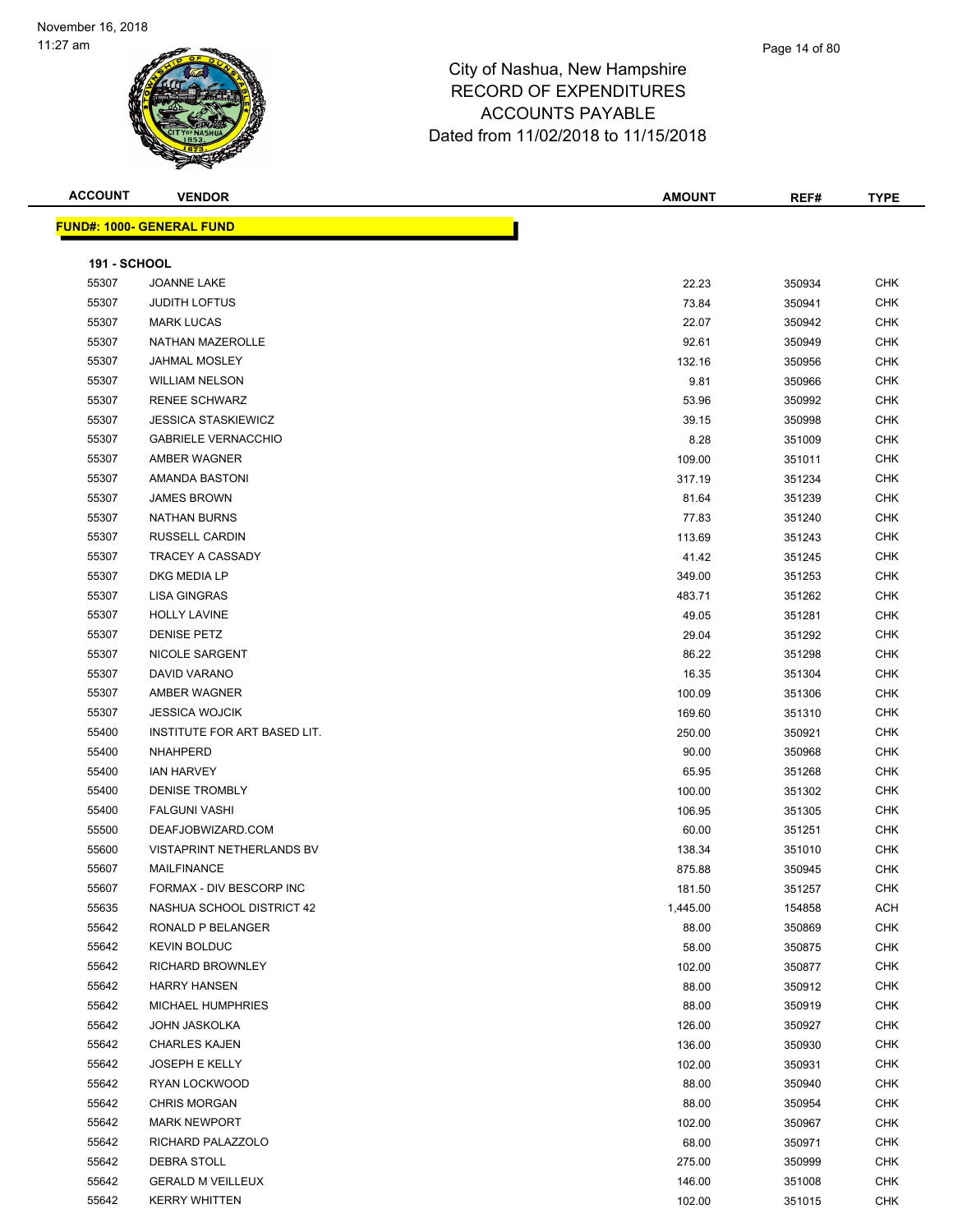| <b>ACCOUNT</b> |  |
|----------------|--|
|----------------|--|

**FUND#: 1000- GENERAL FUND**

| ACCOUNT             | <b>VENDOR</b>                    | <b>AMOUNT</b> | REF#   | <b>TYPE</b> |
|---------------------|----------------------------------|---------------|--------|-------------|
|                     | <u> IND#: 1000- GENERAL FUND</u> |               |        |             |
| <b>191 - SCHOOL</b> |                                  |               |        |             |
| 55690               | FIRST STUDENT INC.               | 993375        | 350900 | <b>CHK</b>  |

| <b>191 - SCHOOL</b> |                                          |                |                  |                   |
|---------------------|------------------------------------------|----------------|------------------|-------------------|
| 55690               | FIRST STUDENT INC                        | 9,933.75       | 350900           | <b>CHK</b>        |
| 55690               | U-HAUL                                   | 83.46          | 351002           | <b>CHK</b>        |
| 55690               | FIRST STUDENT INC                        | 325,258.69     | 351256           | <b>CHK</b>        |
| 55691               | <b>BRAD CANFIELD</b>                     | 1,144.50       | 350879           | CHK               |
| 55691               | <b>SARAH WINSLOW</b>                     | 313.38         | 351018           | <b>CHK</b>        |
| 55691               | DURHAM SCHOOL SERVICES                   | 58,921.55      | 351252           | <b>CHK</b>        |
| 55691               | FIRST STUDENT INC                        | 292,955.59     | 351256           | CHK               |
| 55694               | CREST                                    | 35,024.00      | 350889           | <b>CHK</b>        |
| 55694               | <b>CUMBERLAND HOSPITAL LLC</b>           | 9,680.00       | 350890           | <b>CHK</b>        |
| 55694               | <b>LEARN AT EASE LLC</b>                 | 1,722.50       | 350935           | <b>CHK</b>        |
| 55694               | LEARNING PREP SCHOOL                     | 5,044.41       | 350936           | CHK               |
| 55694               | LEARNING SKILLS ACADEMY                  | 5,539.59       | 350937           | <b>CHK</b>        |
| 55694               | LIGHTHOUSE SCHOOL INC                    | 166,477.50     | 350938           | <b>CHK</b>        |
| 55694               | MELMARK NEW ENGLAND                      | 50,299.70      | 350952           | <b>CHK</b>        |
| 55694               | <b>MARLENE S MORGAN</b>                  | 375.00         | 350955           | <b>CHK</b>        |
| 55694               | NASHOBA LEARNING GROUP                   | 21,075.18      | 350958           | <b>CHK</b>        |
| 55694               | NASHUA CHILDRENS HOME                    | 11,494.56      | 350959           | <b>CHK</b>        |
| 55694               | <b>ALLISON NEAL</b>                      | 1,849.30       | 350965           | <b>CHK</b>        |
| 55694               | <b>REGIONAL SERVICES &amp; EDUCATION</b> | 32,790.87      | 350984           | <b>CHK</b>        |
| 55694               | SPAULDING YOUTH CTR                      | 33,202.47      | 350996           | <b>CHK</b>        |
| 55694               | <b>VALLEY COLLABORATIVE</b>              | 6,597.00       | 351004           | <b>CHK</b>        |
| 55694               | YORK MS CCC SLP TRICIA                   | 2,789.11       | 351019           | <b>CHK</b>        |
| 55699               | <b>EXTRA DUTY SOLUTIONS</b>              | 530.24         | 154861           | ACH               |
| 55699               | MICHELE MELANSON SCHMITT                 | 402.50         | 350951           | <b>CHK</b>        |
| 55699               | AUDREY VARGA                             | 525.00         | 351005           | <b>CHK</b>        |
| 61100               | AMAZON.COM LLC                           | 229.98         | 154860           | ACH               |
| 61100               | JAR SYSTEMS LLC                          | 1,330.00       | 350926           | <b>CHK</b>        |
| 61100               | PLAQUEMAKER.COM                          | 19.00          | 350978           | <b>CHK</b>        |
| 61100               | WAL-MART                                 | 18.82          | 351012           | <b>CHK</b>        |
| 61100               | WB MASON CO INC                          | 1,560.89       | 351013           | <b>CHK</b>        |
| 61100               | <b>AMY SHULER</b>                        | 27.95          | 351229           | <b>CHK</b>        |
| 61100               | <b>SCHOOL SPECIALTY</b>                  | 274.74         | 351300           | <b>CHK</b>        |
| 61100               | WB MASON CO INC                          | 2,336.97       | 351309           | <b>CHK</b>        |
| 61135               | AMAZON.COM LLC<br>AMAZON.COM LLC         | 887.85         | 154860           | ACH               |
| 61135<br>61135      | AC MOORE                                 | 727.96         | 154900           | ACH               |
| 61135               | AMANDA BASTONI                           | 28.26<br>39.45 | 350857<br>350868 | CHK<br><b>CHK</b> |
| 61135               | <b>BELLETETES INC</b>                    | 109.43         |                  | CHK               |
| 61135               | <b>BOND AUTO PARTS</b>                   | 195.37         | 350871<br>350876 | <b>CHK</b>        |
| 61135               | CEN-COM                                  | 267.00         | 350881           | CHK               |
| 61135               | PATRICIA DAVIDSON                        | 13.94          | 350893           | CHK               |
| 61135               | <b>DEMCO</b>                             | 105.31         | 350894           | CHK               |
| 61135               | GENERAL LINEN SERVICE INC                | 109.52         | 350907           | CHK               |
| 61135               | HOME DEPOT CREDIT SERVICES               | 222.57         | 350915           | CHK               |
| 61135               | HOME DEPOT CREDIT SERVICE                | 50.78          | 350916           | CHK               |
| 61135               | COMPUTER HUT dba IT INSIDERS             | 129.99         | 350924           | CHK               |
| 61135               | J W PEPPER & SONS INC                    | 511.98         | 350925           | CHK               |
| 61135               | MARKERTEK VIDEO SUPPLY                   | 208.99         | 350947           | <b>CHK</b>        |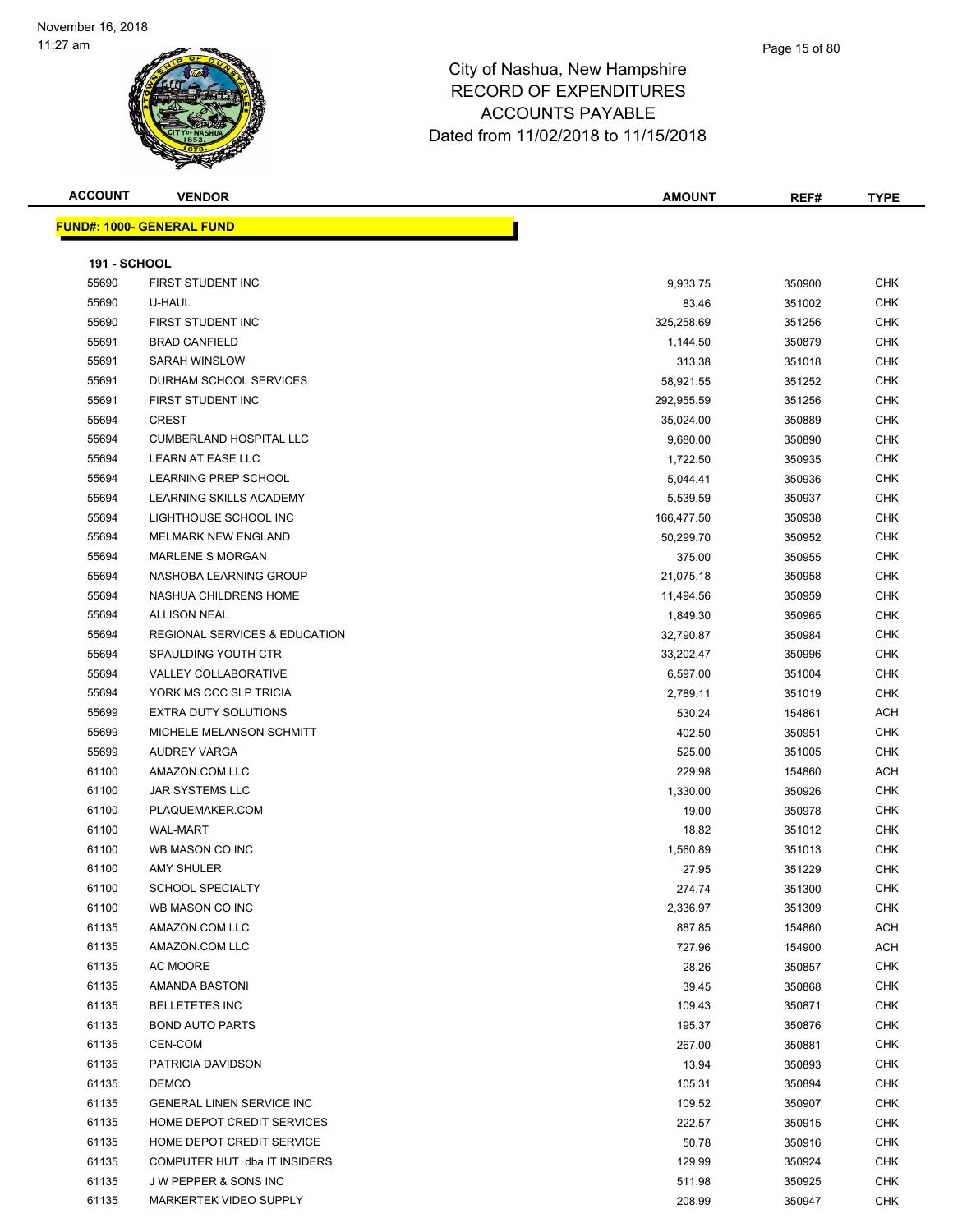| <b>FUND#: 1000- GENERAL FUND</b><br><b>191 - SCHOOL</b><br><b>CHK</b><br>61135<br>MARKET BASKET ACCT 2589096<br>177.52<br>350948<br>61135<br>MODERN SCHOOL SUPPLIES<br>84.98<br>CHK<br>350953<br><b>NSTA</b><br>61135<br>99.00<br><b>CHK</b><br>350970<br>61135<br>PJ CURRIER LUMBER COMPNAY<br>CHK<br>516.64<br>350977<br>61135<br>POSITIVE PROMOTIONS INC<br><b>CHK</b><br>125.85<br>350979<br>61135<br><b>JESSICA PROVENCHER</b><br>CHK<br>99.00<br>350982<br>61135<br>RUGBY HOLDINGS LLC<br>3,100.00<br>CHK<br>350987<br>61135<br><b>SCHOOL SPECIALTY</b><br>CHK<br>1,400.98<br>350991<br>61135<br>US SCHOOL SUPPLY INC<br>311.75<br>351003<br>CHK<br>61135<br><b>WAL-MART</b><br>CHK<br>155.04<br>351012<br>61135<br>WB MASON CO INC<br>CHK<br>362.62<br>351013<br>61135<br><b>WILSON LANGUAGE</b><br>322.92<br>351017<br>CHK<br>61135<br>APOGEE ROCKETS<br>CHK<br>276.25<br>351230<br>61135<br><b>B&amp;H PHOTO-VIDEO</b><br>1,002.68<br>351231<br>CHK<br>61135<br>AMANDA BASTONI<br>CHK<br>34.85<br>351234<br>61135<br><b>BELLETETES INC</b><br>53.45<br><b>CHK</b><br>351235<br>61135<br>BUYQUEST.COM<br>CHK<br>170.00<br>351241<br>61135<br><b>CARPARTS OF NASHUA</b><br>50.64<br>351244<br>CHK<br>61135<br><b>CURRIER MUSEUM OF ART</b><br>CHK<br>420.00<br>351250<br>61135<br>GENERAL LINEN SERVICE INC<br>227.30<br>351260<br>CHK<br>61135<br><b>GLENDALE PARADE STORE</b><br>CHK<br>1,035.75<br>351263<br>61135<br><b>HANNAFORD</b><br><b>CHK</b><br>407.96<br>351267<br>61135<br>HOME DEPOT CREDIT SERVICE<br>CHK<br>320.11<br>351273<br>61135<br>COMPUTER HUT dba IT INSIDERS<br>95.98<br><b>CHK</b><br>351276<br>61135<br><b>JW PEPPER &amp; SONS INC</b><br><b>CHK</b><br>21.00<br>351277<br>61135<br><b>ALYSON MILLER</b><br>CHK<br>16.76<br>351286<br><b>CHK</b><br>61135<br>POSITIVE PROMOTIONS INC<br>110.39<br>351293<br><b>CHK</b><br>61135<br><b>SCHOOL SPECIALTY</b><br>4,538.97<br>351300<br>61135<br>US FOODS INC<br>444.46<br>351303<br>CHK<br>61135<br>WB MASON CO INC<br>CHK<br>1,968.87<br>351309<br>129.99<br>ACH<br>61142<br>AMAZON.COM LLC<br>154860<br>61142<br>AMAZON.COM LLC<br>39.95<br>154900<br>ACH<br>61142<br>SCHOOL NURSE SUPPLY INC<br>628.59<br><b>CHK</b><br>350990<br><b>CHK</b><br>61249<br>MCGRAW HILL SCHOOL EDUCATION<br>137.76<br>350950<br>61249<br><b>WILSON LANGUAGE</b><br>302.40<br><b>CHK</b><br>351017<br>61299<br><b>FASTENAL CO</b><br><b>CHK</b><br>148.28<br>350899<br>61299<br><b>JESSICA STASKIEWICZ</b><br>2.49<br>350998<br>CHK<br>61299<br><b>CHK</b><br><b>GABRIELE VERNACCHIO</b><br>77.86<br>351009<br>61299<br>WAL-MART<br>219.86<br>CHK<br>351012<br>61299<br><b>FASTENAL CO</b><br>CHK<br>2,516.32<br>351255<br>61299<br>WB MASON CO INC<br>17.55<br>CHK<br>351309<br>61407<br><b>GRAINGER</b><br>173.10<br>350910<br>CHK<br>61407<br>INTERSTATE ALL BATTERY CENTER<br>529.82<br><b>CHK</b><br>350923<br>61407<br>256.22<br><b>CHK</b><br>M & M ELECTRICAL SUPPLY CO INC<br>350943<br>61407<br><b>GRAINGER</b><br>CHK<br>1,480.01<br>351264<br>61407<br>KAMCO SUPPLY CORP<br>5,652.00<br>351279<br>CHK<br>61414<br><b>HAJOCA CORPORATION</b><br>CHK<br>34.45<br>350911<br>61414<br>F W WEBB COMPANY<br><b>CHK</b><br>620.57<br>351254 | <b>ACCOUNT</b> | <b>VENDOR</b> | <b>AMOUNT</b> | REF# | <b>TYPE</b> |
|-----------------------------------------------------------------------------------------------------------------------------------------------------------------------------------------------------------------------------------------------------------------------------------------------------------------------------------------------------------------------------------------------------------------------------------------------------------------------------------------------------------------------------------------------------------------------------------------------------------------------------------------------------------------------------------------------------------------------------------------------------------------------------------------------------------------------------------------------------------------------------------------------------------------------------------------------------------------------------------------------------------------------------------------------------------------------------------------------------------------------------------------------------------------------------------------------------------------------------------------------------------------------------------------------------------------------------------------------------------------------------------------------------------------------------------------------------------------------------------------------------------------------------------------------------------------------------------------------------------------------------------------------------------------------------------------------------------------------------------------------------------------------------------------------------------------------------------------------------------------------------------------------------------------------------------------------------------------------------------------------------------------------------------------------------------------------------------------------------------------------------------------------------------------------------------------------------------------------------------------------------------------------------------------------------------------------------------------------------------------------------------------------------------------------------------------------------------------------------------------------------------------------------------------------------------------------------------------------------------------------------------------------------------------------------------------------------------------------------------------------------------------------------------------------------------------------------------------------------------------------------------------------------------------------------------------------------------------------------------------------------------------------------------------------------------------------------------------------------------------------------------------------------------------------------------------------------------------|----------------|---------------|---------------|------|-------------|
|                                                                                                                                                                                                                                                                                                                                                                                                                                                                                                                                                                                                                                                                                                                                                                                                                                                                                                                                                                                                                                                                                                                                                                                                                                                                                                                                                                                                                                                                                                                                                                                                                                                                                                                                                                                                                                                                                                                                                                                                                                                                                                                                                                                                                                                                                                                                                                                                                                                                                                                                                                                                                                                                                                                                                                                                                                                                                                                                                                                                                                                                                                                                                                                                                 |                |               |               |      |             |
|                                                                                                                                                                                                                                                                                                                                                                                                                                                                                                                                                                                                                                                                                                                                                                                                                                                                                                                                                                                                                                                                                                                                                                                                                                                                                                                                                                                                                                                                                                                                                                                                                                                                                                                                                                                                                                                                                                                                                                                                                                                                                                                                                                                                                                                                                                                                                                                                                                                                                                                                                                                                                                                                                                                                                                                                                                                                                                                                                                                                                                                                                                                                                                                                                 |                |               |               |      |             |
|                                                                                                                                                                                                                                                                                                                                                                                                                                                                                                                                                                                                                                                                                                                                                                                                                                                                                                                                                                                                                                                                                                                                                                                                                                                                                                                                                                                                                                                                                                                                                                                                                                                                                                                                                                                                                                                                                                                                                                                                                                                                                                                                                                                                                                                                                                                                                                                                                                                                                                                                                                                                                                                                                                                                                                                                                                                                                                                                                                                                                                                                                                                                                                                                                 |                |               |               |      |             |
|                                                                                                                                                                                                                                                                                                                                                                                                                                                                                                                                                                                                                                                                                                                                                                                                                                                                                                                                                                                                                                                                                                                                                                                                                                                                                                                                                                                                                                                                                                                                                                                                                                                                                                                                                                                                                                                                                                                                                                                                                                                                                                                                                                                                                                                                                                                                                                                                                                                                                                                                                                                                                                                                                                                                                                                                                                                                                                                                                                                                                                                                                                                                                                                                                 |                |               |               |      |             |
|                                                                                                                                                                                                                                                                                                                                                                                                                                                                                                                                                                                                                                                                                                                                                                                                                                                                                                                                                                                                                                                                                                                                                                                                                                                                                                                                                                                                                                                                                                                                                                                                                                                                                                                                                                                                                                                                                                                                                                                                                                                                                                                                                                                                                                                                                                                                                                                                                                                                                                                                                                                                                                                                                                                                                                                                                                                                                                                                                                                                                                                                                                                                                                                                                 |                |               |               |      |             |
|                                                                                                                                                                                                                                                                                                                                                                                                                                                                                                                                                                                                                                                                                                                                                                                                                                                                                                                                                                                                                                                                                                                                                                                                                                                                                                                                                                                                                                                                                                                                                                                                                                                                                                                                                                                                                                                                                                                                                                                                                                                                                                                                                                                                                                                                                                                                                                                                                                                                                                                                                                                                                                                                                                                                                                                                                                                                                                                                                                                                                                                                                                                                                                                                                 |                |               |               |      |             |
|                                                                                                                                                                                                                                                                                                                                                                                                                                                                                                                                                                                                                                                                                                                                                                                                                                                                                                                                                                                                                                                                                                                                                                                                                                                                                                                                                                                                                                                                                                                                                                                                                                                                                                                                                                                                                                                                                                                                                                                                                                                                                                                                                                                                                                                                                                                                                                                                                                                                                                                                                                                                                                                                                                                                                                                                                                                                                                                                                                                                                                                                                                                                                                                                                 |                |               |               |      |             |
|                                                                                                                                                                                                                                                                                                                                                                                                                                                                                                                                                                                                                                                                                                                                                                                                                                                                                                                                                                                                                                                                                                                                                                                                                                                                                                                                                                                                                                                                                                                                                                                                                                                                                                                                                                                                                                                                                                                                                                                                                                                                                                                                                                                                                                                                                                                                                                                                                                                                                                                                                                                                                                                                                                                                                                                                                                                                                                                                                                                                                                                                                                                                                                                                                 |                |               |               |      |             |
|                                                                                                                                                                                                                                                                                                                                                                                                                                                                                                                                                                                                                                                                                                                                                                                                                                                                                                                                                                                                                                                                                                                                                                                                                                                                                                                                                                                                                                                                                                                                                                                                                                                                                                                                                                                                                                                                                                                                                                                                                                                                                                                                                                                                                                                                                                                                                                                                                                                                                                                                                                                                                                                                                                                                                                                                                                                                                                                                                                                                                                                                                                                                                                                                                 |                |               |               |      |             |
|                                                                                                                                                                                                                                                                                                                                                                                                                                                                                                                                                                                                                                                                                                                                                                                                                                                                                                                                                                                                                                                                                                                                                                                                                                                                                                                                                                                                                                                                                                                                                                                                                                                                                                                                                                                                                                                                                                                                                                                                                                                                                                                                                                                                                                                                                                                                                                                                                                                                                                                                                                                                                                                                                                                                                                                                                                                                                                                                                                                                                                                                                                                                                                                                                 |                |               |               |      |             |
|                                                                                                                                                                                                                                                                                                                                                                                                                                                                                                                                                                                                                                                                                                                                                                                                                                                                                                                                                                                                                                                                                                                                                                                                                                                                                                                                                                                                                                                                                                                                                                                                                                                                                                                                                                                                                                                                                                                                                                                                                                                                                                                                                                                                                                                                                                                                                                                                                                                                                                                                                                                                                                                                                                                                                                                                                                                                                                                                                                                                                                                                                                                                                                                                                 |                |               |               |      |             |
|                                                                                                                                                                                                                                                                                                                                                                                                                                                                                                                                                                                                                                                                                                                                                                                                                                                                                                                                                                                                                                                                                                                                                                                                                                                                                                                                                                                                                                                                                                                                                                                                                                                                                                                                                                                                                                                                                                                                                                                                                                                                                                                                                                                                                                                                                                                                                                                                                                                                                                                                                                                                                                                                                                                                                                                                                                                                                                                                                                                                                                                                                                                                                                                                                 |                |               |               |      |             |
|                                                                                                                                                                                                                                                                                                                                                                                                                                                                                                                                                                                                                                                                                                                                                                                                                                                                                                                                                                                                                                                                                                                                                                                                                                                                                                                                                                                                                                                                                                                                                                                                                                                                                                                                                                                                                                                                                                                                                                                                                                                                                                                                                                                                                                                                                                                                                                                                                                                                                                                                                                                                                                                                                                                                                                                                                                                                                                                                                                                                                                                                                                                                                                                                                 |                |               |               |      |             |
|                                                                                                                                                                                                                                                                                                                                                                                                                                                                                                                                                                                                                                                                                                                                                                                                                                                                                                                                                                                                                                                                                                                                                                                                                                                                                                                                                                                                                                                                                                                                                                                                                                                                                                                                                                                                                                                                                                                                                                                                                                                                                                                                                                                                                                                                                                                                                                                                                                                                                                                                                                                                                                                                                                                                                                                                                                                                                                                                                                                                                                                                                                                                                                                                                 |                |               |               |      |             |
|                                                                                                                                                                                                                                                                                                                                                                                                                                                                                                                                                                                                                                                                                                                                                                                                                                                                                                                                                                                                                                                                                                                                                                                                                                                                                                                                                                                                                                                                                                                                                                                                                                                                                                                                                                                                                                                                                                                                                                                                                                                                                                                                                                                                                                                                                                                                                                                                                                                                                                                                                                                                                                                                                                                                                                                                                                                                                                                                                                                                                                                                                                                                                                                                                 |                |               |               |      |             |
|                                                                                                                                                                                                                                                                                                                                                                                                                                                                                                                                                                                                                                                                                                                                                                                                                                                                                                                                                                                                                                                                                                                                                                                                                                                                                                                                                                                                                                                                                                                                                                                                                                                                                                                                                                                                                                                                                                                                                                                                                                                                                                                                                                                                                                                                                                                                                                                                                                                                                                                                                                                                                                                                                                                                                                                                                                                                                                                                                                                                                                                                                                                                                                                                                 |                |               |               |      |             |
|                                                                                                                                                                                                                                                                                                                                                                                                                                                                                                                                                                                                                                                                                                                                                                                                                                                                                                                                                                                                                                                                                                                                                                                                                                                                                                                                                                                                                                                                                                                                                                                                                                                                                                                                                                                                                                                                                                                                                                                                                                                                                                                                                                                                                                                                                                                                                                                                                                                                                                                                                                                                                                                                                                                                                                                                                                                                                                                                                                                                                                                                                                                                                                                                                 |                |               |               |      |             |
|                                                                                                                                                                                                                                                                                                                                                                                                                                                                                                                                                                                                                                                                                                                                                                                                                                                                                                                                                                                                                                                                                                                                                                                                                                                                                                                                                                                                                                                                                                                                                                                                                                                                                                                                                                                                                                                                                                                                                                                                                                                                                                                                                                                                                                                                                                                                                                                                                                                                                                                                                                                                                                                                                                                                                                                                                                                                                                                                                                                                                                                                                                                                                                                                                 |                |               |               |      |             |
|                                                                                                                                                                                                                                                                                                                                                                                                                                                                                                                                                                                                                                                                                                                                                                                                                                                                                                                                                                                                                                                                                                                                                                                                                                                                                                                                                                                                                                                                                                                                                                                                                                                                                                                                                                                                                                                                                                                                                                                                                                                                                                                                                                                                                                                                                                                                                                                                                                                                                                                                                                                                                                                                                                                                                                                                                                                                                                                                                                                                                                                                                                                                                                                                                 |                |               |               |      |             |
|                                                                                                                                                                                                                                                                                                                                                                                                                                                                                                                                                                                                                                                                                                                                                                                                                                                                                                                                                                                                                                                                                                                                                                                                                                                                                                                                                                                                                                                                                                                                                                                                                                                                                                                                                                                                                                                                                                                                                                                                                                                                                                                                                                                                                                                                                                                                                                                                                                                                                                                                                                                                                                                                                                                                                                                                                                                                                                                                                                                                                                                                                                                                                                                                                 |                |               |               |      |             |
|                                                                                                                                                                                                                                                                                                                                                                                                                                                                                                                                                                                                                                                                                                                                                                                                                                                                                                                                                                                                                                                                                                                                                                                                                                                                                                                                                                                                                                                                                                                                                                                                                                                                                                                                                                                                                                                                                                                                                                                                                                                                                                                                                                                                                                                                                                                                                                                                                                                                                                                                                                                                                                                                                                                                                                                                                                                                                                                                                                                                                                                                                                                                                                                                                 |                |               |               |      |             |
|                                                                                                                                                                                                                                                                                                                                                                                                                                                                                                                                                                                                                                                                                                                                                                                                                                                                                                                                                                                                                                                                                                                                                                                                                                                                                                                                                                                                                                                                                                                                                                                                                                                                                                                                                                                                                                                                                                                                                                                                                                                                                                                                                                                                                                                                                                                                                                                                                                                                                                                                                                                                                                                                                                                                                                                                                                                                                                                                                                                                                                                                                                                                                                                                                 |                |               |               |      |             |
|                                                                                                                                                                                                                                                                                                                                                                                                                                                                                                                                                                                                                                                                                                                                                                                                                                                                                                                                                                                                                                                                                                                                                                                                                                                                                                                                                                                                                                                                                                                                                                                                                                                                                                                                                                                                                                                                                                                                                                                                                                                                                                                                                                                                                                                                                                                                                                                                                                                                                                                                                                                                                                                                                                                                                                                                                                                                                                                                                                                                                                                                                                                                                                                                                 |                |               |               |      |             |
|                                                                                                                                                                                                                                                                                                                                                                                                                                                                                                                                                                                                                                                                                                                                                                                                                                                                                                                                                                                                                                                                                                                                                                                                                                                                                                                                                                                                                                                                                                                                                                                                                                                                                                                                                                                                                                                                                                                                                                                                                                                                                                                                                                                                                                                                                                                                                                                                                                                                                                                                                                                                                                                                                                                                                                                                                                                                                                                                                                                                                                                                                                                                                                                                                 |                |               |               |      |             |
|                                                                                                                                                                                                                                                                                                                                                                                                                                                                                                                                                                                                                                                                                                                                                                                                                                                                                                                                                                                                                                                                                                                                                                                                                                                                                                                                                                                                                                                                                                                                                                                                                                                                                                                                                                                                                                                                                                                                                                                                                                                                                                                                                                                                                                                                                                                                                                                                                                                                                                                                                                                                                                                                                                                                                                                                                                                                                                                                                                                                                                                                                                                                                                                                                 |                |               |               |      |             |
|                                                                                                                                                                                                                                                                                                                                                                                                                                                                                                                                                                                                                                                                                                                                                                                                                                                                                                                                                                                                                                                                                                                                                                                                                                                                                                                                                                                                                                                                                                                                                                                                                                                                                                                                                                                                                                                                                                                                                                                                                                                                                                                                                                                                                                                                                                                                                                                                                                                                                                                                                                                                                                                                                                                                                                                                                                                                                                                                                                                                                                                                                                                                                                                                                 |                |               |               |      |             |
|                                                                                                                                                                                                                                                                                                                                                                                                                                                                                                                                                                                                                                                                                                                                                                                                                                                                                                                                                                                                                                                                                                                                                                                                                                                                                                                                                                                                                                                                                                                                                                                                                                                                                                                                                                                                                                                                                                                                                                                                                                                                                                                                                                                                                                                                                                                                                                                                                                                                                                                                                                                                                                                                                                                                                                                                                                                                                                                                                                                                                                                                                                                                                                                                                 |                |               |               |      |             |
|                                                                                                                                                                                                                                                                                                                                                                                                                                                                                                                                                                                                                                                                                                                                                                                                                                                                                                                                                                                                                                                                                                                                                                                                                                                                                                                                                                                                                                                                                                                                                                                                                                                                                                                                                                                                                                                                                                                                                                                                                                                                                                                                                                                                                                                                                                                                                                                                                                                                                                                                                                                                                                                                                                                                                                                                                                                                                                                                                                                                                                                                                                                                                                                                                 |                |               |               |      |             |
|                                                                                                                                                                                                                                                                                                                                                                                                                                                                                                                                                                                                                                                                                                                                                                                                                                                                                                                                                                                                                                                                                                                                                                                                                                                                                                                                                                                                                                                                                                                                                                                                                                                                                                                                                                                                                                                                                                                                                                                                                                                                                                                                                                                                                                                                                                                                                                                                                                                                                                                                                                                                                                                                                                                                                                                                                                                                                                                                                                                                                                                                                                                                                                                                                 |                |               |               |      |             |
|                                                                                                                                                                                                                                                                                                                                                                                                                                                                                                                                                                                                                                                                                                                                                                                                                                                                                                                                                                                                                                                                                                                                                                                                                                                                                                                                                                                                                                                                                                                                                                                                                                                                                                                                                                                                                                                                                                                                                                                                                                                                                                                                                                                                                                                                                                                                                                                                                                                                                                                                                                                                                                                                                                                                                                                                                                                                                                                                                                                                                                                                                                                                                                                                                 |                |               |               |      |             |
|                                                                                                                                                                                                                                                                                                                                                                                                                                                                                                                                                                                                                                                                                                                                                                                                                                                                                                                                                                                                                                                                                                                                                                                                                                                                                                                                                                                                                                                                                                                                                                                                                                                                                                                                                                                                                                                                                                                                                                                                                                                                                                                                                                                                                                                                                                                                                                                                                                                                                                                                                                                                                                                                                                                                                                                                                                                                                                                                                                                                                                                                                                                                                                                                                 |                |               |               |      |             |
|                                                                                                                                                                                                                                                                                                                                                                                                                                                                                                                                                                                                                                                                                                                                                                                                                                                                                                                                                                                                                                                                                                                                                                                                                                                                                                                                                                                                                                                                                                                                                                                                                                                                                                                                                                                                                                                                                                                                                                                                                                                                                                                                                                                                                                                                                                                                                                                                                                                                                                                                                                                                                                                                                                                                                                                                                                                                                                                                                                                                                                                                                                                                                                                                                 |                |               |               |      |             |
|                                                                                                                                                                                                                                                                                                                                                                                                                                                                                                                                                                                                                                                                                                                                                                                                                                                                                                                                                                                                                                                                                                                                                                                                                                                                                                                                                                                                                                                                                                                                                                                                                                                                                                                                                                                                                                                                                                                                                                                                                                                                                                                                                                                                                                                                                                                                                                                                                                                                                                                                                                                                                                                                                                                                                                                                                                                                                                                                                                                                                                                                                                                                                                                                                 |                |               |               |      |             |
|                                                                                                                                                                                                                                                                                                                                                                                                                                                                                                                                                                                                                                                                                                                                                                                                                                                                                                                                                                                                                                                                                                                                                                                                                                                                                                                                                                                                                                                                                                                                                                                                                                                                                                                                                                                                                                                                                                                                                                                                                                                                                                                                                                                                                                                                                                                                                                                                                                                                                                                                                                                                                                                                                                                                                                                                                                                                                                                                                                                                                                                                                                                                                                                                                 |                |               |               |      |             |
|                                                                                                                                                                                                                                                                                                                                                                                                                                                                                                                                                                                                                                                                                                                                                                                                                                                                                                                                                                                                                                                                                                                                                                                                                                                                                                                                                                                                                                                                                                                                                                                                                                                                                                                                                                                                                                                                                                                                                                                                                                                                                                                                                                                                                                                                                                                                                                                                                                                                                                                                                                                                                                                                                                                                                                                                                                                                                                                                                                                                                                                                                                                                                                                                                 |                |               |               |      |             |
|                                                                                                                                                                                                                                                                                                                                                                                                                                                                                                                                                                                                                                                                                                                                                                                                                                                                                                                                                                                                                                                                                                                                                                                                                                                                                                                                                                                                                                                                                                                                                                                                                                                                                                                                                                                                                                                                                                                                                                                                                                                                                                                                                                                                                                                                                                                                                                                                                                                                                                                                                                                                                                                                                                                                                                                                                                                                                                                                                                                                                                                                                                                                                                                                                 |                |               |               |      |             |
|                                                                                                                                                                                                                                                                                                                                                                                                                                                                                                                                                                                                                                                                                                                                                                                                                                                                                                                                                                                                                                                                                                                                                                                                                                                                                                                                                                                                                                                                                                                                                                                                                                                                                                                                                                                                                                                                                                                                                                                                                                                                                                                                                                                                                                                                                                                                                                                                                                                                                                                                                                                                                                                                                                                                                                                                                                                                                                                                                                                                                                                                                                                                                                                                                 |                |               |               |      |             |
|                                                                                                                                                                                                                                                                                                                                                                                                                                                                                                                                                                                                                                                                                                                                                                                                                                                                                                                                                                                                                                                                                                                                                                                                                                                                                                                                                                                                                                                                                                                                                                                                                                                                                                                                                                                                                                                                                                                                                                                                                                                                                                                                                                                                                                                                                                                                                                                                                                                                                                                                                                                                                                                                                                                                                                                                                                                                                                                                                                                                                                                                                                                                                                                                                 |                |               |               |      |             |
|                                                                                                                                                                                                                                                                                                                                                                                                                                                                                                                                                                                                                                                                                                                                                                                                                                                                                                                                                                                                                                                                                                                                                                                                                                                                                                                                                                                                                                                                                                                                                                                                                                                                                                                                                                                                                                                                                                                                                                                                                                                                                                                                                                                                                                                                                                                                                                                                                                                                                                                                                                                                                                                                                                                                                                                                                                                                                                                                                                                                                                                                                                                                                                                                                 |                |               |               |      |             |
|                                                                                                                                                                                                                                                                                                                                                                                                                                                                                                                                                                                                                                                                                                                                                                                                                                                                                                                                                                                                                                                                                                                                                                                                                                                                                                                                                                                                                                                                                                                                                                                                                                                                                                                                                                                                                                                                                                                                                                                                                                                                                                                                                                                                                                                                                                                                                                                                                                                                                                                                                                                                                                                                                                                                                                                                                                                                                                                                                                                                                                                                                                                                                                                                                 |                |               |               |      |             |
|                                                                                                                                                                                                                                                                                                                                                                                                                                                                                                                                                                                                                                                                                                                                                                                                                                                                                                                                                                                                                                                                                                                                                                                                                                                                                                                                                                                                                                                                                                                                                                                                                                                                                                                                                                                                                                                                                                                                                                                                                                                                                                                                                                                                                                                                                                                                                                                                                                                                                                                                                                                                                                                                                                                                                                                                                                                                                                                                                                                                                                                                                                                                                                                                                 |                |               |               |      |             |
|                                                                                                                                                                                                                                                                                                                                                                                                                                                                                                                                                                                                                                                                                                                                                                                                                                                                                                                                                                                                                                                                                                                                                                                                                                                                                                                                                                                                                                                                                                                                                                                                                                                                                                                                                                                                                                                                                                                                                                                                                                                                                                                                                                                                                                                                                                                                                                                                                                                                                                                                                                                                                                                                                                                                                                                                                                                                                                                                                                                                                                                                                                                                                                                                                 |                |               |               |      |             |
|                                                                                                                                                                                                                                                                                                                                                                                                                                                                                                                                                                                                                                                                                                                                                                                                                                                                                                                                                                                                                                                                                                                                                                                                                                                                                                                                                                                                                                                                                                                                                                                                                                                                                                                                                                                                                                                                                                                                                                                                                                                                                                                                                                                                                                                                                                                                                                                                                                                                                                                                                                                                                                                                                                                                                                                                                                                                                                                                                                                                                                                                                                                                                                                                                 |                |               |               |      |             |
|                                                                                                                                                                                                                                                                                                                                                                                                                                                                                                                                                                                                                                                                                                                                                                                                                                                                                                                                                                                                                                                                                                                                                                                                                                                                                                                                                                                                                                                                                                                                                                                                                                                                                                                                                                                                                                                                                                                                                                                                                                                                                                                                                                                                                                                                                                                                                                                                                                                                                                                                                                                                                                                                                                                                                                                                                                                                                                                                                                                                                                                                                                                                                                                                                 |                |               |               |      |             |
|                                                                                                                                                                                                                                                                                                                                                                                                                                                                                                                                                                                                                                                                                                                                                                                                                                                                                                                                                                                                                                                                                                                                                                                                                                                                                                                                                                                                                                                                                                                                                                                                                                                                                                                                                                                                                                                                                                                                                                                                                                                                                                                                                                                                                                                                                                                                                                                                                                                                                                                                                                                                                                                                                                                                                                                                                                                                                                                                                                                                                                                                                                                                                                                                                 |                |               |               |      |             |
|                                                                                                                                                                                                                                                                                                                                                                                                                                                                                                                                                                                                                                                                                                                                                                                                                                                                                                                                                                                                                                                                                                                                                                                                                                                                                                                                                                                                                                                                                                                                                                                                                                                                                                                                                                                                                                                                                                                                                                                                                                                                                                                                                                                                                                                                                                                                                                                                                                                                                                                                                                                                                                                                                                                                                                                                                                                                                                                                                                                                                                                                                                                                                                                                                 |                |               |               |      |             |
|                                                                                                                                                                                                                                                                                                                                                                                                                                                                                                                                                                                                                                                                                                                                                                                                                                                                                                                                                                                                                                                                                                                                                                                                                                                                                                                                                                                                                                                                                                                                                                                                                                                                                                                                                                                                                                                                                                                                                                                                                                                                                                                                                                                                                                                                                                                                                                                                                                                                                                                                                                                                                                                                                                                                                                                                                                                                                                                                                                                                                                                                                                                                                                                                                 |                |               |               |      |             |
|                                                                                                                                                                                                                                                                                                                                                                                                                                                                                                                                                                                                                                                                                                                                                                                                                                                                                                                                                                                                                                                                                                                                                                                                                                                                                                                                                                                                                                                                                                                                                                                                                                                                                                                                                                                                                                                                                                                                                                                                                                                                                                                                                                                                                                                                                                                                                                                                                                                                                                                                                                                                                                                                                                                                                                                                                                                                                                                                                                                                                                                                                                                                                                                                                 |                |               |               |      |             |
|                                                                                                                                                                                                                                                                                                                                                                                                                                                                                                                                                                                                                                                                                                                                                                                                                                                                                                                                                                                                                                                                                                                                                                                                                                                                                                                                                                                                                                                                                                                                                                                                                                                                                                                                                                                                                                                                                                                                                                                                                                                                                                                                                                                                                                                                                                                                                                                                                                                                                                                                                                                                                                                                                                                                                                                                                                                                                                                                                                                                                                                                                                                                                                                                                 |                |               |               |      |             |
|                                                                                                                                                                                                                                                                                                                                                                                                                                                                                                                                                                                                                                                                                                                                                                                                                                                                                                                                                                                                                                                                                                                                                                                                                                                                                                                                                                                                                                                                                                                                                                                                                                                                                                                                                                                                                                                                                                                                                                                                                                                                                                                                                                                                                                                                                                                                                                                                                                                                                                                                                                                                                                                                                                                                                                                                                                                                                                                                                                                                                                                                                                                                                                                                                 |                |               |               |      |             |
|                                                                                                                                                                                                                                                                                                                                                                                                                                                                                                                                                                                                                                                                                                                                                                                                                                                                                                                                                                                                                                                                                                                                                                                                                                                                                                                                                                                                                                                                                                                                                                                                                                                                                                                                                                                                                                                                                                                                                                                                                                                                                                                                                                                                                                                                                                                                                                                                                                                                                                                                                                                                                                                                                                                                                                                                                                                                                                                                                                                                                                                                                                                                                                                                                 |                |               |               |      |             |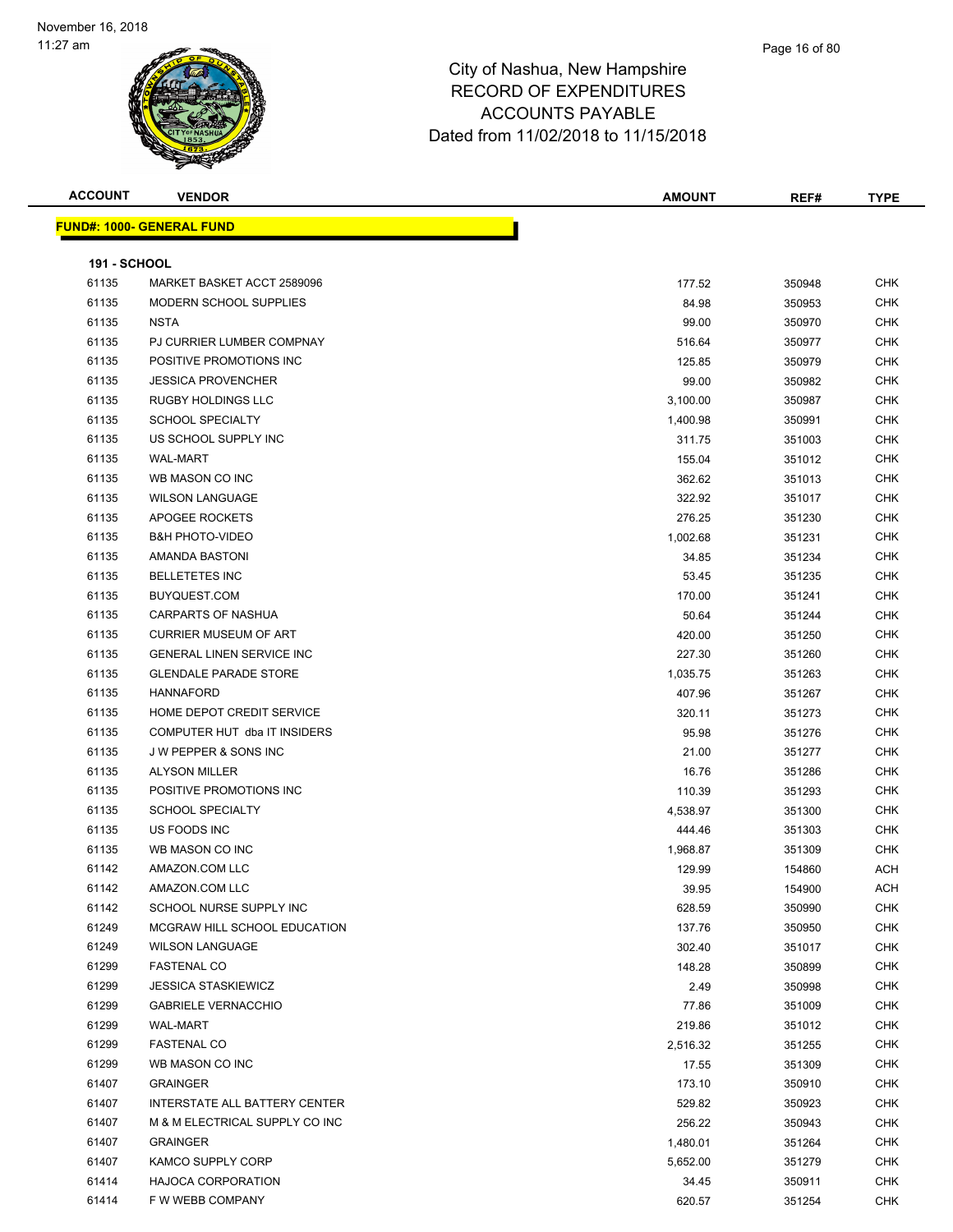

| <b>ACCOUNT</b>      | <b>VENDOR</b>                         | AMOUNT         | REF#   | <b>TYPE</b> |
|---------------------|---------------------------------------|----------------|--------|-------------|
|                     | <b>FUND#: 1000- GENERAL FUND</b>      |                |        |             |
| <b>191 - SCHOOL</b> |                                       |                |        |             |
| 61414               | <b>HAJOCA CORPORATION</b>             | 1,105.78       | 351266 | <b>CHK</b>  |
| 61421               | AMAZON.COM LLC                        | 55.44          | 154860 | <b>ACH</b>  |
| 61421               | CONTROL TECHNOLOGIES INC              | 108.98         | 350885 | <b>CHK</b>  |
| 61421               | <b>JOMAR DISTRIBUTORS INC</b>         | 14.30          | 350929 | <b>CHK</b>  |
| 61421               | <b>CAPP INC</b>                       | 978.00         | 351242 | <b>CHK</b>  |
| 61421               | JOMAR DISTRIBUTORS INC                | 8.48           | 351278 | <b>CHK</b>  |
| 61428               | <b>CENTRAL PAPER PRODUCTS CO</b>      | 16,163.52      | 350882 | <b>CHK</b>  |
| 61428               | NATIONWIDE SALES & SERVICE            | 1,743.50       | 350962 | <b>CHK</b>  |
| 61428               | CENTRAL PAPER PRODUCTS CO             | 2,581.70       | 351246 | <b>CHK</b>  |
| 61599               | NASHUA OUTDOOR POWER EQUIPMENT        | 249.58         | 350960 | <b>CHK</b>  |
| 61599               | SITEONE LANDSCAPE SUPPLY LLC          | 387.42         | 350993 | <b>CHK</b>  |
| 61599               | NASHUA OUTDOOR POWER EQUIPMENT        | 36.82          | 351287 | <b>CHK</b>  |
| 61599               | R WHITE EQUIPMENT CENTER INC          | 459.95         | 351294 | <b>CHK</b>  |
| 61607               | COMPUTER HUT dba IT INSIDERS          | 457.64         | 350924 | <b>CHK</b>  |
| 61607               | COMPUTER HUT dba IT INSIDERS          | 99.95          | 351276 | CHK         |
| 61607               | <b>STEVEN WANTE</b>                   | 48.99          | 351308 | CHK         |
| 61807               | <b>HEINEMANN</b>                      | 33.00          | 351270 | <b>CHK</b>  |
| 61814               | AMAZON.COM LLC                        | 341.32         | 154900 | ACH         |
| 61814               | FOLLETT SCHOOL SOLUTIONS INC          | 627.36         | 350902 | <b>CHK</b>  |
| 61814               | PERMA-BOUND                           | 188.16         | 350976 | CHK         |
| 61814               | PERMA-BOUND                           | 907.79         | 351291 | <b>CHK</b>  |
| 61875               | <b>ASCD</b>                           | 19.49          | 350863 | <b>CHK</b>  |
| 61875               | <b>EMC PUBLISHING LLC</b>             | 2,840.83       | 350898 | <b>CHK</b>  |
| 61875               | PEARSON EDUCATION                     | 351.90         | 350974 | <b>CHK</b>  |
| 61875               | WESTERN PSYCHOLOGICAL SERVICES        | 335.23         | 351014 | <b>CHK</b>  |
| 71221               | <b>CUSTOM COMPUTER SPECIALIST INC</b> | 382.00         | 350892 | <b>CHK</b>  |
| 71221               | COMPUTER HUT dba IT INSIDERS          | 749.95         | 350924 | <b>CHK</b>  |
| 71228               | COMMON GOAL SYSTEMS INC               | 36,991.50      | 350884 | <b>CHK</b>  |
| 71800               | PRO AV SYSTEMS INC                    | 533.00         | 350981 | <b>CHK</b>  |
| 71800               | SCHOOL OUTFITTERS, LLC                | 3,542.33       | 351299 | <b>CHK</b>  |
| 71999               | HP INC                                | 602.58         | 350918 | <b>CHK</b>  |
|                     | <b>TOTAL 191 - SCHOOL</b>             | \$1,340,504.80 |        |             |

**TOTAL FUND 1000 - GENERAL FUND \$5,091,213.17** 

#### **FUND#: 1001- GF-CAPITAL IMPROVEMENTS**

#### **152 - FIRE**

| 81100 | AE MECHANICAL INC            | 2,003.90   | 350715 | CHK |
|-------|------------------------------|------------|--------|-----|
|       | <b>TOTAL 152 - FIRE</b><br>. | \$2,003.90 |        |     |

#### **161 - STREETS**

| 81100 | HD SUPPLY CONSTRUCTION AND           | 681.58   | 154895 | ACH |
|-------|--------------------------------------|----------|--------|-----|
| 81100 | UNDERGROUND TESTING & SERVICES       | 715.00   | 350708 | CHK |
| 81100 | <b>GRANITE STATE CONCRETE CO INC</b> | 4.046.00 | 351162 | CHK |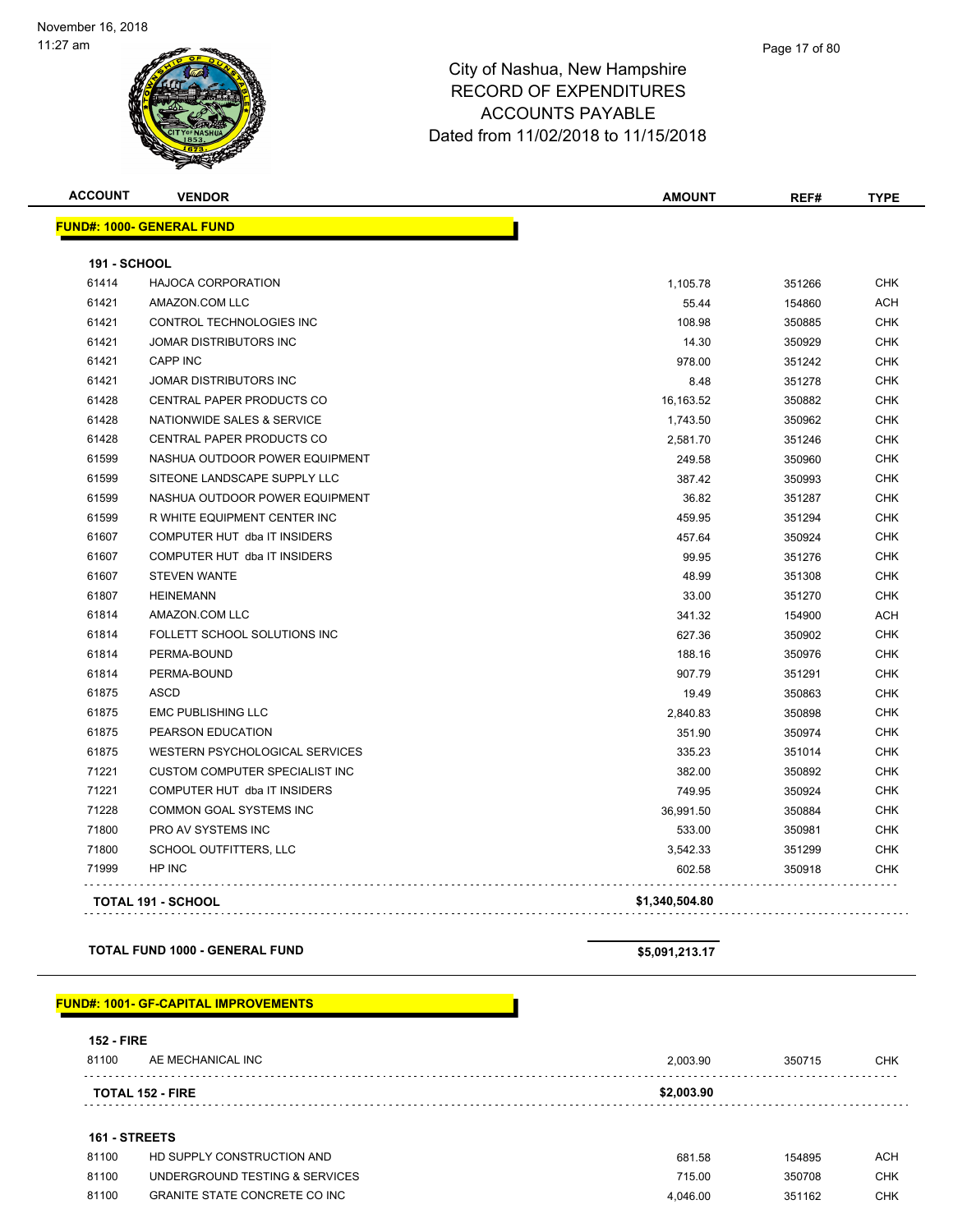| .                      |                                                                             | City of Nashua, New Hampshire<br><b>RECORD OF EXPENDITURES</b><br><b>ACCOUNTS PAYABLE</b><br>Dated from 11/02/2018 to 11/15/2018 | Page 18 or 80 |             |
|------------------------|-----------------------------------------------------------------------------|----------------------------------------------------------------------------------------------------------------------------------|---------------|-------------|
| <b>ACCOUNT</b>         | <b>VENDOR</b>                                                               | <b>AMOUNT</b>                                                                                                                    | REF#          | <b>TYPE</b> |
|                        | <b>FUND#: 1001- GF-CAPITAL IMPROVEMENTS</b>                                 |                                                                                                                                  |               |             |
| 161 - STREETS          |                                                                             |                                                                                                                                  |               |             |
| 81100                  | M & M ELECTRICAL SUPPLY CO INC                                              | 142.20                                                                                                                           | 351180        | <b>CHK</b>  |
|                        |                                                                             |                                                                                                                                  |               |             |
|                        | <b>TOTAL 161 - STREETS</b>                                                  | \$5,584.78                                                                                                                       |               |             |
|                        | <b>TOTAL FUND 1001 - GF-CAPITAL IMPROVEMENTS</b>                            | \$7,588.68                                                                                                                       |               |             |
|                        | <b>FUND#: 1010- GF-PRIOR YEAR ENC &amp; ESCROWS</b>                         |                                                                                                                                  |               |             |
| 56230                  | <b>109 - CIVIC &amp; COMMUNITY ACTIVITIES</b><br><b>REVIVE RECOVERY INC</b> | 10,500.00                                                                                                                        | 351081        | <b>CHK</b>  |
|                        | <b>TOTAL 109 - CIVIC &amp; COMMUNITY ACTIVITIES</b>                         | \$10,500.00                                                                                                                      |               |             |
|                        |                                                                             |                                                                                                                                  |               |             |
| 161 - STREETS<br>54487 | <b>ENVIROTRAC LTD</b>                                                       | 50,000.00                                                                                                                        | 351149        | <b>CHK</b>  |
|                        | TOTAL 161 - STREETS                                                         | \$50,000.00                                                                                                                      | .             |             |
|                        |                                                                             |                                                                                                                                  |               |             |
| 55421                  | <b>183 - ECONOMIC DEVELOPMENT</b><br><b>TIM CUMMINGS</b>                    | 471.10                                                                                                                           | 351069        | <b>CHK</b>  |
|                        |                                                                             |                                                                                                                                  |               |             |
|                        | <b>TOTAL 183 - ECONOMIC DEVELOPMENT</b>                                     | \$471.10                                                                                                                         |               |             |
|                        | TOTAL FUND 1010 - GF-PRIOR YEAR ENC & ESCROWS                               | \$60,971.10                                                                                                                      |               |             |
|                        | <b>FUND#: 2100- FOOD SERVICES FUND</b>                                      |                                                                                                                                  |               |             |
| 44503                  | <b>LOREAL BERTINI</b>                                                       | 47.00                                                                                                                            | 350872        | <b>CHK</b>  |
| 44503                  | <b>KERI LOPES</b>                                                           | 71.70                                                                                                                            | 350932        | <b>CHK</b>  |
| 53628                  | ASAP FIRE & SAFETY CORP                                                     | 150.00                                                                                                                           | 350862        | <b>CHK</b>  |
| 53628                  | JOHN BENNETT CREATIVE SERVICES                                              | 500.00                                                                                                                           | 350928        | <b>CHK</b>  |
| 54487                  | AFFILIATED HVAC SERVICES LLC                                                | 324.00                                                                                                                           | 350858        | <b>CHK</b>  |
| 54487                  | <b>BASSETT SERVICES CORPORATION</b>                                         | 583.67                                                                                                                           | 350867        | <b>CHK</b>  |
| 54487                  | <b>HOBART SERVICE</b>                                                       | 566.62                                                                                                                           | 350914        | <b>CHK</b>  |
| 55307                  | PAMELA CORREA                                                               | 102.32                                                                                                                           | 350886        | <b>CHK</b>  |
| 55307                  | PAULE RALPH                                                                 | 96.33                                                                                                                            | 350983        | <b>CHK</b>  |
| 55307                  | <b>ODETTE SLOSEK</b>                                                        | 94.97                                                                                                                            | 350994        | <b>CHK</b>  |
| 55307                  | WAYNE WIDTFELDT                                                             | 15.26                                                                                                                            | 351016        | <b>CHK</b>  |
| 55307                  | <b>KAREN GUSTIN</b>                                                         | 25.89                                                                                                                            | 351265        | <b>CHK</b>  |

55607 UNITED PARCEL SERVICE **15.16** CHK 61214 TREASURER ST OF NH - SURPLUS D 1,841.25 350855 CHK 61214 BELLAVANCE BEVERAGE CO INC **1999 1214** 3,454.35 350870 SHK 61214 BIMBO FOODS BAKERIES INC **1,706.98** 350873 CHK etial coca cola bottling control in the set of the set of the set of the set of the set of the set of the set of the set of the set of the set of the set of the set of the set of the set of the set of the set of the set of 61214 GARELICK FARMS LLC 14,155.03 350904 CHK 61214 GILLS PIZZA CO 5,690.60 350908 CHK 61214 HERSHEY'S ICE CREAM 3,359.22 350913 CHK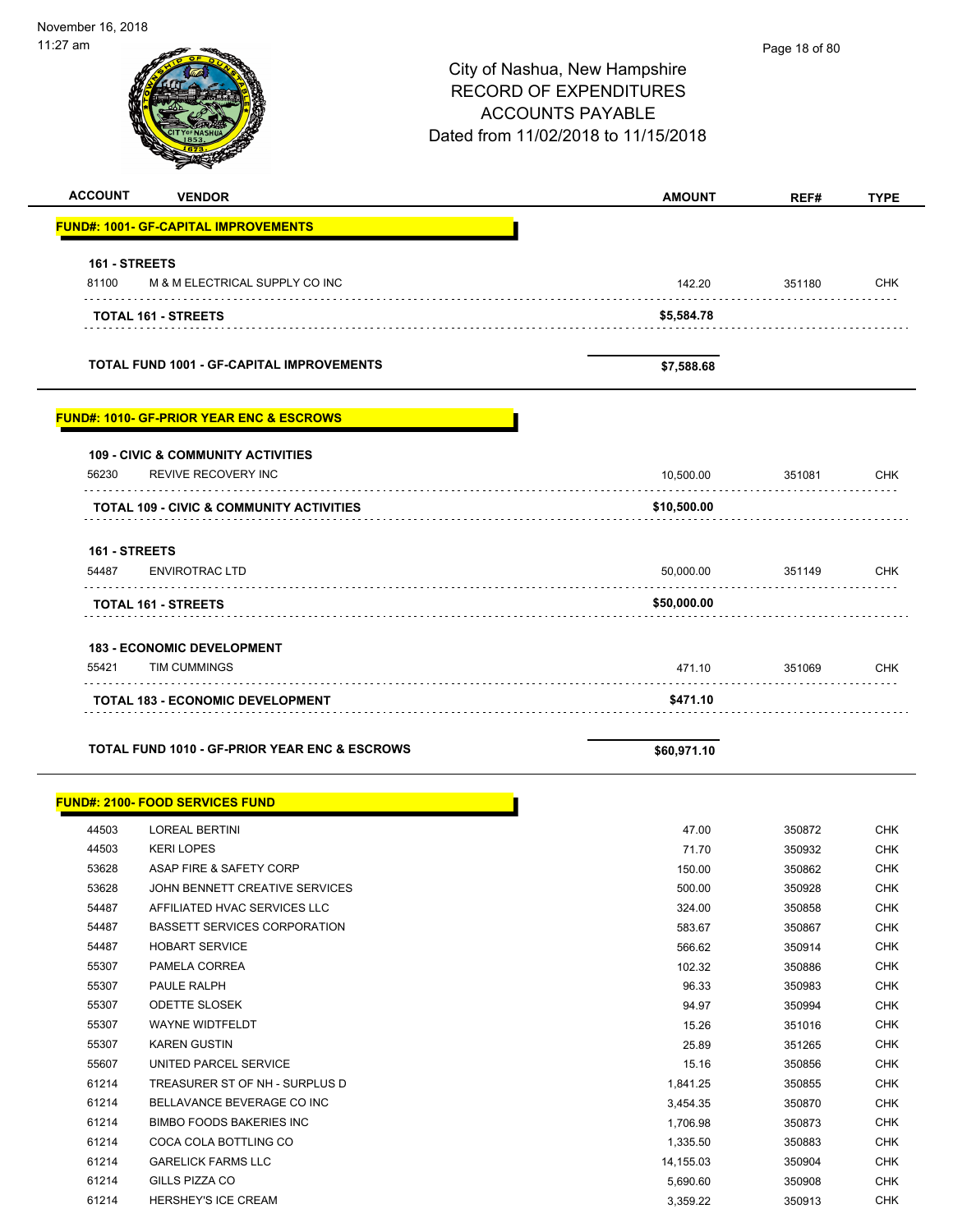

| <b>ACCOUNT</b> | <b>VENDOR</b>                                                    | <b>AMOUNT</b>      | REF#             | <b>TYPE</b>              |
|----------------|------------------------------------------------------------------|--------------------|------------------|--------------------------|
|                | <b>FUND#: 2100- FOOD SERVICES FUND</b>                           |                    |                  |                          |
| 61214          | M SAUNDERS INC                                                   | 3,898.41           | 350944           | <b>CHK</b>               |
| 61214          | NATIVE MAINE PRODUCE & SPEC                                      | 4,742.27           | 350963           | <b>CHK</b>               |
| 61214          | NORTHCENTER FOODS                                                | 48,099.59          | 350969           | <b>CHK</b>               |
| 61214          | <b>BIMBO FOODS BAKERIES INC</b>                                  | 2,154.06           | 351236           | <b>CHK</b>               |
| 61214          | <b>GILLS PIZZA CO</b>                                            | 3,397.20           | 351261           | <b>CHK</b>               |
| 61214          | <b>HERSHEY'S ICE CREAM</b>                                       | 692.91             | 351272           | <b>CHK</b>               |
| 61214          | M SAUNDERS INC                                                   | 2,518.64           | 351283           | <b>CHK</b>               |
| 61214          | NATIVE MAINE PRODUCE & SPEC                                      | 1,075.25           | 351288           | <b>CHK</b>               |
| 61214          | NORTHCENTER FOODS                                                | 7,064.38           | 351290           | <b>CHK</b>               |
| 61299          | <b>BLUE RIBBON MAINTENANCE SUPPLI</b>                            | 1,717.48           | 350874           | <b>CHK</b>               |
| 61299          | CENTRAL PAPER PRODUCTS CO                                        | (15.82)            | 350882           | <b>CHK</b>               |
| 61299          | <b>IMPERIAL DADE</b>                                             | 7,329.51           | 350920           | <b>CHK</b>               |
| 71000          | KITTREDGE EQUIPMENT CO - NH                                      | 317.96             | 350933           | <b>CHK</b>               |
|                | <b>TOTAL FUND 2100 - FOOD SERVICES FUND</b>                      | \$117,127.69       |                  |                          |
|                | <b>FUND#: 2212- ATHLETICS REVENUE FUND</b>                       |                    |                  |                          |
| 61299          | <b>SARAH PALING</b>                                              | 16.56              | 350972           | <b>CHK</b>               |
| 61299          | VARSITY ATHLETIC APPAREL INC                                     | 3,795.00           | 351007           | <b>CHK</b>               |
|                | <b>TOTAL FUND 2212 - ATHLETICS REVENUE FUND</b>                  | \$3,811.56         |                  |                          |
|                |                                                                  |                    |                  |                          |
|                | <b>FUND#: 2222- AFTER SCHOOL PROGRAM</b>                         |                    |                  |                          |
|                |                                                                  |                    |                  |                          |
| 61299          | <b>CASEY APFELBERG</b>                                           | 44.50              | 350861           | <b>CHK</b>               |
| 61299<br>61299 | <b>COSTA FRUIT &amp; PRODUCE CO</b><br><b>GARELICK FARMS LLC</b> | 789.50             | 350887           | <b>CHK</b>               |
|                |                                                                  | 140.60             | 350904           | <b>CHK</b>               |
| 61299<br>61299 | MARKET BASKET ACCT 2589096                                       | 51.89              | 350948           | <b>CHK</b><br><b>CHK</b> |
|                | <b>WAL-MART</b>                                                  | 55.62              | 351012           |                          |
| 61299          | AC MOORE INC                                                     | 84.98              | 351228           | <b>CHK</b>               |
| 61299<br>61299 | COSTA FRUIT & PRODUCE CO                                         | 1,054.45<br>136.34 | 351249<br>351258 | <b>CHK</b>               |
|                | <b>GARELICK FARMS LLC</b><br>MARKET BASKET ACCT 2589096          |                    |                  | <b>CHK</b>               |
| 61299<br>61299 | SAMS CLUB/SYNCHRONY BANK                                         | 204.95<br>43.92    | 351284<br>351296 | <b>CHK</b><br><b>CHK</b> |
|                |                                                                  |                    |                  |                          |
|                | <b>TOTAL FUND 2222 - AFTER SCHOOL PROGRAM</b>                    | \$2,606.75         |                  |                          |
|                | <b>FUND#: 2504- HOLMAN STADIUM EVENTS FUND</b>                   |                    |                  |                          |
| 55658          | PETTY CASH                                                       | 63.92              | 350666           | <b>CHK</b>               |
| 55699          | NASHUA COLLEGIATE BASEBALL INC                                   | 1,000.00           | 350798           | <b>CHK</b>               |
|                | <b>TOTAL FUND 2504 - HOLMAN STADIUM EVENTS FUND</b>              | \$1,063.92         |                  |                          |
|                | <b>FUND#: 2505- PEG ACCESS CHANNELS FUND</b>                     |                    |                  |                          |
|                |                                                                  |                    |                  |                          |
| 54280          | J LAWRENCE HALL INC                                              | 224.90             | 351176           | <b>CHK</b>               |
| 55300          | PETER JOHNSON                                                    | 238.71             | 350665           | <b>CHK</b>               |
| 55300          | <b>JEFF POEHNERT</b>                                             | 245.25             | 351080           | <b>CHK</b>               |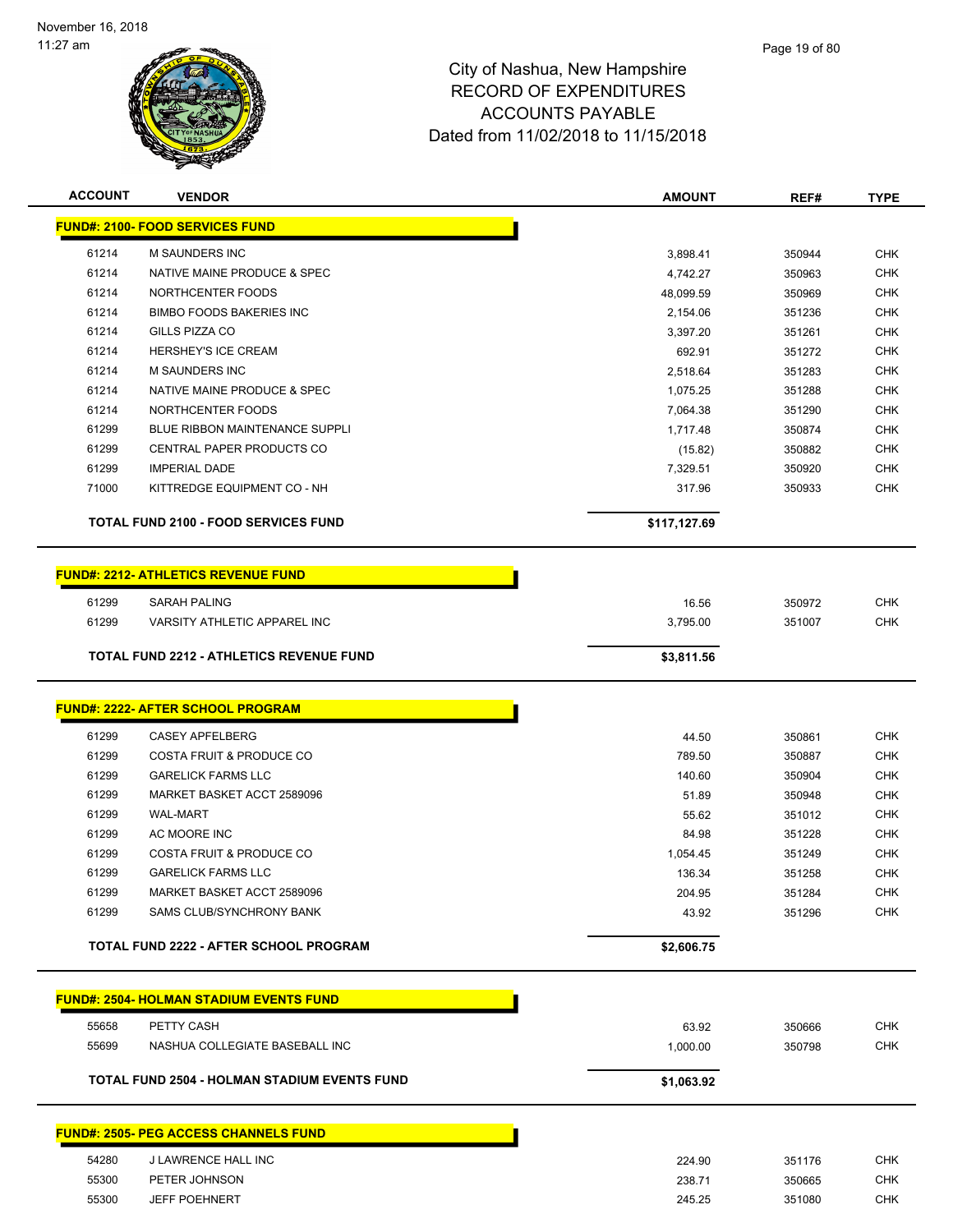

| <b>ACCOUNT</b> | <b>VENDOR</b>                                           | <b>AMOUNT</b> | REF#   | <b>TYPE</b>              |
|----------------|---------------------------------------------------------|---------------|--------|--------------------------|
|                | <b>FUND#: 2505- PEG ACCESS CHANNELS FUND</b>            |               |        |                          |
| 55400          | PETER JOHNSON                                           | 750.34        | 350665 | <b>CHK</b>               |
| 61100          | PETER JOHNSON                                           | 48.00         | 350665 | <b>CHK</b>               |
| 61830          | PETER JOHNSON                                           | 347.00        | 350665 | <b>CHK</b>               |
| 71000          | PETER JOHNSON                                           | 99.99         | 350665 | <b>CHK</b>               |
|                |                                                         |               |        |                          |
|                | <b>TOTAL FUND 2505 - PEG ACCESS CHANNELS FUND</b>       | \$1,954.19    |        |                          |
|                | <b>FUND#: 2506- HUNT BLDG FACILITY RENTAL FUND</b>      |               |        |                          |
| 54114          | <b>DIRECT ENERGY BUSINESS</b>                           | 85.75         | 350748 | <b>CHK</b>               |
| 54280          | SOUTHERN NH PEST CONTROL                                | 53.00         | 350837 | <b>CHK</b>               |
| 68350          | AMY DEROCHE                                             | 401.52        | 350642 | <b>CHK</b>               |
| 68350          | MCNULTY & FOLEY EXPRES CATERER                          | 1,653.02      | 350790 | <b>CHK</b>               |
| 68350          | <b>CHRISTIAN PARTY RENTAL</b>                           | 66.00         | 351065 | <b>CHK</b>               |
|                | TOTAL FUND 2506 - HUNT BLDG FACILITY RENTAL FUND        | \$2,259.29    |        |                          |
|                | <b>FUND#: 2511-201 MAIN STREET RENTAL FUND</b>          |               |        |                          |
|                |                                                         |               |        |                          |
| 54100<br>54114 | <b>EVERSOURCE</b><br><b>LIBERTY UTILITIES - NH</b>      | 630.38        | 351096 | <b>CHK</b><br><b>CHK</b> |
|                |                                                         | 557.31        | 350695 |                          |
|                | TOTAL FUND 2511 - 201 MAIN STREET RENTAL FUND           | \$1,187.69    |        |                          |
|                | <b>FUND#: 3050- POLICE GRANTS FUND</b>                  |               |        |                          |
| 55400          | <b>FRANK LOMBARDI</b>                                   | 163.00        | 351073 | <b>CHK</b>               |
|                | <b>TOTAL FUND 3050 - POLICE GRANTS FUND</b>             | \$163.00      |        |                          |
|                | <b>FUND#: 3068- COMMUNITY SERVICES GRANTS FUND</b>      |               |        |                          |
| 55200          | <b>IBFCSM</b>                                           | 125.00        | 350692 | CHK                      |
| 55300          | CHRISTINE PAULIK                                        | 46.64         | 350809 | CHK                      |
| 55300          | CHELSEA ST GEORGE                                       | 227.15        | 350673 | <b>CHK</b>               |
| 55300          | LISA VASQUEZ                                            | 267.74        | 350652 | <b>CHK</b>               |
| 55421          | NEW HAMPSHIRE PUBLIC HEALTH                             | 15.00         | 350699 | <b>CHK</b>               |
|                | <b>TOTAL FUND 3068 - COMMUNITY SERVICES GRANTS FUND</b> | \$681.53      |        |                          |
|                | <b>FUND#: 3070- COMMUNITY HEALTH GRANTS FUND</b>        |               |        |                          |
|                |                                                         |               |        |                          |
| 53628          | ALEXANDER GRANOK MD                                     | 900.00        | 351163 | <b>CHK</b>               |
| 55300          | <b>CHRISTINE PAULIK</b>                                 | 30.85         | 350809 | <b>CHK</b>               |
| 55421          | JSI RESEARCH & TRAINING /                               | 50.00         | 350693 | <b>CHK</b>               |
| 55421          | JSI RESEARCH & TRAINING /                               | 50.00         | 350693 | <b>CHK</b>               |
| 55421          | JSI RESEARCH & TRAINING /                               | 100.00        | 350693 | <b>CHK</b>               |

61100 AMAZON.COM LLC 50.41 154889 ACH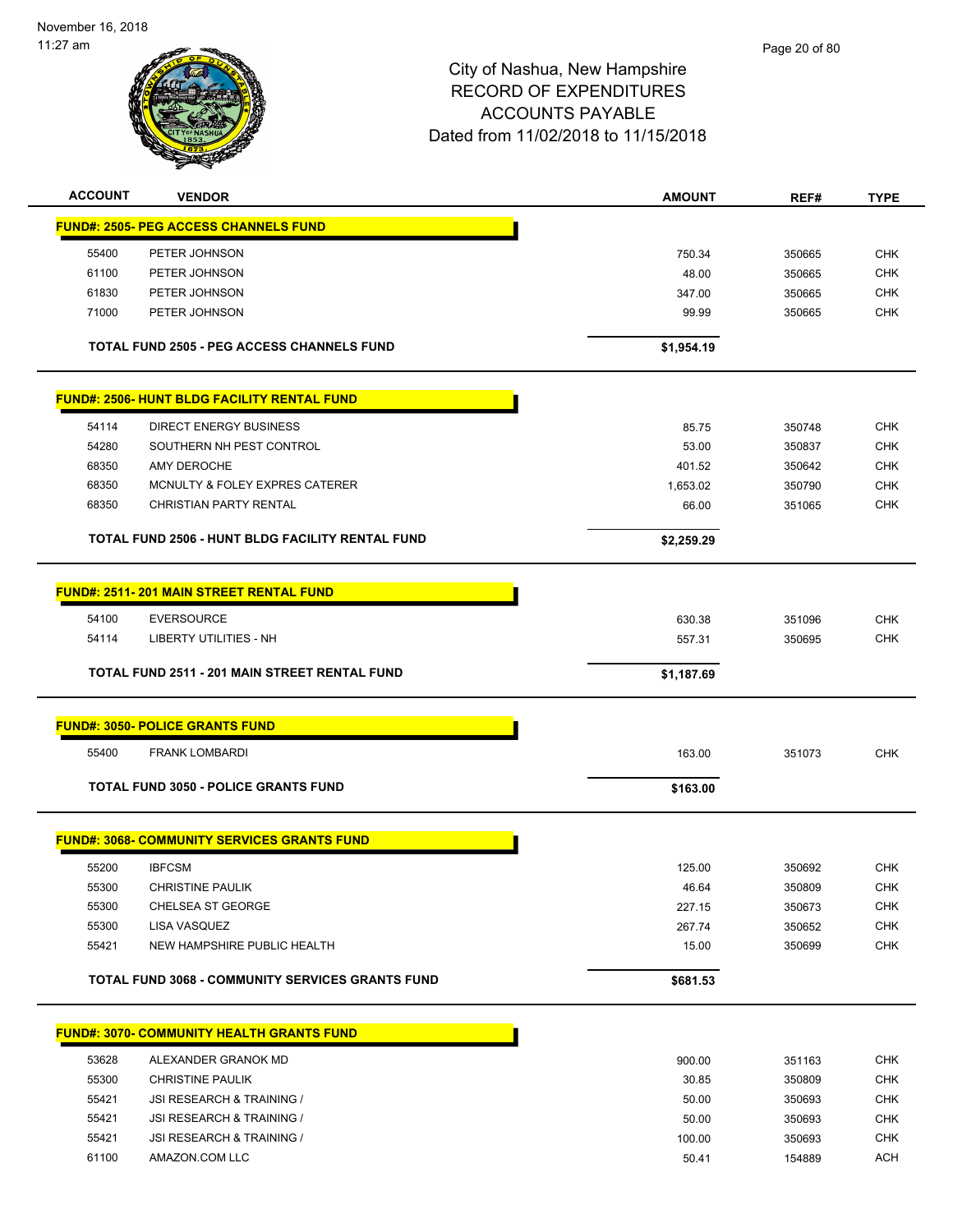| <b>ACCOUNT</b> | <b>VENDOR</b>                                         | <b>AMOUNT</b> | REF#   | <b>TYPE</b> |
|----------------|-------------------------------------------------------|---------------|--------|-------------|
|                | TOTAL FUND 3070 - COMMUNITY HEALTH GRANTS FUND        | \$1,181.26    |        |             |
|                | <b>FUND#: 3080- COMMUNITY DEVELOPMENT GRANTS</b>      |               |        |             |
| 53999          | HOYLE TANNER & ASSOCIATES INC                         | 27,002.06     | 351170 | <b>CHK</b>  |
| 54285          | SOLITUDE LAKE MANAGEMENT LLC                          | 4,200.00      | 351209 | <b>CHK</b>  |
|                | <b>TOTAL FUND 3080 - COMMUNITY DEVELOPMENT GRANTS</b> | \$31,202.06   |        |             |
|                | <b>FUND#: 3090- URBAN PROGRAM GRANTS FUND</b>         |               |        |             |
| 54210          | DAD'S ABATEMENT LLC                                   | 55,000.00     | 350641 | <b>CHK</b>  |
| 54210          | DAD'S ABATEMENT LLC                                   | 12,500.00     | 350641 | <b>CHK</b>  |
| 54225          | ALCHEMY LEAD MANAGMENT                                | 2,345.00      | 350717 | <b>CHK</b>  |
| 55307          | <b>DAVID SULLIVAN</b>                                 | 461.62        | 351084 | <b>CHK</b>  |
| 55307          | <b>ROBERT RICE</b>                                    | 146.59        | 351082 | <b>CHK</b>  |
| 55421          | <b>DAVID SULLIVAN</b>                                 | 100.00        | 350675 | <b>CHK</b>  |
| 55614          | HILLSBOROUGH COUNTY REGISTRY                          | 5.00          | 350770 | <b>CHK</b>  |
| 68345          | <b>HEATHER BOWMAN-LARREGUI</b>                        | 350.00        | 350637 | <b>CHK</b>  |
| 68345          | <b>JACYLN M CROWLEY</b>                               | 350.00        | 350640 | <b>CHK</b>  |
| 68345          | LYMAN A GAGE                                          | 350.00        | 350648 | <b>CHK</b>  |
| 68345          | LLOYD HALL                                            | 350.00        | 350649 | <b>CHK</b>  |
| 68345          | <b>CHRISTY MICHAUD</b>                                | 350.00        | 350661 | <b>CHK</b>  |
| 68345          | ANN MARIE LYONS                                       | 350.00        | 351074 | <b>CHK</b>  |
| 68345          | LINDA S NIHAN                                         | 350.00        | 351076 | <b>CHK</b>  |
| 68345          | <b>GEORGE E SEWARD</b>                                | 350.00        | 351083 | <b>CHK</b>  |
|                | TOTAL FUND 3090 - URBAN PROGRAM GRANTS FUND           | \$73,358.21   |        |             |
|                | <b>FUND#: 3120- TRANSIT GRANTS FUND</b>               |               |        |             |
| 54114          | <b>LIBERTY UTILITIES - NH</b>                         | 60.09         | 350696 | <b>CHK</b>  |
| 54114          | <b>DIRECT ENERGY BUSINESS</b>                         | 5.39          | 350748 | <b>CHK</b>  |
| 54141          | PENNICHUCK WATER WORKS INC                            | 170.38        | 350702 | <b>CHK</b>  |
| 54225          | MASI PLUMBING & HEATING INC                           | 501.00        | 351182 | <b>CHK</b>  |
| 54280          | BILLS WORLD CLASS CLEANING SER                        | 550.00        | 350726 | <b>CHK</b>  |
| 54280          | <b>BATTERIES PLUS</b>                                 | 37.90         | 351127 | <b>CHK</b>  |
| 54280          | DEPENDABLE LOCK SERVICE INC                           | 71.72         | 351143 | <b>CHK</b>  |
| 54280          | NORTHEAST ELECTRICAL                                  | 106.80        | 351197 | <b>CHK</b>  |
| 54280          | UNITED RENTALS (NORTH AMERICA)                        | 491.94        | 351218 | <b>CHK</b>  |
| 54600          | D & R TOWING INC                                      | 80.00         | 351142 | <b>CHK</b>  |
| 55109          | CONSOLIDATED COMMUNICATIONS                           | 195.60        | 351091 | <b>CHK</b>  |
| 55400          | NEW HAMPSHIRE PLANNERS ASSOC                          | 45.00         | 351106 | <b>CHK</b>  |
| 61107          | CINTAS#016                                            | 209.35        | 350736 | <b>CHK</b>  |
| 61299          | WB MASON CO INC                                       | 97.58         | 350849 | <b>CHK</b>  |
| 61299          | PETTY CASH                                            | 7.48          | 351079 | <b>CHK</b>  |
| 61299          | WB MASON CO INC                                       | 78.75         | 351222 | <b>CHK</b>  |
| 61299          | PETTY CASH                                            | 7.95          | 351079 | <b>CHK</b>  |
| 61299          | NASHUA OUTDOOR POWER EQUIPMENT                        | 12.83         | 351190 | <b>CHK</b>  |
| 61300          | CITY OF NASHUA                                        | 23.49         | 351066 | <b>CHK</b>  |
|                |                                                       |               |        |             |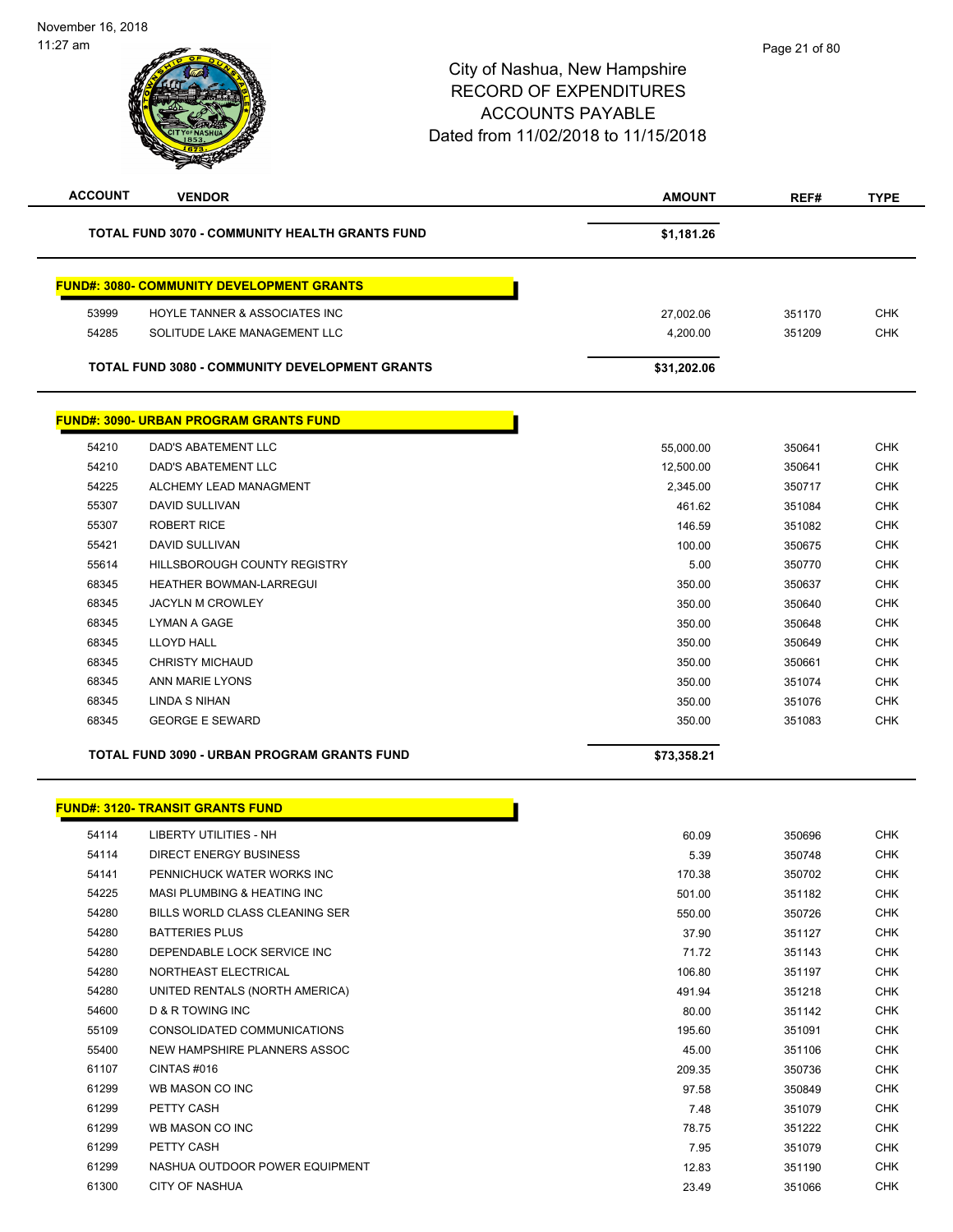

| <b>ACCOUNT</b> | <b>VENDOR</b>                                | <b>AMOUNT</b> | REF#   | <b>TYPE</b> |
|----------------|----------------------------------------------|---------------|--------|-------------|
|                | <b>FUND#: 3120- TRANSIT GRANTS FUND</b>      |               |        |             |
| 61705          | <b>MAYNARD &amp; LESIEUR INC</b>             | 805.00        | 351184 | <b>CHK</b>  |
| 61709          | PETRO-CANANDA AMERICA                        | 2,868.91      | 350811 | <b>CHK</b>  |
| 61709          | <b>RYDER FLEET PRODUCTS</b>                  | 470.63        | 350823 | <b>CHK</b>  |
| 61709          | SAFETY KLEEN SYSTEMS INC                     | 914.15        | 350824 | <b>CHK</b>  |
| 61799          | AMAZON.COM LLC                               | 185.52        | 154854 | <b>ACH</b>  |
| 61799          | NEW ENGLAND KENWORTH                         | 199.26        | 350800 | <b>CHK</b>  |
| 61799          | <b>RYDER FLEET PRODUCTS</b>                  | 815.28        | 351207 | <b>CHK</b>  |
| 61799          | <b>FASTENAL CO</b>                           | 215.81        | 350756 | <b>CHK</b>  |
| 61799          | <b>QUIRK GM PARTS DEPOT</b>                  | 169.68        | 350818 | <b>CHK</b>  |
| 61799          | <b>SANEL NAPA</b>                            | 577.63        | 350829 | <b>CHK</b>  |
| 61799          | ALLIANCE BUS GROUP INC                       | 204.39        | 351122 | <b>CHK</b>  |
| 61799          | HOME DEPOT CREDIT SERVICE 3065               | 32.41         | 350771 | <b>CHK</b>  |
| 61799          | <b>SANEL NAPA</b>                            | 214.17        | 350829 | <b>CHK</b>  |
| 61799          | HOME DEPOT CREDIT SERVICE 3065               | 42.72         | 351168 | <b>CHK</b>  |
| 61799          | AMAZON.COM LLC                               | 142.39        | 154889 | <b>ACH</b>  |
| 61799          | QUIRK GM PARTS DEPOT                         | 48.02         | 350818 | <b>CHK</b>  |
| 68240          | PETTY CASH                                   | 8.00          | 351079 | <b>CHK</b>  |
| 81200          | <b>D &amp; R TOWING INC</b>                  | 125.00        | 351142 | <b>CHK</b>  |
|                | <b>TOTAL FUND 3120 - TRANSIT GRANTS FUND</b> | \$10,792.22   |        |             |

#### **FUND#: 3800- SCHOOL GRANTS FUND**

| 53614 | <b>STEVE BLUNT</b>                  | 800.00    | 351237 | CHK        |
|-------|-------------------------------------|-----------|--------|------------|
| 53628 | KATHERINE S GOLTSOV                 | 25.00     | 350909 | <b>CHK</b> |
| 53628 | <b>INTERIM HEALTH CARE</b>          | 1,419.25  | 350922 | <b>CHK</b> |
| 53628 | <b>BOOTHBY THERAPY SERVICES LLC</b> | 1,261.93  | 351238 | <b>CHK</b> |
| 53628 | <b>GATEWAYS COMMUNITY SERVICES</b>  | 698.63    | 351259 | <b>CHK</b> |
| 53628 | <b>GATE CITY CHARTER SCHOOL</b>     | 1,890.00  | 350905 | <b>CHK</b> |
| 53628 | LITERACY LEARNING SOLUTIONS         | 1,800.00  | 350939 | <b>CHK</b> |
| 53628 | <b>BOOTHBY THERAPY SERVICES LLC</b> | 258.07    | 351238 | <b>CHK</b> |
| 55109 | CONSOLIDATED COMMUNICATIONS         | 179.31    | 350684 | <b>CHK</b> |
| 55200 | NCES/NHCTA                          | 10,463.57 | 350964 | <b>CHK</b> |
| 55400 | INSTITUTE FOR ART BASED LIT.        | 1,000.00  | 351275 | <b>CHK</b> |
| 55400 | LTR TUTORING ASSOCIATES LLC         | 1,250.00  | 351282 | <b>CHK</b> |
| 61135 | AMAZON.COM LLC                      | 22.05     | 154860 | <b>ACH</b> |
| 61135 | KAPLAN EARLY LEARNING CO            | 2,267.27  | 351280 | <b>CHK</b> |
| 61135 | <b>SCHOOL SPECIALTY</b>             | 3,395.72  | 351300 | <b>CHK</b> |
| 61135 | <b>VARSITEE INK</b>                 | 918.50    | 351006 | <b>CHK</b> |
| 61135 | <b>MARIANNA INDUSTRIES INC</b>      | 8,170.00  | 350946 | <b>CHK</b> |
| 61299 | <b>WAL-MART</b>                     | 263.12    | 351012 | <b>CHK</b> |
| 61299 | <b>WAL-MART</b>                     | 591.59    | 351307 | <b>CHK</b> |
| 61299 | <b>SCHOOL SPECIALTY</b>             | 67.58     | 350991 | <b>CHK</b> |
| 61299 | SONOVA USA INC                      | (200.00)  | 350995 | <b>CHK</b> |
| 61299 | AMAZON.COM LLC                      | 13.94     | 154860 | <b>ACH</b> |
| 61299 | <b>ATTAINMENT COMPANY</b>           | 84.00     | 350864 | <b>CHK</b> |
| 61875 | <b>NCS PEARSON</b>                  | 429.30    | 351289 | <b>CHK</b> |
| 61875 | <b>CPI INC</b>                      | 5,400.00  | 350888 | <b>CHK</b> |
| 61875 | <b>COMMITTEE FOR CHILDREN</b>       | 2.769.00  | 351248 | <b>CHK</b> |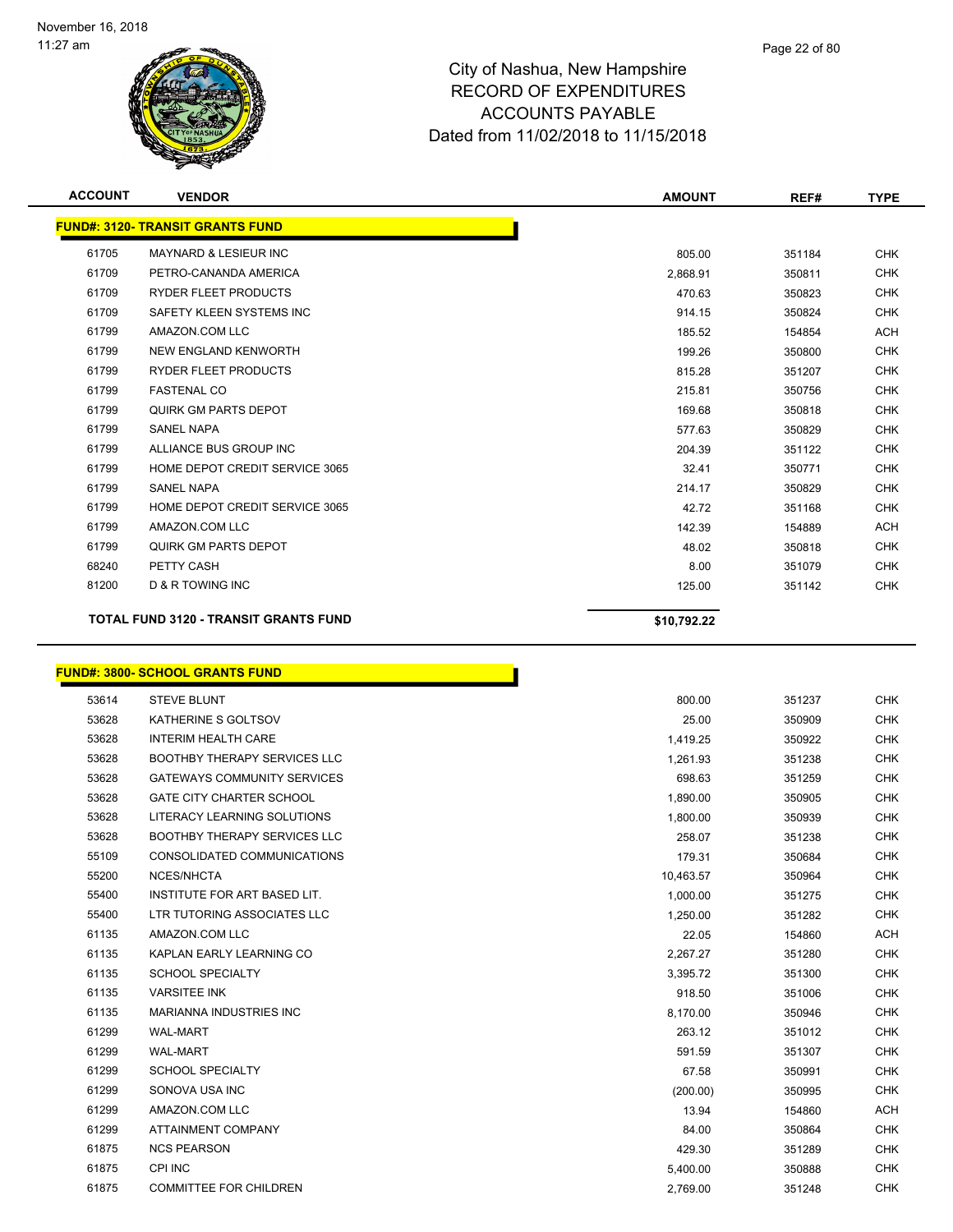

| <b>ACCOUNT</b> | <b>VENDOR</b>                               | <b>AMOUNT</b> | REF#   | <b>TYPE</b> |
|----------------|---------------------------------------------|---------------|--------|-------------|
|                | <b>FUND#: 3800- SCHOOL GRANTS FUND</b>      |               |        |             |
| 71221          | COMPUTER HUT dba IT INSIDERS                | 479.90        | 351276 | <b>CHK</b>  |
| 71221          | COMPUTER HUT dba IT INSIDERS                | 528.99        | 351276 | <b>CHK</b>  |
| 71228          | <b>CURRICULUM ASSOCIATES LLC</b>            | 15.442.60     | 350891 | <b>CHK</b>  |
| 71228          | RETHINK AUTISM, INC                         | 6,030.00      | 350985 | <b>CHK</b>  |
| 71602          | <b>KAMCO SUPPLY CORP</b>                    | 10.707.16     | 351279 | <b>CHK</b>  |
| 71602          | KAMCO SUPPLY CORP                           | 9.943.75      | 351279 | <b>CHK</b>  |
| 71602          | KAMCO SUPPLY CORP                           | 9.943.75      | 351279 | <b>CHK</b>  |
|                | <b>TOTAL FUND 3800 - SCHOOL GRANTS FUND</b> | \$98,313.98   |        |             |

#### **FUND#: 3810- FOOD SERVICE GRANTS FUND**

| <b>TOTAL FUND 3810 - FOOD SERVICE GRANTS FUND</b> | \$7,833.46 |        |            |
|---------------------------------------------------|------------|--------|------------|
| NORTHCENTER FOODS                                 | 95.31      | 350969 | <b>CHK</b> |
| <b>IMPERIAL DADE</b>                              | 35.10      | 350920 | <b>CHK</b> |
| <b>M SAUNDERS INC</b>                             | 488.25     | 351283 | <b>CHK</b> |
| M SAUNDERS INC                                    | 110.90     | 350944 | CHK        |
| M SAUNDERS INC                                    | 420.25     | 351283 | CHK        |
| M SAUNDERS INC                                    | 573.70     | 350944 | <b>CHK</b> |
| NATIVE MAINE PRODUCE & SPEC                       | 467.28     | 351288 | <b>CHK</b> |
| NATIVE MAINE PRODUCE & SPEC                       | 1,604.22   | 350963 | <b>CHK</b> |
| M SAUNDERS INC                                    | 397.30     | 351283 | <b>CHK</b> |
| M SAUNDERS INC                                    | 530.20     | 350944 | <b>CHK</b> |
| M SAUNDERS INC                                    | 398.30     | 351283 | <b>CHK</b> |
| <b>M SAUNDERS INC</b>                             | 802.60     | 350944 | <b>CHK</b> |
| <b>M SAUNDERS INC</b>                             | 329.50     | 351283 | <b>CHK</b> |
| <b>M SAUNDERS INC</b>                             | 856.30     | 350944 | <b>CHK</b> |
| M SAUNDERS INC                                    | 171.70     | 351283 | <b>CHK</b> |
| <b>M SAUNDERS INC</b>                             | 552.55     | 350944 | <b>CHK</b> |
|                                                   |            |        |            |

**FUND#: 4005- TRAFFIC VIOLATIONS FUND** GRACE CUNNINGHAM 35.00 350742 CHK 45400 BELLAVANCE BEVERAGE CO **10.00** 351128 CHK AARON FANTANCIZ 60.00 351150 CHK MARIA L FERRARO 35.00 351152 CHK BRANDY GUERRERO 200.00 351165 CHK BROADSIDE COLLISION LLC 115.00 350729 CHK D & R TOWING INC 115.00 350745 CHK 1ST PRIORITY TOWING & RECOVERY 605.00 351117 CHK BROADSIDE COLLISION LLC 230.00 351131 CHK D & R TOWING INC 1,095.00 351142 CHK MAILINGS UNLIMITED - MVR 210.00 154863 ACH

**TOTAL FUND 4005 - TRAFFIC VIOLATIONS FUND \$2,710.00** 

Page 23 of 80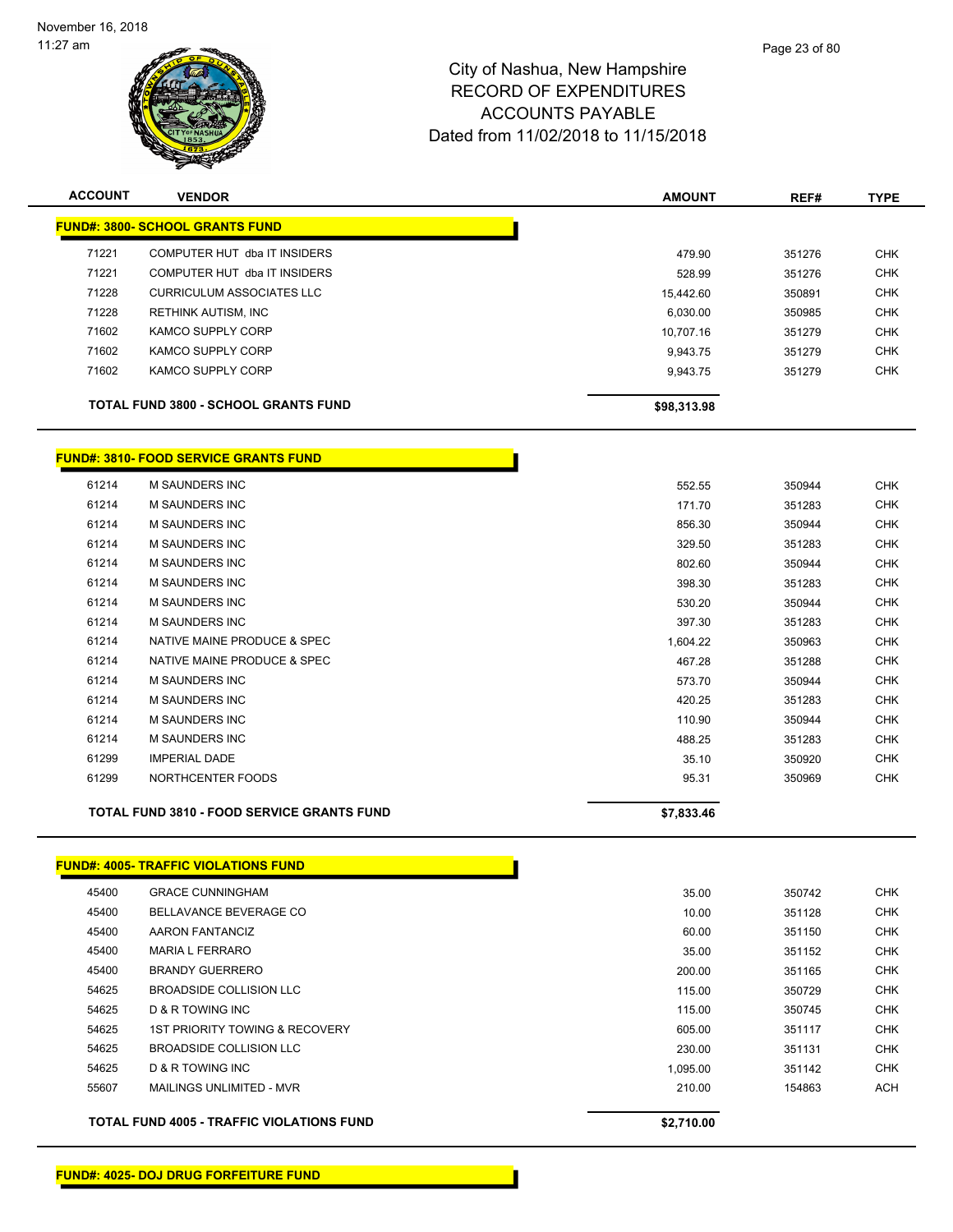

| <b>ACCOUNT</b> | <b>VENDOR</b>                                     | <b>AMOUNT</b>    | REF#             | <b>TYPE</b> |
|----------------|---------------------------------------------------|------------------|------------------|-------------|
|                | <b>FUND#: 4025- DOJ DRUG FORFEITURE FUND</b>      |                  |                  |             |
| 54100          | <b>EVERSOURCE</b>                                 | 194.89           | 350690           | <b>CHK</b>  |
| 54899          | LITCHFIELD VANTAGE LLC                            | 1,650.00         | 351179           | <b>CHK</b>  |
| 55118          | VERIZON WIRELESS-785728687                        | 379.64           | 350709           | <b>CHK</b>  |
| 55699          | <b>TRANSUNION RISK &amp; ALTERNATIVE</b>          | 110.00           | 350841           | <b>CHK</b>  |
| 55699          | <b>COMCAST</b>                                    | 309.13           | 351090           | <b>CHK</b>  |
| 61799          | <b>GRAPPONE AUTOMOTIVE GROUP</b>                  | 183.17           | 350768           | <b>CHK</b>  |
| 61799          | <b>MAYNARD &amp; LESIEUR INC</b>                  | 488.46           | 350784           | <b>CHK</b>  |
|                | TOTAL FUND 4025 - DOJ DRUG FORFEITURE FUND        | \$3,315.29       |                  |             |
|                | <b>FUND#: 4053- FIRE REGIONAL HAZMAT FUND</b>     |                  |                  |             |
| 71000          | ATLANTIC SAFETY PRODUCTS                          | 792.00           | 350720           | <b>CHK</b>  |
| 71000          | <b>SANEL NAPA</b>                                 | 717.30           | 350831           | <b>CHK</b>  |
|                |                                                   |                  |                  |             |
|                | TOTAL FUND 4053 - FIRE REGIONAL HAZMAT FUND       | \$1,509.30       |                  |             |
|                | <b>FUND#: 4090- LIB-LOST/DAMAGED BOOK FINES</b>   |                  |                  |             |
| 61814          |                                                   | 15.64            |                  | <b>CHK</b>  |
|                | <b>MIDWEST TAPE</b>                               |                  | 351187           |             |
|                | TOTAL FUND 4090 - LIB-LOST/DAMAGED BOOK FINES     | \$15.64          |                  |             |
|                | <b>FUND#: 5200- CAPITAL PROJECTS-PUBLIC WORKS</b> |                  |                  |             |
|                |                                                   |                  |                  |             |
| 55699          | <b>MOULISON LLC</b>                               | 17,897.00        | 154896           | <b>ACH</b>  |
| 81704          | NEWPORT CONSTRUCTION CORP                         | 505,506.37       | 154897           | <b>ACH</b>  |
| 81704          | NEWPORT CONSTRUCTION CORP                         | 1,152,749.67     | 154897           | <b>ACH</b>  |
|                | TOTAL FUND 5200 - CAPITAL PROJECTS-PUBLIC WORKS   | \$1,676,153.04   |                  |             |
|                | <b>FUND#: 5700- CAP PROJECTS-BROAD ST PARKWAY</b> |                  |                  |             |
|                |                                                   |                  |                  |             |
| 81700          | LIBERTY UTILITIES - NH                            | 108.68           | 350697           | <b>CHK</b>  |
| 81700          | <b>EVERSOURCE</b>                                 | 455.13           | 351096           | <b>CHK</b>  |
|                | TOTAL FUND 5700 - CAP PROJECTS-BROAD ST PARKWAY   | \$563.81         |                  |             |
|                | <b>FUND#: 6000- SOLID WASTE FUND</b>              |                  |                  |             |
| 53107          | CHEMSERVE ENVIRONMENTAL ANALYS                    |                  |                  | <b>CHK</b>  |
| 54141          | PENNICHUCK WATER WORKS INC                        | 973.00<br>320.97 | 350734           | <b>CHK</b>  |
| 54280          | PETTY CASH                                        | 5.19             | 350702<br>351079 | <b>CHK</b>  |
| 54280          | <b>QED ENVIRONMETNAL SYSTEMS INC</b>              | 1,005.64         | 351204           | <b>CHK</b>  |
| 54280          | TRI STATE FIRE PROTECTION LLC                     | 1,296.40         | 351212           | <b>CHK</b>  |
| 54600          | <b>FACTORY MOTOR PARTS</b>                        | 205.49           | 154856           | ACH         |
| 54600          | <b>FACTORY MOTOR PARTS</b>                        | 76.62            | 154892           | ACH         |
| 54600          | <b>MILTON CAT</b>                                 | 4,154.36         | 350698           | <b>CHK</b>  |
| 54600          | CARPARTS DISTRIBUTION CENTER,                     | 38.67            | 350733           | <b>CHK</b>  |
| 54600          | DONOVAN SPRING CO INC                             | 148.26           | 350751           | <b>CHK</b>  |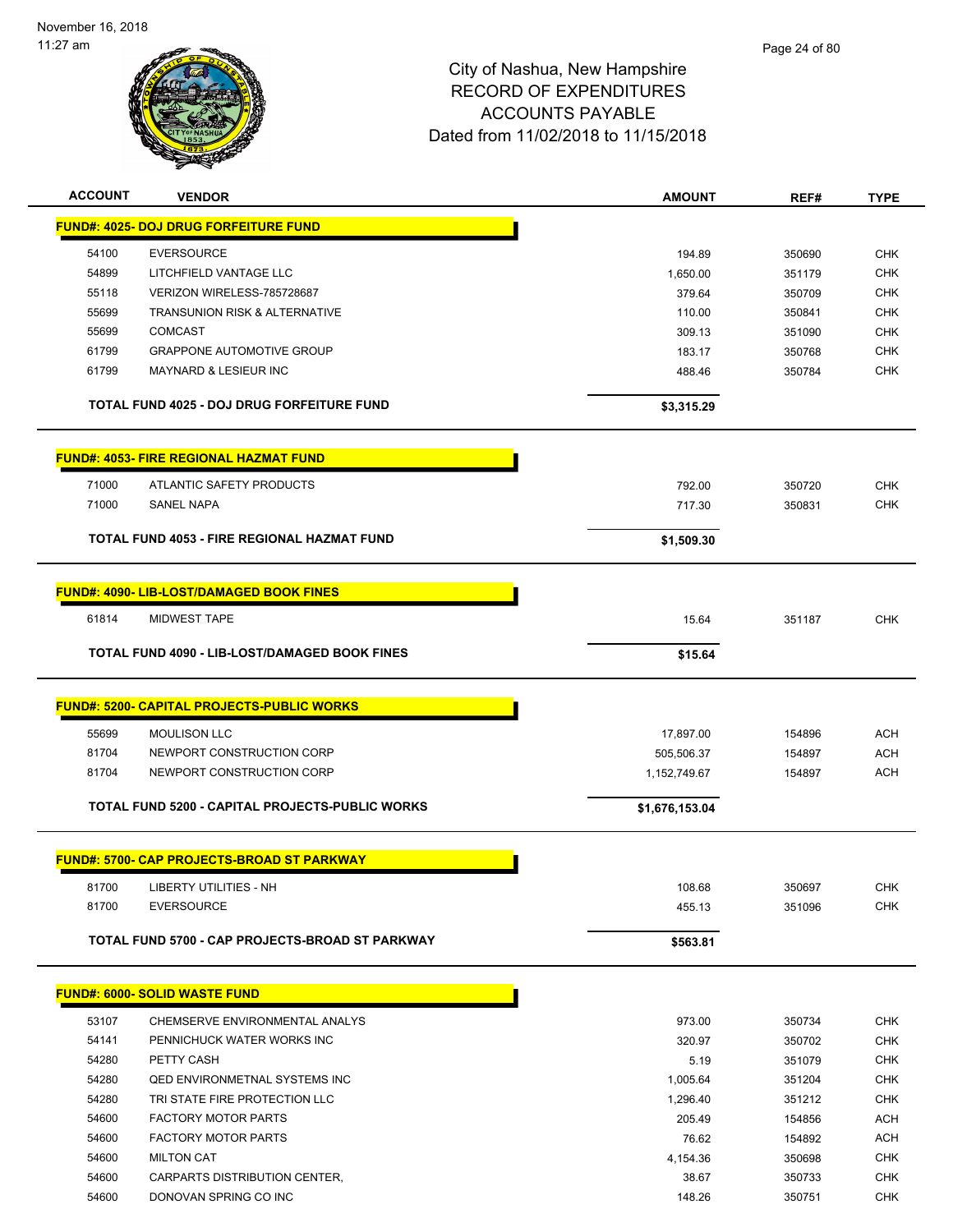

| <b>ACCOUNT</b> | <b>VENDOR</b>                             | <b>AMOUNT</b> | REF#   | <b>TYPE</b> |
|----------------|-------------------------------------------|---------------|--------|-------------|
|                | <b>FUND#: 6000- SOLID WASTE FUND</b>      |               |        |             |
| 54600          | F W WEBB COMPANY                          | 18.24         | 350754 | <b>CHK</b>  |
| 54600          | MCNEILUS TRUCK & MANUFACTURING            | 228.68        | 350789 | <b>CHK</b>  |
| 54600          | NEW ENGLAND KENWORTH                      | 628.01        | 350802 | CHK         |
| 54600          | P/M SERVICES OF NH                        | 5,532.50      | 350807 | <b>CHK</b>  |
| 54600          | <b>POWERPLAN</b>                          | 146.81        | 350814 | <b>CHK</b>  |
| 54600          | <b>SANEL NAPA</b>                         | 142.11        | 350830 | <b>CHK</b>  |
| 54600          | PETTY CASH                                | 32.00         | 351079 | <b>CHK</b>  |
| 54600          | <b>CAMEROTA TRUCK PARTS</b>               | 861.92        | 351133 | <b>CHK</b>  |
| 54600          | CARPARTS DISTRIBUTION CENTER,             | 26.09         | 351135 | <b>CHK</b>  |
| 54600          | FREIGHTLINER OF NH INC                    | 283.74        | 351154 | <b>CHK</b>  |
| 54600          | <b>INTERSTATE BILLING SERVICE</b>         | 200.80        | 351174 | <b>CHK</b>  |
| 54600          | MCDEVITT TRUCKS INC                       | (64.81)       | 351185 | <b>CHK</b>  |
| 54600          | <b>MCNEILUS TRUCK &amp; MANUFACTURING</b> | 504.30        | 351186 | <b>CHK</b>  |
| 55400          | NORTHEAST RESOURCE RECOVERY               | 120.00        | 350805 | <b>CHK</b>  |
| 55421          | NH DEPT OF ENVIRONMENTAL SERV.            | 100.00        | 350630 | <b>CHK</b>  |
| 55699          | CYN OIL CORPORATION                       | 611.00        | 350744 | <b>CHK</b>  |
| 55699          | <b>INTERSTATE REFRIGERANT</b>             | 1,140.00      | 350777 | <b>CHK</b>  |
| 55699          | <b>INTERSTATE REFRIGERANT</b>             | 654.00        | 351175 | <b>CHK</b>  |
| 55699          | NEW ENGLAND BORING CONTRACTORS            | 3,281.85      | 351193 | <b>CHK</b>  |
| 55699          | NORTHEAST RESOURCE RECOVERY               | 2,418.75      | 351198 | <b>CHK</b>  |
| 55699          | UNIVERSAL RECYCLING TECH                  | 3,481.79      | 351221 | <b>CHK</b>  |
| 61107          | UNIFIRST CORPORATION                      | 170.39        | 350846 | <b>CHK</b>  |
| 61107          | UNIFIRST CORPORATION                      | 170.39        | 351217 | <b>CHK</b>  |
| 61307          | SHATTUCK MALONE OIL CO                    | 18,253.94     | 350705 | CHK         |
| 61307          | SHATTUCK MALONE OIL CO                    | 1,773.98      | 351110 | <b>CHK</b>  |
| 61705          | <b>GCR TIRES AND SERVICE</b>              | 3,473.13      | 350762 | <b>CHK</b>  |
| 61705          | MAYNARD & LESIEUR INC                     | 2,190.60      | 350783 | <b>CHK</b>  |
| 61705          | <b>GCR TIRES AND SERVICE</b>              | 1,399.65      | 351156 | <b>CHK</b>  |
| 81100          | <b>EVERSOURCE</b>                         | 1,665.00      | 351093 | <b>CHK</b>  |
|                | <b>TOTAL FUND 6000 - SOLID WASTE FUND</b> | \$57,669.46   |        |             |
|                |                                           |               |        |             |

#### **FUND#: 6200- WASTEWATER FUND**

| 21775 | CHRISTOPHER WOODS            | 2,073.50  | 351021 | <b>CHK</b> |
|-------|------------------------------|-----------|--------|------------|
| 21775 | CITY OF NASHUA               | 106.60    | 351311 | <b>CHK</b> |
| 44597 | HILLSBOROUGH COUNTY REGISTRY | 1,539.13  | 350770 | <b>CHK</b> |
| 53107 | <b>WRIGHT-PIERCE</b>         | 2,630.29  | 350850 | <b>CHK</b> |
| 53107 | EASTERN ANALYTICAL INC       | 32.50     | 351145 | <b>CHK</b> |
| 53467 | <b>MAILINGS UNLIMITED</b>    | 3,303.17  | 351181 | <b>CHK</b> |
| 54100 | <b>EVERSOURCE</b>            | 802.82    | 351096 | <b>CHK</b> |
| 54141 | PENNICHUCK WATER WORKS INC   | 164.91    | 351108 | <b>CHK</b> |
| 54221 | <b>CASELLA ORGANICS</b>      | 24,990.31 | 351136 | <b>CHK</b> |
| 54487 | AMAZON.COM LLC               | 252.33    | 154854 | <b>ACH</b> |
| 54487 | F W WEBB COMPANY             | 118.18    | 350754 | <b>CHK</b> |
| 54487 | <b>FASTENAL CO</b>           | 5.87      | 350756 | <b>CHK</b> |
| 54487 | FILTER SALES & SERVICE INC   | 361.68    | 350757 | <b>CHK</b> |
| 54487 | <b>GRAINGER</b>              | 1,153.58  | 350767 | <b>CHK</b> |
| 54487 | <b>HAJOCA CORPORATION</b>    | 285.75    | 350769 | <b>CHK</b> |
|       |                              |           |        |            |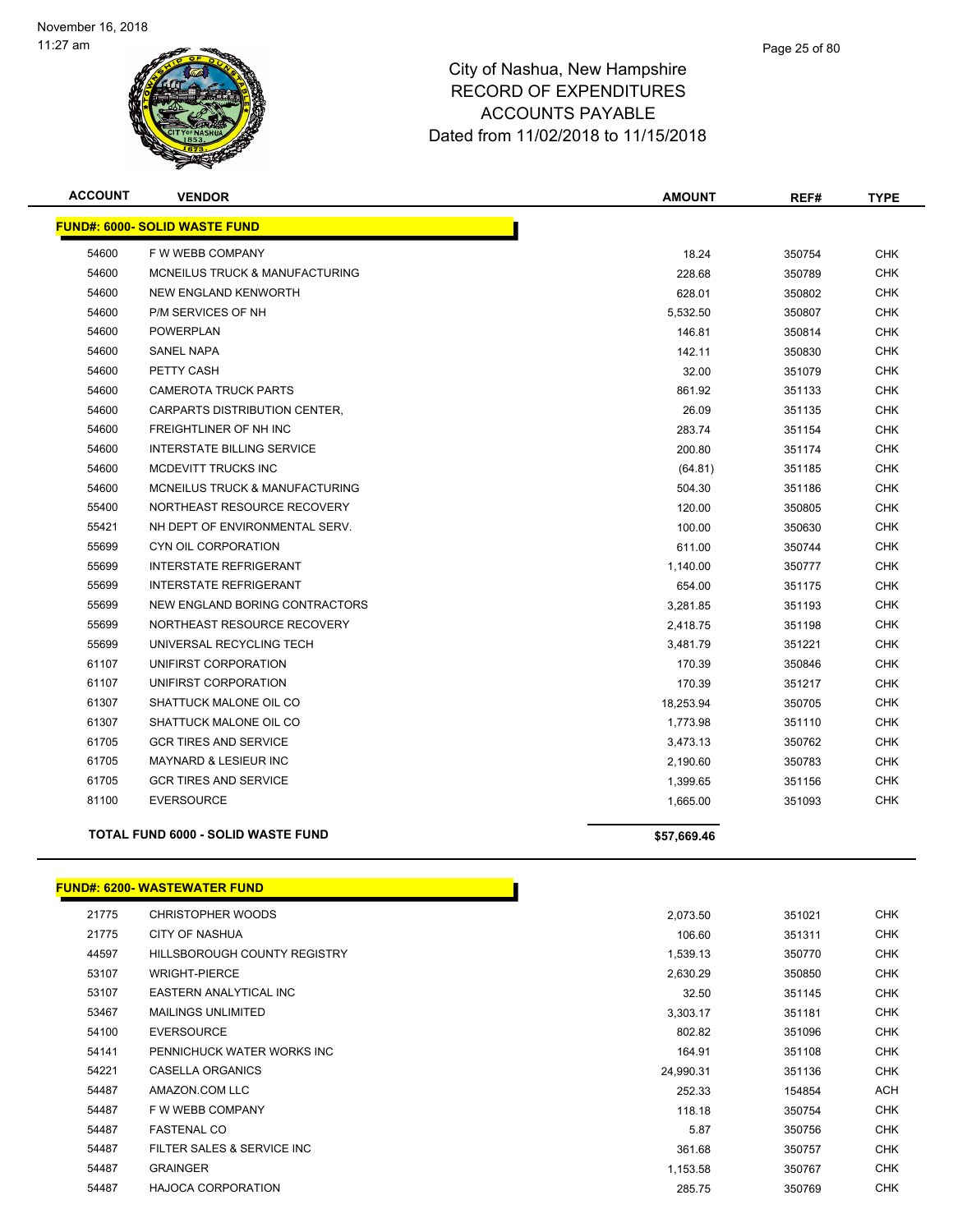

| <b>ACCOUNT</b> | <b>VENDOR</b>                       | <b>AMOUNT</b> | REF#   | <b>TYPE</b> |
|----------------|-------------------------------------|---------------|--------|-------------|
|                | <b>FUND#: 6200- WASTEWATER FUND</b> |               |        |             |
| 54487          | <b>SANEL NAPA</b>                   | 49.98         | 350828 | <b>CHK</b>  |
| 54487          | CN WOOD CO INC                      | 4,632.28      | 351139 | <b>CHK</b>  |
| 54487          | HUBER TECHNOLOGY INC                | 5,290.00      | 351171 | <b>CHK</b>  |
| 54487          | M & M ELECTRICAL SUPPLY CO INC      | 576.51        | 351180 | CHK         |
| 54487          | XYLEM WATER SOLUTIONS USA INC       | 51,337.21     | 351224 | <b>CHK</b>  |
| 54600          | CARPARTS DISTRIBUTION CENTER,       | 2.07          | 350733 | <b>CHK</b>  |
| 54600          | D & R TOWING INC                    | 165.00        | 350745 | <b>CHK</b>  |
| 54600          | MACMULKIN CHEVROLET INC             | 76.84         | 350782 | <b>CHK</b>  |
| 54600          | <b>MAYNARD &amp; LESIEUR INC</b>    | 665.97        | 350788 | CHK         |
| 54600          | NEW HAMPSHIRE HYDRAULICS INC        | 37.00         | 350804 | CHK         |
| 54600          | <b>SANEL NAPA</b>                   | 499.80        | 350828 | CHK         |
| 54600          | DONOVAN EQUIPMENT CO INC            | 554.08        | 351144 | CHK         |
| 54600          | FREIGHTLINER OF NH INC              | 2,653.13      | 351154 | <b>CHK</b>  |
| 55109          | CONSOLIDATED COMMUNICATIONS         | 870.77        | 350684 | <b>CHK</b>  |
| 55109          | <b>FIRSTLIGHT</b>                   | 60.75         | 351097 | CHK         |
| 55118          | VERIZON WIRELESS-342053899-000      | 120.03        | 350711 | <b>CHK</b>  |
| 55514          | TREASURER STATE OF NH               | 1,500.00      | 350707 | <b>CHK</b>  |
| 55618          | <b>CITIZENS BANK</b>                | 1,509.99      | 154891 | ACH         |
| 55699          | <b>HAZMATEAM INC</b>                | 5,300.00      | 154894 | <b>ACH</b>  |
| 55699          | NAGLER GROUP                        | 1,156.00      | 350796 | CHK         |
| 55699          | <b>CRYSTAL ROCK</b>                 | 114.01        | 351092 | <b>CHK</b>  |
| 55699          | ARMAND E LEMIRE CO INC              | 7,640.50      | 351124 | <b>CHK</b>  |
| 55699          | <b>CERTIFIED LABS</b>               | 303.25        | 351138 | <b>CHK</b>  |
| 55699          | SAFETY KLEEN SYSTEMS INC            | 570.16        | 351208 | <b>CHK</b>  |
| 61100          | WB MASON CO INC                     | 95.73         | 351222 | <b>CHK</b>  |
| 61107          | UNIFIRST CORPORATION                | 367.47        | 350846 | CHK         |
| 61107          | UNIFIRST CORPORATION                | 372.52        | 351217 | <b>CHK</b>  |
| 61149          | EMD MILLIPORE CORPORATION           | 1,650.00      | 351147 | <b>CHK</b>  |
| 61149          | <b>HACH COMPANY</b>                 | 759.75        | 351167 | <b>CHK</b>  |
| 61156          | POLYDYNE INC                        | 5,244.00      | 350813 | <b>CHK</b>  |
| 61156          | PVS CHEMICAL SOLUTIONS INC          | 3,864.05      | 350816 | CHK         |
| 61156          | UNIVAR USA INC                      | 2,724.90      | 350847 | <b>CHK</b>  |
| 61156          | UNIVAR USA INC                      | 3,167.58      | 351220 | <b>CHK</b>  |
| 61299          | ARCSOURCE INC                       | 153.15        | 351123 | <b>CHK</b>  |
| 61299          | <b>GRAINGER</b>                     | 774.23        | 351161 | <b>CHK</b>  |
| 61307          | SHATTUCK MALONE OIL CO              | 4,844.07      | 350705 | <b>CHK</b>  |
| 61428          | <b>IMPERIAL DADE</b>                | 191.59        | 351172 | <b>CHK</b>  |
| 81700          | NEWPORT CONSTRUCTION CORP           | 1,290.00      | 154897 | <b>ACH</b>  |
| 81700          | <b>GRANITE INLINER LLC</b>          | 164,016.65    | 154893 | ACH         |
| 81700          | NEWPORT CONSTRUCTION CORP           | 100,819.21    | 154897 | <b>ACH</b>  |
| 81700          | <b>WRIGHT-PIERCE</b>                | 12,516.09     | 350850 | <b>CHK</b>  |
|                | TOTAL FUND 6200 - WASTEWATER FUND   | \$426,356.94  |        |             |

#### **FUND#: 6500- PROPERTY & CASUALTY FUND**

| 55307 | <b>CHRISTINE BECOTTE</b> | 26.43 | 350632 | СНК |
|-------|--------------------------|-------|--------|-----|
| 55307 | <b>JENNIFER DESHAIES</b> | 19.76 | 350643 | СНК |
| 55307 | ROSS DUGAS               | 43.06 | 350645 | СНК |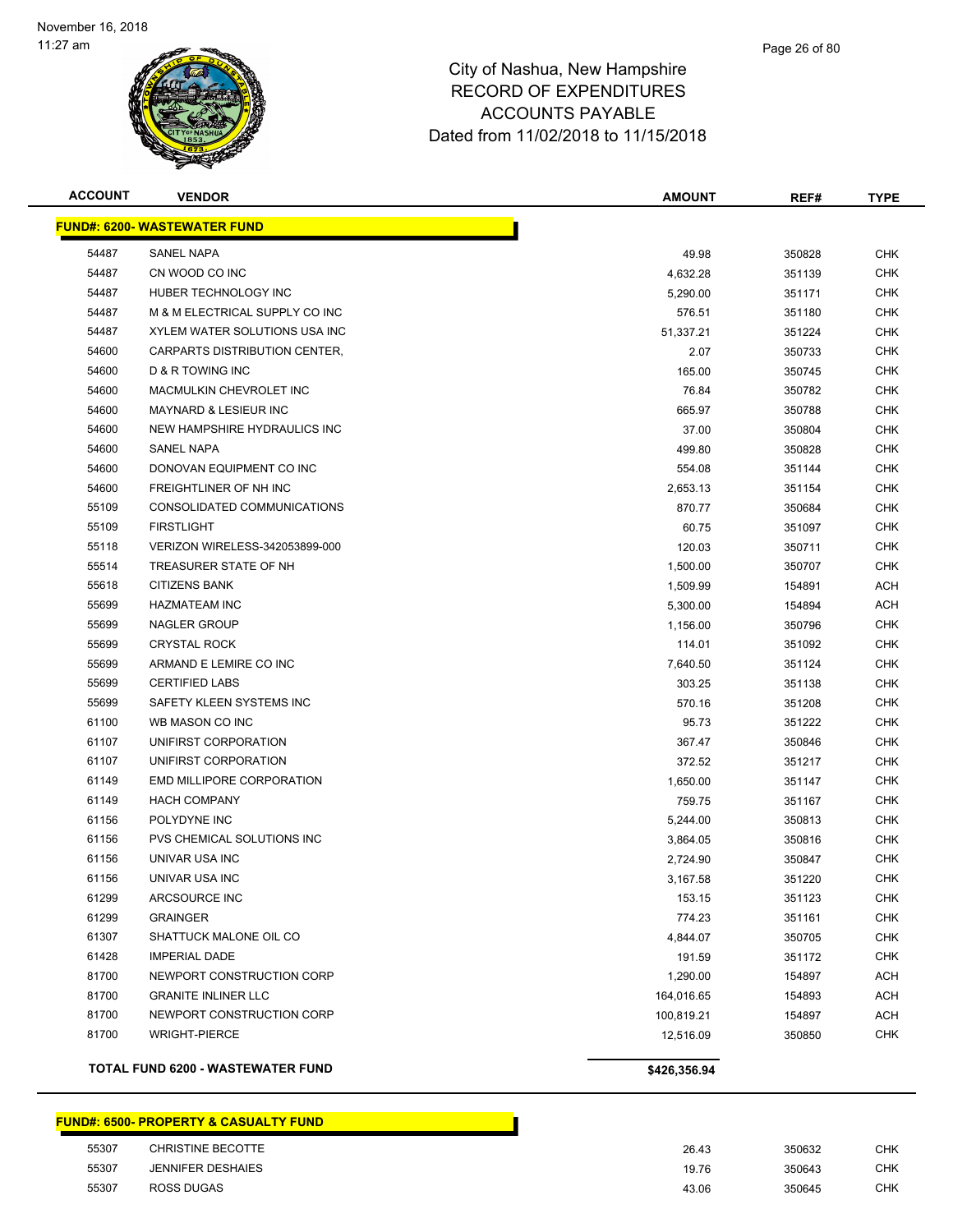

| <b>ACCOUNT</b> | <b>VENDOR</b>                                         | <b>AMOUNT</b> | REF#   | <b>TYPE</b> |
|----------------|-------------------------------------------------------|---------------|--------|-------------|
|                | <b>FUND#: 6500- PROPERTY &amp; CASUALTY FUND</b>      |               |        |             |
| 59207          | <b>CAILIN BOUCHER</b>                                 | 250.00        | 351028 | <b>CHK</b>  |
| 59207          | <b>ACCURATE TRANSCRIPTION MATTERS</b>                 | 287.00        | 351030 | <b>CHK</b>  |
| 59207          | APPLE NASHUA LLC                                      | 3.390.40      | 351031 | <b>CHK</b>  |
| 59207          | <b>COMP TODAY</b>                                     | 48.29         | 351032 | <b>CHK</b>  |
| 59207          | <b>CPTE NASHUA</b>                                    | 476.00        | 351034 | <b>CHK</b>  |
| 59207          | DARTMOUTH HITCHCOCK CLINIC                            | 3,250.00      | 351035 | <b>CHK</b>  |
| 59207          | <b>FOUNDATION MEDICAL PARTNERS</b>                    | 528.00        | 351036 | <b>CHK</b>  |
| 59207          | FOUR SEASONS ORTHOPEDIC CENTER                        | 2,309.25      | 351037 | CHK.        |
| 59207          | <b>GRANITE STATE PHYSICAL THERAPY</b>                 | 312.00        | 351039 | <b>CHK</b>  |
| 59207          | KING MEDICAL ASSOCIATES                               | 140.00        | 351040 | <b>CHK</b>  |
| 59207          | NASHUA RADIOLOGY PA                                   | 292.00        | 351043 | <b>CHK</b>  |
| 59207          | OCCUPATIONAL HEALTH CTRS SOUTH                        | 173.70        | 351044 | <b>CHK</b>  |
| 59207          | PINNACLE REHABILITATION                               | 819.00        | 351045 | <b>CHK</b>  |
| 59207          | <b>DAVID POWELL</b>                                   | 194.84        | 351046 | CHK.        |
| 59207          | SO NH REGIONAL MEDICAL CENTER                         | 6,198.11      | 351047 | <b>CHK</b>  |
| 59207          | ST JOSEPH BUSINESS & HEALTH                           | 246.00        | 351048 | <b>CHK</b>  |
| 59207          | STONERIVER PHARMACY SOLUTIONS                         | 551.42        | 351049 | <b>CHK</b>  |
| 59225          | SO NH REGIONAL MEDICAL CENTER                         | 152.85        | 351029 | <b>CHK</b>  |
| 59250          | MARVELL PLATE GLASS INC                               | 1,265.38      | 351041 | <b>CHK</b>  |
| 59275          | <b>COUNRYSIDE AUTOMOTIVE &amp; SALES</b>              | 1,840.42      | 351033 | CHK         |
| 59275          | <b>GAWRYL MACALLISTER &amp; O'CONNOR</b>              | 8,943.05      | 351038 | <b>CHK</b>  |
| 59275          | METROPOLITAN APPRAISAL                                | 160.00        | 351042 | <b>CHK</b>  |
| 59275          | MINUTEMAN TRUCKS INC                                  | 5,741.89      | 351321 | <b>CHK</b>  |
| 68360          | SOUTHERN NH MEDICAL CENTER                            | 722.35        | 351111 | <b>CHK</b>  |
| 68365          | <b>BLACK DOG INSPECTIONS LLC</b>                      | 390.00        | 350727 | <b>CHK</b>  |
| 68365          | OFFICE DEPOT                                          | 162.99        | 351107 | <b>CHK</b>  |
| 68365          | OCCUPATIONAL DRUG TESTING LLC                         | 860.00        | 351201 | <b>CHK</b>  |
|                | <b>TOTAL FUND 6500 - PROPERTY &amp; CASUALTY FUND</b> | \$39,794.19   |        |             |
|                |                                                       |               |        |             |

#### **FUND#: 6600- BENEFITS SELF INSURANCE FUND**

| 21516 | BOSTON MUTUAL LIFE INSURANCE          | 5,538.83   | 154825 | ACH        |
|-------|---------------------------------------|------------|--------|------------|
| 21520 | COLONIAL LIFE AND ACCIDENT INS        | 2,144.35   | 154836 | ACH        |
| 21520 | COLONIAL LIFE AND ACCIDENT INS        | 1,288.41   | 154871 | ACH        |
| 21990 | <b>BONNIE BLAISDELL</b>               | 84.00      | 350728 | <b>CHK</b> |
| 45623 | <b>MICHELLE FONTAINE</b>              | 2,540.62   | 350760 | <b>CHK</b> |
| 52809 | SANOFI PASTEUR INC                    | 1,711.74   | 350833 | <b>CHK</b> |
| 52809 | <b>GLAXOSMITHKLINE PHARMACEUTICAL</b> | 2,450.70   | 351158 | CHK        |
| 59500 | <b>HEALTH PLANS INC</b>               | 133.72     | 154826 | ACH        |
| 59500 | NORTHEAST DELTA DENTAL                | 24,138.00  | 154827 | ACH        |
| 59500 | ANTHEM BCBS OF NE                     | 66,100.32  | 154890 | <b>ACH</b> |
| 59507 | ANTHEM BCBS OF NE                     | 91,715.89  | 154833 | ACH        |
| 59507 | ANTHEM BCBS OF NE                     | 119,820.51 | 154890 | ACH        |
| 59507 | ANTHEM BCBS OF NE                     | 399,061.27 | 154833 | ACH        |
| 59507 | ANTHEM BCBS OF NE                     | 500,665.06 | 154890 | <b>ACH</b> |
| 59507 | ANTHEM BCBS OF NE                     | 49,293.72  | 154833 | <b>ACH</b> |
| 59507 | ANTHEM BCBS OF NE                     | 173,501.77 | 154890 | ACH        |
| 59507 | <b>HEALTH PLANS INC</b>               | 76,259.81  | 154826 | ACH        |

Т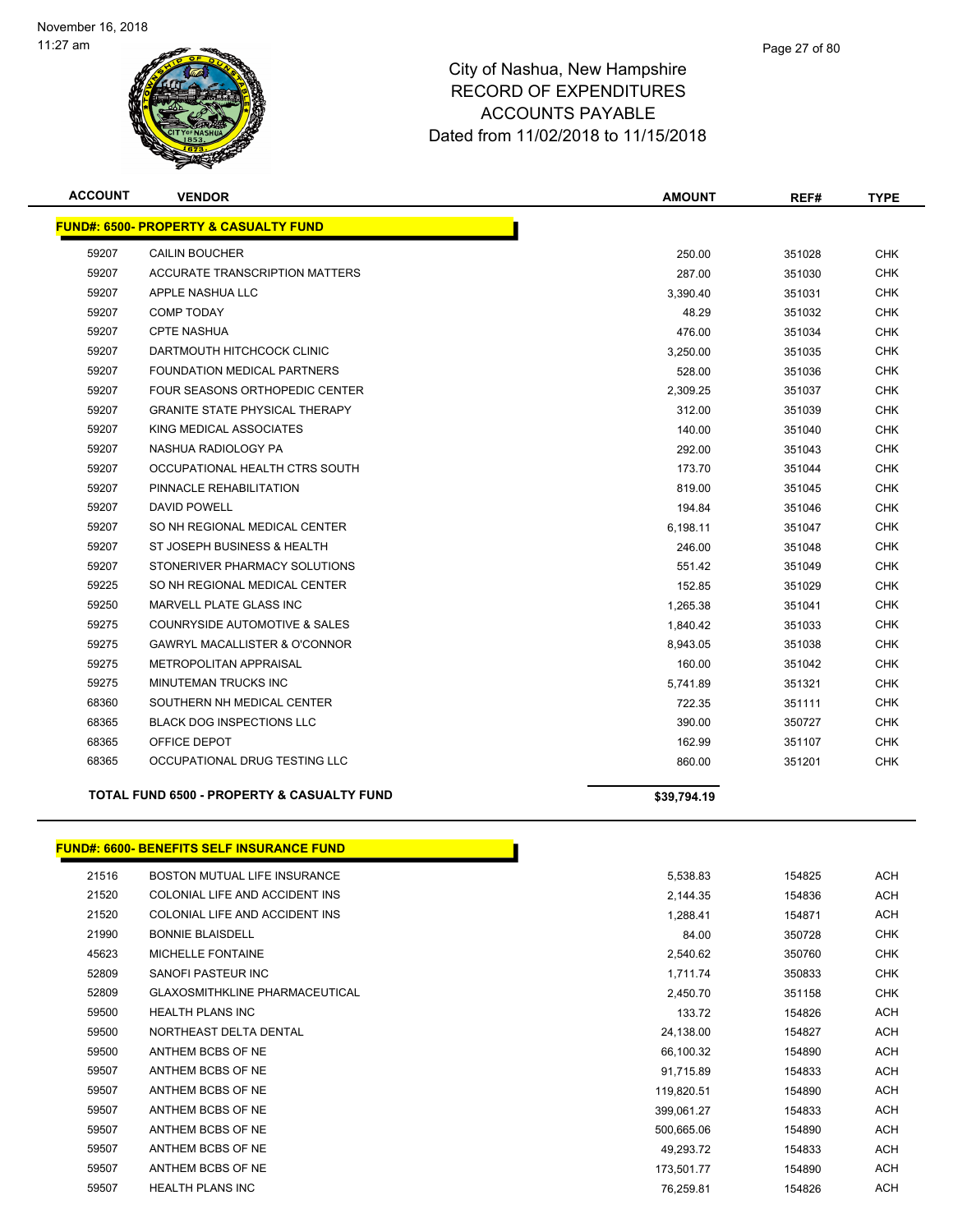| <b>ACCOUNT</b> | <b>VENDOR</b>                                             | <b>AMOUNT</b>  | REF#   | <b>TYPE</b> |
|----------------|-----------------------------------------------------------|----------------|--------|-------------|
|                | <b>FUND#: 6600- BENEFITS SELF INSURANCE FUND</b>          |                |        |             |
| 59507          | HEALTH PLANS INC                                          | 74,559.50      | 154866 | <b>ACH</b>  |
| 59525          | NORTHEAST DELTA DENTAL                                    | 123,805.29     | 154827 | <b>ACH</b>  |
| 59525          | NORTHEAST DELTA DENTAL                                    | 90,586.95      | 154898 | <b>ACH</b>  |
|                | TOTAL FUND 6600 - BENEFITS SELF INSURANCE FUND            | \$1,805,400.46 |        |             |
|                | <b>FUND#: 7078- CITY BUILDINGS ETF</b>                    |                |        |             |
| 54280          | <b>BATTERIES PLUS</b>                                     | 23.95          | 350723 | <b>CHK</b>  |
| 54280          | <b>BATTERIES PLUS</b>                                     | 50.97          | 351127 | <b>CHK</b>  |
|                | <b>TOTAL FUND 7078 - CITY BUILDINGS ETF</b>               | \$74.92        |        |             |
|                | <b>FUND#: 7506- ETF CONTRIB-WOODLAWN CEMETERY</b>         |                |        |             |
| 61299          | KRYPROTEK A DIVISION OF NVC                               | 5,459.00       | 350778 | <b>CHK</b>  |
|                | TOTAL FUND 7506 - ETF CONTRIB-WOODLAWN CEMETERY           | \$5,459.00     |        |             |
|                | <b>FUND#: 7511- POLICE-LAW ENF PROGRAMS ETF</b>           |                |        |             |
| 68240          | NASHUA POLICE ATHLETIC LEAGUE                             | 2,500.00       | 350663 | <b>CHK</b>  |
| 68240          | <b>COURTYARD BY MARRIOTT</b>                              | 5,000.00       | 350685 | <b>CHK</b>  |
|                |                                                           |                |        |             |
|                | TOTAL FUND 7511 - POLICE-LAW ENF PROGRAMS ETF             | \$7,500.00     |        |             |
|                | <b>FUND#: 7529- P&amp;Z-SIDEWALK CONSTRUCTION NW</b>      |                |        |             |
| 54210          | <b>MOULISON LLC</b>                                       | 9,903.00       | 154896 | <b>ACH</b>  |
| 54210          | <b>LEIGHTON A WHITE</b>                                   | 67,612.40      | 350651 | <b>CHK</b>  |
|                | <b>TOTAL FUND 7529 - P&amp;Z-SIDEWALK CONSTRUCTION NW</b> | \$77,515.40    |        |             |
|                | <b>FUND#: 7551- P&amp;R-SUMMERFUN</b>                     |                |        |             |
| 68322          | <b>EXTRA DUTY SOLUTIONS</b>                               | 431.40         | 154855 | <b>ACH</b>  |
|                | <b>TOTAL FUND 7551 - P&amp;R-SUMMERFUN</b>                | \$431.40       |        |             |
|                | <b>FUND#: 8063- LIBRARY-HENRY STEARNS FUND</b>            |                |        |             |
| 61807          | <b>BAKER &amp; TAYLOR</b>                                 | 414.85         | 350722 | <b>CHK</b>  |
| 61807          | <b>INGRAM LIBRARY SERVICES</b>                            | 29.22          | 350776 | <b>CHK</b>  |
|                |                                                           |                |        |             |
|                | TOTAL FUND 8063 - LIBRARY-HENRY STEARNS FUND              | \$444.07       |        |             |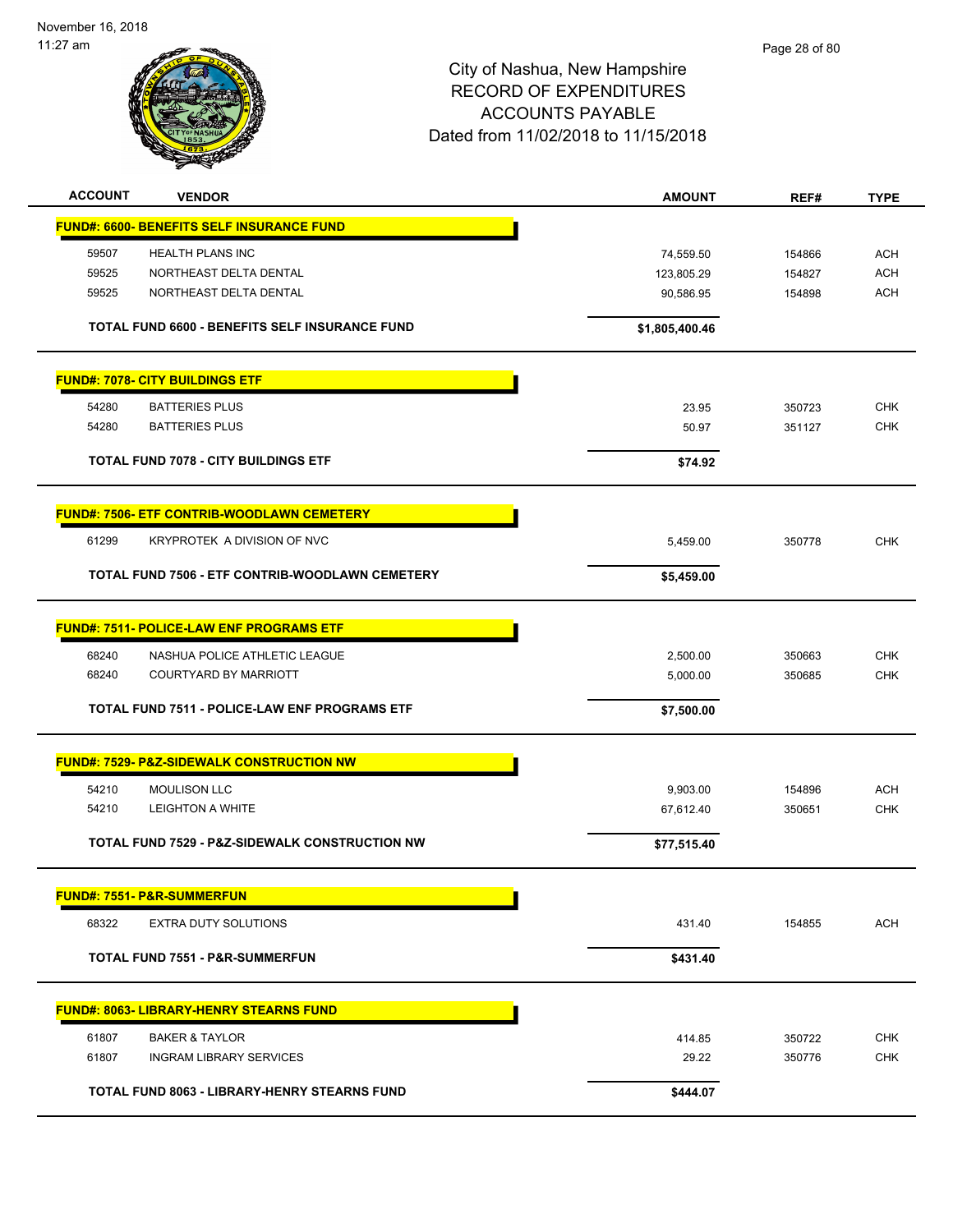

| <b>ACCOUNT</b> | <b>VENDOR</b> |                                        | <b>AMOUNT</b><br>REF# | <b>TYPE</b> |
|----------------|---------------|----------------------------------------|-----------------------|-------------|
|                |               | <b>EXPENDITURE SUMMARY BY FUND</b>     | <b>AMOUNT</b>         |             |
|                | 1000          | <b>GENERAL FUND</b>                    | 5,091,213.17          |             |
|                | 1001          | <b>GF-CAPITAL IMPROVEMENTS</b>         | 7,588.68              |             |
|                | 1010          | <b>GF-PRIOR YEAR ENC &amp; ESCROWS</b> | 60,971.10             |             |
|                | 2100          | <b>FOOD SERVICES FUND</b>              | 117,127.69            |             |
|                | 2212          | ATHLETICS REVENUE FUND                 | 3,811.56              |             |
|                | 2222          | AFTER SCHOOL PROGRAM                   | 2,606.75              |             |
|                | 2504          | <b>HOLMAN STADIUM EVENTS FUND</b>      | 1,063.92              |             |
|                | 2505          | PEG ACCESS CHANNELS FUND               | 1,954.19              |             |
|                | 2506          | HUNT BLDG FACILITY RENTAL FUND         | 2,259.29              |             |
|                | 2511          | 201 MAIN STREET RENTAL FUND            | 1,187.69              |             |
|                | 3050          | POLICE GRANTS FUND                     | 163.00                |             |
|                | 3068          | <b>COMMUNITY SERVICES GRANTS FUND</b>  | 681.53                |             |
|                | 3070          | COMMUNITY HEALTH GRANTS FUND           | 1,181.26              |             |
|                | 3080          | COMMUNITY DEVELOPMENT GRANTS           | 31,202.06             |             |
|                | 3090          | URBAN PROGRAM GRANTS FUND              | 73,358.21             |             |
|                | 3120          | <b>TRANSIT GRANTS FUND</b>             | 10,792.22             |             |
|                | 3800          | <b>SCHOOL GRANTS FUND</b>              | 98,313.98             |             |
|                | 3810          | <b>FOOD SERVICE GRANTS FUND</b>        | 7,833.46              |             |
|                | 4005          | TRAFFIC VIOLATIONS FUND                | 2,710.00              |             |
|                | 4025          | <b>DOJ DRUG FORFEITURE FUND</b>        | 3,315.29              |             |
|                | 4053          | FIRE REGIONAL HAZMAT FUND              | 1,509.30              |             |
|                | 4090          | LIB-LOST/DAMAGED BOOK FINES            | 15.64                 |             |
|                | 5200          | CAPITAL PROJECTS-PUBLIC WORKS          | 1,676,153.04          |             |
|                | 5700          | CAP PROJECTS-BROAD ST PARKWAY          | 563.81                |             |
|                | 6000          | SOLID WASTE FUND                       | 57,669.46             |             |
|                | 6200          | <b>WASTEWATER FUND</b>                 | 426,356.94            |             |
|                | 6500          | PROPERTY & CASUALTY FUND               | 39,794.19             |             |
|                | 6600          | BENEFITS SELF INSURANCE FUND           | 1,805,400.46          |             |
|                | 7078          | <b>CITY BUILDINGS ETF</b>              | 74.92                 |             |
|                | 7506          | ETF CONTRIB-WOODLAWN CEMETERY          | 5,459.00              |             |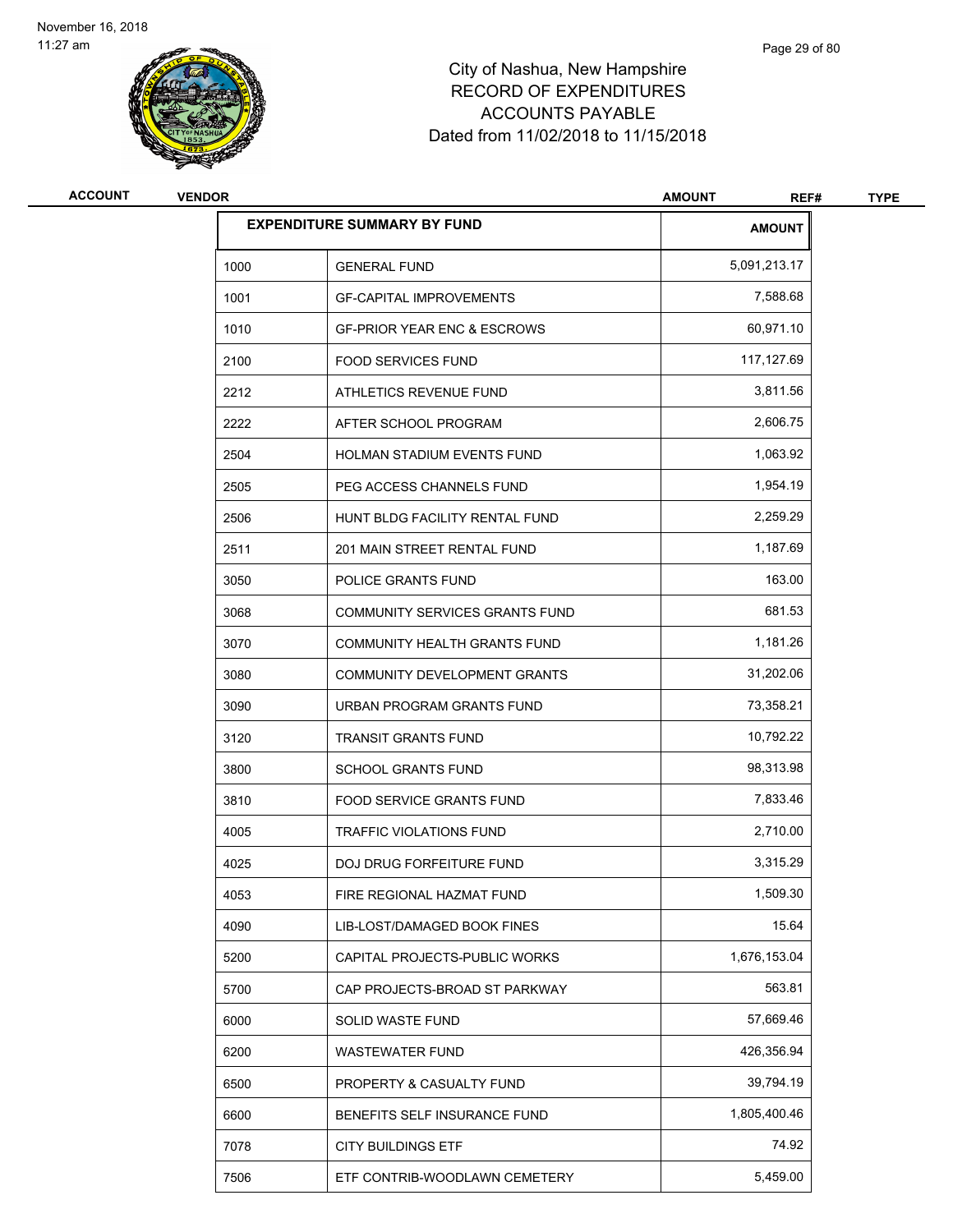

| <b>ACCOUNT</b> | <b>VENDOR</b> |                                         |  | REF#          | <b>TYPE</b> |
|----------------|---------------|-----------------------------------------|--|---------------|-------------|
|                |               |                                         |  | <b>AMOUNT</b> |             |
|                | 7511          | POLICE-LAW ENF PROGRAMS ETF             |  | 7,500.00      |             |
|                | 7529          | <b>P&amp;Z-SIDEWALK CONSTRUCTION NW</b> |  | 77,515.40     |             |
|                | 7551          | P&R-SUMMERFUN                           |  | 431.40        |             |
|                | 8063          | LIBRARY-HENRY STEARNS FUND              |  | 444.07        |             |
|                | <b>TOTAL:</b> |                                         |  | 9,618,222.68  |             |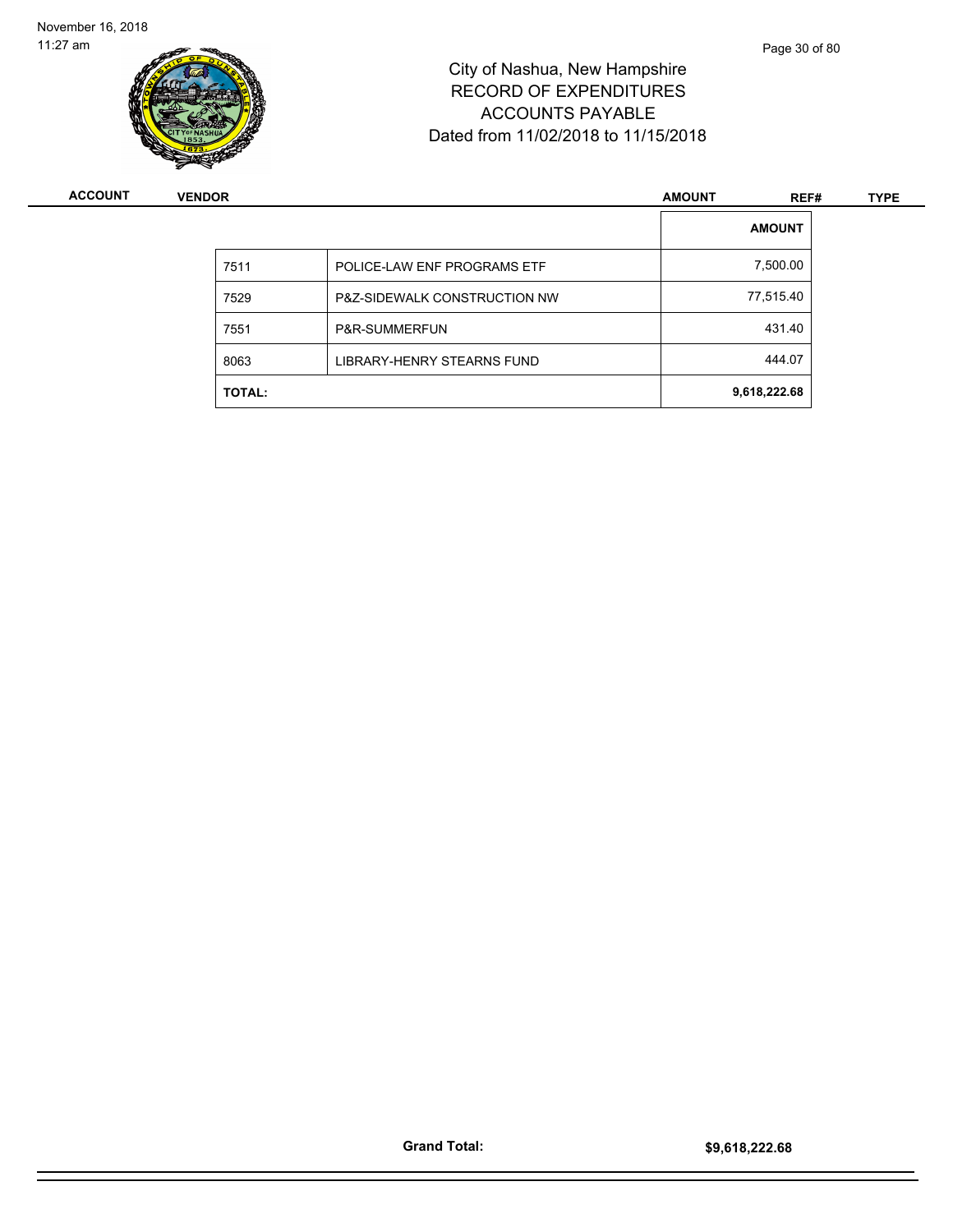

Page 31 of 80

| <b>TALERS</b> |                                      |                |                                          |               |  |
|---------------|--------------------------------------|----------------|------------------------------------------|---------------|--|
|               | <b>PAY DATE</b>                      | <b>ACCOUNT</b> | <b>DESCRIPTION</b>                       | <b>AMOUNT</b> |  |
|               | <b>FUND#: 1000 - GENERAL FUND</b>    |                |                                          |               |  |
|               |                                      |                |                                          |               |  |
| 101           | <b>MAYOR</b>                         |                |                                          |               |  |
|               | 11/8/18                              | 51100          | CHIEF OF STAFF                           | 1.589.45      |  |
|               | 11/15/18                             | 51100          | CHIEF OF STAFF                           | 1,589.45      |  |
|               | 11/8/18                              | 51100          | COMMUNICATIONS & SPECIAL PRJ COORDINATOR | 837.70        |  |
|               | 11/15/18                             | 51100          | COMMUNICATIONS & SPECIAL PRJ COORDINATOR | 837.70        |  |
|               | 11/8/18                              | 51100          | CONSTITUENT SERVICES COORDINATOR         | 805.50        |  |
|               | 11/15/18                             | 51100          | CONSTITUENT SERVICES COORDINATOR         | 805.50        |  |
|               | 11/8/18                              | 51100          | SECRETARY RECEPTIONIST                   | 668.00        |  |
|               | 11/15/18                             | 51100          | SECRETARY RECEPTIONIST                   | 668.00        |  |
|               | 11/8/18                              | 51500          | MAYOR                                    | 2,252.50      |  |
|               | 11/15/18                             | 51500          | <b>MAYOR</b>                             | 2,252.50      |  |
|               | <b>TOTAL 101 - MAYOR</b>             |                |                                          | \$12,306.30   |  |
| 102           | <b>BOARD OF ALDERMEN</b>             |                |                                          |               |  |
|               | 11/8/18                              | 51100          | LEGISLATIVE AFFAIRS MANAGER              | 1,656.55      |  |
|               | 11/15/18                             | 51100          | LEGISLATIVE AFFAIRS MANAGER              | 1,656.55      |  |
|               | 11/8/18                              | 51200          | LEGISLATIVE TRANSCRIPTION SPEC           | 338.73        |  |
|               | 11/15/18                             | 51200          | LEGISLATIVE TRANSCRIPTION SPEC           | 334.55        |  |
|               | <b>TOTAL 102 - BOARD OF ALDERMEN</b> |                |                                          | \$3,986.38    |  |
| 103           | LEGAL                                |                |                                          |               |  |
|               | 11/8/18                              | 51100          | <b>CORPORATION COUNSEL</b>               | 2,421.70      |  |
|               | 11/15/18                             | 51100          | <b>CORPORATION COUNSEL</b>               | 2,421.70      |  |
|               | 11/8/18                              | 51100          | DEPUTY CORPORATION COUNSEL               | 4,203.30      |  |
|               | 11/15/18                             | 51100          | DEPUTY CORPORATION COUNSEL               | 4,203.30      |  |
|               | 11/8/18                              | 51100          | <b>LEGAL ASSISTANT</b>                   | 1,994.25      |  |
|               | 11/15/18                             | 51100          | <b>LEGAL ASSISTANT</b>                   | 1,994.25      |  |
|               | TOTAL 103 - LEGAL                    |                |                                          | \$17,238.50   |  |
| 107           | <b>CITY CLERK</b>                    |                |                                          |               |  |
|               | 11/8/18                              | 51100          | <b>CITY CLERK</b>                        | 1,804.30      |  |
|               | 11/15/18                             | 51100          | <b>CITY CLERK</b>                        | 1,804.30      |  |
|               | 11/8/18                              | 51100          | <b>CLERK VITAL RECORDS II</b>            | 1,840.40      |  |
|               | 11/15/18                             | 51100          | <b>CLERK VITAL RECORDS II</b>            | 1,840.39      |  |
|               | 11/8/18                              | 51100          | DEPARTMENT COORDINATOR, CC               | 744.20        |  |
|               | 11/15/18                             | 51100          | DEPARTMENT COORDINATOR, CC               | 744.20        |  |
|               | 11/8/18                              | 51100          | DEPUTY CITY CLERK                        | 1,279.50      |  |
|               | 11/15/18                             | 51100          | DEPUTY CITY CLERK                        | 1,279.50      |  |
|               | 11/8/18                              | 51300          | OVERTIME-REGULAR                         | 723.96        |  |
|               | 11/15/18                             | 51300          | OVERTIME-REGULAR                         | 611.58        |  |
|               | 11/15/18                             | 51500          | ELECTED BALLOT INSPECTOR                 | 4,010.00      |  |
|               |                                      |                |                                          |               |  |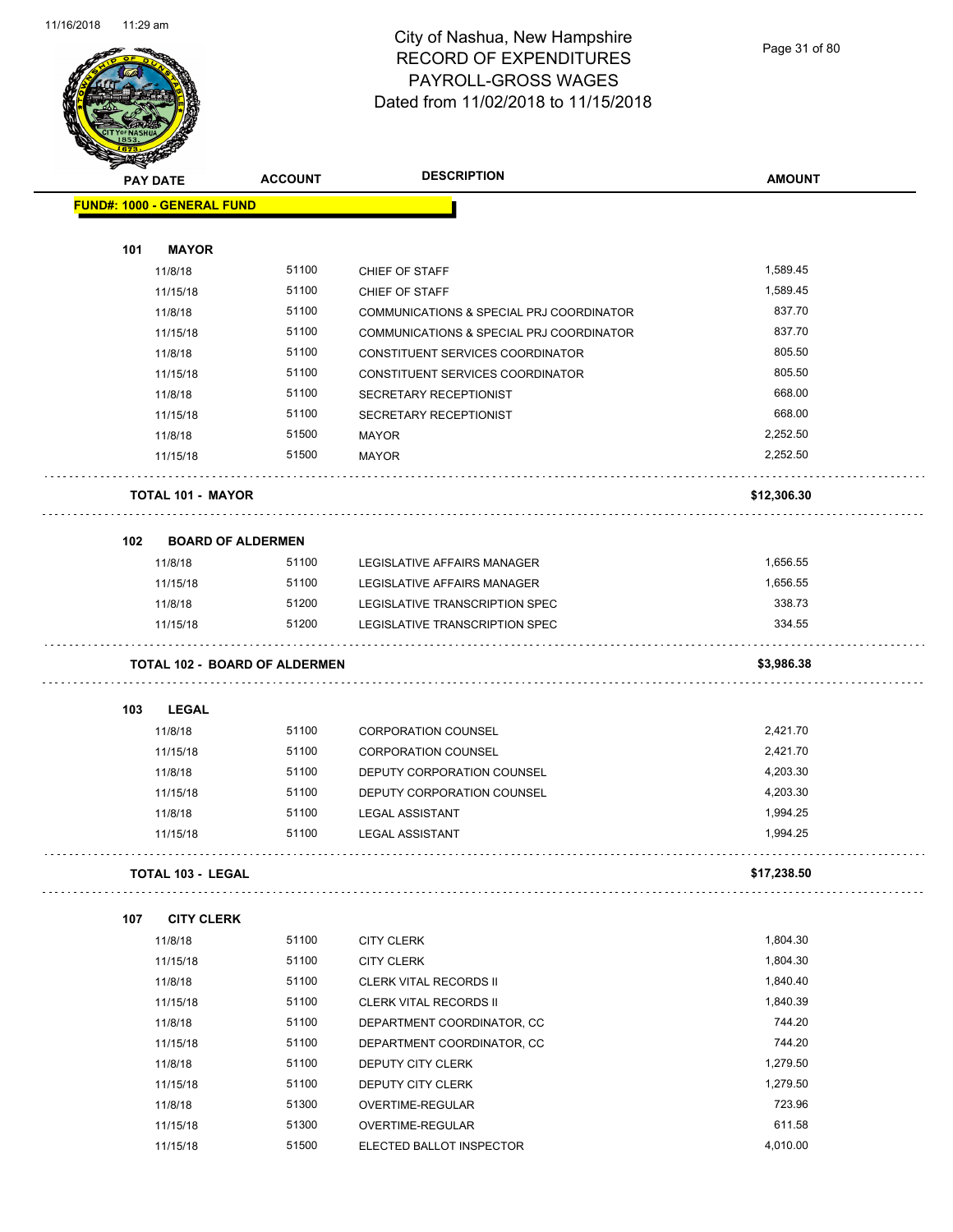Page 32 of 80

| <b>PAY DATE</b>                   | <b>ACCOUNT</b>                     | <b>DESCRIPTION</b>                  | <b>AMOUNT</b> |
|-----------------------------------|------------------------------------|-------------------------------------|---------------|
| <b>FUND#: 1000 - GENERAL FUND</b> |                                    |                                     |               |
| 107<br><b>CITY CLERK</b>          |                                    |                                     |               |
| 11/15/18                          | 51500                              | ELECTED DEPUTY VOTER REGISTRAR      | 225.00        |
| 11/15/18                          | 51500                              | <b>ELECTED MODERATOR</b>            | 1,090.00      |
| 11/15/18                          | 51500                              | ELECTED SELECTMAN                   | 2,160.00      |
| 11/15/18                          | 51500                              | <b>ELECTED WARD CLERK</b>           | 1,315.00      |
| 11/15/18                          | 51500                              | FIRE LIEUTENANT                     | 190.00        |
| 11/15/18                          | 51512                              | WAGES APPOINTED OFFICIALS           | 10,208.75     |
| <b>TOTAL 107 - CITY CLERK</b>     | .                                  |                                     | \$31,871.08   |
| 111                               | <b>HUMAN RESOURCES</b>             |                                     |               |
| 11/8/18                           | 51100                              | HR SPEC                             | 308.94        |
| 11/15/18                          | 51100                              | HR SPEC                             | 927.06        |
| 11/8/18                           | 51100                              | <b>HRIS &amp; PAYROLL ANALYST</b>   | 1,172.20      |
| 11/15/18                          | 51100                              | <b>HRIS &amp; PAYROLL ANALYST</b>   | 1,172.20      |
| 11/8/18                           | 51100                              | HUMAN RESOURCES DIRECTOR            | 1,803.30      |
| 11/15/18                          | 51100                              | HUMAN RESOURCES DIRECTOR            | 1,803.30      |
| 11/8/18                           | 51100                              | HUMAN RESOURCES MANAGER             | 1,242.65      |
| 11/15/18                          | 51100                              | HUMAN RESOURCES MANAGER             | 1,242.65      |
| 11/8/18                           | 51100                              | PAYROLL ANALYST                     | 2,223.25      |
| 11/15/18                          | 51100                              | PAYROLL ANALYST                     | 2,223.24      |
| 11/8/18                           | 51100                              | PAYROLL MANAGER                     | 1,562.35      |
| 11/15/18                          | 51100                              | PAYROLL MANAGER                     | 1,562.35      |
| 11/8/18                           | 51200                              | ADMINISTRATIVE ASSISTANT I          | 383.54        |
| 11/15/18                          | 51200                              | ADMINISTRATIVE ASSISTANT I          | 383.55        |
| 11/15/18                          | 51300                              | OVERTIME-REGULAR                    | 31.41         |
| 11/8/18                           | 52800                              | EDUCATIONAL ASSISTANCE              | 1,500.00      |
| 11/15/18                          | 55425                              | <b>EMPLOYMENT BACKGROUND CHECKS</b> | 55.00         |
|                                   | <b>TOTAL 111 - HUMAN RESOURCES</b> |                                     | \$19,596.99   |
| 122                               | <b>INFORMATION TECHNOLOGY</b>      |                                     |               |
| 11/8/18                           | 51100                              | ADMIN ASSISTANT III                 | 801.90        |
| 11/15/18                          | 51100                              | ADMIN ASSISTANT III                 | 801.90        |
| 11/8/18                           | 51100                              | <b>ENTERPRISE SYS ADMINISTRATOR</b> | 1,562.34      |
| 11/15/18                          | 51100                              | <b>ENTERPRISE SYS ADMINISTRATOR</b> | 1,562.35      |
| 11/8/18                           | 51100                              | ERP SYSTEM ADMIN DBA                | 1,913.25      |
| 11/15/18                          | 51100                              | ERP SYSTEM ADMIN DBA                | 1,913.25      |
| 11/8/18                           | 51100                              | IT DIVISION DIRECTOR                | 2,294.80      |
| 11/15/18                          | 51100                              | IT DIVISION DIRECTOR                | 2,294.80      |
| 11/8/18                           | 51100                              | IT INFRASTRUCTURE ANALYST           | 1,306.00      |

11/15/18 51100 IT INFRASTRUCTURE ANALYST 1,306.00 11/8/18 51100 IT MANAGER, INFRASTRUCTURE 2,059.95 11/15/18 51100 IT MANAGER, INFRASTRUCTURE 2,059.95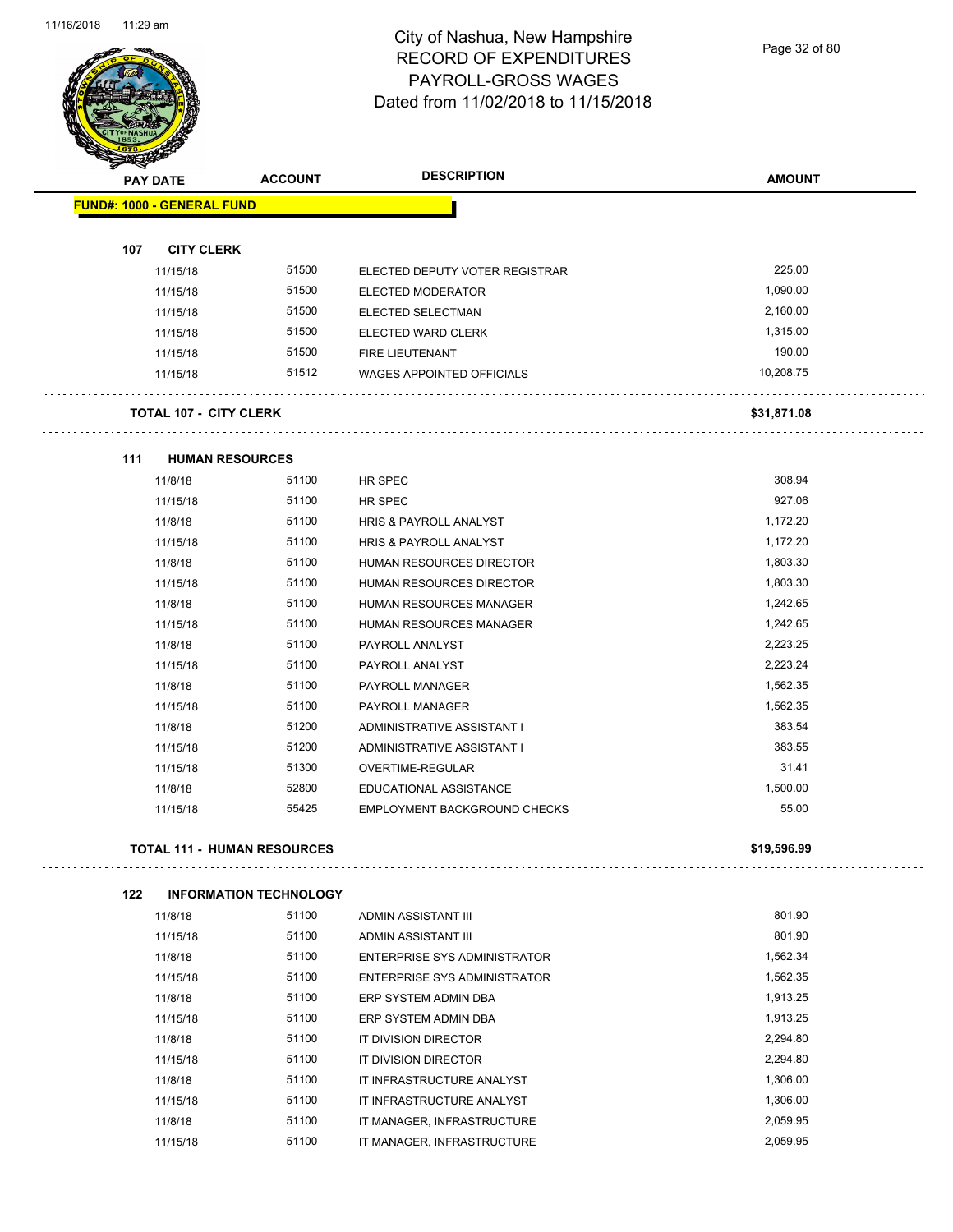

| <b>PAY DATE</b>                   | <b>ACCOUNT</b>                            | <b>DESCRIPTION</b>                       | <b>AMOUNT</b> |
|-----------------------------------|-------------------------------------------|------------------------------------------|---------------|
| <b>FUND#: 1000 - GENERAL FUND</b> |                                           |                                          |               |
| 122                               | <b>INFORMATION TECHNOLOGY</b>             |                                          |               |
| 11/8/18                           | 51100                                     | IT MANAGER, PROJECT/DEVELOPMENT SERVICES | 1,593.40      |
| 11/15/18                          | 51100                                     | IT MANAGER, PROJECT/DEVELOPMENT SERVICES | 1,593.40      |
| 11/8/18                           | 51100                                     | IT MANAGER, TECHNICAL SERVICES           | 1,620.44      |
| 11/15/18                          | 51100                                     | IT MANAGER, TECHNICAL SERVICES           | 1,620.45      |
| 11/8/18                           | 51100                                     | SYSTEMS ADM DATABASE ADM                 | 1,810.10      |
| 11/15/18                          | 51100                                     | SYSTEMS ADM DATABASE ADM                 | 1,810.11      |
| 11/8/18                           | 51100                                     | TECHNICAL SPEC II NET SUPPORT            | 1,246.34      |
| 11/15/18                          | 51100                                     | TECHNICAL SPEC II NET SUPPORT            | 1,246.35      |
| 11/8/18                           | 51100                                     | <b>TECHNICAL SPECIALIST I</b>            | 870.15        |
| 11/15/18                          | 51100                                     | <b>TECHNICAL SPECIALIST I</b>            | 870.15        |
| 11/8/18                           | 51300                                     | OVERTIME-REGULAR                         | 186.95        |
|                                   | <b>TOTAL 122 - INFORMATION TECHNOLOGY</b> |                                          | \$34,344.33   |
| 126                               | <b>FINANCIAL SERVICES</b>                 |                                          |               |
| 11/8/18                           | 51100                                     | ACCOUNTS PAYABLE COORDINATOR             | 2,308.65      |
| 11/15/18                          | 51100                                     | ACCOUNTS PAYABLE COORDINATOR             | 2,308.65      |
| 11/8/18                           | 51100                                     | ACCOUNTS PAYABLE SUPV                    | 1,095.90      |
| 11/15/18                          | 51100                                     | ACCOUNTS PAYABLE SUPV                    | 1,095.90      |
| 11/8/18                           | 51100                                     | ASSISTANT TREASURER                      | 1,466.05      |
| 11/15/18                          | 51100                                     | ASSISTANT TREASURER                      | 1,466.05      |
| 11/8/18                           | 51100                                     | <b>CFO COMPTROLLER</b>                   | 2,518.66      |
| 11/15/18                          | 51100                                     | <b>CFO COMPTROLLER</b>                   | 2,518.66      |
| 11/8/18                           | 51100                                     | DEP TREASURER TAX COLLECTOR              | 1,222.45      |
| 11/15/18                          | 51100                                     | DEP TREASURER TAX COLLECTOR              | 1,222.45      |
| 11/8/18                           | 51100                                     | FINANCE AND ADMIN MANAGER                | 873.15        |
| 11/15/18                          | 51100                                     | FINANCE AND ADMIN MANAGER                | 873.14        |
| 11/8/18                           | 51100                                     | <b>MVR CLERK I</b>                       | 1,757.23      |
| 11/15/18                          | 51100                                     | <b>MVR CLERK I</b>                       | 1,757.23      |
| 11/8/18                           | 51100                                     | MVR CLERK II                             | 941.43        |
| 11/15/18                          | 51100                                     | <b>MVR CLERK II</b>                      | 941.45        |
| 11/8/18                           | 51100                                     | MVR CLERK III                            | 1,529.91      |
| 11/15/18                          | 51100                                     | MVR CLERK III                            | 1,529.91      |
| 11/8/18                           | 51100                                     | ORDINANCE VIOLATIONS COORDINATOR         | 627.35        |
| 11/15/18                          | 51100                                     | ORDINANCE VIOLATIONS COORDINATOR         | 627.35        |
| 11/8/18                           | 51100                                     | REVENUE ACCOUNTS SPEC                    | 845.00        |
| 11/15/18                          | 51100                                     | REVENUE ACCOUNTS SPEC                    | 845.00        |
| 11/8/18                           | 51100                                     | REVENUE COORDINATOR                      | 1,080.35      |
| 11/15/18                          | 51100                                     | REVENUE COORDINATOR                      | 1,080.36      |
| 11/8/18                           | 51100                                     | SENIOR ACCOUNTANT                        | 1,143.00      |
| 11/15/18                          | 51100                                     | SENIOR ACCOUNTANT                        | 1,143.00      |
| 11/8/18                           | 51100                                     | SENIOR FINANCE MANAGER                   | 1,705.80      |
| 11/15/18                          | 51100                                     | SENIOR FINANCE MANAGER                   | 1,705.80      |
| 11/8/18                           | 51100                                     | SENIOR FINANCIAL ANALYST                 | 1,240.50      |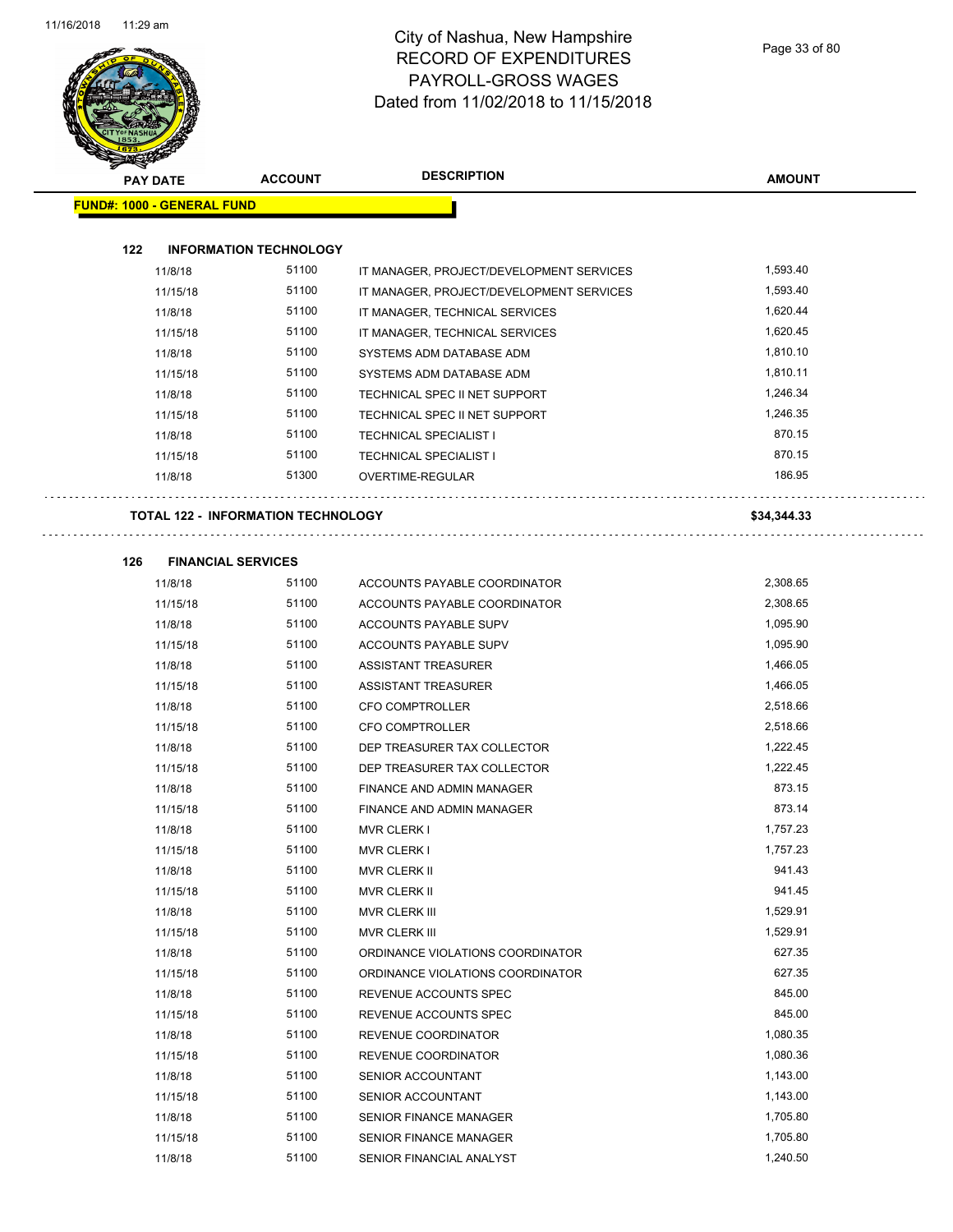

Page 34 of 80

|     | <b>PAY DATE</b>                   | <b>ACCOUNT</b>                        | <b>DESCRIPTION</b>             | <b>AMOUNT</b> |
|-----|-----------------------------------|---------------------------------------|--------------------------------|---------------|
|     | <b>FUND#: 1000 - GENERAL FUND</b> |                                       |                                |               |
| 126 | <b>FINANCIAL SERVICES</b>         |                                       |                                |               |
|     | 11/15/18                          | 51100                                 | SENIOR FINANCIAL ANALYST       | 1,240.50      |
|     | 11/8/18                           | 51100                                 | SR MGR ACCT FIN REPORTING      | 1,339.30      |
|     | 11/15/18                          | 51100                                 | SR MGR ACCT FIN REPORTING      | 1,339.30      |
|     | 11/8/18                           | 51100                                 | SUPV VEHICLE REGISTRATION      | 1,214.70      |
|     | 11/15/18                          | 51100                                 | SUPV VEHICLE REGISTRATION      | 1,214.70      |
|     | 11/8/18                           | 51100                                 | TREASURER TAX COLLECTOR        | 2,059.95      |
|     | 11/15/18                          | 51100                                 | TREASURER TAX COLLECTOR        | 2,059.96      |
|     | 11/8/18                           | 51200                                 | TRUST ACCOUNTANT PT            | 756.20        |
|     | 11/15/18                          | 51200                                 | TRUST ACCOUNTANT PT            | 756.20        |
|     | 11/8/18                           | 51300                                 | OVERTIME-REGULAR               | 139.69        |
|     | 11/15/18                          | 51300                                 | OVERTIME-REGULAR               | 46.60         |
|     |                                   | <b>TOTAL 126 - FINANCIAL SERVICES</b> |                                | \$51,637.48   |
| 129 | <b>CITY BUILDINGS</b>             |                                       |                                |               |
|     | 11/8/18                           | 51100                                 | <b>BUILDING MANAGER</b>        | 1,234.85      |
|     | 11/15/18                          | 51100                                 | <b>BUILDING MANAGER</b>        | 1,234.85      |
|     | 11/8/18                           | 51100                                 | <b>CUSTODIAN I</b>             | 1,292.60      |
|     | 11/15/18                          | 51100                                 | <b>CUSTODIAN I</b>             | 1,292.60      |
|     | 11/8/18                           | 51100                                 | <b>MAINTENANCE SPEC</b>        | 1,414.00      |
|     | 11/15/18                          | 51100                                 | MAINTENANCE SPEC               | 1,414.00      |
|     | 11/8/18                           | 51200                                 | <b>CUSTODIAN I</b>             | 334.65        |
|     | 11/15/18                          | 51200                                 | <b>CUSTODIAN I</b>             | 374.81        |
|     | <b>TOTAL 129 - CITY BUILDINGS</b> |                                       |                                | \$8,592.36    |
| 130 | <b>PURCHASING</b>                 |                                       |                                |               |
|     | 11/8/18                           | 51100                                 | PURCHASING AGENT I             | 756.10        |
|     | 11/15/18                          | 51100                                 | PURCHASING AGENT I             | 756.10        |
|     | 11/8/18                           | 51100                                 | PURCHASING AGENT II            | 941.90        |
|     | 11/15/18                          | 51100                                 | PURCHASING AGENT II            | 936.00        |
|     | 11/8/18                           | 51100                                 | PURCHASING MANAGER             | 1,746.35      |
|     | 11/15/18                          | 51100                                 | PURCHASING MANAGER             | 1,746.35      |
|     | 11/8/18                           | 51200                                 | MESSENGER MAIL DISTRIBUTION CL | 323.90        |
|     | 11/15/18                          | 51200                                 | MESSENGER MAIL DISTRIBUTION CL | 323.91        |
|     | <b>TOTAL 130 - PURCHASING</b>     |                                       |                                | \$7,530.61    |
| 131 | <b>HUNT BUILDING</b>              |                                       |                                |               |
|     | 11/8/18                           | 51100                                 | HUNT MEMORIAL BLDG & ARTS ADM  | 372.91        |
|     |                                   |                                       |                                |               |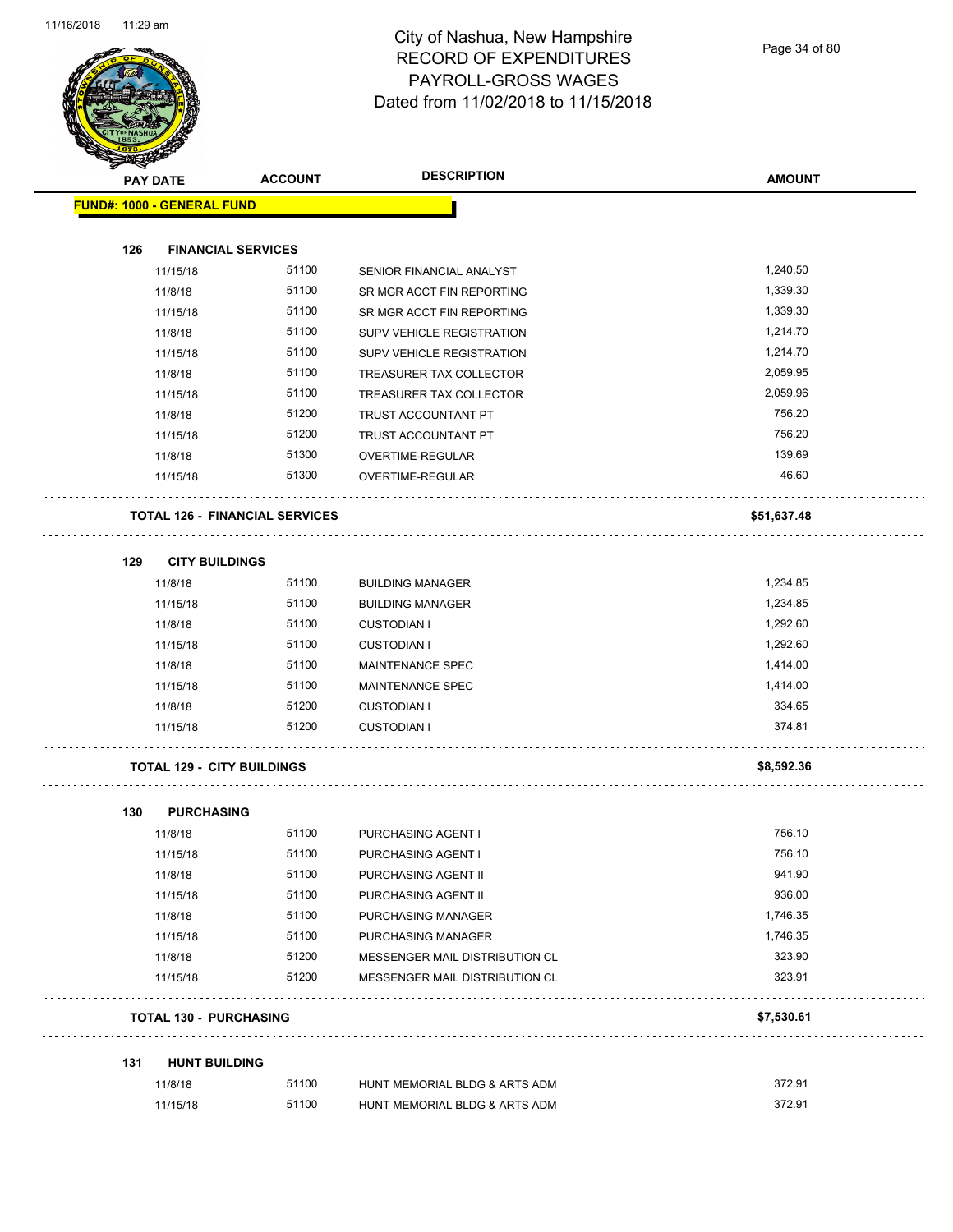

Page 35 of 80

| <b>PAY DATE</b>                   | <b>ACCOUNT</b>           | <b>DESCRIPTION</b>            | <b>AMOUNT</b> |
|-----------------------------------|--------------------------|-------------------------------|---------------|
| <b>FUND#: 1000 - GENERAL FUND</b> |                          |                               |               |
| <b>TOTAL 131 - HUNT BUILDING</b>  |                          |                               | \$745.82      |
|                                   |                          |                               |               |
| 132<br><b>ASSESSING</b>           |                          |                               |               |
| 11/8/18                           | 51100                    | <b>APPRAISER I</b>            | 796.30        |
| 11/15/18                          | 51100                    | <b>APPRAISER I</b>            | 796.30        |
| 11/8/18                           | 51100                    | <b>APPRAISER II</b>           | 1,146.50      |
| 11/15/18                          | 51100                    | <b>APPRAISER II</b>           | 1,146.50      |
| 11/8/18                           | 51100                    | <b>APPRAISER III</b>          | 2,465.70      |
| 11/15/18                          | 51100                    | <b>APPRAISER III</b>          | 2,465.70      |
| 11/8/18                           | 51100                    | ASSESSING ADMIN SPEC I CSR    | 654.95        |
| 11/15/18                          | 51100                    | ASSESSING ADMIN SPEC I CSR    | 654.95        |
| 11/8/18                           | 51100                    | ASSESSING ADMIN SPEC II CSR   | 715.30        |
| 11/15/18                          | 51100                    | ASSESSING ADMIN SPEC II CSR   | 715.30        |
| 11/8/18                           | 51100                    | ASSESSING ADMIN SPEC III CSR  | 998.54        |
| 11/15/18                          | 51100                    | ASSESSING ADMIN SPEC III CSR  | 998.55        |
| 11/8/18                           | 51100                    | <b>CHIEF ASSESSOR</b>         | 1,908.50      |
| 11/15/18                          | 51100                    | <b>CHIEF ASSESSOR</b>         | 1,908.49      |
| 11/8/18                           | 51100                    | DEPARTMENT COORDINATOR        | 1,246.24      |
| 11/15/18                          | 51100                    | DEPARTMENT COORDINATOR        | 948.25        |
| <b>TOTAL 132 - ASSESSING</b>      |                          |                               | \$19,566.07   |
| 134<br><b>GIS</b>                 |                          |                               |               |
| 11/8/18                           | 51100                    | <b>GIS TECHNICIAN II</b>      | 1,174.40      |
| 11/15/18                          | 51100                    | <b>GIS TECHNICIAN II</b>      | 1,174.40      |
| 11/8/18                           | 51200                    | <b>GIS MANAGER</b>            | 1,034.88      |
| 11/15/18                          | 51200                    | <b>GIS MANAGER</b>            | 1,034.88      |
| <b>TOTAL 134 - GIS</b>            |                          |                               | \$4,418.56    |
| 142                               | <b>WOODLAWN CEMETERY</b> |                               |               |
| 11/8/18                           | 51100                    | <b>GROUNDSKEEPER CEMETERY</b> | 1,455.30      |
| 11/15/18                          | 51100                    | <b>GROUNDSKEEPER CEMETERY</b> | 1,455.30      |
| 11/8/18                           | 51100                    | SUBFOREMAN CEMETERY           | 852.10        |
| 11/15/18                          | 51100                    | SUBFOREMAN CEMETERY           | 852.10        |
| 11/8/18                           | 51100                    | SUPERINTENDENT CEMETERY I     | 1,195.60      |
| 11/15/18                          | 51100                    | SUPERINTENDENT CEMETERY I     | 1,195.60      |
| 11/8/18                           | 51300                    | OVERTIME-REGULAR              | 163.72        |
|                                   | 51400                    | WAGES TEMPORARY-SEASONAL      | 616.00        |
| 11/8/18                           |                          |                               |               |
| 11/15/18                          | 51400                    | WAGES TEMPORARY-SEASONAL      | 808.50        |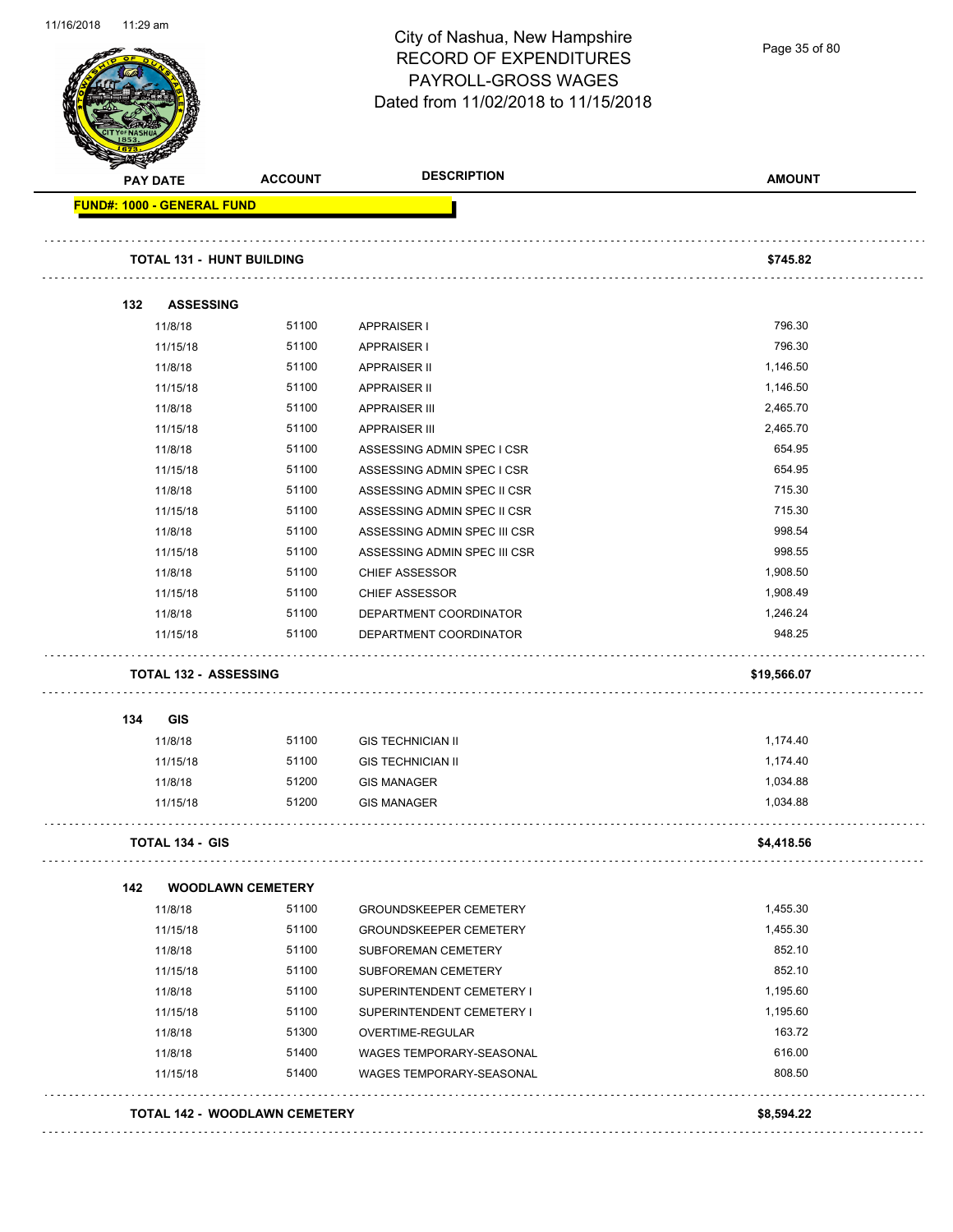Page 36 of 80

| <b>PAY DATE</b>                   |                          | <b>ACCOUNT</b>                             | <b>DESCRIPTION</b>               | <b>AMOUNT</b> |
|-----------------------------------|--------------------------|--------------------------------------------|----------------------------------|---------------|
| <b>FUND#: 1000 - GENERAL FUND</b> |                          |                                            |                                  |               |
| 144                               |                          | <b>EDGEWOOD &amp; SUBURBAN CEMETERIES</b>  |                                  |               |
|                                   | 11/8/18                  | 51100                                      | <b>GROUNDSKEEPER CEMETERY</b>    | 1,216.90      |
|                                   | 11/15/18                 | 51100                                      | <b>GROUNDSKEEPER CEMETERY</b>    | 1,216.90      |
|                                   | 11/8/18                  | 51100                                      | SUBFOREMAN CEMETERY              | 736.70        |
|                                   | 11/15/18                 | 51100                                      | SUBFOREMAN CEMETERY              | 736.70        |
|                                   | 11/8/18                  | 51100                                      | SUPERINTENDENT CEMETERY II       | 1,261.25      |
|                                   | 11/15/18                 | 51100                                      | SUPERINTENDENT CEMETERY II       | 1,261.25      |
|                                   | 11/15/18                 | 51300                                      | OVERTIME-REGULAR                 | 161.80        |
|                                   |                          | TOTAL 144 - EDGEWOOD & SUBURBAN CEMETERIES |                                  | \$6,591.50    |
|                                   |                          |                                            |                                  |               |
| 150                               | <b>POLICE</b><br>11/8/18 | 51100                                      | <b>1ST YEAR OFFICERS</b>         | 3,065.25      |
|                                   | 11/15/18                 | 51100                                      | <b>1ST YEAR OFFICERS</b>         | 3,065.25      |
|                                   | 11/8/18                  | 51100                                      | <b>ACCOUNT CLERK III</b>         | 2,305.94      |
|                                   | 11/15/18                 | 51100                                      | <b>ACCOUNT CLERK III</b>         | 2,303.60      |
|                                   | 11/8/18                  | 51100                                      | ADMINISTRATIVE PROJECT SPEC      | 1,428.35      |
|                                   | 11/15/18                 | 51100                                      | ADMINISTRATIVE PROJECT SPEC      | 1,428.35      |
|                                   | 11/8/18                  | 51100                                      | ANIMAL CONTROL OFFICER           | 998.95        |
|                                   | 11/15/18                 | 51100                                      | ANIMAL CONTROL OFFICER           | 998.95        |
|                                   | 11/8/18                  | 51100                                      | ASSISTANT RECORDS MANAGER        | 1,028.25      |
|                                   | 11/15/18                 | 51100                                      | ASSISTANT RECORDS MANAGER        | 1,028.25      |
|                                   | 11/8/18                  | 51100                                      | AUTO MECHANIC 1ST CLASS          | 1,723.23      |
|                                   | 11/15/18                 | 51100                                      | AUTO MECHANIC 1ST CLASS          | 1,720.45      |
|                                   | 11/8/18                  | 51100                                      | <b>BUILDING MAINTENANCE SUPV</b> | 1,028.25      |
|                                   | 11/15/18                 | 51100                                      | <b>BUILDING MAINTENANCE SUPV</b> | 1,028.24      |
|                                   | 11/8/18                  | 51100                                      | <b>CAPTAIN</b>                   | 15,993.60     |
|                                   | 11/15/18                 | 51100                                      | <b>CAPTAIN</b>                   | 15,993.61     |
|                                   | 11/8/18                  | 51100                                      | CHIEF OF POLICE                  | 2,815.20      |
|                                   | 11/15/18                 | 51100                                      | CHIEF OF POLICE                  | 2,815.20      |
|                                   | 11/8/18                  | 51100                                      | COMM TECH ALL DESIGNATIONS       | 9,294.39      |
|                                   | 11/15/18                 | 51100                                      | COMM TECH ALL DESIGNATIONS       | 9,418.60      |
|                                   | 11/8/18                  | 51100                                      | COMMUNITY POLICE COORD CEMD      | 1,354.20      |
|                                   | 11/15/18                 | 51100                                      | COMMUNITY POLICE COORD CEMD      | 1,354.20      |
|                                   | 11/8/18                  | 51100                                      | <b>CRIME ANALYST</b>             | 1,075.20      |
|                                   | 11/15/18                 | 51100                                      | <b>CRIME ANALYST</b>             | 1,075.20      |
|                                   | 11/8/18                  | 51100                                      | <b>CUSTODIAN III</b>             | 2,344.11      |
|                                   | 11/15/18                 | 51100                                      | <b>CUSTODIAN III</b>             | 2,337.80      |
|                                   | 11/8/18                  | 51100                                      | DEPUTY CHIEF OF POLICE           | 5,102.20      |
|                                   | 11/15/18                 | 51100                                      | DEPUTY CHIEF OF POLICE           | 5,102.20      |
|                                   | 11/8/18                  | 51100                                      | DETENTION SPEC                   | 2,682.54      |
|                                   | 11/15/18                 | 51100                                      | DETENTION SPEC                   | 2,665.95      |
|                                   | 11/8/18                  | 51100                                      | DISPATCHERS ALL DESIGNATIONS     | 5,450.51      |
|                                   | 11/15/18                 | 51100                                      | DISPATCHERS ALL DESIGNATIONS     | 5,450.51      |
|                                   |                          | 51100                                      |                                  | 975.86        |
|                                   | 11/8/18                  |                                            | FLEET MAINTENANCE ASST SUPV      |               |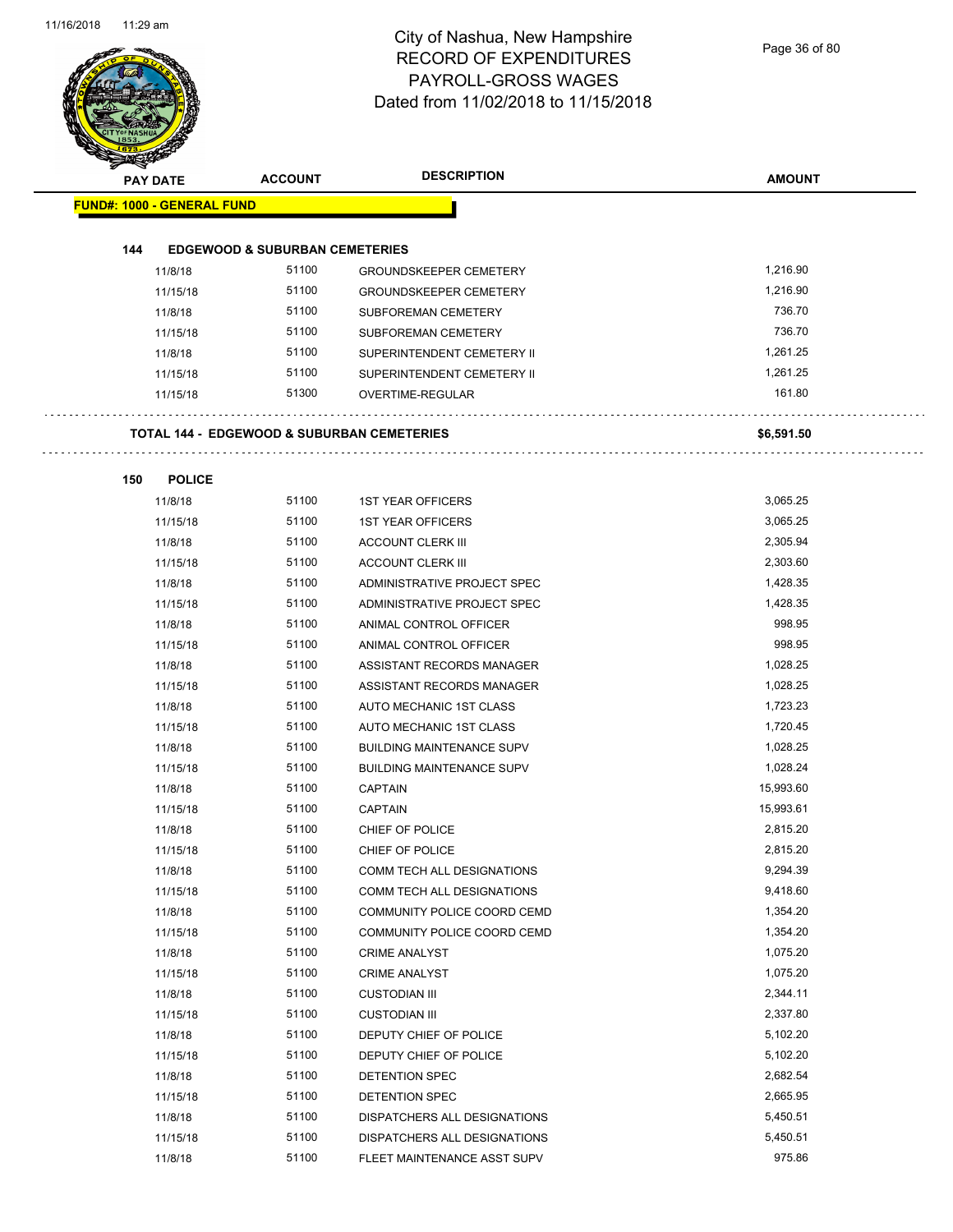

Page 37 of 80

| <b>PAY DATE</b>                   | <b>ACCOUNT</b> | <b>DESCRIPTION</b>                                  | <b>AMOUNT</b>    |
|-----------------------------------|----------------|-----------------------------------------------------|------------------|
| <b>FUND#: 1000 - GENERAL FUND</b> |                |                                                     |                  |
|                                   |                |                                                     |                  |
| 150<br><b>POLICE</b>              |                |                                                     |                  |
| 11/15/18                          | 51100          | FLEET MAINTENANCE ASST SUPV                         | 963.20           |
| 11/8/18                           | 51100          | IT MANAGER/SOFTWARE SPECIALIST                      | 1,728.00         |
| 11/15/18                          | 51100          | IT MANAGER/SOFTWARE SPECIALIST                      | 1,728.00         |
| 11/8/18                           | 51100          | IT PROGRAMS ADMIN & INSTRUCTOR                      | 1,081.50         |
| 11/15/18                          | 51100          | IT PROGRAMS ADMIN & INSTRUCTOR                      | 1,081.50         |
| 11/8/18                           | 51100          | <b>LEGAL SECRETARY</b>                              | 768.85           |
| 11/15/18                          | 51100          | <b>LEGAL SECRETARY</b>                              | 768.85           |
| 11/8/18                           | 51100          | LIEUTENANT                                          | 17,703.20        |
| 11/15/18                          | 51100          | LIEUTENANT                                          | 17,571.69        |
| 11/8/18                           | 51100          | NPD BUSINESS COORDINATOR                            | 965.25           |
| 11/15/18                          | 51100          | NPD BUSINESS COORDINATOR                            | 965.25           |
| 11/8/18                           | 51100          | NPD BUSINESS MANAGER                                | 1,802.00         |
| 11/15/18                          | 51100          | NPD BUSINESS MANAGER                                | 1,802.00         |
| 11/8/18                           | 51100          | NPD NETWORK ADMINISTRATOR                           | 1,377.50         |
| 11/15/18                          | 51100          | NPD NETWORK ADMINISTRATOR                           | 1,377.50         |
| 11/8/18                           | 51100          | PARALEGAL                                           | 854.36           |
| 11/15/18                          | 51100          | PARALEGAL                                           | 854.00           |
| 11/8/18                           | 51100          | PATROLMAN ALL RANKS                                 | 180,990.42       |
| 11/15/18                          | 51100          | PATROLMAN ALL RANKS                                 | 178,807.01       |
| 11/8/18                           | 51100          | POLICE ATTORNEY                                     | 2,942.33         |
| 11/15/18                          | 51100          | POLICE ATTORNEY                                     | 2,942.33         |
| 11/8/18                           | 51100          | <b>RECORDS &amp; COMMUNICATIONS MGR</b>             | 1,589.40         |
| 11/15/18                          | 51100          | <b>RECORDS &amp; COMMUNICATIONS MGR</b>             | 1,589.40         |
| 11/8/18                           | 51100          | <b>RECORDS TECHNICIAN I</b>                         | 1,371.35         |
| 11/15/18                          | 51100          | <b>RECORDS TECHNICIAN I</b>                         | 1,371.35         |
| 11/8/18                           | 51100          | RECORDS TECHNICIAN II                               | 1,678.46         |
| 11/15/18                          | 51100          | <b>RECORDS TECHNICIAN II</b>                        | 1,676.30         |
| 11/8/18                           | 51100          | SEC DOMESTIC VIOLENCE UNIT                          | 758.90           |
| 11/15/18                          | 51100<br>51100 | SEC DOMESTIC VIOLENCE UNIT                          | 758.90<br>943.95 |
| 11/8/18                           | 51100          | SECRETARIAL SUPV DET BUREAU                         | 943.95           |
| 11/15/18<br>11/8/18               | 51100          | SECRETARIAL SUPV DET BUREAU<br><b>SECRETARY III</b> | 2,933.23         |
| 11/15/18                          | 51100          | <b>SECRETARY III</b>                                | 2,931.25         |
| 11/8/18                           | 51100          | <b>SECRETARY V</b>                                  | 1,758.69         |
| 11/15/18                          | 51100          | <b>SECRETARY V</b>                                  | 1,758.69         |
| 11/8/18                           | 51100          | <b>SECRETARY VI</b>                                 | 837.38           |
| 11/15/18                          | 51100          | <b>SECRETARY VI</b>                                 | 836.30           |
| 11/8/18                           | 51100          | <b>SERGEANT</b>                                     | 41,716.95        |
| 11/15/18                          | 51100          | <b>SERGEANT</b>                                     | 41,167.79        |
| 11/8/18                           | 51100          | SHIFT LEADER                                        | 2,185.00         |
| 11/15/18                          | 51100          | SHIFT LEADER                                        | 2,185.00         |
| 11/8/18                           | 51100          | SUPV POLICE FLEET                                   | 1,306.35         |
| 11/15/18                          | 51100          | SUPV POLICE FLEET                                   | 1,306.35         |
| 11/8/18                           | 51200          | <b>ACCREDITATION MANAGER</b>                        | 1,129.28         |
|                                   |                |                                                     |                  |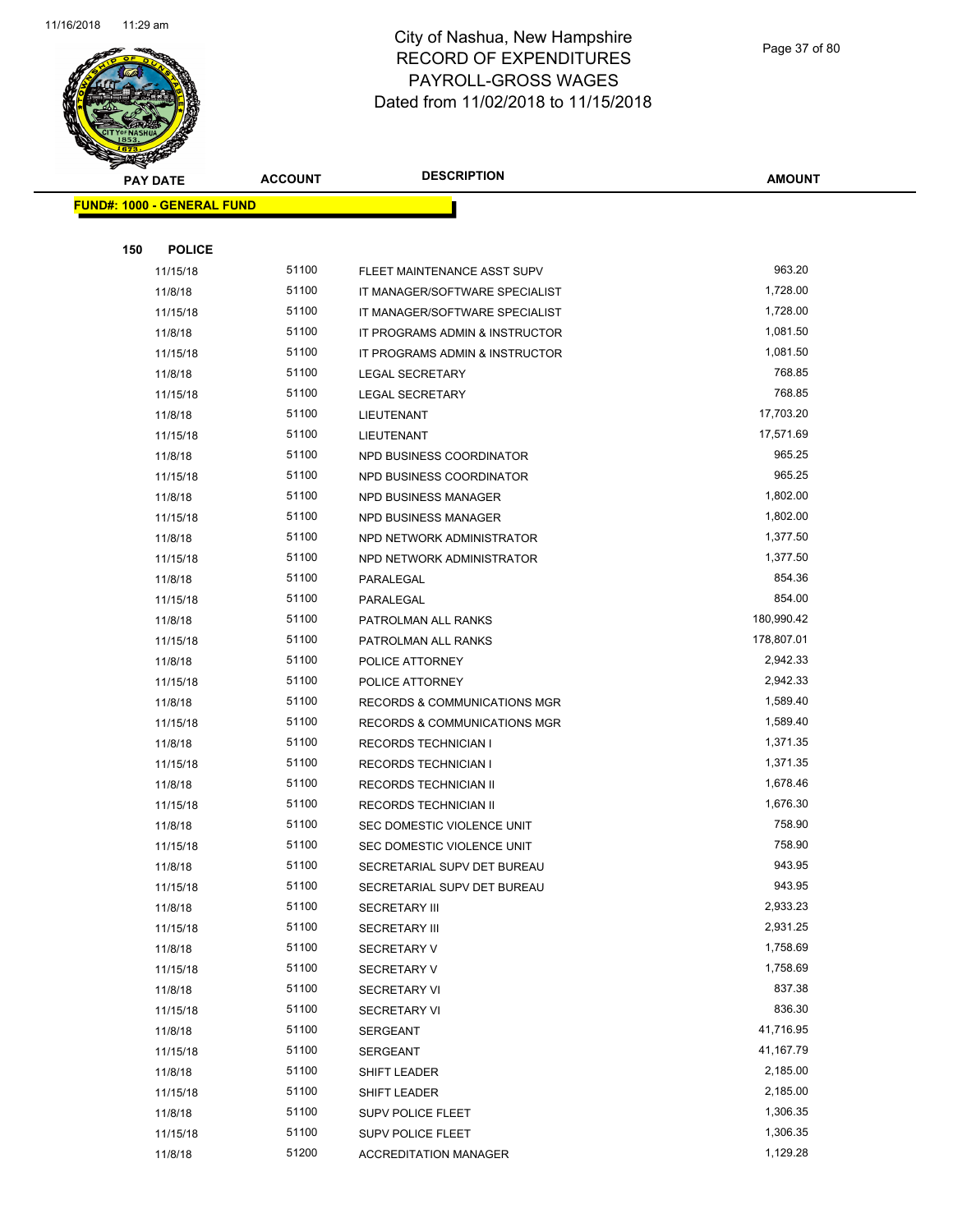

Page 38 of 80

| <b>STARBAN</b> |                                   |                |                                 |               |
|----------------|-----------------------------------|----------------|---------------------------------|---------------|
|                | <b>PAY DATE</b>                   | <b>ACCOUNT</b> | <b>DESCRIPTION</b>              | <b>AMOUNT</b> |
|                | <b>FUND#: 1000 - GENERAL FUND</b> |                |                                 |               |
|                |                                   |                |                                 |               |
| 150            | <b>POLICE</b>                     |                |                                 |               |
|                | 11/15/18                          | 51200          | <b>ACCREDITATION MANAGER</b>    | 1,129.28      |
|                | 11/8/18                           | 51200          | SENIOR RELATIONS SPECIALIST     | 725.40        |
|                | 11/15/18                          | 51200          | SENIOR RELATIONS SPECIALIST     | 725.40        |
|                | 11/8/18                           | 51300          | OVERTIME-REGULAR                | 3,707.25      |
|                | 11/15/18                          | 51300          | OVERTIME-REGULAR                | 3,955.24      |
|                | 11/8/18                           | 51309          | OVERTIME-TRAINING               | 214.40        |
|                | 11/15/18                          | 51309          | OVERTIME-TRAINING               | 1,005.01      |
|                | 11/8/18                           | 51315          | <b>OVERTIME-WITNESS</b>         | 3,700.35      |
|                | 11/15/18                          | 51315          | <b>OVERTIME-WITNESS</b>         | 2,854.32      |
|                | 11/8/18                           | 51322          | OVERTIME-INVESTIGATIVE          | 3,150.09      |
|                | 11/15/18                          | 51322          | OVERTIME-INVESTIGATIVE          | 13,274.62     |
|                | 11/8/18                           | 51330          | OVERTIME-COVERAGE               | 16,967.47     |
|                | 11/15/18                          | 51330          | OVERTIME-COVERAGE               | 17,319.42     |
|                | 11/8/18                           | 51412          | <b>WAGES PER DIEM</b>           | 399.48        |
|                | 11/8/18                           | 51600          | <b>LONGEVITY</b>                | 1,800.00      |
|                | 11/15/18                          | 51600          | <b>LONGEVITY</b>                | 300.00        |
|                | 11/8/18                           | 52800          | EDUCATIONAL ASSISTANCE          | 972.93        |
|                | 11/8/18                           | 52809          | <b>WELLNESS PROGRAM</b>         | 516.50        |
|                | 11/15/18                          | 52809          | <b>WELLNESS PROGRAM</b>         | 200.00        |
|                | 11/8/18                           | 61107          | <b>CLOTHING &amp; UNIFORMS</b>  | 606.04        |
|                | 11/15/18                          | 61107          | <b>CLOTHING &amp; UNIFORMS</b>  | 626.64        |
|                | <b>TOTAL 150 - POLICE</b>         |                |                                 | \$724,411.19  |
|                |                                   |                |                                 |               |
| 152            | <b>FIRE</b>                       |                |                                 |               |
|                | 11/8/18                           | 51100          | ADMINISTRATIVE ASSISTANT II     | 2,320.61      |
|                | 11/15/18                          | 51100          | ADMINISTRATIVE ASSISTANT II     | 2,320.60      |
|                | 11/8/18                           | 51100          | <b>ASST FIRE CHIEF</b>          | 2,409.56      |
|                | 11/15/18                          | 51100          | ASST FIRE CHIEF                 | 2,409.56      |
|                | 11/8/18                           | 51100          | ASST SUPERINTENDENT FIRE ALARM  | 1,613.60      |
|                | 11/15/18                          | 51100          | ASST SUPERINTENDENT FIRE ALARM  | 1,613.60      |
|                | 11/8/18                           | 51100          | ASST SUPERINTENDENT FIRE FLEET  | 1,613.60      |
|                | 11/15/18                          | 51100          | ASST SUPERINTENDENT FIRE FLEET  | 1,613.60      |
|                | 11/8/18                           | 51100          | ASST SUPERINTENDENT PREVENTION  | 3,259.64      |
|                | 11/15/18                          | 51100          | ASST SUPERINTENDENT PREVENTION  | 3,259.64      |
|                | 11/8/18                           | 51100          | <b>CAPTAIN</b>                  | 11,395.32     |
|                | 11/15/18                          | 51100          | <b>CAPTAIN</b>                  | 11,395.33     |
|                | 11/8/18                           | 51100          | CAPTAIN FIRE TRAINING SAFETY    | 1,764.28      |
|                | 11/15/18                          | 51100          | CAPTAIN FIRE TRAINING SAFETY    | 1,764.28      |
|                | 11/8/18                           | 51100          | DEPUTY FIRE CHIEF               | 8,596.22      |
|                | 11/15/18                          | 51100          | DEPUTY FIRE CHIEF               | 8,596.21      |
|                | 11/8/18                           | 51100          | <b>EXEC ASST BUSINESS COORD</b> | 868.70        |
|                | 11/15/18                          | 51100          | <b>EXEC ASST BUSINESS COORD</b> | 868.70        |
|                | 11/8/18                           | 51100          | FIRE CHIEF                      | 2,635.48      |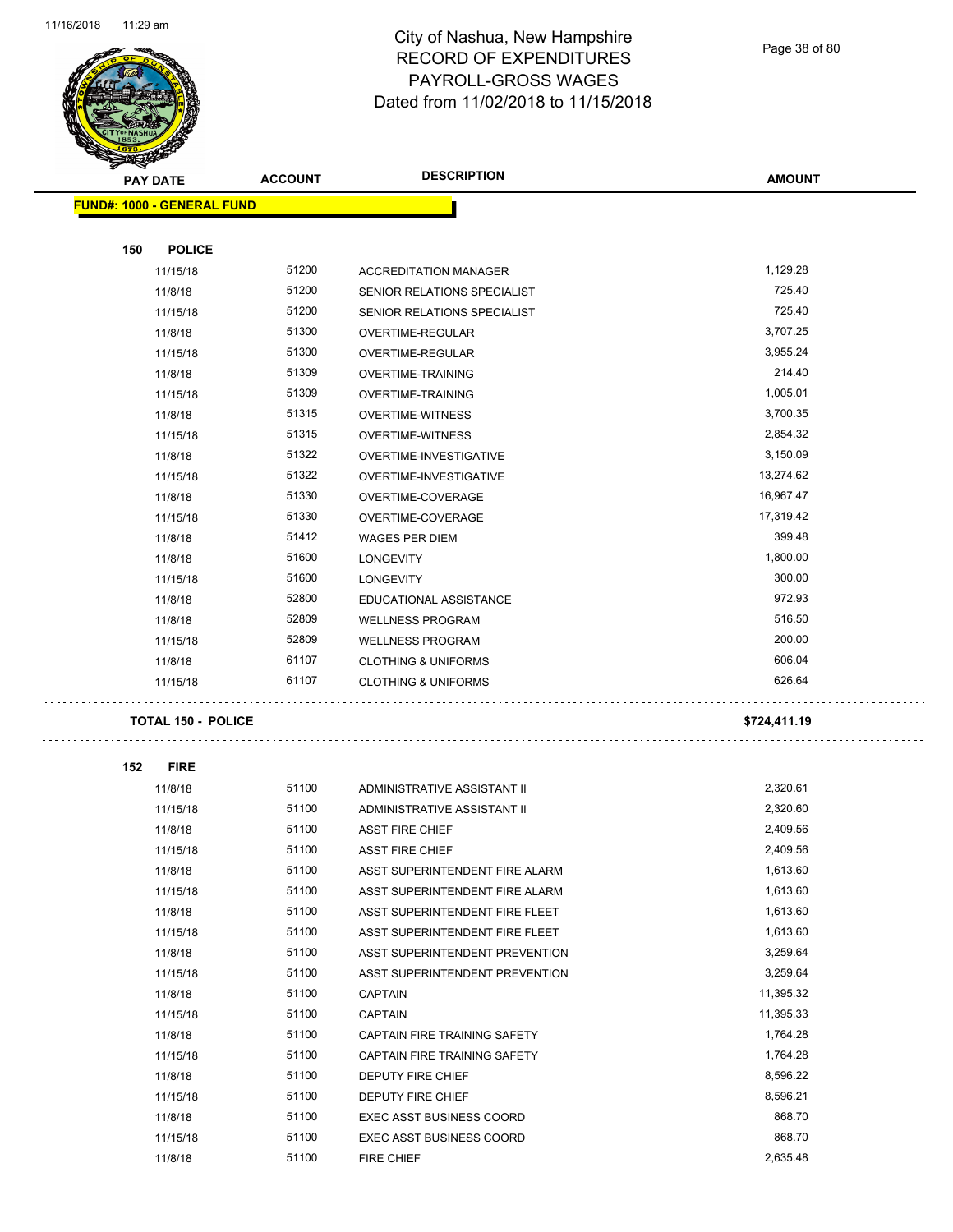

Page 39 of 80

| Ð<br>B.<br><b>PAY DATE</b>        | <b>ACCOUNT</b>                         | <b>DESCRIPTION</b>                    | <b>AMOUNT</b> |
|-----------------------------------|----------------------------------------|---------------------------------------|---------------|
| <b>FUND#: 1000 - GENERAL FUND</b> |                                        |                                       |               |
|                                   |                                        |                                       |               |
| 152<br><b>FIRE</b>                |                                        |                                       |               |
| 11/15/18                          | 51100                                  | <b>FIRE CHIEF</b>                     | 2,635.48      |
| 11/8/18                           | 51100                                  | FIRE DISPATCH ALL RANKS               | 7,670.54      |
| 11/15/18                          | 51100                                  | FIRE DISPATCH ALL RANKS               | 7,469.45      |
| 11/8/18                           | 51100                                  | FIRE DISPATCHER CLERK TRAINER         | 1,305.79      |
| 11/15/18                          | 51100                                  | FIRE DISPATCHER CLERK TRAINER         | 1,649.42      |
| 11/8/18                           | 51100                                  | FIRE LIEUTENANT                       | 42,115.54     |
| 11/15/18                          | 51100                                  | FIRE LIEUTENANT                       | 42,115.53     |
| 11/8/18                           | 51100                                  | <b>FIRE MECHANIC</b>                  | 1,327.72      |
| 11/15/18                          | 51100                                  | <b>FIRE MECHANIC</b>                  | 1,327.72      |
| 11/8/18                           | 51100                                  | FIRE TRAINING OFFICER                 | 1,613.60      |
| 11/15/18                          | 51100                                  | <b>FIRE TRAINING OFFICER</b>          | 1,613.60      |
| 11/8/18                           | 51100                                  | FIREFIGHTERS ALL RANKS                | 131,418.72    |
| 11/15/18                          | 51100                                  | FIREFIGHTERS ALL RANKS                | 131,213.92    |
| 11/8/18                           | 51100                                  | SUPERINTENDENT FIRE ALARM             | 1,799.72      |
| 11/15/18                          | 51100                                  | SUPERINTENDENT FIRE ALARM             | 1,799.72      |
| 11/8/18                           | 51100                                  | SUPERINTENDENT FIRE FLEET             | 1,764.28      |
| 11/15/18                          | 51100                                  | SUPERINTENDENT FIRE FLEET             | 1,764.28      |
| 11/8/18                           | 51100                                  | SUPERINTENDENT FIRE PREVENTION        | 1,781.92      |
| 11/15/18                          | 51100                                  | SUPERINTENDENT FIRE PREVENTION        | 1,781.92      |
| 11/8/18                           | 51330                                  | OVERTIME-COVERAGE                     | 12,459.71     |
| 11/15/18                          | 51330                                  | OVERTIME-COVERAGE                     | 11,100.15     |
| 11/8/18                           | 51650                                  | ADDITIONAL HOURS                      | 28,800.30     |
| 11/15/18                          | 51650                                  | ADDITIONAL HOURS                      | 23,752.46     |
| 11/8/18                           | 51700                                  | <b>STIPENDS</b>                       | 4,724.42      |
| 11/15/18                          | 51700                                  | <b>STIPENDS</b>                       | 4,724.42      |
| 11/8/18                           | 52800                                  | <b>EDUCATIONAL ASSISTANCE</b>         | 924.75        |
| 11/8/18                           | 61107                                  | <b>CLOTHING &amp; UNIFORMS</b>        | 600.00        |
| <b>TOTAL 152 - FIRE</b>           |                                        |                                       | \$541,573.61  |
| 153                               | <b>BUILDING INSPECTION</b>             |                                       |               |
| 11/8/18                           | 51100                                  | BLD INSP ASST PLANS EXAMINER          | 1,046.85      |
| 11/15/18                          | 51100                                  | <b>BLD INSP ASST PLANS EXAMINER</b>   | 1,046.85      |
| 11/8/18                           | 51100                                  | <b>BUILDING AND UTILITIES INSPCTR</b> | 3,635.40      |
| 11/15/18                          | 51100                                  | <b>BUILDING AND UTILITIES INSPCTR</b> | 3,635.39      |
| 11/8/18                           | 51100                                  | <b>BUILDING DEPARTMENT MANAGER</b>    | 1,612.75      |
| 11/15/18                          | 51100                                  | <b>BUILDING DEPARTMENT MANAGER</b>    | 1,612.75      |
| 11/8/18                           | 51100                                  | PERMIT TECHNICIAN I                   | 1,287.45      |
| 11/15/18                          | 51100                                  | PERMIT TECHNICIAN I                   | 1,287.45      |
| 11/8/18                           | 51100                                  | <b>PLANS EXAMINER</b>                 | 1,271.25      |
| 11/15/18                          | 51100                                  | <b>PLANS EXAMINER</b>                 | 1,271.26      |
|                                   | <b>TOTAL 153 - BUILDING INSPECTION</b> |                                       | \$17,707.40   |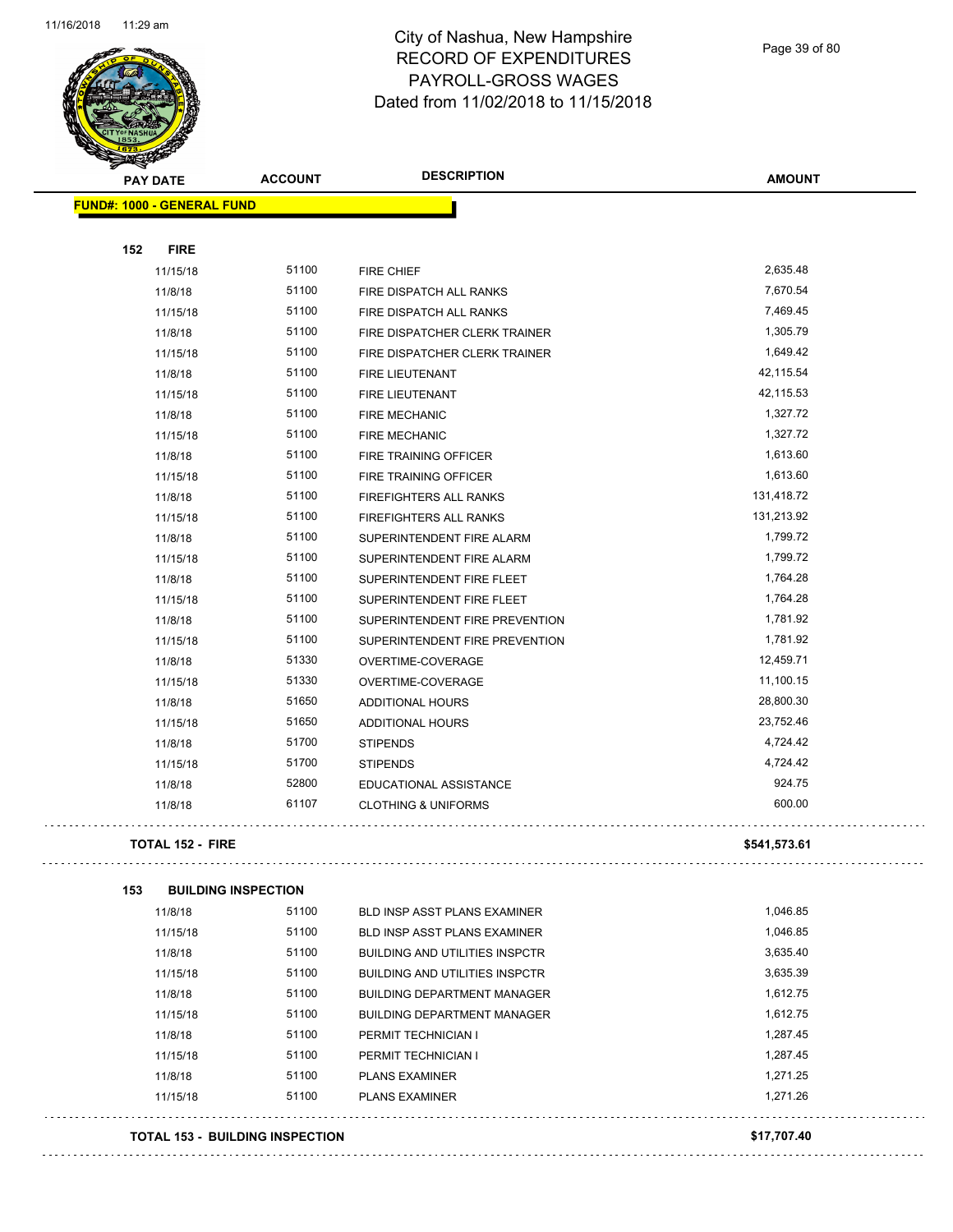Page 40 of 80

|     | <b>PAY DATE</b>                   | <b>ACCOUNT</b>                             | <b>DESCRIPTION</b>                                         | <b>AMOUNT</b>      |
|-----|-----------------------------------|--------------------------------------------|------------------------------------------------------------|--------------------|
|     | <b>FUND#: 1000 - GENERAL FUND</b> |                                            |                                                            |                    |
| 155 | <b>CODE ENFORCEMENT</b>           |                                            |                                                            |                    |
|     | 11/8/18                           | 51100                                      | <b>CODE ENFORCEMENT OFFICER II</b>                         | 2,783.14           |
|     | 11/15/18                          | 51100                                      | <b>CODE ENFORCEMENT OFFICER II</b>                         | 2,783.15           |
|     | 11/8/18                           | 51100                                      | MGR CODE ENFORCEMENT DEPT                                  | 1,521.05           |
|     | 11/15/18                          | 51100                                      | MGR CODE ENFORCEMENT DEPT                                  | 1.521.05           |
|     |                                   | <b>TOTAL 155 - CODE ENFORCEMENT</b>        |                                                            | \$8,608.39         |
|     |                                   |                                            |                                                            |                    |
| 156 |                                   | <b>EMERGENCY MANAGEMENT</b><br>51100       |                                                            |                    |
|     | 11/8/18                           |                                            | <b>EMERGENCY MANAGEMENT DIRECTOR</b>                       | 1,701.60           |
|     | 11/15/18                          | 51100                                      | <b>EMERGENCY MANAGEMENT DIRECTOR</b>                       | 1.701.60           |
|     |                                   | <b>TOTAL 156 - EMERGENCY MANAGEMENT</b>    |                                                            | \$3,403.20         |
| 157 |                                   | <b>CITYWIDE COMMUNICATIONS</b>             |                                                            |                    |
|     | 11/8/18                           | 51100                                      | <b>COMM SYS ENGR TECH</b>                                  | 1,616.80           |
|     | 11/15/18                          | 51100                                      | <b>COMM SYS ENGR TECH</b>                                  | 1,616.80           |
|     | 11/8/18                           | 51200                                      | RADIO SYSTEMS MANAGER                                      | 1,371.96           |
|     | 11/15/18                          | 51200                                      | RADIO SYSTEMS MANAGER                                      | 1,371.96           |
|     |                                   | <b>TOTAL 157 - CITYWIDE COMMUNICATIONS</b> |                                                            | \$5,977.52         |
| 160 |                                   | <b>PW-ADMIN &amp; ENGINEERING</b>          |                                                            |                    |
|     | 11/8/18                           | 51100                                      | ADMINISTRATIVE ASSISTANT II                                | 766.50             |
|     | 11/15/18                          | 51100                                      | ADMINISTRATIVE ASSISTANT II                                | 766.50             |
|     | 11/8/18                           | 51100                                      | ASSIST DIRECTOR PUBLIC WORKS                               | 1,619.04           |
|     | 11/15/18                          | 51100                                      | ASSIST DIRECTOR PUBLIC WORKS                               | 1,619.05           |
|     | 11/8/18                           | 51100                                      | ASSISTANT CONSTRUCTION ENGINEER                            | 938.30             |
|     | 11/15/18                          | 51100                                      | ASSISTANT CONSTRUCTION ENGINEER                            | 938.30             |
|     | 11/8/18                           | 51100                                      | <b>CITY ENGINEER</b>                                       | 1,144.75           |
|     | 11/15/18                          | 51100                                      | <b>CITY ENGINEER</b>                                       | 1,144.75           |
|     | 11/8/18                           | 51100                                      | <b>CITY SURVEYOR</b>                                       | 1,230.70           |
|     | 11/15/18                          | 51100                                      | <b>CITY SURVEYOR</b>                                       | 1,230.70           |
|     | 11/8/18                           | 51100                                      | <b>DEPUTY CITY ENGINEER</b>                                | 738.35             |
|     | 11/15/18                          | 51100                                      | DEPUTY CITY ENGINEER                                       | 738.35             |
|     | 11/8/18                           | 51100                                      | DIRECTOR PUBLIC WORKS                                      | 1,828.35           |
|     | 11/15/18                          | 51100                                      | DIRECTOR PUBLIC WORKS                                      | 1,828.35           |
|     |                                   | 51100                                      | DIVISION OPERATIONS MANAGER                                | 1,463.05           |
|     | 11/8/18                           | 51100                                      | DIVISION OPERATIONS MANAGER                                | 1,463.05           |
|     | 11/15/18                          |                                            |                                                            | 365.00             |
|     | 11/8/18                           | 51100                                      | DPW CONTRACT ADMINISTRATOR                                 | 365.00             |
|     | 11/15/18                          | 51100                                      | DPW CONTRACT ADMINISTRATOR                                 |                    |
|     | 11/8/18                           | 51100                                      | <b>ENGINEERING INSPECTOR</b>                               | 2,049.65           |
|     | 11/15/18<br>11/8/18               | 51100<br>51100                             | <b>ENGINEERING INSPECTOR</b><br><b>EXECUTIVE ASSISTANT</b> | 2,049.65<br>767.15 |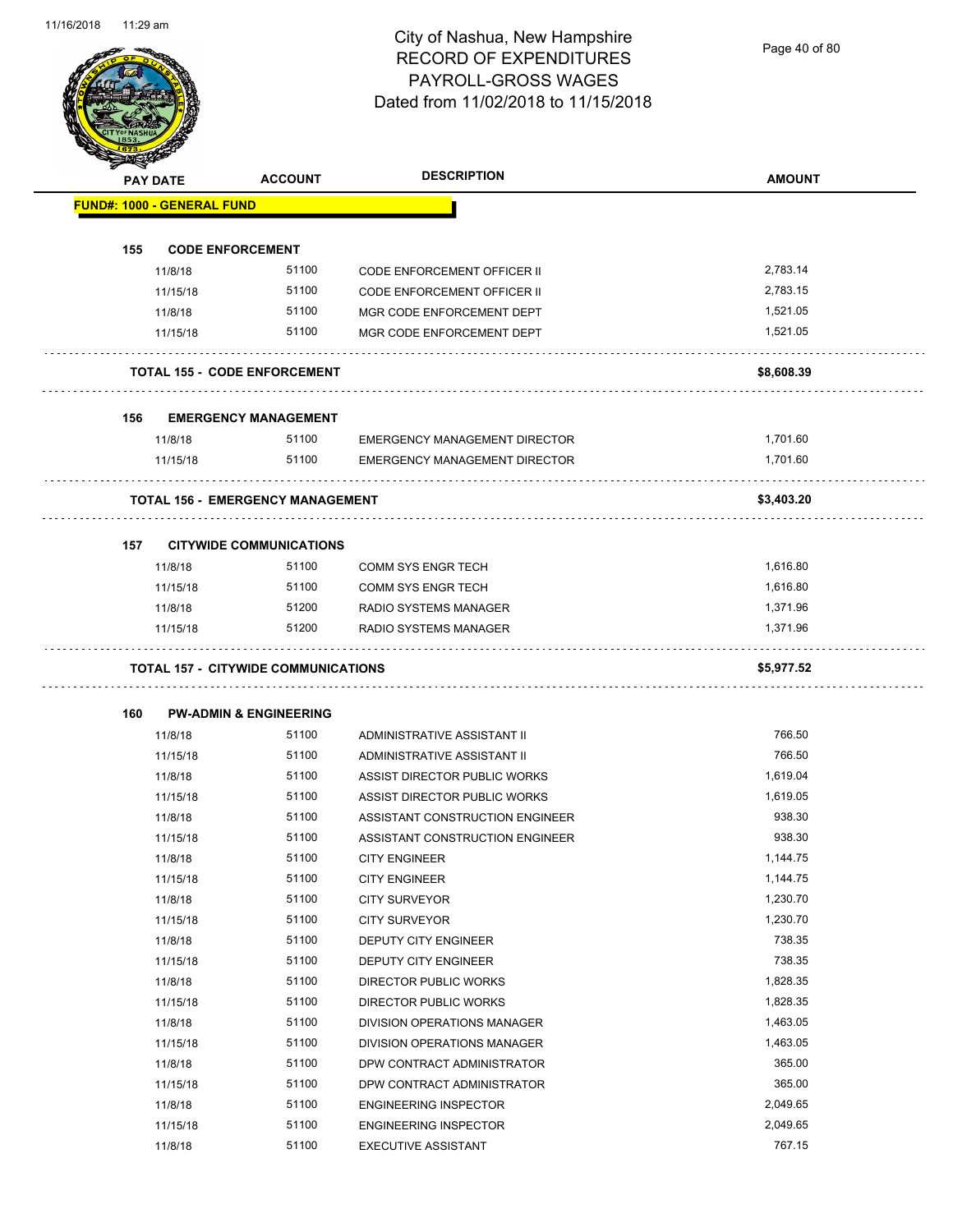

| T<br>$\tilde{\phantom{a}}$<br><b>PAY DATE</b> |                                   | <b>ACCOUNT</b>                                | <b>DESCRIPTION</b>             | <b>AMOUNT</b> |
|-----------------------------------------------|-----------------------------------|-----------------------------------------------|--------------------------------|---------------|
|                                               | <b>FUND#: 1000 - GENERAL FUND</b> |                                               |                                |               |
|                                               |                                   |                                               |                                |               |
| 160                                           |                                   | <b>PW-ADMIN &amp; ENGINEERING</b>             |                                |               |
|                                               | 11/15/18                          | 51100                                         | <b>EXECUTIVE ASSISTANT</b>     | 767.15        |
|                                               | 11/8/18                           | 51100                                         | PUBLIC RELATIONS ADMINISTRATOR | 712.35        |
|                                               | 11/15/18                          | 51100                                         | PUBLIC RELATIONS ADMINISTRATOR | 712.32        |
|                                               | 11/8/18                           | 51100                                         | SENIOR STAFF ENGINEER          | 1,131.85      |
|                                               | 11/15/18                          | 51100                                         | SENIOR STAFF ENGINEER          | 1,131.85      |
|                                               | 11/8/18                           | 51100                                         | <b>SENIOR TRAFFIC ENGINEER</b> | 1,746.35      |
|                                               | 11/15/18                          | 51100                                         | SENIOR TRAFFIC ENGINEER        | 1,746.35      |
|                                               | 11/8/18                           | 51100                                         | <b>STAFF ENGINEER</b>          | 532.00        |
|                                               | 11/15/18                          | 51100                                         | <b>STAFF ENGINEER</b>          | 532.00        |
|                                               | 11/8/18                           | 51100                                         | STREET CONSTRUCTION ENGINEER   | 1,455.30      |
|                                               | 11/15/18                          | 51100                                         | STREET CONSTRUCTION ENGINEER   | 1,455.30      |
|                                               | 11/8/18                           | 51300                                         | OVERTIME-REGULAR               | 171.24        |
|                                               | 11/15/18                          | 51300                                         | <b>OVERTIME-REGULAR</b>        | 190.26        |
|                                               |                                   | <b>TOTAL 160 - PW-ADMIN &amp; ENGINEERING</b> |                                | \$37,338.86   |
|                                               |                                   |                                               |                                |               |
| 161                                           | <b>STREETS</b>                    |                                               |                                |               |
|                                               | 11/8/18                           | 51100                                         | AUTO MECH 1ST CLASS NIGHTS     | 3,265.20      |
|                                               | 11/15/18                          | 51100                                         | AUTO MECH 1ST CLASS NIGHTS     | 3,265.21      |
|                                               | 11/8/18                           | 51100                                         | AUTO MECH 2ND CLASS            | 1,959.20      |
|                                               | 11/15/18                          | 51100                                         | AUTO MECH 2ND CLASS            | 1,978.56      |
|                                               | 11/8/18                           | 51100                                         | AUTO MECHANIC 1ST CLASS        | 2,273.90      |
|                                               | 11/15/18                          | 51100                                         | AUTO MECHANIC 1ST CLASS        | 2,276.30      |
|                                               | 11/8/18                           | 51100                                         | <b>EQUIP OPR STREET REPAIR</b> | 5,895.61      |
|                                               | 11/15/18                          | 51100                                         | <b>EQUIP OPR STREET REPAIR</b> | 5,895.61      |
|                                               | 11/8/18                           | 51100                                         | FLEET MAINTENANCE FOREMAN      | 1,296.65      |
|                                               | 11/15/18                          | 51100                                         | FLEET MAINTENANCE FOREMAN      | 1,296.65      |
|                                               | 11/8/18                           | 51100                                         | FLEET MANAGER STREET DEPT      | 1,187.55      |
|                                               | 11/15/18                          | 51100                                         | FLEET MANAGER STREET DEPT      | 1,187.55      |
|                                               | 11/8/18                           | 51100                                         | FOREMAN LABOR STREET           | 2,567.90      |
|                                               | 11/15/18                          | 51100                                         | <b>FOREMAN LABOR STREET</b>    | 2,567.90      |
|                                               | 11/8/18                           | 51100                                         | <b>MASON PIPELAYER</b>         | 3,759.20      |
|                                               | 11/15/18                          | 51100                                         | <b>MASON PIPELAYER</b>         | 3,666.94      |
|                                               | 11/8/18                           | 51100                                         | OPERATIONS SUPERVISOR          | 1,154.27      |

11/15/18 51100 OPERATIONS SUPERVISOR 1,092.80 11/8/18 51100 SIGN MAINTENANCE 1,864.80 11/15/18 51100 SIGN MAINTENANCE 1,864.81 11/8/18 51100 STOREKEEPER PWD 805.04 11/15/18 51100 STOREKEEPER PWD 1,006.30 11/8/18 51100 STREET FOREMAN 2,593.30 11/15/18 51100 STREET FOREMAN 2,593.30 11/8/18 51100 SUPERINTENDENT OF STREETS 1,940.40 11/15/18 51100 SUPERINTENDENT OF STREETS 1,940.40 11/8/18 51100 TRAFFIC FOREMAN 1,322.60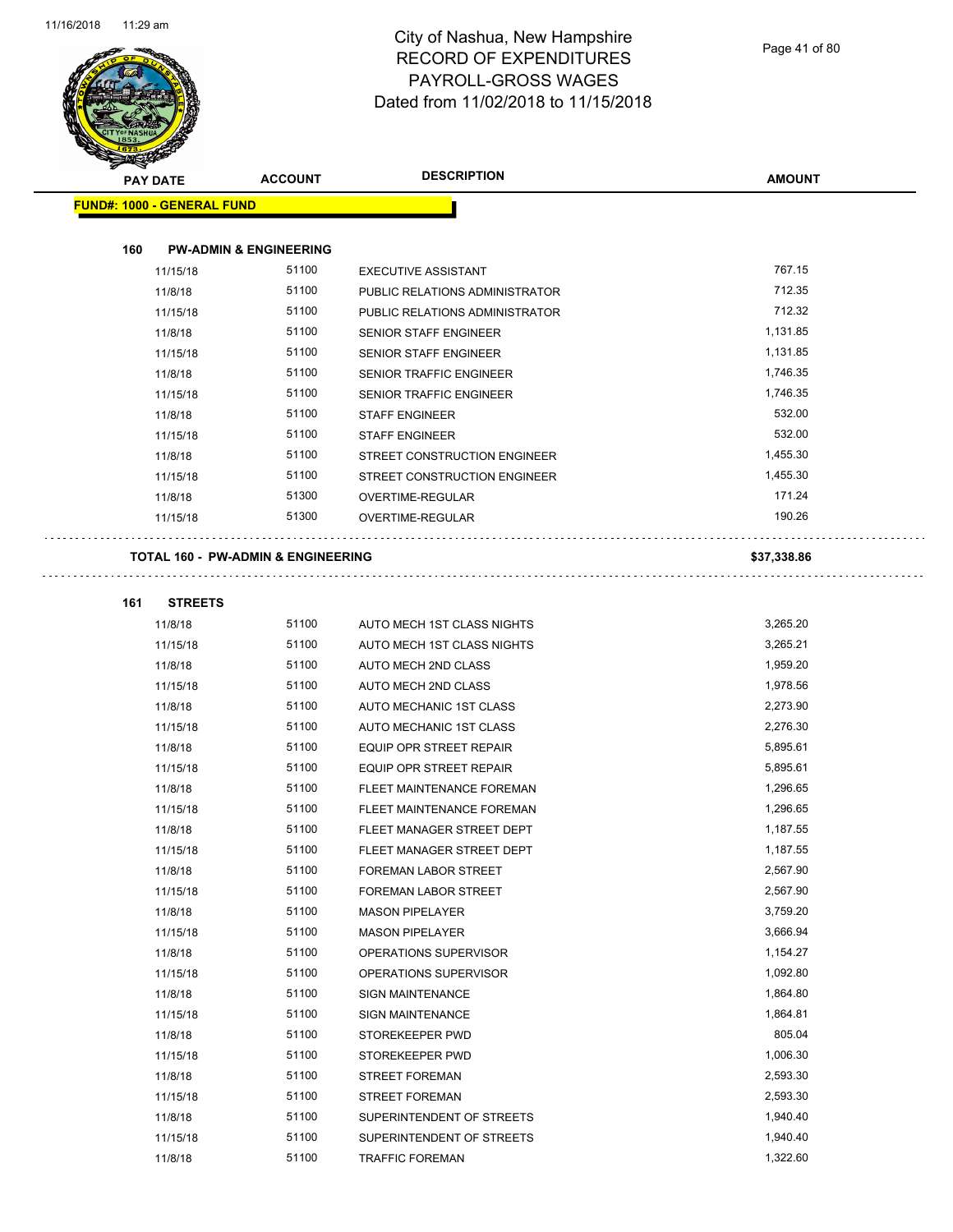

Page 42 of 80

| <b>SACTOR</b> |                                   |                                       |                                   |               |
|---------------|-----------------------------------|---------------------------------------|-----------------------------------|---------------|
|               | <b>PAY DATE</b>                   | <b>ACCOUNT</b>                        | <b>DESCRIPTION</b>                | <b>AMOUNT</b> |
|               | <b>FUND#: 1000 - GENERAL FUND</b> |                                       |                                   |               |
|               |                                   |                                       |                                   |               |
| 161           | <b>STREETS</b>                    |                                       |                                   |               |
|               | 11/15/18                          | 51100                                 | <b>TRAFFIC FOREMAN</b>            | 1,322.60      |
|               | 11/8/18                           | 51100                                 | TRAFFIC MAINTENANCE ASSISTANT     | 927.20        |
|               | 11/15/18                          | 51100                                 | TRAFFIC MAINTENANCE ASSISTANT     | 927.20        |
|               | 11/8/18                           | 51100                                 | <b>TRAFFIC TECHNICIAN I</b>       | 2,231.21      |
|               | 11/15/18                          | 51100                                 | <b>TRAFFIC TECHNICIAN I</b>       | 2,231.20      |
|               | 11/8/18                           | 51100                                 | <b>TRUCK DRIVER STREET REPAIR</b> | 16,324.90     |
|               | 11/15/18                          | 51100                                 | TRUCK DRIVER STREET REPAIR        | 16,444.15     |
|               | 11/8/18                           | 51100                                 | <b>WELDER FIRST CLASS</b>         | 1,060.80      |
|               | 11/15/18                          | 51100                                 | <b>WELDER FIRST CLASS</b>         | 1,060.80      |
|               | 11/8/18                           | 51300                                 | OVERTIME-REGULAR                  | 4,007.21      |
|               | 11/15/18                          | 51300                                 | OVERTIME-REGULAR                  | 4,809.22      |
|               | 11/8/18                           | 51600                                 | <b>LONGEVITY</b>                  | 400.00        |
|               | 11/15/18                          | 51600                                 | <b>LONGEVITY</b>                  | 400.00        |
|               | 11/8/18                           | 61107                                 | <b>CLOTHING &amp; UNIFORMS</b>    | 110.00        |
|               | <b>TOTAL 161 - STREETS</b>        |                                       |                                   | \$114,774.44  |
| 166           | <b>PARKING OPERATIONS</b>         |                                       |                                   |               |
|               | 11/8/18                           | 51100                                 | PARKING MAINTENANCE               | 1,387.51      |
|               | 11/15/18                          | 51100                                 | PARKING MAINTENANCE               | 1,375.40      |
|               | 11/8/18                           | 51100                                 | <b>PARKING MANAGER</b>            | 896.45        |
|               | 11/15/18                          | 51100                                 | <b>PARKING MANAGER</b>            | 1,027.70      |
|               | 11/8/18                           | 51300                                 | OVERTIME-REGULAR                  | 42.39         |
|               |                                   | <b>TOTAL 166 - PARKING OPERATIONS</b> |                                   | \$4,729.45    |
| 171           | <b>COMMUNITY SERVICES</b>         |                                       |                                   |               |
|               | 11/8/18                           | 51100                                 | DIRECTOR HEALTH AND COMM SVS      | 1,920.94      |
|               | 11/15/18                          | 51100                                 | DIRECTOR HEALTH AND COMM SVS      | 1,920.94      |
|               | 11/8/18                           | 51100                                 | <b>EPIDEMIOLOGIST</b>             | 1,025.69      |
|               | 11/15/18                          | 51100                                 | <b>EPIDEMIOLOGIST</b>             | 1,025.70      |
|               | 11/8/18                           | 51100                                 | HEALTH PROMOTION SPEC             | 975.35        |
|               | 11/15/18                          | 51100                                 | HEALTH PROMOTION SPEC             | 975.35        |
|               |                                   | <b>TOTAL 171 - COMMUNITY SERVICES</b> |                                   | \$7,843.97    |
| 172           | <b>COMMUNITY HEALTH</b>           |                                       |                                   |               |
|               | 11/8/18                           | 51100                                 | ADMINISTRATIVE ASSISTANT II       | 792.29        |
|               | 11/15/18                          | 51100                                 | ADMINISTRATIVE ASSISTANT II       | 787.31        |
|               | 11/8/18                           | 51100                                 | BILINGUAL OUTREACH WORKER         | 874.70        |
|               |                                   |                                       |                                   |               |

| 11/8/18  | 51100 | BILINGUAL OUTREACH WORKER | 874.70   |
|----------|-------|---------------------------|----------|
| 11/15/18 | 51100 | BILINGUAL OUTREACH WORKER | 874.70   |
| 11/8/18  | 51100 | PUB HEALTH NURSE          | 3.215.09 |
| 11/15/18 | 51100 | PUB HEALTH NURSE          | 2.399.70 |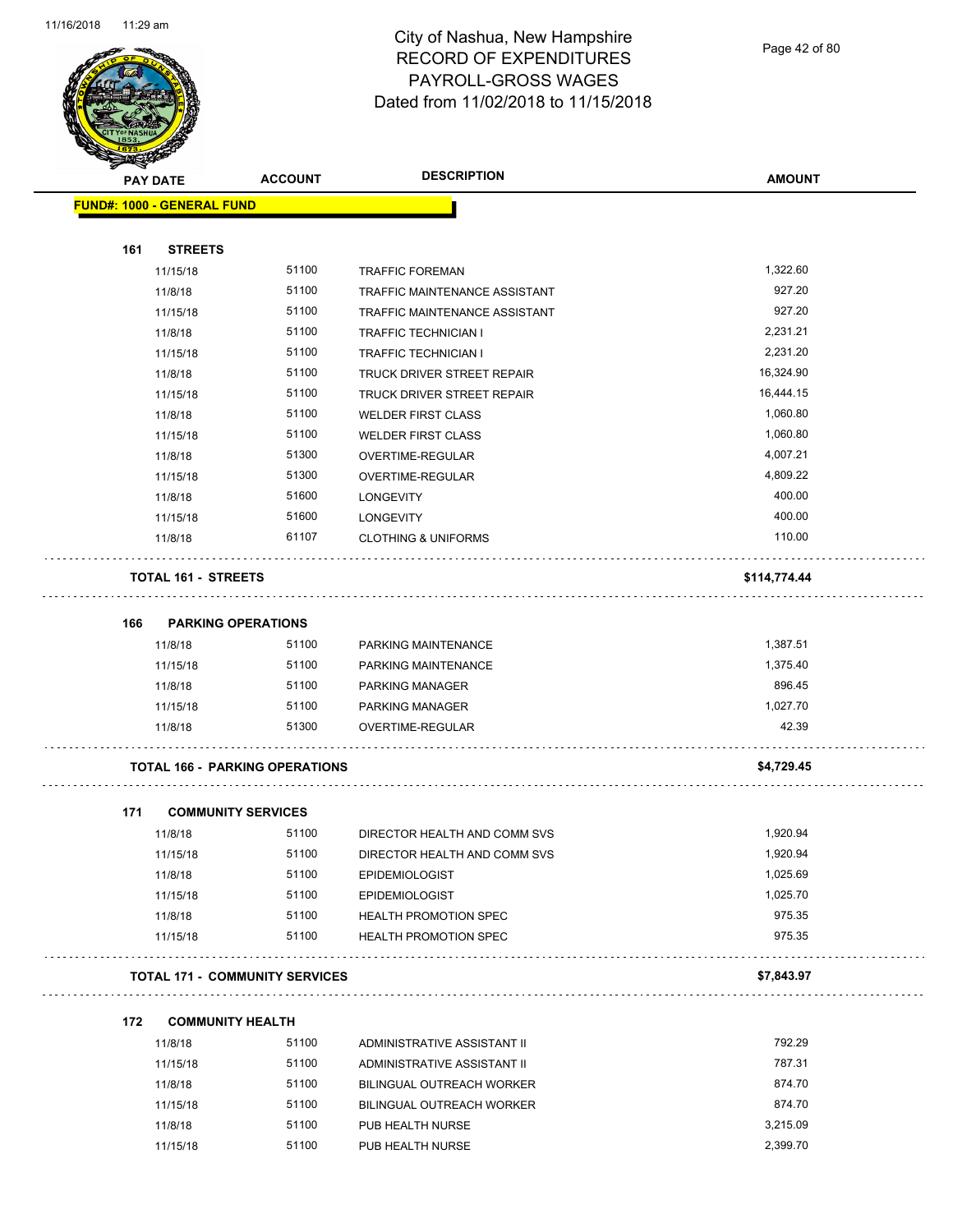Page 43 of 80

|     | <b>PAY DATE</b>                           | <b>ACCOUNT</b>                | <b>DESCRIPTION</b>                     | <b>AMOUNT</b> |
|-----|-------------------------------------------|-------------------------------|----------------------------------------|---------------|
|     | <b>FUND#: 1000 - GENERAL FUND</b>         |                               |                                        |               |
| 172 | <b>COMMUNITY HEALTH</b>                   |                               |                                        |               |
|     | 11/8/18                                   | 51300                         | OVERTIME-REGULAR                       | 32.80         |
|     | 11/15/18                                  | 51300                         | OVERTIME-REGULAR                       | 24.60         |
|     | 11/8/18                                   | 51412                         | <b>WAGES PER DIEM</b>                  | 584.50        |
|     | 11/15/18                                  | 51412                         | <b>WAGES PER DIEM</b>                  | 505.00        |
|     | 11/8/18                                   | 51750                         | <b>RETIREMENT &amp; SEPARATION PAY</b> | 1,514.29      |
|     | <b>TOTAL 172 - COMMUNITY HEALTH</b>       |                               |                                        | \$11,604.98   |
| 173 | <b>ENVIRONMENTAL HEALTH</b>               |                               |                                        |               |
|     | 11/8/18                                   | 51100                         | Dep Health Officer/Lab Directo         | 1,172.20      |
|     | 11/15/18                                  | 51100                         | Dep Health Officer/Lab Directo         | 1,172.20      |
|     | 11/8/18                                   | 51100                         | ENVIRONMENTAL HEALTH SPEC              | 2,657.68      |
|     | 11/15/18                                  | 51100                         | ENVIRONMENTAL HEALTH SPEC              | 2,657.67      |
|     | 11/8/18                                   | 51100                         | <b>ENVIRONMENTAL TECH OFFICE MGR</b>   | 1,067.20      |
|     | 11/15/18                                  | 51100                         | ENVIRONMENTAL TECH OFFICE MGR          | 1,067.20      |
|     | 11/8/18                                   | 51100                         | MANAGER ENVIRONMENTAL HEALTH           | 1,649.35      |
|     | 11/15/18                                  | 51100                         | MANAGER ENVIRONMENTAL HEALTH           | 1,649.35      |
|     | 11/8/18                                   | 51300                         | OVERTIME-REGULAR                       | 87.63         |
|     | 11/15/18                                  | 51300                         | OVERTIME-REGULAR                       | 55.27         |
|     | <b>TOTAL 173 - ENVIRONMENTAL HEALTH</b>   |                               |                                        | \$13,235.75   |
| 174 |                                           | <b>WELFARE ADMINISTRATION</b> |                                        |               |
|     | 11/8/18                                   | 51100                         | CASE TECHNICIAN WELFARE                | 1,711.25      |
|     | 11/15/18                                  | 51100                         | CASE TECHNICIAN WELFARE                | 1,711.25      |
|     | 11/8/18                                   | 51100                         | <b>INTAKE WORKER</b>                   | 803.60        |
|     | 11/15/18                                  | 51100                         | <b>INTAKE WORKER</b>                   | 803.60        |
|     | 11/8/18                                   | 51100                         | SENIOR CASE TECHNICIAN                 | 1,034.85      |
|     | 11/15/18                                  | 51100                         | SENIOR CASE TECHNICIAN                 | 1,034.85      |
|     | 11/8/18                                   | 51100                         | <b>WELFARE OFFICER</b>                 | 1,705.80      |
|     | 11/15/18                                  | 51100                         | <b>WELFARE OFFICER</b>                 | 1,705.80      |
|     | <b>TOTAL 174 - WELFARE ADMINISTRATION</b> |                               |                                        | \$10,511.00   |
| 177 | <b>PARKS &amp; RECREATION</b>             |                               |                                        |               |
|     | 11/8/18                                   | 51100                         | ADMINISTRATIVE ASSISTANT II            | 842.05        |
|     | 11/15/18                                  | 51100                         | ADMINISTRATIVE ASSISTANT II            | 842.05        |
|     | 11/8/18                                   | 51100                         | EQUIPMENT OPERATOR, PARKS              | 979.60        |
|     | 11/15/18                                  | 51100                         | EQUIPMENT OPERATOR, PARKS              | 979.60        |
|     | 11/8/18                                   | 51100                         | FOREMAN LABOR PARK                     | 3,889.95      |
|     | 11/15/18                                  | 51100                         | FOREMAN LABOR PARK                     | 3,889.95      |
|     | 11/8/18                                   | 51100                         | <b>GROUNDSKEEPER MAINTENANCE</b>       | 7,114.80      |
|     |                                           |                               |                                        |               |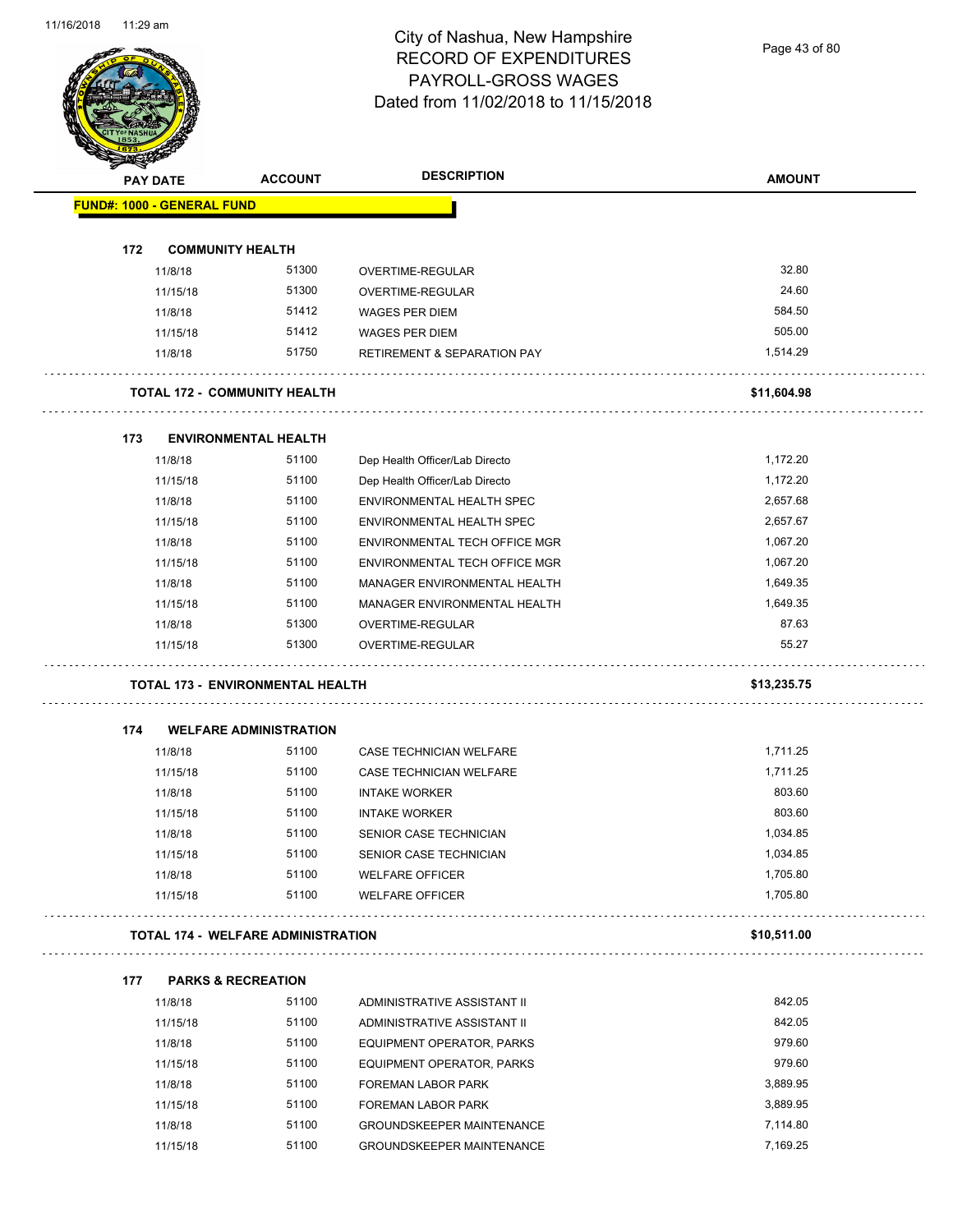

Page 44 of 80

|     | <b>PAY DATE</b>                           | <b>ACCOUNT</b> | <b>DESCRIPTION</b>                                | <b>AMOUNT</b>      |
|-----|-------------------------------------------|----------------|---------------------------------------------------|--------------------|
|     |                                           |                |                                                   |                    |
|     | <b>FUND#: 1000 - GENERAL FUND</b>         |                |                                                   |                    |
| 177 | <b>PARKS &amp; RECREATION</b>             |                |                                                   |                    |
|     | 11/8/18                                   | 51100          | <b>GROUNDSMAN I</b>                               | 5,118.24           |
|     | 11/15/18                                  | 51100          | <b>GROUNDSMAN I</b>                               | 5,094.58           |
|     | 11/8/18                                   | 51100          | <b>GROUNDSMAN II</b>                              | 882.00             |
|     | 11/15/18                                  | 51100          | <b>GROUNDSMAN II</b>                              | 882.00             |
|     | 11/8/18                                   | 51100          | <b>LEAD GROUNDSMAN</b>                            | 1,981.60           |
|     | 11/15/18                                  | 51100          | <b>LEAD GROUNDSMAN</b>                            | 1,981.60           |
|     | 11/8/18                                   | 51100          | PROGRAM COORDINATOR                               | 382.68             |
|     | 11/15/18                                  | 51100          | PROGRAM COORDINATOR                               | 382.70             |
|     | 11/8/18                                   | 51100          | RECREATION PROGRAM MANAGER                        | 1,033.85           |
|     | 11/15/18                                  | 51100          | RECREATION PROGRAM MANAGER                        | 1,033.85           |
|     | 11/8/18                                   | 51100          | STELLOS STADIUM ATTENDANT                         | 979.60             |
|     | 11/15/18                                  | 51100          | STELLOS STADIUM ATTENDANT                         | 979.60             |
|     | 11/8/18                                   | 51100          | SUPERINTENDENT OF PARKS RECR                      | 1,940.40           |
|     | 11/15/18                                  | 51100          | SUPERINTENDENT OF PARKS RECR                      | 1,940.40           |
|     | 11/1/18                                   | 51300          | OVERTIME-REGULAR                                  | (184.57)           |
|     | 11/8/18                                   | 51300          | OVERTIME-REGULAR                                  | 3,003.12           |
|     | 11/15/18                                  | 51300          | OVERTIME-REGULAR                                  | 1,291.33           |
|     | 11/8/18                                   | 51400          | WAGES TEMPORARY-SEASONAL                          | 288.00             |
|     | 11/15/18                                  | 51400          | WAGES TEMPORARY-SEASONAL                          | 176.00             |
|     | 11/8/18                                   | 51420          | <b>WAGES-GAME OFFICIALS</b>                       | 550.00             |
|     | 11/8/18                                   | 51600          | <b>LONGEVITY</b>                                  | 1,000.00           |
|     | <b>TOTAL 177 - PARKS &amp; RECREATION</b> |                |                                                   | \$56,444.23        |
| 179 | <b>LIBRARY</b>                            |                |                                                   |                    |
|     | 11/8/18                                   | 51100          | ASSISTANT DIRECTOR LIBRARY                        | 1,566.20           |
|     | 11/15/18                                  | 51100          | ASSISTANT DIRECTOR LIBRARY                        | 1,566.20           |
|     | 11/8/18                                   | 51100          | ASSISTANT LIBRARIAN CIRCULATIO                    | 1,061.31           |
|     | 11/15/18                                  | 51100          | ASSISTANT LIBRARIAN CIRCULATIO                    | 1,061.30           |
|     | 11/8/18                                   | 51100          | ASSISTANT LIBRARIAN TECH SVS                      | 802.26             |
|     | 11/15/18                                  | 51100          | ASSISTANT LIBRARIAN TECH SVS                      | 802.25             |
|     | 11/8/18                                   | 51100          | ASSISTANT LIBRARIAN YOUTH SERV                    | 861.28             |
|     | 11/15/18                                  | 51100          | ASSISTANT LIBRARIAN YOUTH SERV                    | 850.65             |
|     | 11/8/18                                   | 51100          | <b>DIRECTOR LIBRARY</b>                           | 2,160.15           |
|     | 11/15/18                                  | 51100          | <b>DIRECTOR LIBRARY</b>                           | 2,160.15           |
|     | 11/8/18                                   | 51100          | EXECUTIVE ASST OFFICE MANAGER                     | 982.60             |
|     | 11/15/18                                  | 51100          | EXECUTIVE ASST OFFICE MANAGER                     | 982.60             |
|     | 11/8/18                                   | 51100          | IT COORDINATOR                                    | 942.66             |
|     | 11/15/18                                  | 51100          | IT COORDINATOR                                    | 942.65             |
|     | 11/8/18                                   | 51100          | <b>JANITOR</b>                                    | 381.50             |
|     | 11/15/18                                  | 51100          | <b>JANITOR</b>                                    | 560.00             |
|     | 11/8/18                                   | 51100          | LIBRARIAN ADULT SERVICES                          | 902.55             |
|     |                                           |                |                                                   |                    |
|     |                                           |                |                                                   |                    |
|     | 11/15/18<br>11/8/18                       | 51100<br>51100 | LIBRARIAN ADULT SERVICES<br>LIBRARIAN CIRCULATION | 902.55<br>1,093.85 |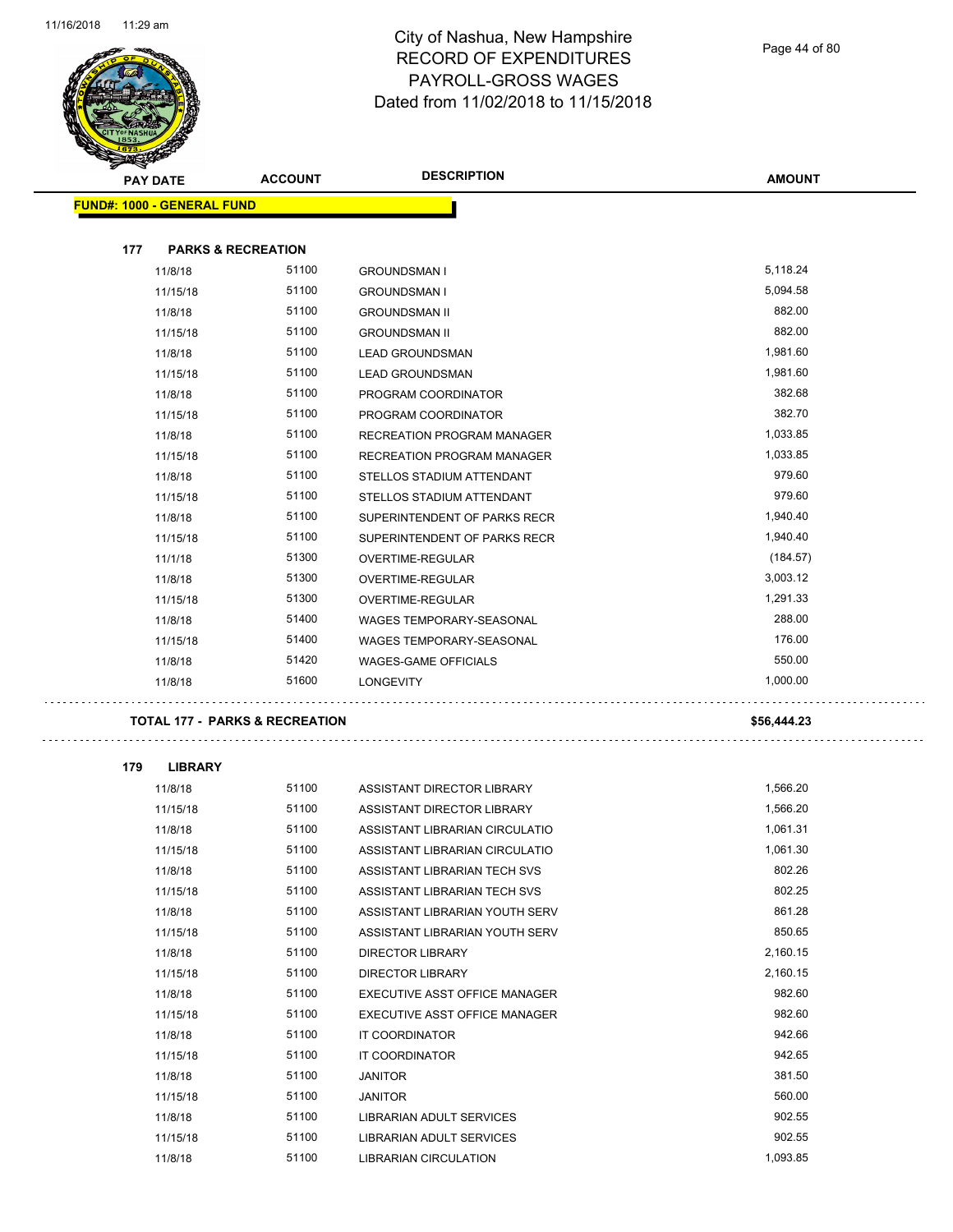

Page 45 of 80

| <b>SANGALL</b> |                                   |                |                                    |               |
|----------------|-----------------------------------|----------------|------------------------------------|---------------|
|                | <b>PAY DATE</b>                   | <b>ACCOUNT</b> | <b>DESCRIPTION</b>                 | <b>AMOUNT</b> |
|                | <b>FUND#: 1000 - GENERAL FUND</b> |                |                                    |               |
|                |                                   |                |                                    |               |
| 179            | <b>LIBRARY</b>                    |                |                                    |               |
|                | 11/15/18                          | 51100          | <b>LIBRARIAN CIRCULATION</b>       | 1,093.85      |
|                | 11/8/18                           | 51100          | LIBRARIAN OUTREACH SVS             | 1,089.66      |
|                | 11/15/18                          | 51100          | LIBRARIAN OUTREACH SVS             | 1,089.65      |
|                | 11/8/18                           | 51100          | <b>LIBRARIAN TECH SERVICES</b>     | 1,131.00      |
|                | 11/15/18                          | 51100          | <b>LIBRARIAN TECH SERVICES</b>     | 1,131.00      |
|                | 11/8/18                           | 51100          | LIBRARIAN YOUTH SERVICES           | 2,444.40      |
|                | 11/15/18                          | 51100          | LIBRARIAN YOUTH SERVICES           | 2,444.39      |
|                | 11/8/18                           | 51100          | LIBRARY ASSISTANT CIRCULATION      | 5,764.58      |
|                | 11/15/18                          | 51100          | LIBRARY ASSISTANT CIRCULATION      | 5,764.60      |
|                | 11/8/18                           | 51100          | LIBRARY ASSISTANT MEDIA SERVIC     | 770.95        |
|                | 11/15/18                          | 51100          | LIBRARY ASSISTANT MEDIA SERVIC     | 770.95        |
|                | 11/8/18                           | 51100          | LIBRARY ASSISTANT TECH SVS         | 770.95        |
|                | 11/15/18                          | 51100          | <b>LIBRARY ASSISTANT TECH SVS</b>  | 770.95        |
|                | 11/8/18                           | 51100          | LIBRARY ASSISTANT YOUTH SERVIC     | 2,139.70      |
|                | 11/15/18                          | 51100          | LIBRARY ASSISTANT YOUTH SERVIC     | 2,148.54      |
|                | 11/8/18                           | 51100          | <b>MAINTENANCE SUPV</b>            | 377.60        |
|                | 11/15/18                          | 51100          | <b>MAINTENANCE SUPV</b>            | 929.50        |
|                | 11/8/18                           | 51100          | PAGE & COLLECTION COORDINATOR      | 916.14        |
|                | 11/15/18                          | 51100          | PAGE & COLLECTION COORDINATOR      | 916.14        |
|                | 11/8/18                           | 51100          | REFERENCE LIBRARIAN ADULT SERV     | 3,223.05      |
|                | 11/15/18                          | 51100          | REFERENCE LIBRARIAN ADULT SERV     | 3,223.06      |
|                | 11/8/18                           | 51100          | REFERENCE LIBRARIAN TECH SVS       | 824.75        |
|                | 11/15/18                          | 51100          | REFERENCE LIBRARIAN TECH SVS       | 824.75        |
|                | 11/8/18                           | 51100          | <b>SECURITY LIBRARY</b>            | 665.39        |
|                | 11/15/18                          | 51100          | <b>SECURITY LIBRARY</b>            | 661.22        |
|                | 11/8/18                           | 51200          | <b>JANITOR</b>                     | 250.01        |
|                | 11/15/18                          | 51200          | <b>JANITOR</b>                     | 250.00        |
|                | 11/8/18                           | 51200          | LIBRARY ASSISTANT CIRCULATION      | 506.28        |
|                | 11/15/18                          | 51200          | LIBRARY ASSISTANT CIRCULATION      | 531.17        |
|                | 11/8/18                           | 51200          | LIBRARY ASSISTANT TECH SVS         | 453.17        |
|                | 11/15/18                          | 51200          | LIBRARY ASSISTANT TECH SVS         | 453.18        |
|                | 11/8/18                           | 51200          | <b>LIBRARY PAGE</b>                | 1,234.46      |
|                | 11/15/18                          | 51200          | <b>LIBRARY PAGE</b>                | 1,242.15      |
|                | 11/8/18                           | 51200          | RECEPTIONIST/DATA ENTRY SPECIALIST | 438.50        |
|                | 11/15/18                          | 51200          | RECEPTIONIST/DATA ENTRY SPECIALIST | 438.50        |
|                | 11/8/18                           | 51200          | REFERENCE LIBRARIAN ADULT SERV     | 743.92        |
|                | 11/15/18                          | 51200          | REFERENCE LIBRARIAN ADULT SERV     | 743.92        |
|                | 11/8/18                           | 51200          | <b>SECURITY LIBRARY</b>            | 390.00        |
|                | 11/15/18                          | 51200          | <b>SECURITY LIBRARY</b>            | 402.19        |
|                | 11/8/18                           | 51300          | OVERTIME-REGULAR                   | 1,150.79      |
|                | 11/15/18                          | 51300          | OVERTIME-REGULAR                   | 1,179.03      |
|                |                                   |                |                                    |               |

#### **TOTAL 179 - LIBRARY \$72,876.75**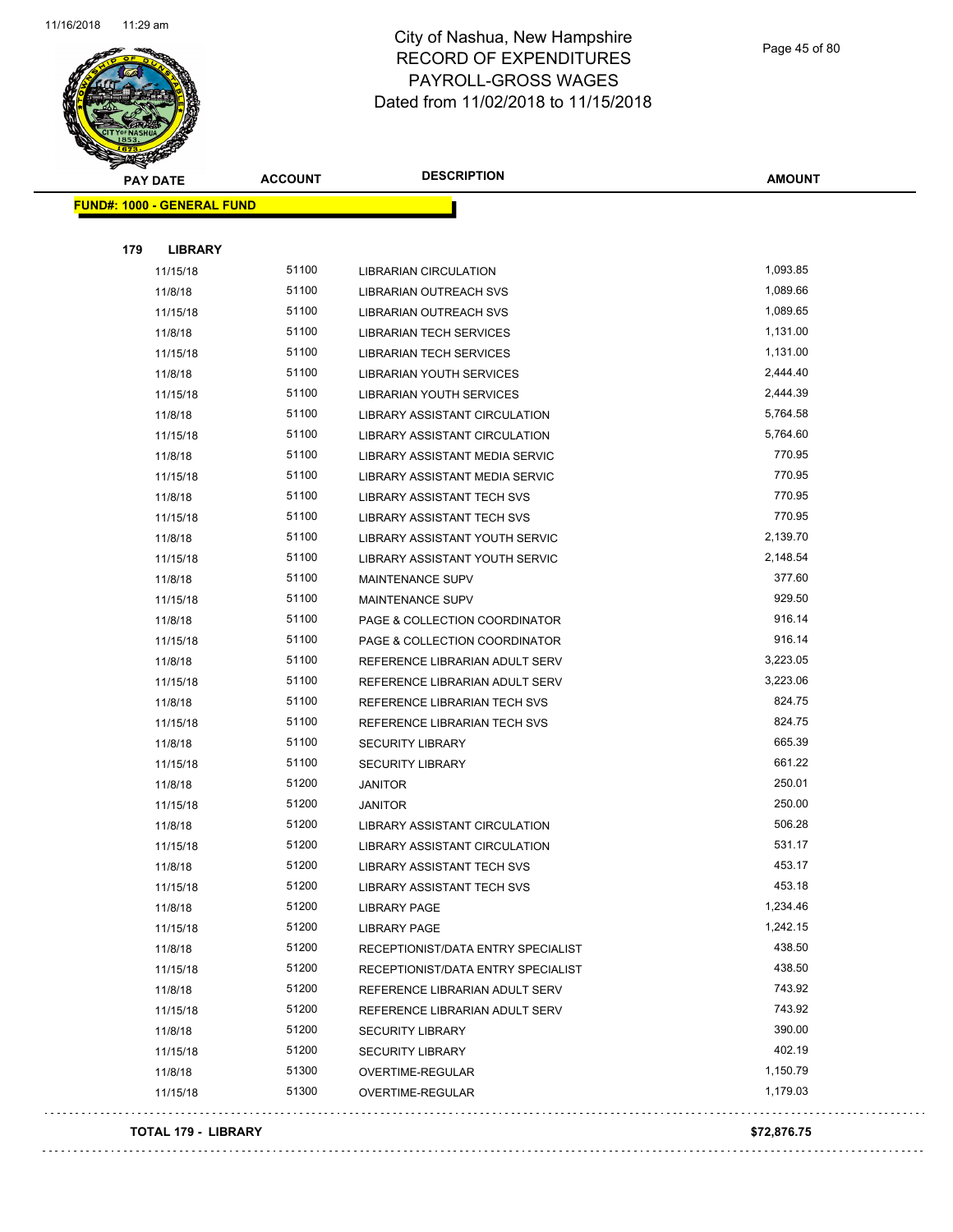

|     | <b>PAY DATE</b>                   | <b>ACCOUNT</b>                           | <b>DESCRIPTION</b>              | <b>AMOUNT</b> |
|-----|-----------------------------------|------------------------------------------|---------------------------------|---------------|
|     | <b>FUND#: 1000 - GENERAL FUND</b> |                                          |                                 |               |
| 181 |                                   | <b>COMMUNITY DEVELOPMENT</b>             |                                 |               |
|     | 11/8/18                           | 51100                                    | ADMINISTRATIVE ASSISTANT II     | 766.50        |
|     | 11/15/18                          | 51100                                    | ADMINISTRATIVE ASSISTANT II     | 766.49        |
|     | 11/8/18                           | 51100                                    | DIRECTOR COMMUNITY DEVELOPMENT  | 2,294.80      |
|     | 11/15/18                          | 51100                                    | DIRECTOR COMMUNITY DEVELOPMENT  | 2,294.80      |
|     | 11/8/18                           | 51100                                    | <b>TRANSPORTATION PLANNER</b>   | 1,285.65      |
|     | 11/15/18                          | 51100                                    | <b>TRANSPORTATION PLANNER</b>   | 1,285.65      |
|     | 11/15/18                          | 51100                                    | <b>WATERWAYS MANAGER</b>        | 609.90        |
|     | 11/8/18                           | 51200                                    | ADMINISTRATIVE ASSISTANT I      | 382.40        |
|     | 11/15/18                          | 51200                                    | ADMINISTRATIVE ASSISTANT I      | 382.40        |
|     | 11/8/18                           | 51400                                    | <b>WAGES TEMPORARY-SEASONAL</b> | 100.00        |
|     | 11/15/18                          | 51400                                    | <b>WAGES TEMPORARY-SEASONAL</b> | 100.00        |
|     |                                   | <b>TOTAL 181 - COMMUNITY DEVELOPMENT</b> |                                 | \$10,268.59   |
| 182 | <b>PLANNING AND ZONING</b>        |                                          |                                 |               |
|     | 11/8/18                           | 51100                                    | DEPARTMENT COORDINATOR          | 1,026.40      |
|     | 11/15/18                          | 51100                                    | DEPARTMENT COORDINATOR          | 1,026.40      |
|     | 11/8/18                           | 51100                                    | DEPUTY PLANNING MANAGER         | 2,800.80      |
|     | 11/15/18                          | 51100                                    | DEPUTY PLANNING MANAGER         | 2,800.80      |
|     | 11/8/18                           | 51100                                    | <b>MANAGER PLANNING DEPT</b>    | 2,151.45      |
|     | 11/15/18                          | 51100                                    | MANAGER PLANNING DEPT           | 2,151.45      |
|     | 11/8/18                           | 51100                                    | PLANNER I                       | 1,877.70      |
|     | 11/15/18                          | 51100                                    | <b>PLANNER I</b>                | 1,877.70      |
|     | 11/8/18                           | 51100                                    | ZONING COORDINATOR              | 821.65        |
|     | 11/15/18                          | 51100                                    | ZONING COORDINATOR              | 821.65        |
|     | 11/8/18                           | 53428                                    | <b>STENOGRAPHIC SERVICES</b>    | 750.00        |
|     |                                   | <b>TOTAL 182 - PLANNING AND ZONING</b>   |                                 | \$18,106.00   |
| 183 |                                   | <b>ECONOMIC DEVELOPMENT</b>              |                                 |               |
|     | 11/8/18                           | 51100                                    | <b>ECONOMIC DEV DIRECTOR</b>    | 2,084.05      |
|     | 11/15/18                          | 51100                                    | ECONOMIC DEV DIRECTOR           | 2,084.05      |
|     | 11/8/18                           | 51100                                    | HUNT MEMORIAL BLDG & ARTS ADM   | 372.95        |
|     | 11/15/18                          | 51100                                    | HUNT MEMORIAL BLDG & ARTS ADM   | 372.97        |
|     |                                   | <b>TOTAL 183 - ECONOMIC DEVELOPMENT</b>  |                                 | \$4,914.02    |
| 191 | <b>SCHOOL</b>                     |                                          |                                 |               |
|     | 11/8/18                           | 51100                                    | 21 CENTURY ELEM MFAM RES COORD  | 1,356.30      |
|     | 11/8/18                           | 51100                                    | <b>7PAR CTE NHN</b>             | 460.47        |

| 11/8/18  | 51100 | <b>7PAR CTE NHN</b>         | 460.47   |
|----------|-------|-----------------------------|----------|
| 11/15/18 | 51100 | <b>7PAR CTE NHN</b>         | 379.64   |
| 11/8/18  | 51100 | ASSISTANT DIRECTOR BUSINESS | 3,038.30 |
| 11/8/18  | 51100 | ASSISTANT PRINCIPAL AMH     | 1.469.50 |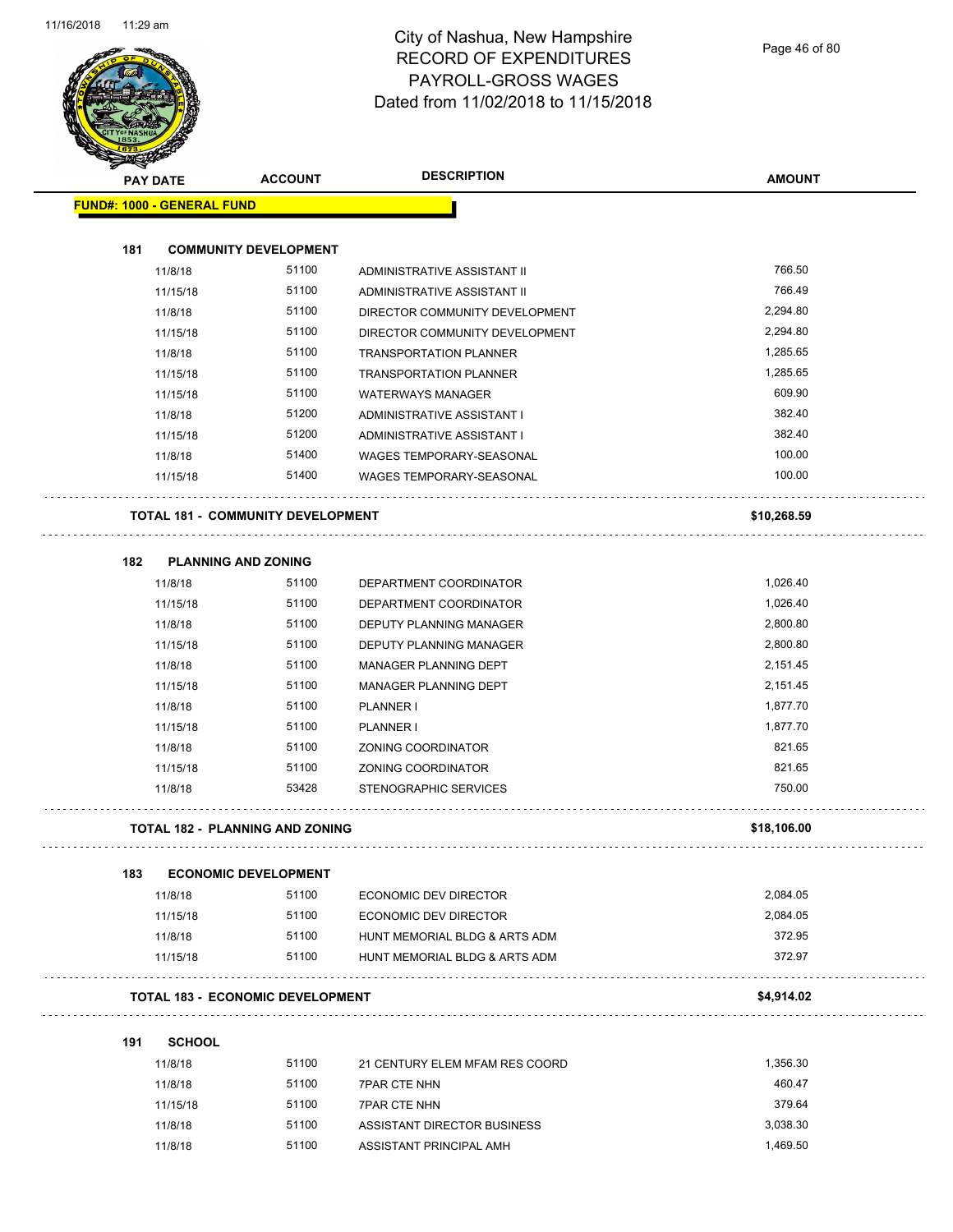

Page 47 of 80

|     | <b>PAY DATE</b>                   | <b>ACCOUNT</b> | <b>DESCRIPTION</b>              | <b>AMOUNT</b> |  |
|-----|-----------------------------------|----------------|---------------------------------|---------------|--|
|     | <b>FUND#: 1000 - GENERAL FUND</b> |                |                                 |               |  |
|     |                                   |                |                                 |               |  |
| 191 | <b>SCHOOL</b>                     |                |                                 |               |  |
|     | 11/8/18                           | 51100          | ASSISTANT PRINCIPAL BIC         | 3,350.20      |  |
|     | 11/8/18                           | 51100          | ASSISTANT PRINCIPAL BIR         | 3,311.00      |  |
|     | 11/8/18                           | 51100          | ASSISTANT PRINCIPAL BRO         | 1,659.60      |  |
|     | 11/8/18                           | 51100          | ASSISTANT PRINCIPAL CHARL       | 3,228.20      |  |
|     | 11/8/18                           | 51100          | ASSISTANT PRINCIPAL DR CRSP     | 1,614.10      |  |
|     | 11/8/18                           | 51100          | ASSISTANT PRINCIPAL ELM         | 7,224.40      |  |
|     | 11/8/18                           | 51100          | ASSISTANT PRINCIPAL FMS         | 2,977.30      |  |
|     | 11/15/18                          | 51100          | ASSISTANT PRINCIPAL FMS         | 905.32        |  |
|     | 11/8/18                           | 51100          | ASSISTANT PRINCIPAL LEDGE       | 3,228.20      |  |
|     | 11/8/18                           | 51100          | ASSISTANT PRINCIPAL MDE         | 3,067.30      |  |
|     | 11/8/18                           | 51100          | ASSISTANT PRINCIPAL MTP         | 2,826.90      |  |
|     | 11/8/18                           | 51100          | ASSISTANT PRINCIPAL NHN         | 14,249.20     |  |
|     | 11/8/18                           | 51100          | ASSISTANT PRINCIPAL NHS         | 13,615.40     |  |
|     | 11/8/18                           | 51100          | ASSISTANT PRINCIPAL PMS         | 3,261.40      |  |
|     | 11/8/18                           | 51100          | ASSISTANT PRINCIPAL SHE         | 1,437.50      |  |
|     | 11/8/18                           | 51100          | ASSISTANT SUPERINTENDENT        | 8,830.89      |  |
|     | 11/8/18                           | 51100          | ASST DIRECTOR PLANT OPS         | 2,583.60      |  |
|     | 11/8/18                           | 51100          | <b>ASST DIRECTOR SPED</b>       | 10,118.70     |  |
|     | 11/8/18                           | 51100          | ASST SYSTEMS ADMIN FULL YEAR    | 14,810.90     |  |
|     | 11/8/18                           | 51100          | <b>ATTENDANCE OFFICER</b>       | 2,384.20      |  |
|     | 11/8/18                           | 51100          | CHIEF OPERATING OFFICER         | 4,323.70      |  |
|     | 11/8/18                           | 51100          | CLERICAL ACADEMY NHN            | 2,973.75      |  |
|     | 11/15/18                          | 51100          | CLERICAL ACADEMY NHN            | 2,964.84      |  |
|     | 11/8/18                           | 51100          | CLERICAL ACADEMY NHS            | 2,935.32      |  |
|     | 11/15/18                          | 51100          | CLERICAL ACADEMY NHS            | 2,849.99      |  |
|     | 11/8/18                           | 51100          | <b>CLERICAL ASST SUPER SUP</b>  | 1,406.88      |  |
|     | 11/15/18                          | 51100          | <b>CLERICAL ASST SUPER SUP</b>  | 1,407.00      |  |
|     | 11/8/18                           | 51100          | CLERICAL ATHLETIC NHN           | 742.66        |  |
|     | 11/15/18                          | 51100          | CLERICAL ATHLETIC NHN           | 784.50        |  |
|     | 11/8/18                           | 51100          | CLERICAL ATHLETIC NHS           | 668.25        |  |
|     | 11/15/18                          | 51100          | <b>CLERICAL ATHLETIC NHS</b>    | 668.25        |  |
|     | 11/8/18                           | 51100          | <b>CLERICAL BUSINESS</b>        | 3,154.91      |  |
|     | 11/15/18                          | 51100          | <b>CLERICAL BUSINESS</b>        | 3,154.90      |  |
|     | 11/8/18                           | 51100          | CLERICAL CHIEF OP OFFICER SUP   | 738.24        |  |
|     | 11/15/18                          | 51100          | CLERICAL CHIEF OP OFFICER SUP   | 738.25        |  |
|     | 11/8/18                           | 51100          | <b>CLERICAL CTE NHS</b>         | 784.50        |  |
|     | 11/15/18                          | 51100          | <b>CLERICAL CTE NHS</b>         | 784.50        |  |
|     | 11/8/18                           | 51100          | CLERICAL GUIDANCE ELM           | 784.50        |  |
|     | 11/15/18                          | 51100          | CLERICAL GUIDANCE ELM           | 742.66        |  |
|     | 11/8/18                           | 51100          | CLERICAL GUIDANCE NHN           | 1,982.90      |  |
|     | 11/15/18                          | 51100          | CLERICAL GUIDANCE NHN           | 1,880.44      |  |
|     | 11/8/18                           | 51100          | <b>CLERICAL GUIDANCE NHS</b>    | 2,102.57      |  |
|     | 11/15/18                          | 51100          | CLERICAL GUIDANCE NHS           | 1,923.93      |  |
|     | 11/8/18                           | 51100          | <b>CLERICAL HUMAN RESOURCES</b> | 2,004.76      |  |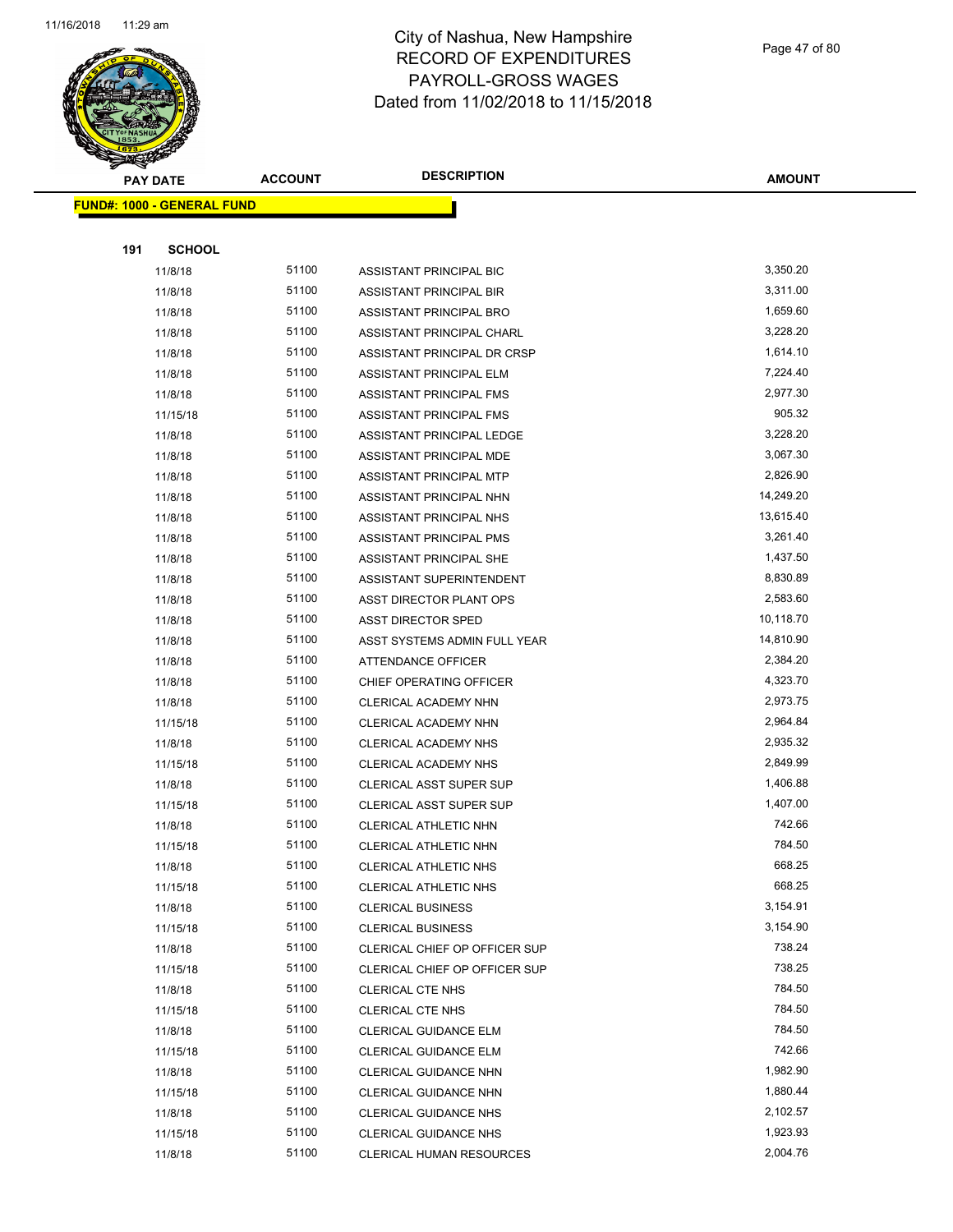

Page 48 of 80

|     | <b>PAY DATE</b>                   | <b>ACCOUNT</b> | <b>DESCRIPTION</b>                                             | <b>AMOUNT</b>        |
|-----|-----------------------------------|----------------|----------------------------------------------------------------|----------------------|
|     | <b>FUND#: 1000 - GENERAL FUND</b> |                |                                                                |                      |
|     |                                   |                |                                                                |                      |
| 191 | <b>SCHOOL</b>                     |                |                                                                |                      |
|     | 11/15/18                          | 51100          | <b>CLERICAL HUMAN RESOURCES</b>                                | 2,004.75             |
|     | 11/8/18                           | 51100          | <b>CLERICAL PAYROLL SUP</b>                                    | 1,473.00             |
|     | 11/15/18                          | 51100          | <b>CLERICAL PAYROLL SUP</b>                                    | 1,473.00             |
|     | 11/8/18                           | 51100          | <b>CLERICAL PLANT OPS</b>                                      | 702.76               |
|     | 11/15/18                          | 51100          | <b>CLERICAL PLANT OPS</b>                                      | 702.75               |
|     | 11/8/18                           | 51100          | <b>CLERICAL PRINCIPAL AMH</b>                                  | 1,405.51             |
|     | 11/15/18                          | 51100          | <b>CLERICAL PRINCIPAL AMH</b>                                  | 1,405.50             |
|     | 11/8/18                           | 51100          | <b>CLERICAL PRINCIPAL BIC</b>                                  | 1,445.41             |
|     | 11/15/18                          | 51100          | <b>CLERICAL PRINCIPAL BIC</b>                                  | 1,487.25             |
|     | 11/8/18                           | 51100          | <b>CLERICAL PRINCIPAL BIR</b>                                  | 1,548.08             |
|     | 11/15/18                          | 51100          | <b>CLERICAL PRINCIPAL BIR</b>                                  | 1,569.00             |
|     | 11/8/18                           | 51100          | <b>CLERICAL PRINCIPAL BRO</b>                                  | 1,443.07             |
|     | 11/15/18                          | 51100          | <b>CLERICAL PRINCIPAL BRO</b>                                  | 1,452.75             |
|     | 11/8/18                           | 51100          | CLERICAL PRINCIPAL CHA                                         | 1,473.00             |
|     | 11/15/18                          | 51100          | CLERICAL PRINCIPAL CHA                                         | 1,473.00             |
|     | 11/8/18                           | 51100          | <b>CLERICAL PRINCIPAL DRC</b>                                  | 1,441.50             |
|     | 11/15/18                          | 51100          | <b>CLERICAL PRINCIPAL DRC</b>                                  | 1,437.06             |
|     | 11/8/18                           | 51100          | <b>CLERICAL PRINCIPAL ELM</b>                                  | 2,618.42             |
|     | 11/15/18                          | 51100          | <b>CLERICAL PRINCIPAL ELM</b>                                  | 2,649.60             |
|     | 11/8/18                           | 51100          | <b>CLERICAL PRINCIPAL FES</b>                                  | 757.80               |
|     | 11/15/18                          | 51100          | <b>CLERICAL PRINCIPAL FES</b>                                  | 773.25               |
|     | 11/8/18                           | 51100          | <b>CLERICAL PRINCIPAL FMS</b>                                  | 2,226.00             |
|     | 11/15/18                          | 51100          | <b>CLERICAL PRINCIPAL FMS</b>                                  | 2,226.00             |
|     | 11/8/18                           | 51100          | <b>CLERICAL PRINCIPAL LDG</b>                                  | 1,366.55             |
|     | 11/15/18                          | 51100          | <b>CLERICAL PRINCIPAL LDG</b>                                  | 1,371.00             |
|     | 11/8/18                           | 51100          | CLERICAL PRINCIPAL MDE                                         | 1,509.75             |
|     | 11/15/18                          | 51100          | CLERICAL PRINCIPAL MDE                                         | 1,509.75             |
|     | 11/8/18                           | 51100          | <b>CLERICAL PRINCIPAL MTP</b>                                  | 1,404.75             |
|     | 11/15/18                          | 51100          | <b>CLERICAL PRINCIPAL MTP</b>                                  | 1,404.75             |
|     | 11/8/18                           | 51100          | <b>CLERICAL PRINCIPAL NHN</b>                                  | 1,385.06             |
|     | 11/15/18                          | 51100          | CLERICAL PRINCIPAL NHN                                         | 1,371.00<br>1,252.70 |
|     | 11/8/18                           | 51100          | <b>CLERICAL PRINCIPAL NHS</b>                                  |                      |
|     | 11/15/18                          | 51100          | <b>CLERICAL PRINCIPAL NHS</b>                                  | 1,866.83<br>1,531.98 |
|     | 11/8/18                           | 51100<br>51100 | <b>CLERICAL PRINCIPAL NSE</b><br><b>CLERICAL PRINCIPAL NSE</b> | 1,547.37             |
|     | 11/15/18<br>11/8/18               | 51100          | <b>CLERICAL PRINCIPAL PMS</b>                                  | 2,034.80             |
|     | 11/15/18                          | 51100          | <b>CLERICAL PRINCIPAL PMS</b>                                  | 2,030.34             |
|     | 11/8/18                           | 51100          | <b>CLERICAL PRINCIPAL SHE</b>                                  | 1,569.00             |
|     | 11/15/18                          | 51100          | <b>CLERICAL PRINCIPAL SHE</b>                                  | 1,569.00             |
|     | 11/8/18                           | 51100          | CLERICAL RECEPTIONIST NHN                                      | 784.50               |
|     | 11/15/18                          | 51100          | CLERICAL RECEPTIONIST NHN                                      | 784.50               |
|     | 11/8/18                           | 51100          | CLERICAL RECEPTIONIST NHS                                      | 645.98               |
|     | 11/15/18                          | 51100          | CLERICAL RECEPTIONIST NHS                                      | 663.80               |
|     | 11/8/18                           | 51100          | CLERICAL SPECIAL ED NHN                                        | 668.25               |
|     |                                   |                |                                                                |                      |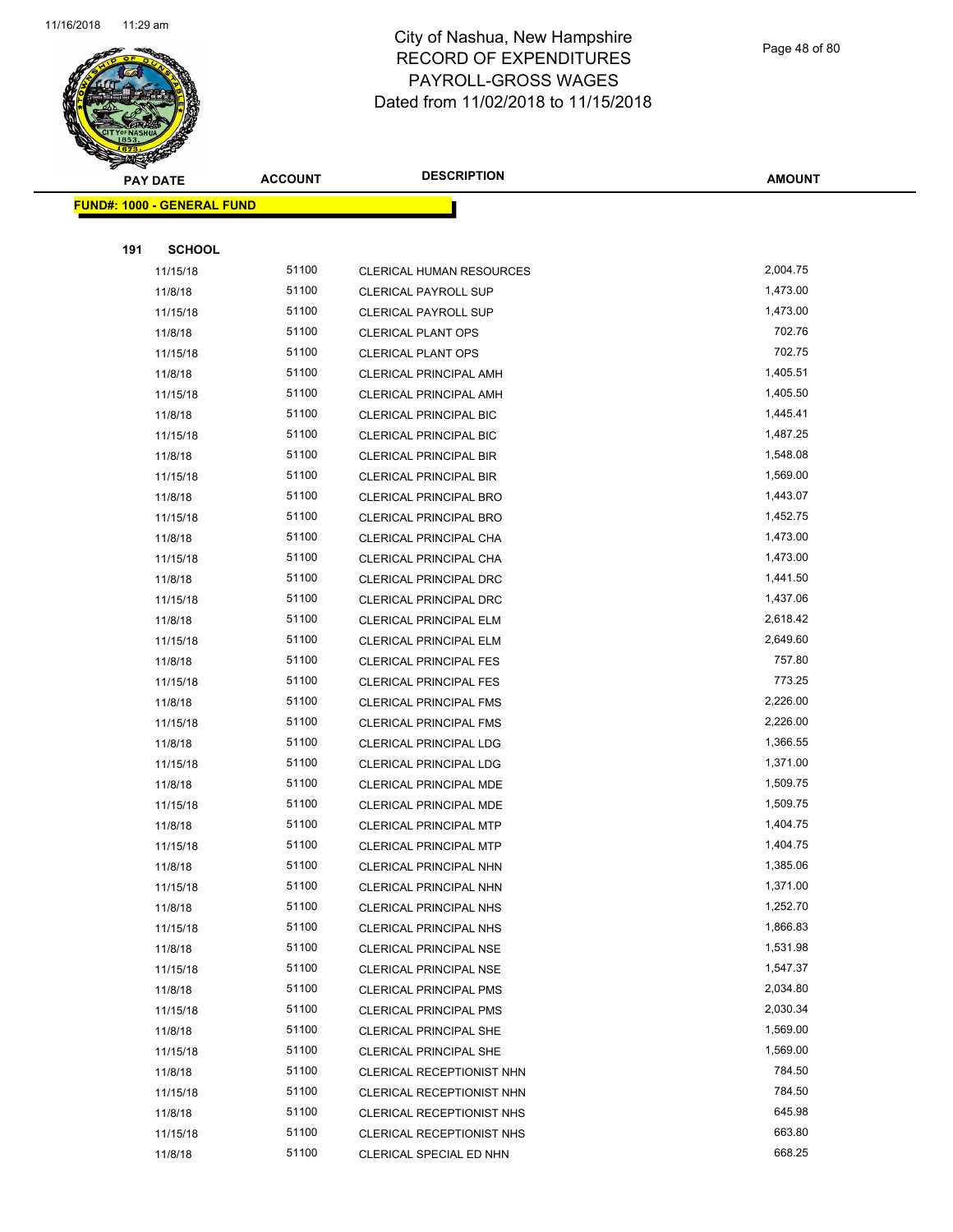

Page 49 of 80

|     | <b>PAY DATE</b>                   | <b>ACCOUNT</b> | <b>DESCRIPTION</b>                                     | <b>AMOUNT</b>        |
|-----|-----------------------------------|----------------|--------------------------------------------------------|----------------------|
|     | <b>FUND#: 1000 - GENERAL FUND</b> |                |                                                        |                      |
|     |                                   |                |                                                        |                      |
| 191 | <b>SCHOOL</b>                     |                |                                                        |                      |
|     | 11/15/18                          | 51100          | CLERICAL SPECIAL ED NHN                                | 668.26               |
|     | 11/8/18                           | 51100          | CLERICAL SPECIAL ED NHS                                | 698.07               |
|     | 11/15/18                          | 51100          | CLERICAL SPECIAL ED NHS                                | 702.75               |
|     | 11/8/18                           | 51100          | CLERICAL SPECIAL ED SUP                                | 1,336.50             |
|     | 11/15/18                          | 51100          | CLERICAL SPECIAL ED SUP                                | 1,336.52             |
|     | 11/8/18                           | 51100          | <b>CLERICAL STUDENT SERV SUP</b>                       | 822.76               |
|     | 11/15/18                          | 51100          | <b>CLERICAL STUDENT SERV SUP</b>                       | 822.76               |
|     | 11/8/18                           | 51100          | CLERICAL SUPERINTENDANT HRLY                           | 779.64               |
|     | 11/15/18                          | 51100          | CLERICAL SUPERINTENDANT HRLY                           | 779.63               |
|     | 11/8/18                           | 51100          | CLERICAL SUPERINTENDANT SUP                            | 1,848.30             |
|     | 11/8/18                           | 51100          | <b>CUSTODIAN AMH</b>                                   | 977.05               |
|     | 11/15/18                          | 51100          | <b>CUSTODIAN AMH</b>                                   | 977.05               |
|     | 11/8/18                           | 51100          | <b>CUSTODIAN ASST HEAD ELM</b>                         | 791.20               |
|     | 11/15/18                          | 51100          | <b>CUSTODIAN ASST HEAD ELM</b>                         | 791.20               |
|     | 11/8/18                           | 51100          | <b>CUSTODIAN ASST HEAD FMS</b>                         | 697.25               |
|     | 11/15/18                          | 51100          | <b>CUSTODIAN ASST HEAD FMS</b>                         | 791.20               |
|     | 11/8/18                           | 51100          | <b>CUSTODIAN ASST HEAD NHN</b>                         | 2,381.60             |
|     | 11/15/18                          | 51100          | <b>CUSTODIAN ASST HEAD NHN</b>                         | 2,406.59             |
|     | 11/8/18                           | 51100          | <b>CUSTODIAN ASST HEAD NHS</b>                         | 791.21               |
|     | 11/15/18                          | 51100          | <b>CUSTODIAN ASST HEAD NHS</b>                         | 791.20               |
|     | 11/8/18                           | 51100          | <b>CUSTODIAN ASST HEAD PMS</b>                         | 741.75               |
|     | 11/15/18                          | 51100          | <b>CUSTODIAN ASST HEAD PMS</b>                         | 791.20               |
|     | 11/8/18                           | 51100          | <b>CUSTODIAN BIC</b>                                   | 1,389.61             |
|     | 11/15/18                          | 51100          | <b>CUSTODIAN BIC</b>                                   | 1,424.34             |
|     | 11/8/18                           | 51100          | <b>CUSTODIAN BIR</b>                                   | 1,389.60             |
|     | 11/15/18                          | 51100          | <b>CUSTODIAN BIR</b>                                   | 1,389.60             |
|     | 11/8/18                           | 51100          | <b>CUSTODIAN BRO</b>                                   | 1,389.60             |
|     | 11/15/18                          | 51100          | <b>CUSTODIAN BRO</b>                                   | 1,389.60             |
|     | 11/8/18                           | 51100          | <b>CUSTODIAN CHA</b>                                   | 1,389.60             |
|     | 11/15/18                          | 51100          | <b>CUSTODIAN CHA</b>                                   | 1,389.60             |
|     | 11/8/18                           | 51100          | <b>CUSTODIAN DRC</b>                                   | 1,389.60             |
|     | 11/15/18                          | 51100          | <b>CUSTODIAN DRC</b>                                   | 1,389.60             |
|     | 11/8/18                           | 51100          | <b>CUSTODIAN ELM</b>                                   | 5,209.42             |
|     | 11/15/18                          | 51100          | <b>CUSTODIAN ELM</b>                                   | 4,883.72             |
|     | 11/8/18                           | 51100          | <b>CUSTODIAN FES</b>                                   | 2,049.60             |
|     | 11/15/18                          | 51100<br>51100 | <b>CUSTODIAN FES</b>                                   | 2,049.60<br>2,366.65 |
|     | 11/8/18                           |                | <b>CUSTODIAN FMS</b>                                   |                      |
|     | 11/15/18                          | 51100          | <b>CUSTODIAN FMS</b>                                   | 2,415.21<br>791.20   |
|     | 11/8/18                           | 51100<br>51100 | <b>CUSTODIAN HEAD AMH</b>                              | 791.20               |
|     | 11/15/18                          | 51100          | <b>CUSTODIAN HEAD AMH</b>                              | 791.20               |
|     | 11/8/18                           | 51100          | <b>CUSTODIAN HEAD BIC</b><br><b>CUSTODIAN HEAD BIC</b> | 791.20               |
|     | 11/15/18<br>11/8/18               | 51100          | <b>CUSTODIAN HEAD BIR</b>                              | 791.20               |
|     | 11/15/18                          | 51100          | <b>CUSTODIAN HEAD BIR</b>                              | 791.20               |
|     |                                   |                |                                                        |                      |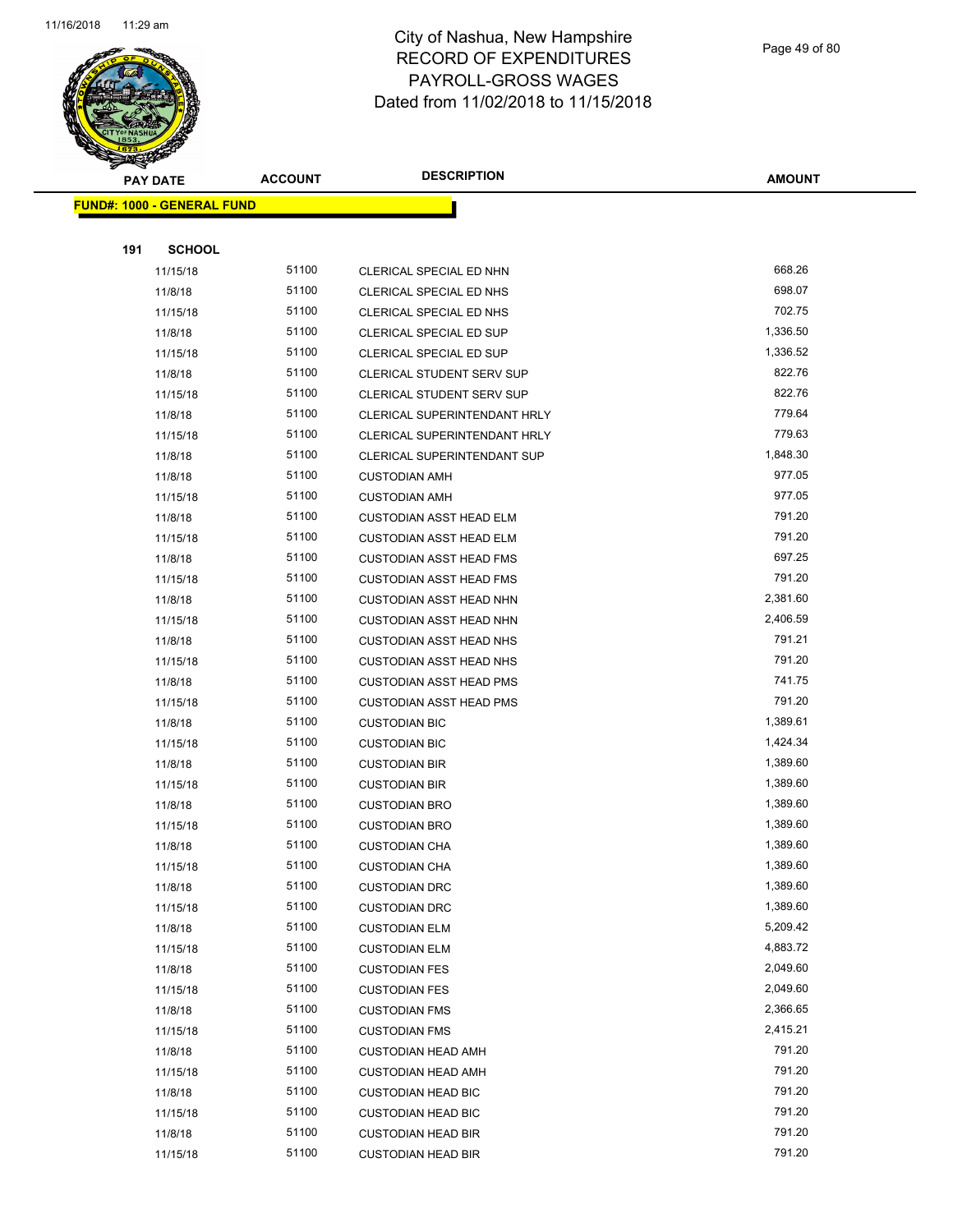

Page 50 of 80

| <b>PAY DATE</b>                   | <b>ACCOUNT</b> | <b>DESCRIPTION</b>        | <b>AMOUNT</b> |
|-----------------------------------|----------------|---------------------------|---------------|
| <b>FUND#: 1000 - GENERAL FUND</b> |                |                           |               |
|                                   |                |                           |               |
| 191<br><b>SCHOOL</b>              |                |                           |               |
| 11/8/18                           | 51100          | <b>CUSTODIAN HEAD BRO</b> | 791.20        |
| 11/15/18                          | 51100          | <b>CUSTODIAN HEAD BRO</b> | 791.21        |
| 11/8/18                           | 51100          | <b>CUSTODIAN HEAD CHA</b> | 791.20        |
| 11/15/18                          | 51100          | <b>CUSTODIAN HEAD CHA</b> | 791.20        |
| 11/8/18                           | 51100          | <b>CUSTODIAN HEAD DRC</b> | 791.20        |
| 11/15/18                          | 51100          | <b>CUSTODIAN HEAD DRC</b> | 791.20        |
| 11/8/18                           | 51100          | <b>CUSTODIAN HEAD ELM</b> | 937.60        |
| 11/15/18                          | 51100          | <b>CUSTODIAN HEAD ELM</b> | 937.60        |
| 11/8/18                           | 51100          | <b>CUSTODIAN HEAD FES</b> | 791.20        |
| 11/15/18                          | 51100          | <b>CUSTODIAN HEAD FES</b> | 791.20        |
| 11/8/18                           | 51100          | <b>CUSTODIAN HEAD FMS</b> | 937.60        |
| 11/15/18                          | 51100          | <b>CUSTODIAN HEAD FMS</b> | 937.60        |
| 11/8/18                           | 51100          | <b>CUSTODIAN HEAD LDG</b> | 791.20        |
| 11/15/18                          | 51100          | <b>CUSTODIAN HEAD LDG</b> | 791.21        |
| 11/8/18                           | 51100          | <b>CUSTODIAN HEAD MDE</b> | 791.20        |
| 11/15/18                          | 51100          | <b>CUSTODIAN HEAD MDE</b> | 791.20        |
| 11/8/18                           | 51100          | <b>CUSTODIAN HEAD MTP</b> | 791.20        |
| 11/15/18                          | 51100          | <b>CUSTODIAN HEAD MTP</b> | 791.20        |
| 11/8/18                           | 51100          | <b>CUSTODIAN HEAD NHN</b> | 943.20        |
| 11/15/18                          | 51100          | <b>CUSTODIAN HEAD NHN</b> | 943.20        |
| 11/8/18                           | 51100          | <b>CUSTODIAN HEAD NHS</b> | 943.20        |
| 11/15/18                          | 51100          | <b>CUSTODIAN HEAD NHS</b> | 943.20        |
| 11/8/18                           | 51100          | <b>CUSTODIAN HEAD NSE</b> | 791.20        |
| 11/15/18                          | 51100          | <b>CUSTODIAN HEAD NSE</b> | 791.20        |
| 11/8/18                           | 51100          | <b>CUSTODIAN HEAD PMS</b> | 937.60        |
| 11/15/18                          | 51100          | <b>CUSTODIAN HEAD PMS</b> | 937.60        |
| 11/8/18                           | 51100          | <b>CUSTODIAN HEAD SHE</b> | 791.20        |
| 11/15/18                          | 51100          | <b>CUSTODIAN HEAD SHE</b> | 791.20        |
| 11/8/18                           | 51100          | <b>CUSTODIAN LDG</b>      | 694.80        |
| 11/15/18                          | 51100          | <b>CUSTODIAN LDG</b>      | 694.80        |
| 11/8/18                           | 51100          | <b>CUSTODIAN MDE</b>      | 694.80        |
| 11/15/18                          | 51100          | <b>CUSTODIAN MDE</b>      | 694.80        |
| 11/8/18                           | 51100          | <b>CUSTODIAN MTP</b>      | 1,408.88      |
| 11/15/18                          | 51100          | <b>CUSTODIAN MTP</b>      | 1,408.88      |
| 11/8/18                           | 51100          | <b>CUSTODIAN NHN</b>      | 7,774.66      |
| 11/15/18                          | 51100          | <b>CUSTODIAN NHN</b>      | 8,300.05      |
| 11/8/18                           | 51100          | <b>CUSTODIAN NHS</b>      | 8,978.27      |
| 11/15/18                          | 51100          | <b>CUSTODIAN NHS</b>      | 9,061.67      |
| 11/8/18                           | 51100          | <b>CUSTODIAN NSE</b>      | 1,389.60      |
| 11/15/18                          | 51100          | <b>CUSTODIAN NSE</b>      | 1,389.60      |
| 11/8/18                           | 51100          | <b>CUSTODIAN PMS</b>      | 2,084.40      |
| 11/15/18                          | 51100          | <b>CUSTODIAN PMS</b>      | 2,132.96      |
| 11/8/18                           | 51100          | <b>CUSTODIAN SHE</b>      | 1,389.60      |
| 11/15/18                          | 51100          | <b>CUSTODIAN SHE</b>      | 1,389.60      |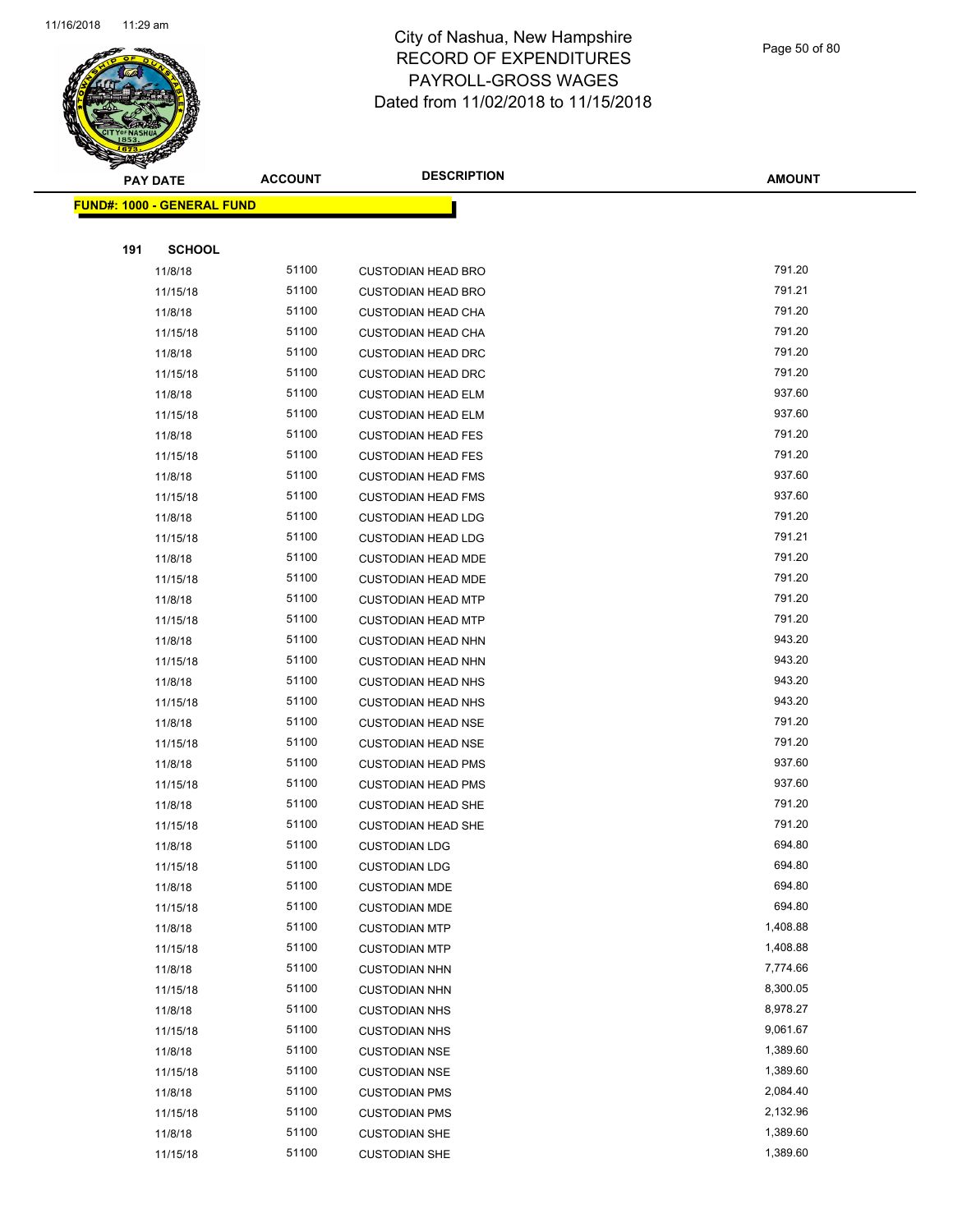

**FUND#: 1000 -**

**191** 

#### City of Nashua, New Hampshire RECORD OF EXPENDITURES PAYROLL-GROSS WAGES Dated from 11/02/2018 to 11/15/2018

| PAY DATE |                             | <b>ACCOUNT</b> | <b>DESCRIPTION</b>              | <b>AMOUNT</b> |
|----------|-----------------------------|----------------|---------------------------------|---------------|
|          | <u> 1000 - GENERAL FUND</u> |                |                                 |               |
|          |                             |                |                                 |               |
| 191      | <b>SCHOOL</b>               |                |                                 |               |
|          | 11/8/18                     | 51100          | <b>CUSTODIAN SUPERVISOR WPO</b> | 5,884.70      |
|          | 11/8/18                     | 51100          | <b>CUSTODIAN WID</b>            | 694.80        |
|          | 11/15/18                    | 51100          | <b>CUSTODIAN WID</b>            | 694.80        |
|          | 11/8/18                     | 51100          | DATA ANALYST                    | 3,226.81      |
|          | 11/8/18                     | 51100          | DIRECTOR ATHLETICS              | 3,554.60      |
|          | 11/8/18                     | 51100          | <b>DIRECTOR COM GRANTS</b>      | 1,580.00      |
|          | 11/8/18                     | 51100          | <b>DIRECTOR GUIDANCE</b>        | 6,379.10      |
|          | 11/8/18                     | 51100          | DIRECTOR HUMAN RESOURCES        | 3,422.50      |
|          | 11/8/18                     | 51100          | DIRECTOR PLANT OPS              | 3,689.80      |
|          | 11/8/18                     | 51100          | DIRECTOR PRE SCHOOL             | 2,443.20      |
|          | 11/8/18                     | 51100          | DIRECTOR STUDENT SERVICES       | 3,294.90      |
|          | 11/8/18                     | 51100          | DIRECTOR TECHNOLOGY             | 4,150.10      |
|          | 11/8/18                     | 51100          | DIRECTOR TRANSPORTATION         | 3,136.50      |
|          | 11/8/18                     | 51100          | DIRECTOR VOCATIONAL             | 6,717.70      |
|          | 11/8/18                     | 51100          | E-BLOCK TECHNICAL PARA          | 699.32        |
|          | 11/15/18                    | 51100          | E-BLOCK TECHNICAL PARA          | 579.43        |
|          | 11/8/18                     | 51100          | ELL OUTREACH WORKER             | 1,723.00      |
|          | 11/8/18                     | 51100          | GUIDANCE COUNSELOR AMH          | 2,358.10      |
|          | 11/8/18                     | 51100          | <b>GUIDANCE COUNSELOR BIR</b>   | 2,977.30      |
|          | 11/8/18                     | 51100          | <b>GUIDANCE COUNSELOR BRO</b>   | 1,942.00      |
|          | 11/8/18                     | 51100          | <b>GUIDANCE COUNSELOR CHA</b>   | 2,977.30      |
|          | 11/8/18                     | 51100          | <b>GUIDANCE COUNSELOR DRC</b>   | 2,885.20      |
|          | 11/8/18                     | 51100          | <b>GUIDANCE COUNSELOR ELM</b>   | 13,364.00     |
|          | 11/8/18                     | 51100          | <b>GUIDANCE COUNSELOR FES</b>   | 2,885.20      |
|          | 11/8/18                     | 51100          | <b>GUIDANCE COUNSELOR FMS</b>   | 5,545.30      |
|          | 11/8/18                     | 51100          | GUIDANCE COUNSELOR LDG          | 2,977.30      |
|          | 11/8/18                     | 51100          | <b>GUIDANCE COUNSELOR MDE</b>   | 2,856.70      |
|          | 11/8/18                     | 51100          | <b>GUIDANCE COUNSELOR MTP</b>   | 2,885.20      |
|          | 11/8/18                     | 51100          | GUIDANCE COUNSELOR NHN          | 17,408.50     |
|          | 11/8/18                     | 51100          | GUIDANCE COUNSELOR NHS          | 18,800.20     |
|          | 11/8/18                     | 51100          | GUIDANCE COUNSELOR NSE          | 2,885.20      |
|          | 11/8/18                     | 51100          | <b>GUIDANCE COUNSELOR PMS</b>   | 8,876.70      |
|          | 11/8/18                     | 51100          | <b>GUIDANCE COUNSELOR SHE</b>   | 2,885.20      |
|          | 11/8/18                     | 51100          | JOB DEVELOPER SPED NHN          | 2,977.30      |

11/8/18 51100 LIBRARIAN AMH 11/8/18 51100 LIBRARIAN BIC 1,730.40 11/8/18 51100 LIBRARIAN BIR 2,110.20 11/8/18 51100 LIBRARIAN BRO 2,048.10 11/8/18 51100 LIBRARIAN CHA 2,977.30 11/8/18 51100 LIBRARIAN DRC 2,205.00 11/8/18 51100 LIBRARIAN ELM 2,001.60 11/8/18 51100 LIBRARIAN FES 2,885.20 11/8/18 51100 LIBRARIAN FMS 2,885.20 11/8/18 51100 LIBRARIAN LDG 2,257.00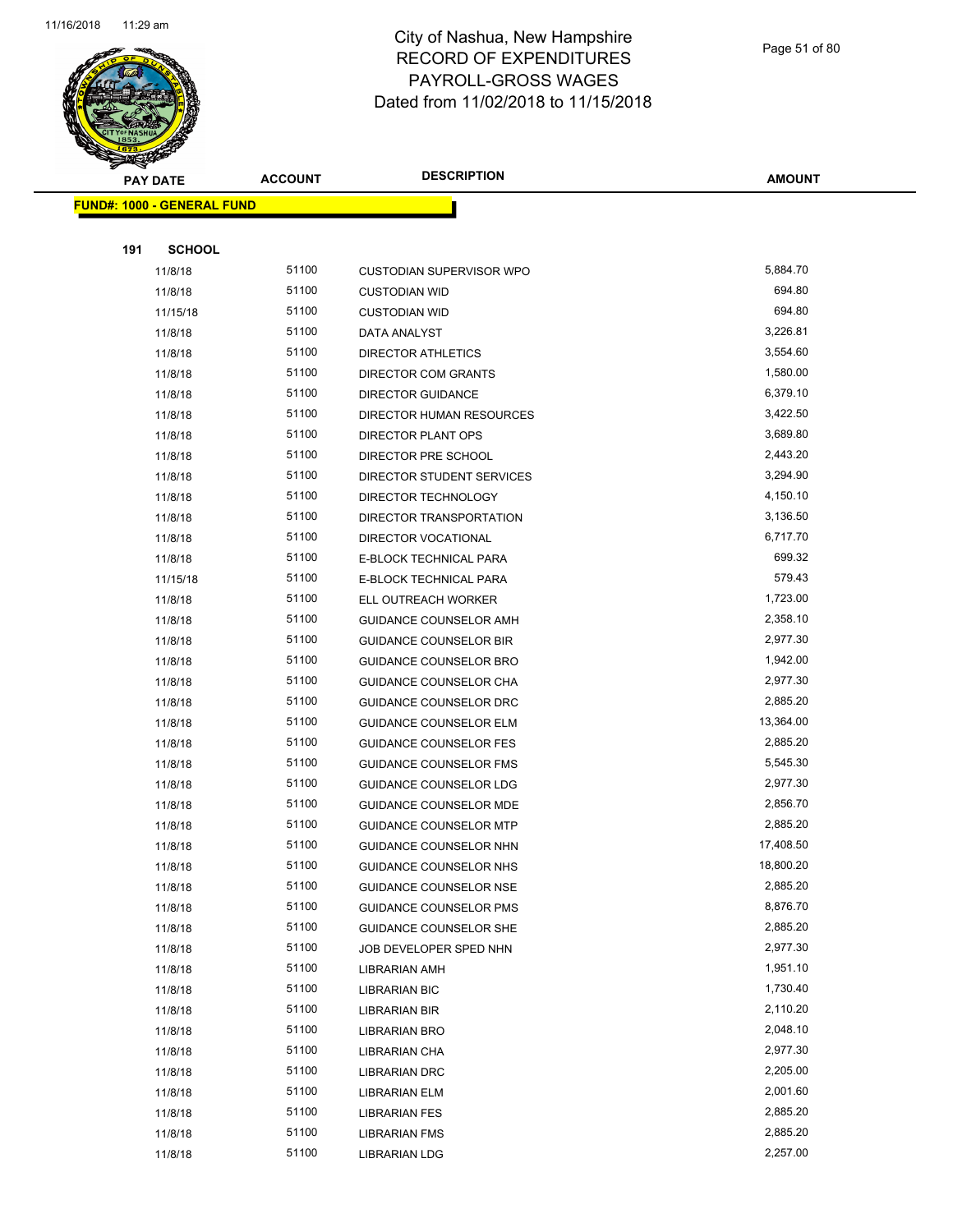

# City of Nashua, New Hampshire RECORD OF EXPENDITURES PAYROLL-GROSS WAGES

Page 52 of 80

Dated from 11/02/2018 to 11/15/2018 **PAY DATE ACCOUNT DESCRIPTION AMOUNT** h

|     | <b>FUND#: 1000 - GENERAL FUND</b> |       |                              |          |
|-----|-----------------------------------|-------|------------------------------|----------|
|     |                                   |       |                              |          |
| 191 | <b>SCHOOL</b>                     |       |                              |          |
|     | 11/8/18                           | 51100 | <b>LIBRARIAN MDE</b>         | 2,856.70 |
|     | 11/8/18                           | 51100 | <b>LIBRARIAN MTP</b>         | 1,629.00 |
|     | 11/8/18                           | 51100 | <b>LIBRARIAN NHN</b>         | 4,811.40 |
|     | 11/8/18                           | 51100 | <b>LIBRARIAN NHS</b>         | 5,900.80 |
|     | 11/8/18                           | 51100 | <b>LIBRARIAN NSE</b>         | 2,856.70 |
|     | 11/8/18                           | 51100 | <b>LIBRARIAN PMS</b>         | 2,001.60 |
|     | 11/8/18                           | 51100 | <b>LIBRARIAN SHE</b>         | 2,885.20 |
|     | 11/8/18                           | 51100 | LICENSED PRACTICAL NURSE ELM | 1,414.60 |
|     | 11/8/18                           | 51100 | LICENSED PRACTICAL NURSE FMS | 1,545.50 |
|     | 11/8/18                           | 51100 | MAINTENANCE ALARM WPO        | 998.80   |
|     | 11/15/18                          | 51100 | MAINTENANCE ALARM WPO        | 998.80   |
|     | 11/8/18                           | 51100 | MAINTENANCE ASST GRDS WPO    | 981.10   |
|     | 11/15/18                          | 51100 | MAINTENANCE ASST GRDS WPO    | 975.62   |
|     | 11/8/18                           | 51100 | MAINTENANCE CARPENTER WPO    | 975.60   |
|     | 11/15/18                          | 51100 | MAINTENANCE CARPENTER WPO    | 975.60   |
|     | 11/8/18                           | 51100 | MAINTENANCE ELECTRICIAN WPO  | 1,997.60 |
|     | 11/15/18                          | 51100 | MAINTENANCE ELECTRICIAN WPO  | 1,997.61 |
|     | 11/8/18                           | 51100 | MAINTENANCE GRDS FORMEN WPO  | 396.35   |
|     | 11/15/18                          | 51100 | MAINTENANCE GRDS FORMEN WPO  | 396.35   |
|     | 11/8/18                           | 51100 | MAINTENANCE GROUNDS WPO      | 2,874.30 |
|     | 11/15/18                          | 51100 | MAINTENANCE GROUNDS WPO      | 2,874.30 |
|     | 11/8/18                           | 51100 | MAINTENANCE HVAC WPO         | 5,857.46 |
|     | 11/15/18                          | 51100 | MAINTENANCE HVAC WPO         | 5,869.60 |
|     | 11/8/18                           | 51100 | MAINTENANCE MESSENGER WPO    | 937.60   |
|     | 11/15/18                          | 51100 | MAINTENANCE MESSENGER WPO    | 937.60   |
|     | 11/8/18                           | 51100 | MAINTENANCE PLUMBER WPO      | 1,002.80 |
|     | 11/15/18                          | 51100 | MAINTENANCE PLUMBER WPO      | 1,002.80 |
|     | 11/8/18                           | 51100 | MAINTENANCE TRADES WPO       | 2,946.00 |
|     | 11/15/18                          | 51100 | MAINTENANCE TRADES WPO       | 2,946.00 |
|     | 11/8/18                           | 51100 | MARKETING TEACHER NHS        | 2,799.90 |
|     | 11/8/18                           | 51100 | <b>NURSE AMH</b>             | 2,701.20 |
|     | 11/8/18                           | 51100 | <b>NURSE BIC</b>             | 2,701.20 |
|     | 11/8/18                           | 51100 | <b>NURSE BIR</b>             | 2,674.40 |
|     | 11/8/18                           | 51100 | <b>NURSE BRO</b>             | 2,701.20 |
|     | 11/8/18                           | 51100 | <b>NURSE CHA</b>             | 2,701.20 |
|     | 11/8/18                           | 51100 | <b>NURSE DRC</b>             | 2,701.20 |
|     | 11/8/18                           | 51100 | <b>NURSE ELM</b>             | 3,192.30 |
|     | 11/8/18                           | 51100 | <b>NURSE FES</b>             | 1,195.70 |
|     | 11/8/18                           | 51100 | <b>NURSE FMS</b>             | 4,431.60 |
|     | 11/8/18                           | 51100 | <b>NURSE LDG</b>             | 2,555.80 |
|     | 11/8/18                           | 51100 | <b>NURSE MDE</b>             | 2,208.00 |
|     | 11/8/18                           | 51100 | <b>NURSE MTP</b>             | 1,819.69 |
|     | 11/8/18                           | 51100 | <b>NURSE NHN</b>             | 3,460.80 |
|     | 11/8/18                           | 51100 | <b>NURSE NHS</b>             | 3,400.70 |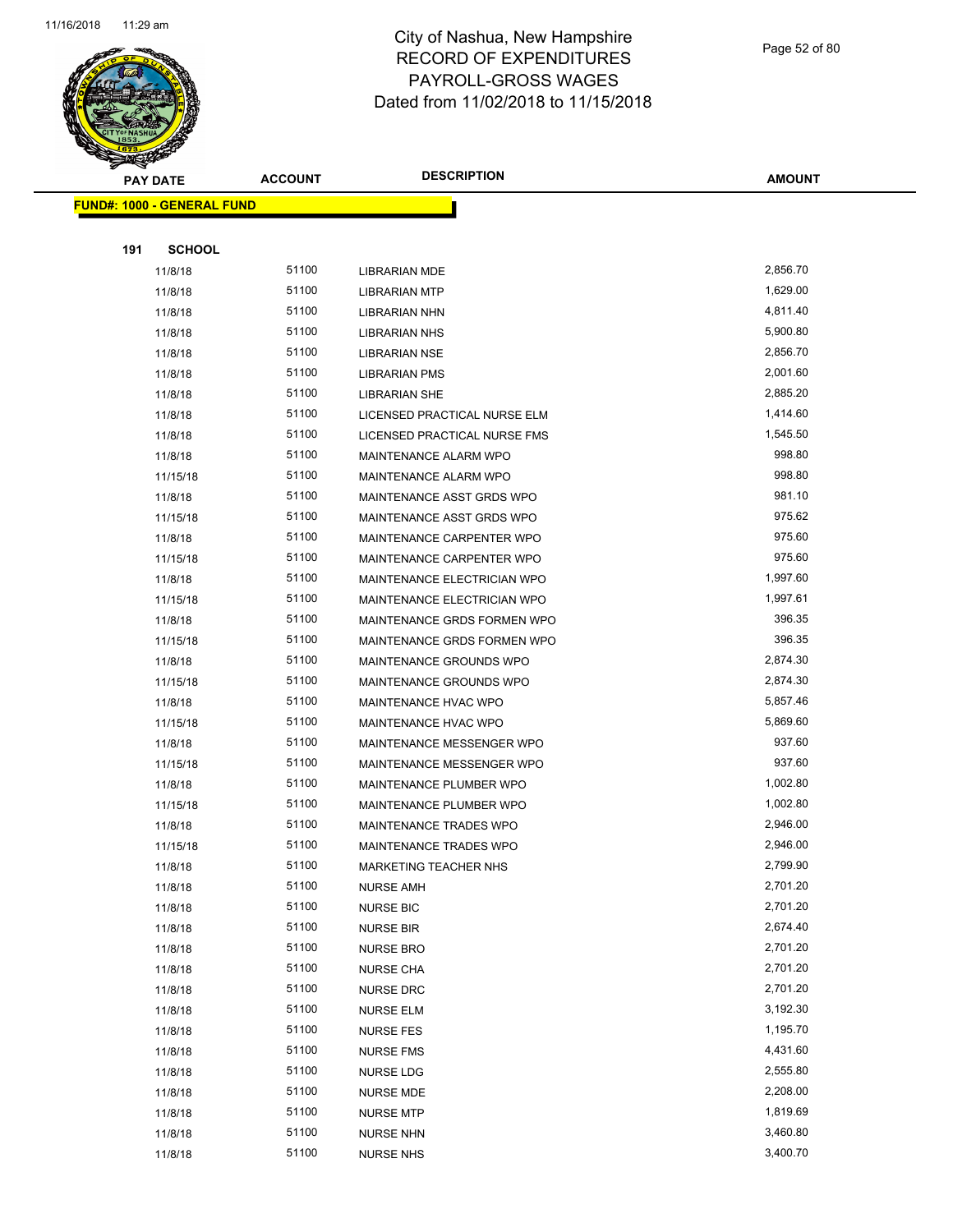

Page 53 of 80

| <b>PAY DATE</b>                   | <b>ACCOUNT</b> | <b>DESCRIPTION</b>                         | <b>AMOUNT</b>        |
|-----------------------------------|----------------|--------------------------------------------|----------------------|
| <b>FUND#: 1000 - GENERAL FUND</b> |                |                                            |                      |
|                                   |                |                                            |                      |
| 191<br><b>SCHOOL</b>              |                |                                            |                      |
| 11/8/18                           | 51100          | <b>NURSE NSE</b>                           | 2,701.20             |
| 11/8/18                           | 51100          | <b>NURSE PMS</b>                           | 1,561.40             |
| 11/8/18                           | 51100          | <b>NURSE SHE</b>                           | 1,794.50             |
| 11/8/18                           | 51100          | OFFICE MANAGER BUSINESS                    | 2,509.20             |
| 11/8/18                           | 51100          | OFFICE MANAGER HUMAN RESOURCES             | 1,900.50             |
| 11/8/18                           | 51100          | OFFICE MANAGER SPED                        | 1,923.40             |
| 11/8/18                           | 51100          | PARA PRE SCHOOL BIR                        | 1,060.99             |
| 11/15/18                          | 51100          | PARA PRE SCHOOL BIR                        | 807.71               |
| 11/8/18                           | 51100          | PARA ALT AMH                               | 613.47               |
| 11/15/18                          | 51100          | PARA ALT AMH                               | 496.86               |
| 11/8/18                           | 51100          | PARA ALT DRC                               | 510.75               |
| 11/15/18                          | 51100          | PARA ALT DRC                               | 419.41               |
| 11/8/18                           | 51100          | PARA ALT FMS                               | 664.36               |
| 11/15/18                          | 51100          | PARA ALT FMS                               | 539.47               |
| 11/8/18                           | 51100          | PARA ALT LDG                               | 460.47               |
| 11/15/18                          | 51100          | PARA ALT LDG                               | 372.60               |
| 11/8/18                           | 51100          | PARA ALT MTP                               | 435.88               |
| 11/15/18                          | 51100          | PARA ALT MTP                               | 175.76               |
| 11/8/18                           | 51100          | PARA ALT PMS                               | 439.40               |
| 11/15/18                          | 51100          | PARA ALT PMS                               | 351.52               |
| 11/8/18                           | 51100          | PARA DW SPEC ED AMH                        | 11,142.80            |
| 11/15/18                          | 51100          | PARA DW SPEC ED AMH                        | 9,043.84             |
| 11/8/18                           | 51100          | PARA DW SPEC ED BIC                        | 888.30               |
| 11/15/18                          | 51100          | PARA DW SPEC ED BIC                        | 710.64               |
| 11/8/18                           | 51100          | PARA DW SPEC ED BIR                        | 2,720.42             |
| 11/15/18                          | 51100          | PARA DW SPEC ED BIR                        | 1,898.88             |
| 11/8/18                           | 51100          | PARA DW SPEC ED BRO                        | 3,348.24             |
| 11/15/18                          | 51100          | PARA DW SPEC ED BRO                        | 2,545.38             |
| 11/8/18                           | 51100          | PARA DW SPEC ED CHA                        | 10,639.77            |
| 11/15/18                          | 51100          | PARA DW SPEC ED CHA                        | 9,196.47             |
| 11/8/18                           | 51100          | PARA DW SPEC ED FMS                        | 7,808.04             |
| 11/15/18                          | 51100          | PARA DW SPEC ED FMS                        | 6,304.77             |
| 11/8/18                           | 51100          | PARA DW SPEC ED MDE                        | 9,364.07             |
| 11/15/18                          | 51100          | PARA DW SPEC ED MDE                        | 7,437.97             |
| 11/8/18                           | 51100          | PARA DW SPEC ED MTP                        | 382.92               |
| 11/15/18                          | 51100          | PARA DW SPEC ED MTP                        | 482.76               |
| 11/8/18                           | 51100          | PARA DW SPEC ED NHN                        | 4,542.94             |
| 11/15/18                          | 51100          | PARA DW SPEC ED NHN                        | 3,627.14             |
| 11/8/18                           | 51100          | PARA DW SPEC ED NHS                        | 5,824.46             |
| 11/15/18                          | 51100<br>51100 | PARA DW SPEC ED NHS                        | 5,158.27<br>4,036.31 |
| 11/8/18<br>11/15/18               | 51100          | PARA DW SPEC ED NSE<br>PARA DW SPEC ED NSE | 3,462.94             |
| 11/8/18                           | 51100          | PARA DW SPEC ED PMS                        | 1,720.35             |
| 11/15/18                          | 51100          | PARA DW SPEC ED PMS                        | 1,373.18             |
|                                   |                |                                            |                      |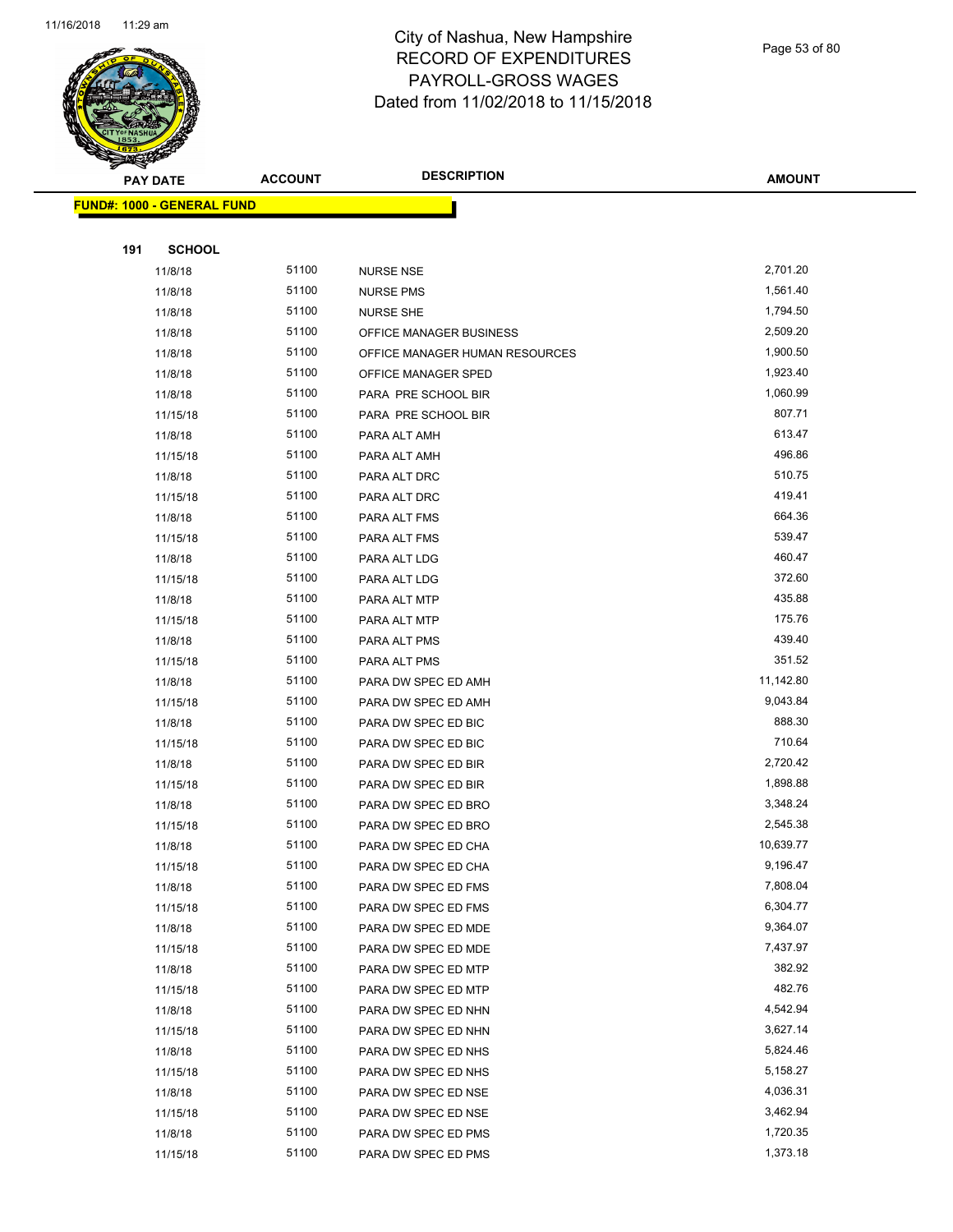

Page 54 of 80

| <b>PAY DATE</b>                   | <b>ACCOUNT</b> | <b>DESCRIPTION</b>             | <b>AMOUNT</b>        |
|-----------------------------------|----------------|--------------------------------|----------------------|
| <b>FUND#: 1000 - GENERAL FUND</b> |                |                                |                      |
|                                   |                |                                |                      |
| 191<br><b>SCHOOL</b>              |                |                                |                      |
| 11/8/18                           | 51100          | PARA DW SPEC ED SHE            | 12,078.95            |
| 11/15/18                          | 51100          | PARA DW SPEC ED SHE            | 10,572.83            |
| 11/8/18                           | 51100          | PARA DW SPEC ED WID            | 1,841.72             |
| 11/15/18                          | 51100          | PARA DW SPEC ED WID            | 1,323.92             |
| 11/8/18                           | 51100          | PARA DW SPEC ELM               | 7,663.21             |
| 11/15/18                          | 51100          | PARA DW SPEC ELM               | 6,482.29             |
| 11/8/18                           | 51100          | PARA ELL DRC                   | 567.90               |
| 11/15/18                          | 51100          | PARA ELL DRC                   | 454.32               |
| 11/8/18                           | 51100          | PARA ELL ELM                   | 878.39               |
| 11/15/18                          | 51100          | PARA ELL ELM                   | 697.93               |
| 11/8/18                           | 51100          | PARA ELL FES                   | 520.00               |
| 11/15/18                          | 51100          | PARA ELL FES                   | 412.56               |
| 11/8/18                           | 51100          | PARA ELL FMS                   | 447.05               |
| 11/15/18                          | 51100          | PARA ELL FMS                   | 351.50               |
| 11/8/18                           | 51100          | PARA ELL LDG                   | 1,177.29             |
| 11/15/18                          | 51100          | PARA ELL LDG                   | 942.81               |
| 11/8/18                           | 51100          | PARA ELL MTP                   | 440.44               |
| 11/15/18                          | 51100          | PARA ELL MTP                   | 356.72               |
| 11/8/18                           | 51100          | PARA ELL PMS                   | 426.55               |
| 11/15/18                          | 51100          | PARA ELL PMS                   | 344.66               |
| 11/8/18                           | 51100          | PARA ELL SHE                   | 644.83               |
| 11/15/18                          | 51100          | PARA ELL SHE                   | 512.93               |
| 11/8/18                           | 51100          | PARA INST AMH                  | 2,086.37             |
| 11/15/18                          | 51100          | PARA INST AMH                  | 1,661.34             |
| 11/8/18                           | 51100          | PARA INST BIC                  | 6,795.15             |
| 11/15/18                          | 51100          | PARA INST BIC                  | 5,467.32             |
| 11/8/18                           | 51100          | PARA INST BIR                  | 3,515.03             |
| 11/15/18                          | 51100          | PARA INST BIR                  | 2,814.44             |
| 11/8/18                           | 51100          | PARA INST BRO                  | 3,445.63             |
| 11/15/18                          | 51100          | PARA INST BRO                  | 2,767.01             |
| 11/8/18                           | 51100          | PARA INST CHA                  | 4,446.99             |
| 11/15/18                          | 51100          | PARA INST CHA                  | 3,602.19             |
| 11/8/18                           | 51100          | PARA INST DRC                  | 3,813.37             |
| 11/15/18                          | 51100          | PARA INST DRC                  | 3,064.59             |
| 11/8/18                           | 51100<br>51100 | PARA INST ELM                  | 5,751.58             |
| 11/15/18<br>11/8/18               | 51100          | PARA INST ELM<br>PARA INST FES | 4,636.75<br>7,198.97 |
| 11/15/18                          | 51100          | PARA INST FES                  | 5,755.41             |
| 11/8/18                           | 51100          | PARA INST FMS                  | 5,202.74             |
| 11/15/18                          | 51100          |                                | 4,133.67             |
| 11/8/18                           | 51100          | PARA INST FMS<br>PARA INST LDG | 5,962.12             |
| 11/15/18                          | 51100          | PARA INST LDG                  | 4,777.66             |
| 11/8/18                           | 51100          | PARA INST MDE                  | 4,346.23             |
| 11/15/18                          | 51100          | PARA INST MDE                  | 3,585.66             |
|                                   |                |                                |                      |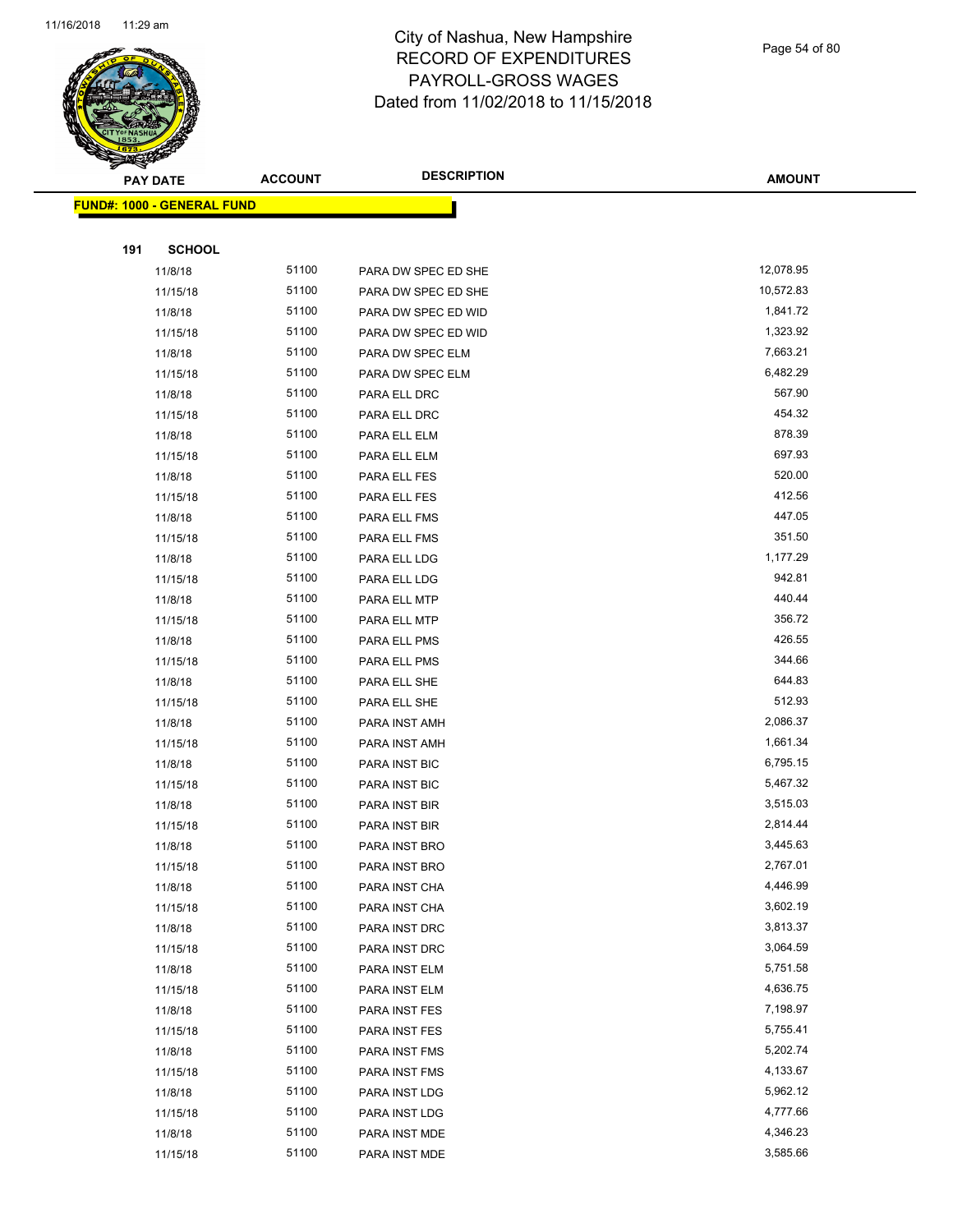

Page 55 of 80

|     | <b>PAY DATE</b>                   | <b>ACCOUNT</b> | <b>DESCRIPTION</b>           | <b>AMOUNT</b>    |
|-----|-----------------------------------|----------------|------------------------------|------------------|
|     | <b>FUND#: 1000 - GENERAL FUND</b> |                |                              |                  |
|     |                                   |                |                              |                  |
| 191 | <b>SCHOOL</b>                     |                |                              |                  |
|     | 11/8/18                           | 51100          | PARA INST MTP                | 2,408.65         |
|     | 11/15/18                          | 51100          | PARA INST MTP                | 1,948.82         |
|     | 11/8/18                           | 51100          | PARA INST NHN                | 2,845.34         |
|     | 11/15/18                          | 51100          | PARA INST NHN                | 2,288.09         |
|     | 11/8/18                           | 51100          | PARA INST NHS                | 2,287.01         |
|     | 11/15/18                          | 51100          | PARA INST NHS                | 1,836.53         |
|     | 11/8/18                           | 51100          | PARA INST NSE                | 4,488.08         |
|     | 11/15/18                          | 51100          | PARA INST NSE                | 3,687.79         |
|     | 11/8/18                           | 51100          | PARA INST PMS                | 4,983.61         |
|     | 11/15/18                          | 51100          | PARA INST PMS                | 4,194.88         |
|     | 11/8/18                           | 51100          | PARA INST SHE                | 3,153.71         |
|     | 11/15/18                          | 51100          | PARA INST SHE                | 2,554.00         |
|     | 11/8/18                           | 51100          | PARA JOB COACH               | 214.42           |
|     | 11/15/18                          | 51100          | PARA JOB COACH               | 232.00           |
|     | 11/8/18                           | 51100          | PARA KIND AMH                | 1,104.60         |
|     | 11/15/18                          | 51100          | PARA KIND AMH                | 875.73           |
|     | 11/8/18                           | 51100          | PARA KIND BIC                | 436.81           |
|     | 11/15/18                          | 51100          | PARA KIND BIC                | 337.83           |
|     | 11/8/18                           | 51100          | PARA KIND BIR                | 586.20           |
|     | 11/15/18                          | 51100          | PARA KIND BIR                | 468.96           |
|     | 11/8/18                           | 51100          | PARA KIND BRO                | 600.87           |
|     | 11/15/18                          | 51100          | PARA KIND BRO                | 483.63           |
|     | 11/8/18                           | 51100          | PARA KIND CHA                | 419.73           |
|     | 11/15/18                          | 51100          | PARA KIND CHA                | 348.08           |
|     | 11/8/18                           | 51100          | PARA KIND DRC                | 582.00           |
|     | 11/15/18                          | 51100          | PARA KIND DRC                | 465.60           |
|     | 11/8/18                           | 51100          | PARA KIND FES                | 858.18           |
|     | 11/15/18                          | 51100          | PARA KIND FES                | 782.76           |
|     | 11/8/18                           | 51100          | PARA KIND LDG                | 1,082.85         |
|     | 11/15/18                          | 51100          | PARA KIND LDG                | 864.34           |
|     | 11/8/18                           | 51100          | PARA KIND MDE                | 581.32           |
|     | 11/15/18                          | 51100          | PARA KIND MDE                | 483.62           |
|     | 11/8/18                           | 51100          | PARA KIND MTP                | 843.46           |
|     | 11/15/18                          | 51100          | PARA KIND MTP                | 685.41           |
|     | 11/8/18                           | 51100          | PARA KIND NSE                | 620.42<br>508.04 |
|     | 11/15/18                          | 51100<br>51100 | PARA KIND NSE                | 659.50           |
|     | 11/8/18                           |                | PARA KIND SHE                | 532.48           |
|     | 11/15/18                          | 51100<br>51100 | PARA KIND SHE                | 297.45           |
|     | 11/8/18                           | 51100          | PARA LIB NHN                 | 198.30           |
|     | 11/15/18<br>11/8/18               | 51100          | PARA LIB NHN<br>PARA LIB NHS | 204.77           |
|     | 11/15/18                          | 51100          | PARA LIB NHS                 | 143.34           |
|     | 11/8/18                           | 51100          | PARA MEDIA NHN               | 674.35           |
|     | 11/15/18                          | 51100          | PARA MEDIA NHN               | 539.48           |
|     |                                   |                |                              |                  |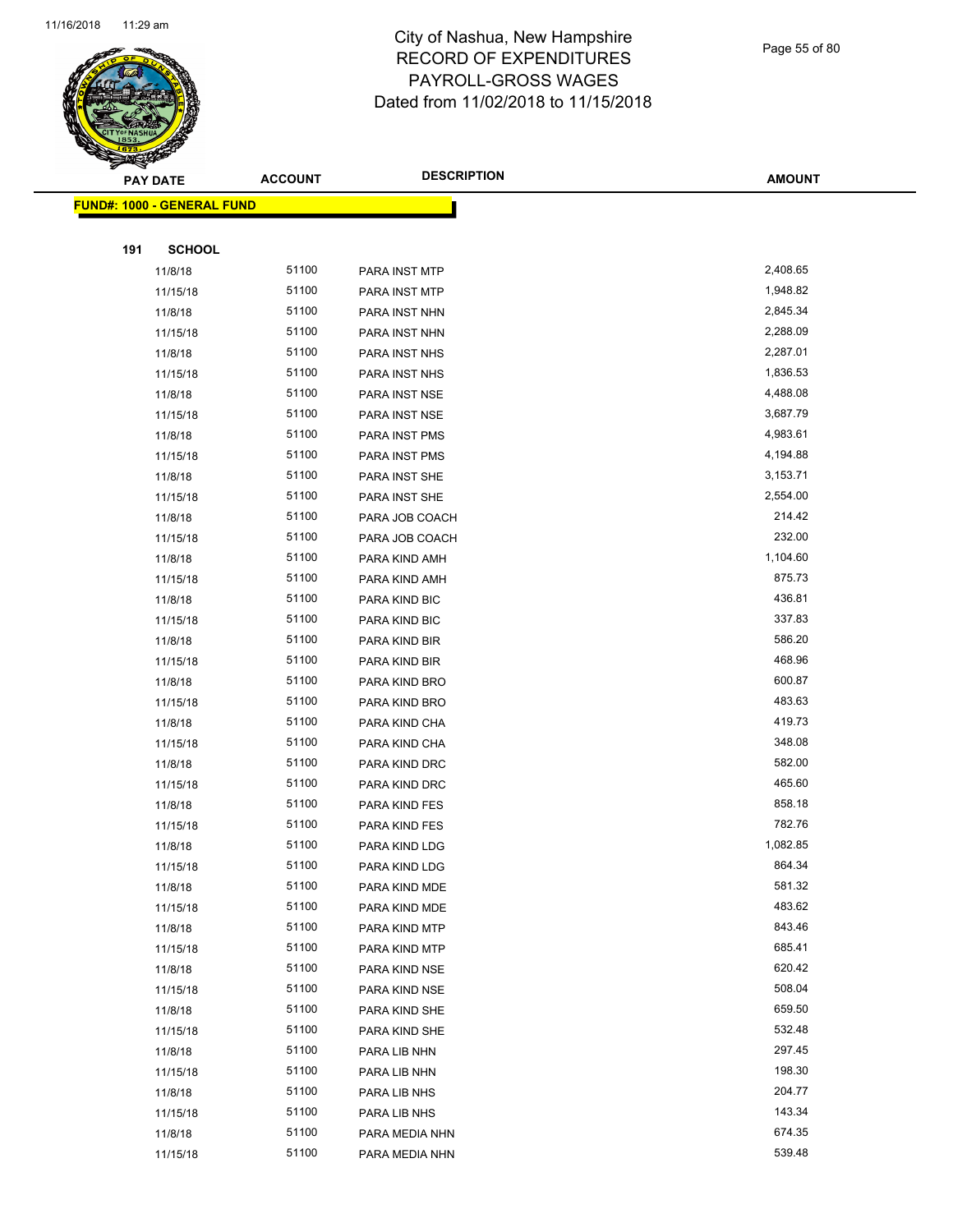

Page 56 of 80

| PAY DATE                          | <b>ACCOUNT</b> | <b>DESCRIPTION</b>       | <b>AMOUNT</b> |
|-----------------------------------|----------------|--------------------------|---------------|
| <b>FUND#: 1000 - GENERAL FUND</b> |                |                          |               |
|                                   |                |                          |               |
| 191<br><b>SCHOOL</b>              |                |                          |               |
| 11/8/18                           | 51100          | PARA MEDIA NHS           | 1,085.14      |
| 11/15/18                          | 51100          | PARA MEDIA NHS           | 869.99        |
| 11/8/18                           | 51100          | PARA PRE SCH BIC         | 854.40        |
| 11/15/18                          | 51100          | PARA PRE SCH BIC         | 648.48        |
| 11/8/18                           | 51100          | PARA PRE SCH BRO         | 6,447.75      |
| 11/15/18                          | 51100          | PARA PRE SCH BRO         | 5,163.77      |
| 11/8/18                           | 51100          | PARA PRE SCH MTP         | 712.86        |
| 11/15/18                          | 51100          | PARA PRE SCH MTP         | 437.61        |
| 11/8/18                           | 51100          | PARA PRE SCH NSE         | 721.65        |
| 11/15/18                          | 51100          | PARA PRE SCH NSE         | 543.99        |
| 11/8/18                           | 51100          | PARA READ ELM            | 615.53        |
| 11/15/18                          | 51100          | PARA READ ELM            | 488.52        |
| 11/8/18                           | 51100          | PARA SCI NHN             | 624.40        |
| 11/15/18                          | 51100          | PARA SCI NHN             | 499.52        |
| 11/8/18                           | 51100          | PARA SCI NHS             | 619.70        |
| 11/15/18                          | 51100          | PARA SCI NHS             | 495.76        |
| 11/8/18                           | 51100          | PARA TTI AMH             | 849.52        |
| 11/15/18                          | 51100          | PARA TTI AMH             | 688.00        |
| 11/8/18                           | 51100          | PARA TTI NURSERY         | 643.09        |
| 11/15/18                          | 51100          | PARA TTI NURSERY         | 622.96        |
| 11/8/18                           | 51100          | PARA VOC NHS             | 435.90        |
| 11/15/18                          | 51100          | PARA VOC NHS             | 345.84        |
| 11/8/18                           | 51100          | PEER COACH               | 5,862.50      |
| 11/8/18                           | 51100          | PRINCIPAL AMH            | 3,767.30      |
| 11/8/18                           | 51100          | PRINCIPAL BIC            | 3,727.50      |
| 11/8/18                           | 51100          | PRINCIPAL BIR            | 3,855.80      |
| 11/8/18                           | 51100          | PRINCIPAL BRO            | 3,621.80      |
| 11/8/18                           | 51100          | PRINCIPAL CHA            | 3,802.60      |
| 11/8/18                           | 51100          | PRINCIPAL DRC            | 3,745.20      |
| 11/8/18                           | 51100          | PRINCIPAL ELM            | 3,785.30      |
| 11/8/18                           | 51100          | PRINCIPAL FES            | 3,740.40      |
| 11/8/18                           | 51100          | PRINCIPAL FMS            | 3,902.50      |
| 11/8/18                           | 51100          | PRINCIPAL LDG            | 3,973.10      |
| 11/8/18                           | 51100          | PRINCIPAL MDE            | 3,775.60      |
| 11/8/18                           | 51100          | PRINCIPAL MTP            | 3,851.00      |
| 11/8/18                           | 51100          | PRINCIPAL NHN            | 4,000.00      |
| 11/8/18                           | 51100          | PRINCIPAL NHS            | 4,245.20      |
| 11/8/18                           | 51100          | PRINCIPAL NSE            | 3,933.30      |
| 11/8/18                           | 51100          | PRINCIPAL PMS            | 3,838.30      |
| 11/8/18                           | 51100          | PRINCIPAL SHE            | 3,639.40      |
| 11/8/18                           | 51100          | SCHOOL PSYCHOLOGIST WID  | 37,627.70     |
| 11/8/18                           | 51100          | SCHOOL PSYCHOLOGY INTERN | 590.90        |
| 11/8/18                           | 51100          | SECURITY MONITOR NHN     | 2,084.40      |
| 11/15/18                          | 51100          | SECURITY MONITOR NHN     | 1,667.52      |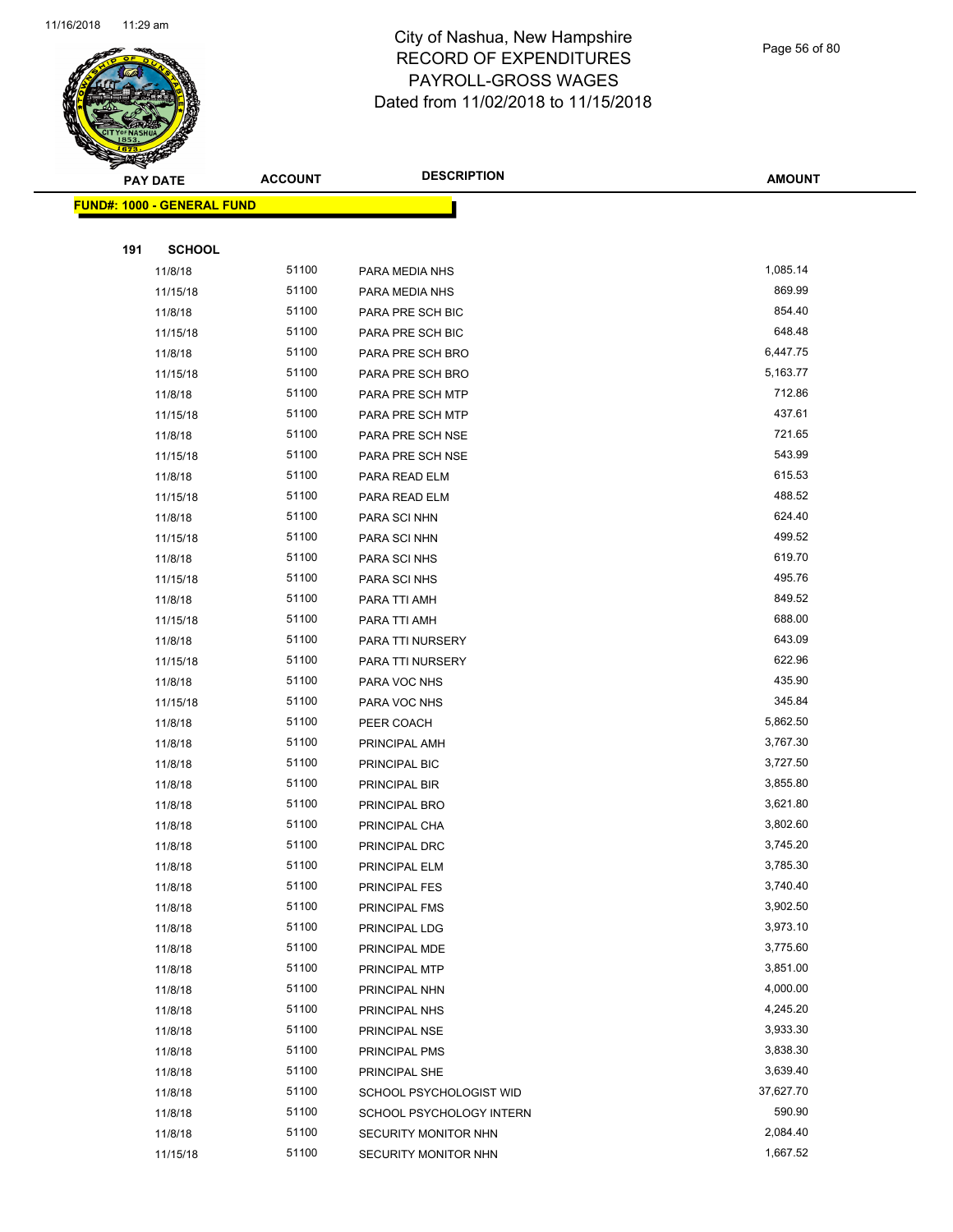

Page 57 of 80

|     | <b>PAY DATE</b>                   | <b>ACCOUNT</b> | <b>DESCRIPTION</b>                               | <b>AMOUNT</b> |
|-----|-----------------------------------|----------------|--------------------------------------------------|---------------|
|     | <b>FUND#: 1000 - GENERAL FUND</b> |                |                                                  |               |
|     |                                   |                |                                                  |               |
| 191 | <b>SCHOOL</b>                     |                |                                                  |               |
|     | 11/8/18                           | 51100          | SECURITY MONITOR NHS                             | 2,774.87      |
|     | 11/15/18                          | 51100          | <b>SECURITY MONITOR NHS</b>                      | 2,210.33      |
|     | 11/8/18                           | 51100          | SIGN LANGUAGE INTERPRETER                        | 6,731.89      |
|     | 11/15/18                          | 51100          | SIGN LANGUAGE INTERPRETER                        | 5,410.94      |
|     | 11/8/18                           | 51100          | SOCIAL WORKER                                    | 1,927.80      |
|     | 11/8/18                           | 51100          | SOCIAL WORKER FMS                                | 2,026.29      |
|     | 11/8/18                           | 51100          | SPECIAL SERVICES ADMINISTRATOR                   | 2,711.50      |
|     | 11/8/18                           | 51100          | SPEECH LANG PATHOLOGIST WID                      | 58,717.73     |
|     | 11/8/18                           | 51100          | SPEECH LANGUAGE ASST                             | 721.66        |
|     | 11/15/18                          | 51100          | SPEECH LANGUAGE ASST                             | 572.92        |
|     | 11/8/18                           | 51100          | STUDENT ACTIVITY COORD NHN                       | 1,093.00      |
|     | 11/8/18                           | 51100          | STUDENT INFO COORDINATOR                         | 1,817.70      |
|     |                                   | 51100          |                                                  | 6,105.80      |
|     | 11/8/18                           | 51100          | <b>SUPERINTENDENT</b><br>SYSTEMS ADMIN FULL YEAR | 10,028.60     |
|     | 11/8/18                           | 51100          |                                                  | 2,701.20      |
|     | 11/8/18                           | 51100          | <b>TEACHER ART AMH</b><br><b>TEACHER ART BIC</b> | 2,110.20      |
|     | 11/8/18                           | 51100          |                                                  | 2,701.20      |
|     | 11/8/18                           | 51100          | TEACHER ART BIR                                  | 3,518.70      |
|     | 11/8/18                           | 51100          | TEACHER ART BRO                                  | 2,085.00      |
|     | 11/8/18                           | 51100          | TEACHER ART CHA                                  | 2,026.30      |
|     | 11/8/18                           | 51100          | TEACHER ART DRC<br><b>TEACHER ART ELM</b>        | 4,827.20      |
|     | 11/8/18                           | 51100          |                                                  | 1,670.30      |
|     | 11/8/18                           | 51100          | <b>TEACHER ART FES</b>                           | 2,701.20      |
|     | 11/8/18                           | 51100          | <b>TEACHER ART LDG</b>                           | 2,026.30      |
|     | 11/8/18                           | 51100          | <b>TEACHER ART MDE</b>                           | 10,627.90     |
|     | 11/8/18                           | 51100          | TEACHER ART NHN<br>TEACHER ART NHS               | 10,418.00     |
|     | 11/8/18                           | 51100          |                                                  | 2,977.30      |
|     | 11/8/18                           | 51100          | <b>TEACHER ART NSE</b>                           | 3,985.49      |
|     | 11/8/18<br>11/8/18                | 51100          | <b>TEACHER ART PMS</b><br><b>TEACHER ART SHE</b> | 2,555.80      |
|     |                                   | 51100          | TEACHER AUTO NHN                                 | 2,701.20      |
|     | 11/8/18<br>11/8/18                | 51100          | TEACHER BEHAVIOR SPEC WID                        | 5,770.40      |
|     | 11/8/18                           | 51100          | TEACHER BIO TEC NHN                              | 2,453.30      |
|     | 11/8/18                           | 51100          | TEACHER BUILD CONST NHS                          | 2,701.20      |
|     | 11/8/18                           | 51100          | TEACHER BUSINESS NHN                             | 8,552.80      |
|     | 11/8/18                           | 51100          | TEACHER BUSINESS NHS                             | 8,754.50      |
|     | 11/8/18                           | 51100          | TEACHER COMPUTER ELM                             | 3,587.70      |
|     | 11/8/18                           | 51100          | TEACHER COMPUTER FMS                             | 5,322.70      |
|     | 11/8/18                           | 51100          | TEACHER COMPUTER NHN                             | 5,293.80      |
|     | 11/8/18                           | 51100          | TEACHER COMPUTER NHS                             | 1,561.40      |
|     | 11/8/18                           | 51100          | <b>TEACHER COMPUTER PMS</b>                      | 6,077.50      |
|     | 11/8/18                           | 51100          | TEACHER COSMETOLOGY NHN                          | 4,495.70      |
|     | 11/8/18                           | 51100          | TEACHER CULINARY NHN                             | 5,466.70      |
|     | 11/8/18                           | 51100          | <b>TEACHER DEAF NSE</b>                          | 4,690.90      |
|     | 11/8/18                           | 51100          | TEACHER DEAF WID                                 | 5,770.40      |
|     |                                   |                |                                                  |               |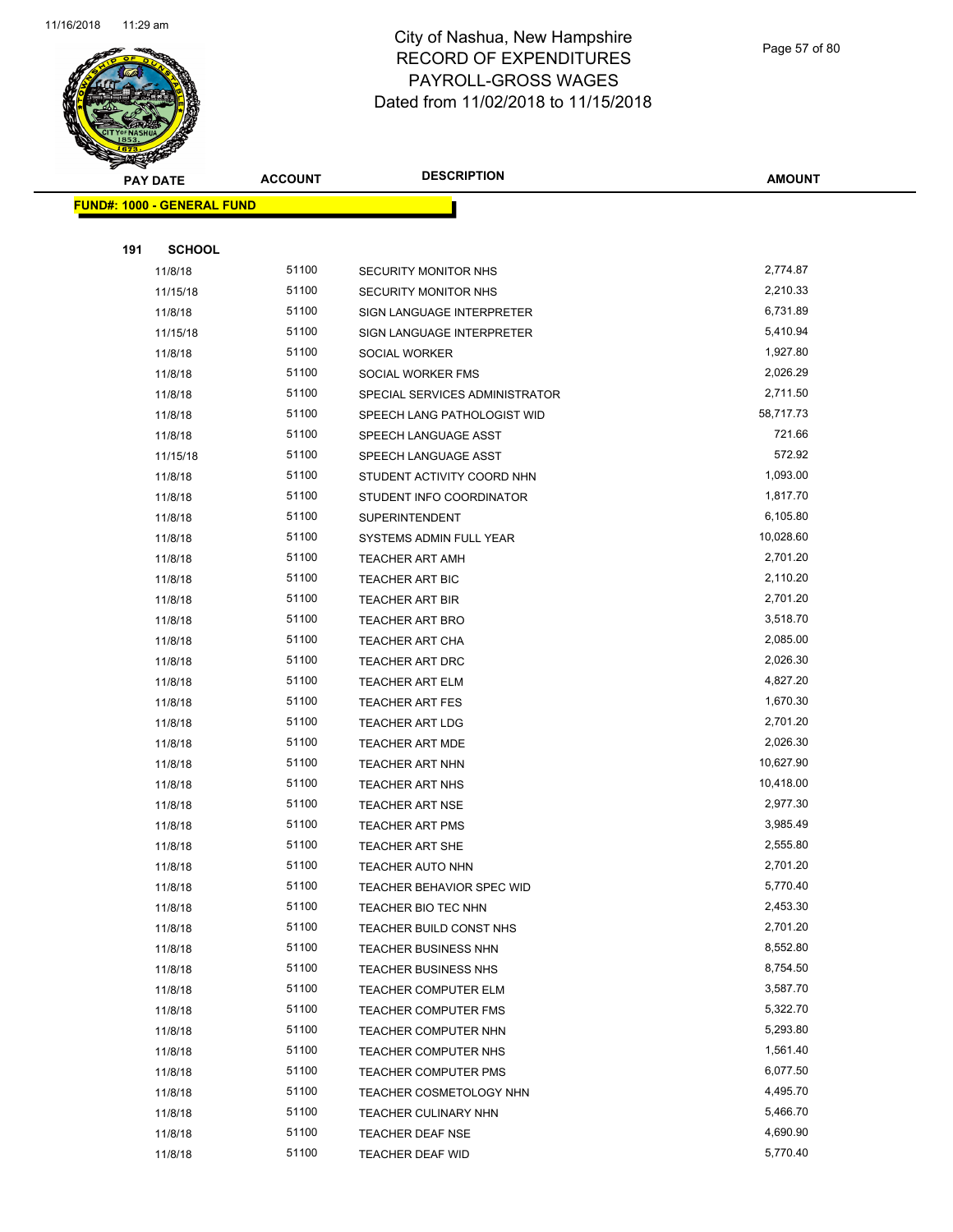

Page 58 of 80

| <b>PAY DATE</b>                   | <b>ACCOUNT</b> | <b>DESCRIPTION</b>         | <b>AMOUNT</b> |
|-----------------------------------|----------------|----------------------------|---------------|
| <b>FUND#: 1000 - GENERAL FUND</b> |                |                            |               |
|                                   |                |                            |               |
| 191<br><b>SCHOOL</b>              |                |                            |               |
| 11/8/18                           | 51100          | <b>TEACHER DWSE AMH</b>    | 2,885.20      |
| 11/8/18                           | 51100          | <b>TEACHER DWSE BIR</b>    | 4,727.50      |
| 11/8/18                           | 51100          | TEACHER DWSE BRO           | 2,977.30      |
| 11/8/18                           | 51100          | <b>TEACHER DWSE ELM</b>    | 14,987.80     |
| 11/8/18                           | 51100          | <b>TEACHER DWSE FMS</b>    | 4,974.10      |
| 11/8/18                           | 51100          | <b>TEACHER DWSE MDE</b>    | 4,836.30      |
| 11/8/18                           | 51100          | TEACHER DWSE NHS           | 2,777.36      |
| 11/8/18                           | 51100          | TEACHER DWSE SHE           | 5,871.60      |
| 11/8/18                           | 51100          | <b>TEACHER ECE NHS</b>     | 5,770.40      |
| 11/8/18                           | 51100          | TEACHER ELECTRICAL NHS     | 2,701.20      |
| 11/8/18                           | 51100          | <b>TEACHER ELL AMH</b>     | 2,178.30      |
| 11/8/18                           | 51100          | <b>TEACHER ELL BIC</b>     | 1,927.80      |
| 11/8/18                           | 51100          | <b>TEACHER ELL BIR</b>     | 2,885.20      |
| 11/8/18                           | 51100          | <b>TEACHER ELL DRC</b>     | 5,678.40      |
| 11/8/18                           | 51100          | <b>TEACHER ELL ELM</b>     | 4,778.10      |
| 11/8/18                           | 51100          | <b>TEACHER ELL FES</b>     | 7,567.60      |
| 11/8/18                           | 51100          | <b>TEACHER ELL FMS</b>     | 1,865.80      |
| 11/8/18                           | 51100          | <b>TEACHER ELL LDG</b>     | 6,069.20      |
| 11/8/18                           | 51100          | <b>TEACHER ELL MTP</b>     | 2,885.20      |
| 11/8/18                           | 51100          | <b>TEACHER ELL NHN</b>     | 5,665.60      |
| 11/8/18                           | 51100          | <b>TEACHER ELL NHS</b>     | 11,188.90     |
| 11/8/18                           | 51100          | <b>TEACHER ELL PMS</b>     | 2,110.20      |
| 11/8/18                           | 51100          | <b>TEACHER ELL SHE</b>     | 2,016.90      |
| 11/8/18                           | 51100          | <b>TEACHER ENGLISH ELM</b> | 25,409.00     |
| 11/8/18                           | 51100          | TEACHER ENGLISH FMS        | 16,511.70     |
| 11/8/18                           | 51100          | TEACHER ENGLISH NHN        | 45,923.51     |
| 11/15/18                          | 51100          | TEACHER ENGLISH NHN        | 3,327.35      |
| 11/8/18                           | 51100          | <b>TEACHER ENGLISH NHS</b> | 48,068.20     |
| 11/8/18                           | 51100          | <b>TEACHER ENGLISH PMS</b> | 17,109.40     |
| 11/8/18                           | 51100          | <b>TEACHER FACS ELM</b>    | 2,048.10      |
| 11/8/18                           | 51100          | <b>TEACHER FACS FMS</b>    | 4,679.70      |
| 11/8/18                           | 51100          | <b>TEACHER FACS NHN</b>    | 6,610.70      |
| 11/8/18                           | 51100          | <b>TEACHER FACS NHS</b>    | 8,689.70      |
| 11/8/18                           | 51100          | <b>TEACHER FACS PMS</b>    | 3,190.40      |
| 11/8/18                           | 51100          | TEACHER FOREIGN LANG ELM   | 5,954.60      |
| 11/8/18                           | 51100          | TEACHER FOREIGN LANG FMS   | 2,885.20      |
| 11/8/18                           | 51100          | TEACHER FOREIGN LANG NHN   | 13,632.41     |
| 11/8/18                           | 51100          | TEACHER FOREIGN LANG NHS   | 18,232.70     |
| 11/8/18                           | 51100          | TEACHER FOREIGN LANG PMS   | 5,305.10      |
| 11/8/18                           | 51100          | <b>TEACHER GR1 AMH</b>     | 8,886.20      |
| 11/8/18                           | 51100          | TEACHER GR1 BIC            | 9,509.90      |
| 11/8/18                           | 51100          | TEACHER GR1 BIR            | 8,655.60      |
| 11/8/18                           | 51100          | <b>TEACHER GR1 BRO</b>     | 7,816.60      |
| 11/8/18                           | 51100          | <b>TEACHER GR1 CHA</b>     | 8,103.60      |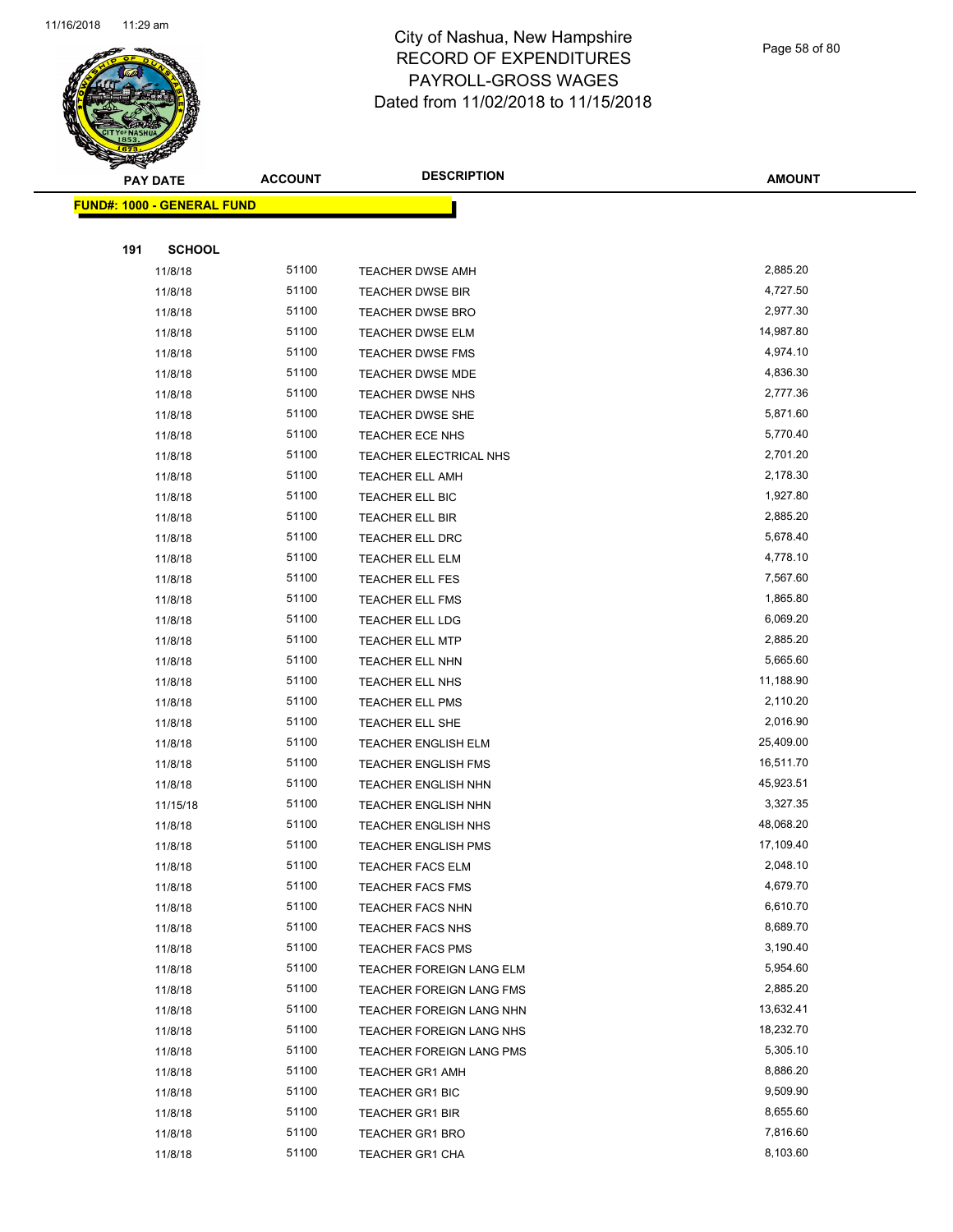

Page 59 of 80

|     | <b>PAY DATE</b>                   | <b>ACCOUNT</b> | <b>DESCRIPTION</b>     | <b>AMOUNT</b> |
|-----|-----------------------------------|----------------|------------------------|---------------|
|     | <b>FUND#: 1000 - GENERAL FUND</b> |                |                        |               |
|     |                                   |                |                        |               |
| 191 | <b>SCHOOL</b>                     |                |                        |               |
|     | 11/8/18                           | 51100          | <b>TEACHER GR1 DRC</b> | 5,370.70      |
|     | 11/15/18                          | 51100          | <b>TEACHER GR1 DRC</b> | 1,952.88      |
|     | 11/8/18                           | 51100          | TEACHER GR1 FES        | 8,764.80      |
|     | 11/8/18                           | 51100          | <b>TEACHER GR1 LDG</b> | 3,696.60      |
|     | 11/8/18                           | 51100          | <b>TEACHER GR1 MDE</b> | 8,842.20      |
|     | 11/8/18                           | 51100          | <b>TEACHER GR1 MTP</b> | 6,543.40      |
|     | 11/8/18                           | 51100          | <b>TEACHER GR1 NSE</b> | 7,536.40      |
|     | 11/8/18                           | 51100          | <b>TEACHER GR1 SHE</b> | 8,561.80      |
|     | 11/8/18                           | 51100          | TEACHER GR2 AMH        | 5,812.00      |
|     | 11/8/18                           | 51100          | TEACHER GR2 BIC        | 11,015.20     |
|     | 11/8/18                           | 51100          | TEACHER GR2 BIR        | 7,721.50      |
|     | 11/8/18                           | 51100          | <b>TEACHER GR2 BRO</b> | 5,586.40      |
|     | 11/8/18                           | 51100          | <b>TEACHER GR2 CHA</b> | 7,710.50      |
|     | 11/8/18                           | 51100          | TEACHER GR2 DRC        | 4,807.80      |
|     | 11/8/18                           | 51100          | TEACHER GR2 FES        | 8,888.80      |
|     | 11/8/18                           | 51100          | <b>TEACHER GR2 LDG</b> | 9,789.40      |
|     | 11/8/18                           | 51100          | <b>TEACHER GR2 MDE</b> | 9,945.80      |
|     | 11/8/18                           | 51100          | <b>TEACHER GR2 MTP</b> | 7,021.70      |
|     | 11/8/18                           | 51100          | <b>TEACHER GR2 NSE</b> | 6,951.80      |
|     | 11/8/18                           | 51100          | <b>TEACHER GR2 SHE</b> | 6,669.50      |
|     | 11/8/18                           | 51100          | <b>TEACHER GR3 AMH</b> | 5,678.50      |
|     | 11/8/18                           | 51100          | <b>TEACHER GR3 BIC</b> | 5,266.10      |
|     | 11/8/18                           | 51100          | <b>TEACHER GR3 BIR</b> | 8,803.70      |
|     | 11/8/18                           | 51100          | <b>TEACHER GR3 BRO</b> | 5,586.40      |
|     | 11/8/18                           | 51100          | <b>TEACHER GR3 CHA</b> | 9,153.70      |
|     | 11/8/18                           | 51100          | TEACHER GR3 DRC        | 8,982.60      |
|     | 11/8/18                           | 51100          | <b>TEACHER GR3 FES</b> | 9,365.80      |
|     | 11/8/18                           | 51100          | <b>TEACHER GR3 LDG</b> | 10,370.90     |
|     | 11/8/18                           | 51100          | TEACHER GR3 MDE        | 10,005.20     |
|     | 11/8/18                           | 51100          | <b>TEACHER GR3 MTP</b> | 6,678.60      |
|     | 11/8/18                           | 51100          | <b>TEACHER GR3 NSE</b> | 7,576.90      |
|     | 11/8/18                           | 51100          | <b>TEACHER GR3 SHE</b> | 5,678.50      |
|     | 11/8/18                           | 51100          | <b>TEACHER GR4 AMH</b> | 4,052.20      |
|     | 11/8/18                           | 51100          | TEACHER GR4 BIC        | 11,154.20     |
|     | 11/8/18                           | 51100          | <b>TEACHER GR4 BIR</b> | 7,832.10      |
|     | 11/8/18                           | 51100          | <b>TEACHER GR4 BRO</b> | 5,192.20      |
|     | 11/8/18                           | 51100          | <b>TEACHER GR4 CHA</b> | 10,564.31     |
|     | 11/8/18                           | 51100          | <b>TEACHER GR4 DRC</b> | 5,372.11      |
|     | 11/8/18                           | 51100          | TEACHER GR4 FES        | 8,396.60      |
|     | 11/8/18                           | 51100          | <b>TEACHER GR4 LDG</b> | 8,387.80      |
|     | 11/8/18                           | 51100          | <b>TEACHER GR4 MDE</b> | 9,950.60      |
|     | 11/8/18                           | 51100          | <b>TEACHER GR4 MTP</b> | 6,846.90      |
|     | 11/8/18                           | 51100          | <b>TEACHER GR4 NSE</b> | 6,863.10      |
|     | 11/8/18                           | 51100          | TEACHER GR4 SHE        | 6,780.30      |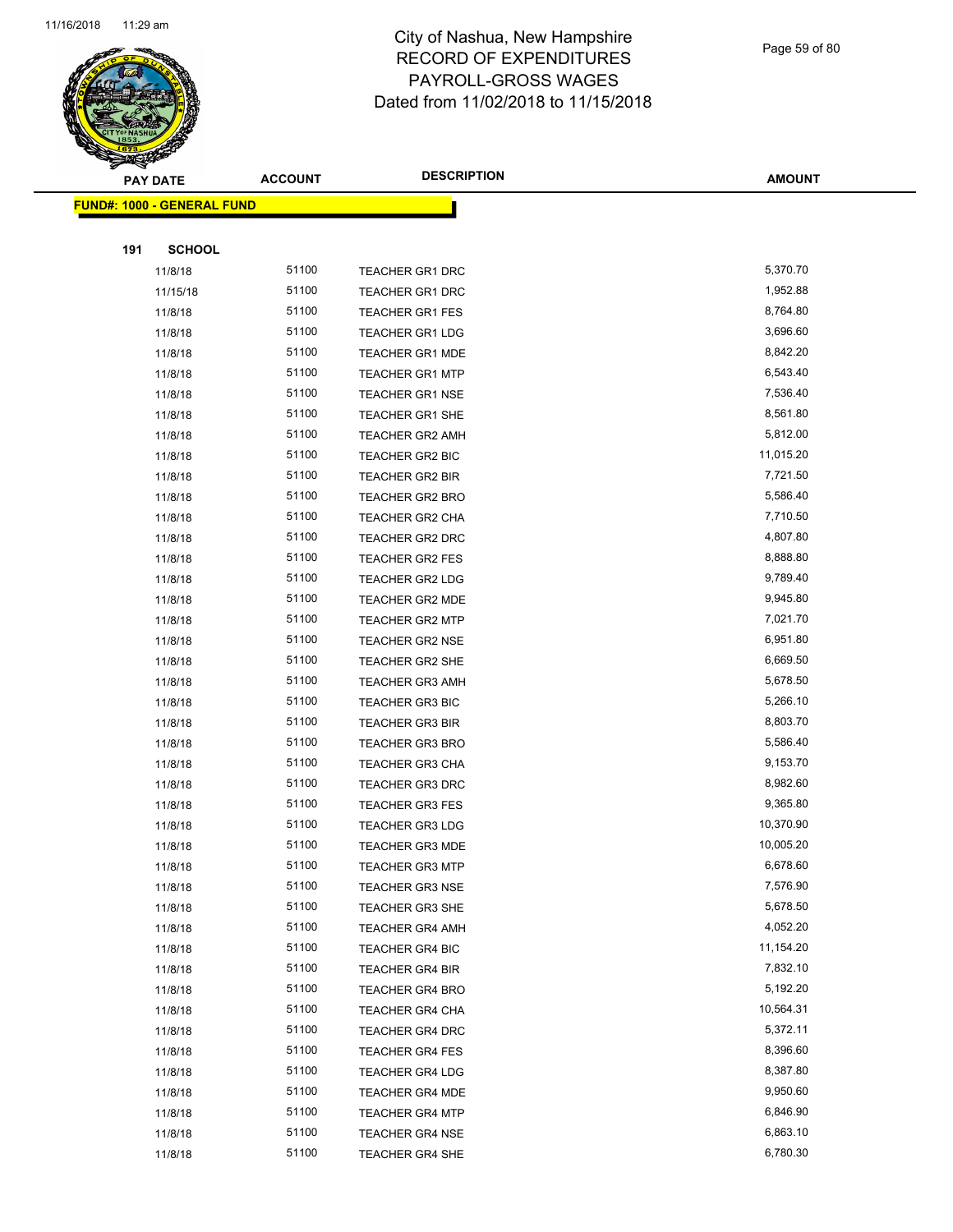

Page 60 of 80

| $\tilde{\phantom{a}}$ | <b>PAY DATE</b>                   | <b>ACCOUNT</b> | <b>DESCRIPTION</b>                                 | <b>AMOUNT</b>        |
|-----------------------|-----------------------------------|----------------|----------------------------------------------------|----------------------|
|                       | <b>FUND#: 1000 - GENERAL FUND</b> |                |                                                    |                      |
|                       |                                   |                |                                                    |                      |
| 191                   | <b>SCHOOL</b>                     |                |                                                    |                      |
|                       | 11/8/18                           | 51100          | <b>TEACHER GR5 AMH</b>                             | 7,535.60             |
|                       | 11/8/18                           | 51100          | <b>TEACHER GR5 BIC</b>                             | 12,730.00            |
|                       | 11/8/18                           | 51100          | <b>TEACHER GR5 BIR</b>                             | 7,904.60             |
|                       | 11/8/18                           | 51100          | <b>TEACHER GR5 BRO</b>                             | 5,770.40             |
|                       | 11/8/18                           | 51100          | <b>TEACHER GR5 CHA</b>                             | 10,903.25            |
|                       | 11/8/18                           | 51100          | <b>TEACHER GR5 DRC</b>                             | 7,078.30             |
|                       | 11/8/18                           | 51100          | <b>TEACHER GR5 FES</b>                             | 9,812.60             |
|                       | 11/8/18                           | 51100          | <b>TEACHER GR5 LDG</b>                             | 10,548.50            |
|                       | 11/8/18                           | 51100          | <b>TEACHER GR5 MDE</b>                             | 11,538.50            |
|                       | 11/8/18                           | 51100          | <b>TEACHER GR5 MTP</b>                             | 6,845.40             |
|                       | 11/8/18                           | 51100          | <b>TEACHER GR5 NSE</b>                             | 8,563.60             |
|                       | 11/8/18                           | 51100          | <b>TEACHER GR5 SHE</b>                             | 8,506.00             |
|                       | 11/8/18                           | 51100          | <b>TEACHER GR6 ELM</b>                             | 37,840.60            |
|                       | 11/8/18                           | 51100          | <b>TEACHER GR6 FMS</b>                             | 23,668.40            |
|                       | 11/8/18                           | 51100          | <b>TEACHER GR6 PMS</b>                             | 19,384.70            |
|                       | 11/8/18                           | 51100          | TEACHER GRAPH NHS                                  | 3,475.80             |
|                       | 11/8/18                           | 51100          | <b>TEACHER GRAPHICS NHN</b>                        | 5,893.50             |
|                       | 11/8/18                           | 51100          | TEACHER HEALTH NHN                                 | 3,518.70             |
|                       | 11/8/18                           | 51100          | TEACHER HEALTH NHS                                 | 2,701.20             |
|                       | 11/8/18                           | 51100          | TEACHER HEALTHOC NHS                               | 5,058.40             |
|                       | 11/8/18                           | 51100          | TEACHER HVAC NHS                                   | 1,951.10             |
|                       | 11/8/18                           | 51100          | TEACHER IN SCH SUSPENSION ELM                      | 1,805.70             |
|                       | 11/8/18                           | 51100          | TEACHER IN SCH SUSPENSION NHN                      | 2,885.20             |
|                       | 11/8/18                           | 51100          | TEACHER IN SCH SUSPENSION NHS                      | 1,740.97             |
|                       | 11/8/18                           | 51100          | TEACHER INST SPED WID                              | 2,885.20             |
|                       | 11/8/18                           | 51100          | <b>TEACHER KIND AMH</b>                            | 5,770.40             |
|                       | 11/8/18                           | 51100          | <b>TEACHER KIND BIC</b>                            | 10,337.40            |
|                       | 11/8/18                           | 51100          | <b>TEACHER KIND BIR</b>                            | 7,070.00             |
|                       | 11/8/18                           | 51100          | <b>TEACHER KIND BRO</b>                            | 5,678.50             |
|                       | 11/8/18                           | 51100          | <b>TEACHER KIND CHA</b>                            | 8,691.90             |
|                       | 11/8/18                           | 51100          | <b>TEACHER KIND DRC</b>                            | 9,760.50             |
|                       | 11/8/18                           | 51100          | <b>TEACHER KIND FES</b>                            | 10,360.10            |
|                       | 11/8/18                           | 51100          | <b>TEACHER KIND LDG</b>                            | 10,682.70            |
|                       | 11/8/18                           | 51100          | <b>TEACHER KIND MDE</b>                            | 8,719.20             |
|                       | 11/8/18                           | 51100<br>51100 | <b>TEACHER KIND MTP</b>                            | 6,034.40<br>5,064.60 |
|                       | 11/8/18<br>11/8/18                | 51100          | <b>TEACHER KIND NSE</b><br><b>TEACHER KIND SHE</b> | 6,897.00             |
|                       | 11/8/18                           | 51100          | <b>TEACHER MATH ELM</b>                            | 21,342.40            |
|                       | 11/8/18                           | 51100          | <b>TEACHER MATH FMS</b>                            | 14,605.60            |
|                       | 11/8/18                           | 51100          | <b>TEACHER MATH NHN</b>                            | 38,272.00            |
|                       | 11/8/18                           | 51100          | <b>TEACHER MATH NHS</b>                            | 49,069.50            |
|                       | 11/8/18                           | 51100          | <b>TEACHER MATH PMS</b>                            | 13,915.60            |
|                       | 11/8/18                           | 51100          | <b>TEACHER MUSIC AMH</b>                           | 1,819.70             |
|                       | 11/8/18                           | 51100          | <b>TEACHER MUSIC BIC</b>                           | 2,701.20             |
|                       |                                   |                |                                                    |                      |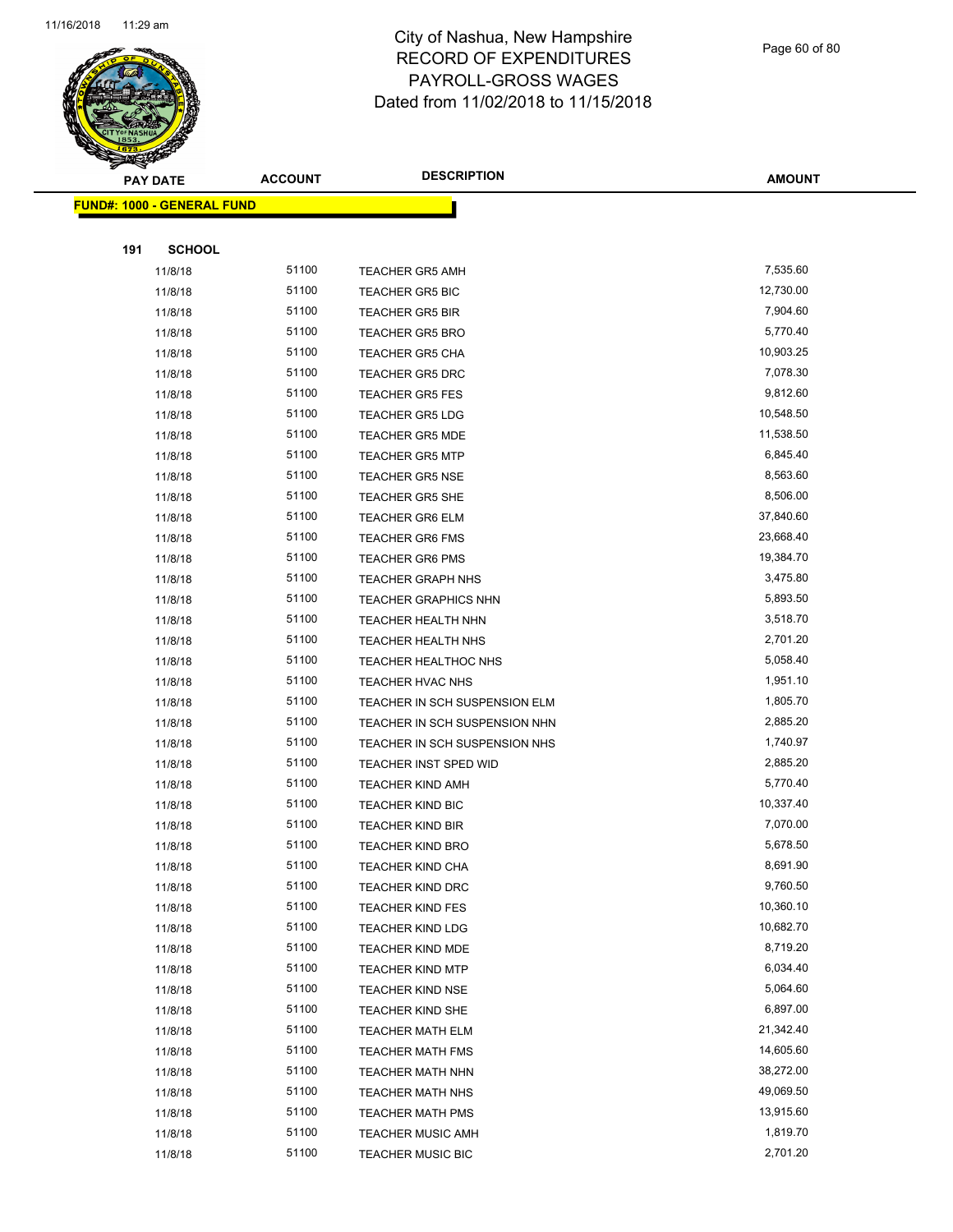

**FUND#: 1000 - GENERAL FUND**

#### City of Nashua, New Hampshire RECORD OF EXPENDITURES PAYROLL-GROSS WAGES Dated from 11/02/2018 to 11/15/2018

Page 61 of 80

**AMOUNT**

**191 SCHOOL** 11/8/18 51100 TEACHER MUSIC BIR 1,730.40 11/8/18 51100 TEACHER MUSIC BRO 1,602.80 11/8/18 51100 TEACHER MUSIC CHA 2,885.20 11/8/18 51100 TEACHER MUSIC DRC 2,793.20 11/8/18 51100 TEACHER MUSIC ELM 4,615.60 11/8/18 51100 TEACHER MUSIC FES 1,670.30 11/8/18 5770.40 11/8/18 51100 TEACHER MUSIC LDG 1,794.50 11/8/18 51100 TEACHER MUSIC MDE 2,110.20 11/8/18 51100 TEACHER MUSIC NHN 4,690.90 11/8/18 51100 TEACHER MUSIC NHS 5,402.40 11/8/18 51100 TEACHER MUSIC NSE 2,626.80 11/8/18 51100 TEACHER MUSIC PMS 4,250.60 11/8/18 51100 TEACHER MUSIC SHE 2,701.20 11/8/18 51100 TEACHER PE BIC 2,491.00 11/8/18 51100 TEACHER PE BIR 2,977.30 11/8/18 51100 TEACHER PE BRO 2,793.20 11/8/18 51100 TEACHER PE CHA 2,674.40 11/8/18 51100 TEACHER PE DRC 2,885.20 11/8/18 51100 TEACHER PE ELM 9,537.00 11/8/18 51100 TEACHER PE FES 1,730.40 11/8/18 51100 TEACHER PE FMS 5,402.40 11/8/18 51100 TEACHER PE LDG 1,974.30 11/8/18 51100 TEACHER PE MDE 2,977.30 11/8/18 51100 TEACHER PE NHN 6,887.40 11/8/18 51100 TEACHER PE NHS 11,628.18 11/8/18 51100 TEACHER PE NSE 2,943.90 11/8/18 51100 TEACHER PE PMS 3,597.50 11/8/18 51100 TEACHER PE SHE 2,735.60 11/8/18 51100 TEACHER PRE SCHOOL BIR 4,570.00 11/8/18 5,678.40 51100 TEACHER PRESCHOOL BIC 5,678.40 11/8/18 51100 TEACHER PRESCHOOL BRO 11,635.80 11/8/18 51100 TEACHER PRESCHOOL MTP 1,730.40 11/8/18 51100 TEACHER PRESCHOOL NHS 802.30 11/8/18 51100 TEACHER PRESCHOOL NSE 6,904.20 11/8/18 51100 TEACHER READ AMH 2,977.30 11/8/18 51100 TEACHER READ BIC 2,885.20 11/8/18 51100 TEACHER READ BIR 2,885.20 11/8/18 51100 TEACHER READ BRO 2,885.20 11/8/18 51100 TEACHER READ CHA 2,085.00 11/8/18 51100 TEACHER READ DRC 2,977.30 11/8/18 5,862.50 51100 TEACHER READ ELM 5,862.50 11/8/18 51100 TEACHER READ FES 2,885.20 11/8/18 51100 TEACHER READ FMS 2,885.20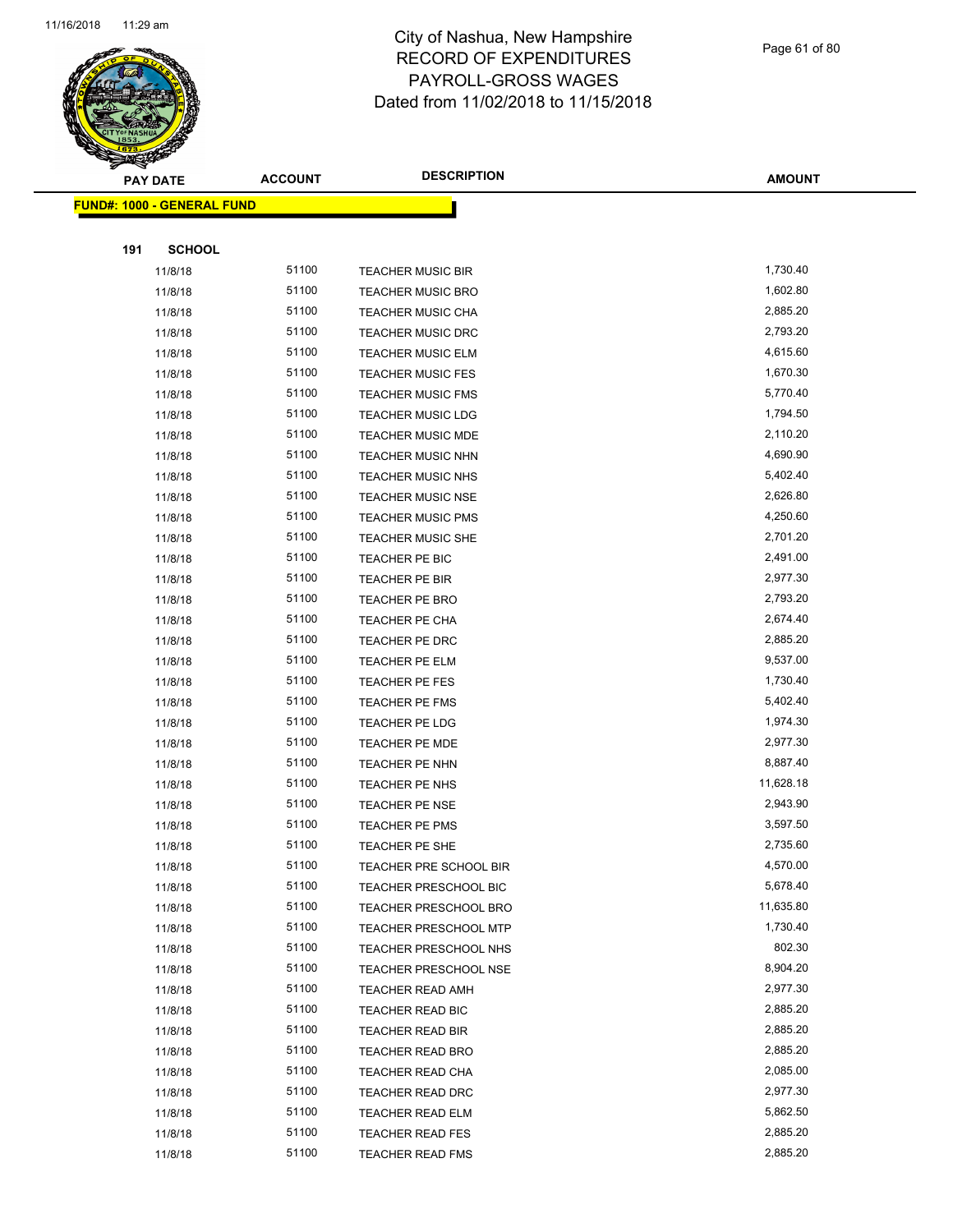

**FUND#: 1000 - GENERAL FUND**

**191 SCHOOL**

#### City of Nashua, New Hampshire RECORD OF EXPENDITURES PAYROLL-GROSS WAGES Dated from 11/02/2018 to 11/15/2018

**AMOUNT PAY DATE ACCOUNT DESCRIPTION** 11/8/18 51100 TEACHER READ LDG 3,518.70 11/8/18 51100 TEACHER READ MDE 2,885.20 11/8/18 51100 TEACHER READ MTP 2,257.00 11/8/18 51100 TEACHER READ NHN 1,951.10

| 11/8/18 | 51100 | <b>TEACHER READ NHS</b>    | 3,173.72  |
|---------|-------|----------------------------|-----------|
| 11/8/18 | 51100 | <b>TEACHER READ NSE</b>    | 2,885.20  |
| 11/8/18 | 51100 | <b>TEACHER READ PMS</b>    | 2,885.20  |
| 11/8/18 | 51100 | TEACHER READ SHE           | 2,885.20  |
| 11/8/18 | 51100 | <b>TEACHER ROTC NHN</b>    | 4,904.80  |
| 11/8/18 | 51100 | <b>TEACHER SCIENCE ELM</b> | 20,056.00 |
| 11/8/18 | 51100 | <b>TEACHER SCIENCE FMS</b> | 12,081.10 |
| 11/8/18 | 51100 | <b>TEACHER SCIENCE NHN</b> | 30,772.70 |
| 11/8/18 | 51100 | <b>TEACHER SCIENCE NHS</b> | 32,663.80 |
| 11/8/18 | 51100 | <b>TEACHER SCIENCE PMS</b> | 9,735.10  |
| 11/8/18 | 51100 | TEACHER SOCIAL STUDIES ELM | 16,957.29 |
| 11/8/18 | 51100 | TEACHER SOCIAL STUDIES FMS | 12,469.90 |
| 11/8/18 | 51100 | TEACHER SOCIAL STUDIES NHN | 33,358.50 |
| 11/8/18 | 51100 | TEACHER SOCIAL STUDIES NHS | 41,341.10 |
| 11/8/18 | 51100 | TEACHER SOCIAL STUDIES PMS | 13,227.80 |
| 11/8/18 | 51100 | <b>TEACHER SPED AMH</b>    | 9,014.00  |
| 11/8/18 | 51100 | <b>TEACHER SPED BIC</b>    | 5,483.50  |
| 11/8/18 | 51100 | <b>TEACHER SPED BIR</b>    | 5,586.40  |
| 11/8/18 | 51100 | <b>TEACHER SPED BRO</b>    | 8,143.50  |
| 11/8/18 | 51100 | TEACHER SPED CHA           | 9,695.20  |
| 11/8/18 | 51100 | <b>TEACHER SPED DRC</b>    | 5,483.40  |
| 11/8/18 | 51100 | <b>TEACHER SPED ELM</b>    | 17,277.80 |
| 11/8/18 | 51100 | <b>TEACHER SPED FES</b>    | 5,247.10  |
| 11/8/18 | 51100 | TEACHER SPED FMS           | 12,831.50 |
| 11/8/18 | 51100 | <b>TEACHER SPED LDG</b>    | 6,428.60  |
| 11/8/18 | 51100 | TEACHER SPED MDE           | 4,727.70  |
| 11/8/18 | 51100 | <b>TEACHER SPED MTP</b>    | 3,870.40  |
| 11/8/18 | 51100 | <b>TEACHER SPED NHN</b>    | 23,809.50 |
| 11/8/18 | 51100 | <b>TEACHER SPED NHS</b>    | 36,911.60 |
| 11/8/18 | 51100 | TEACHER SPED PMS           | 12,661.30 |
| 11/8/18 | 51100 | TEACHER SPED SHE           | 7,256.70  |
| 11/8/18 | 51100 | <b>TEACHER TECHED ELM</b>  | 8,536.90  |
| 11/8/18 | 51100 | <b>TEACHER TECHED FMS</b>  | 3,532.20  |
| 11/8/18 | 51100 | TEACHER TECHED NHN         | 6,837.30  |
| 11/8/18 | 51100 | TEACHER TECHED NHS         | 11,264.90 |
| 11/8/18 | 51100 | <b>TEACHER TECHED PMS</b>  | 5,770.40  |
| 11/8/18 | 51100 | <b>TEACHER TTI AMH</b>     | 2,443.80  |
| 11/8/18 | 51100 | <b>TEACHER TTI MTP</b>     | 1,528.20  |
| 11/8/18 | 51100 | TEACHER TV PROD NHS        | 2,885.20  |
| 11/8/18 | 51100 | <b>TEACHER VISION WID</b>  | 5,324.40  |
|         |       |                            |           |

Page 62 of 80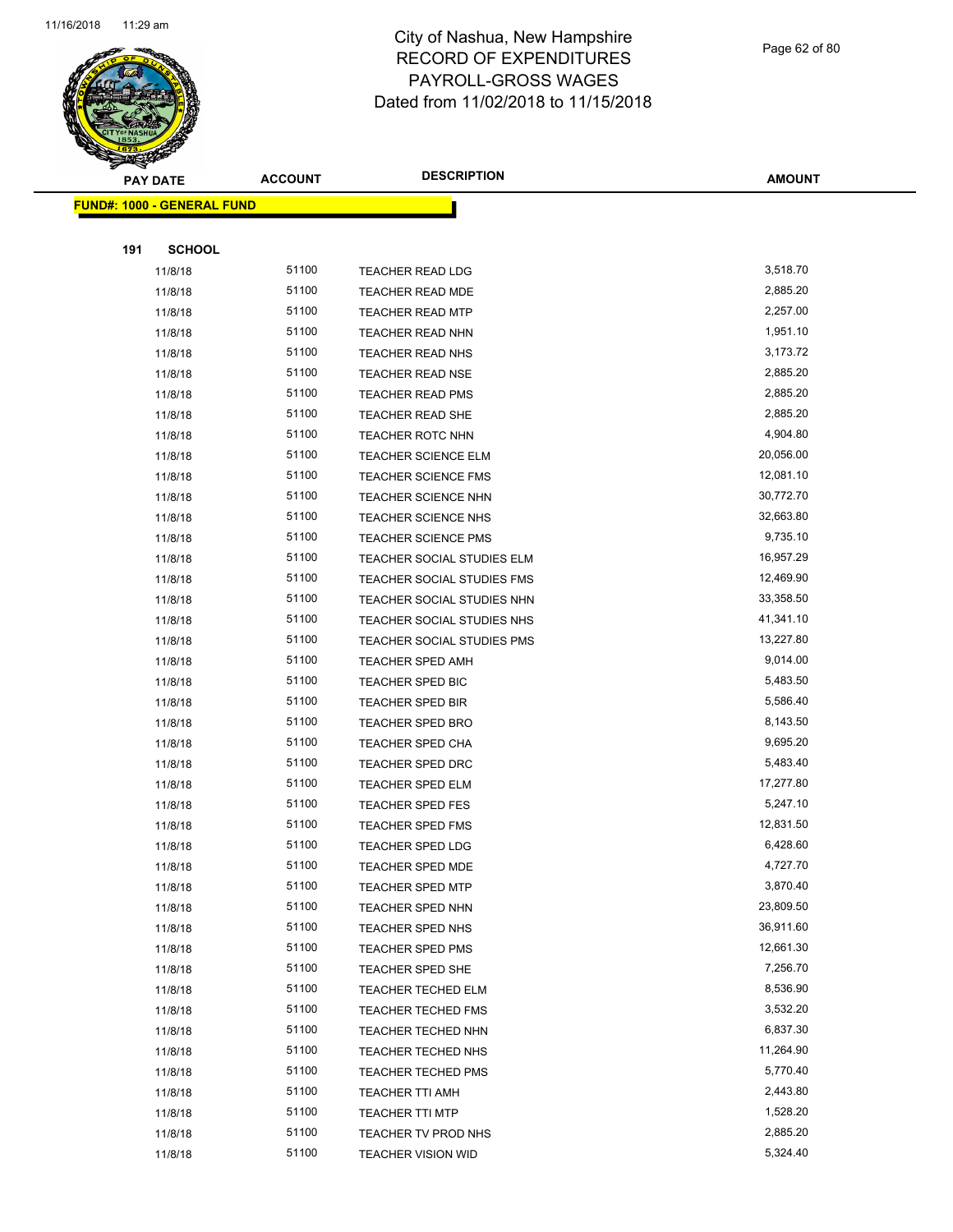

Page 63 of 80

| <b>PAY DATE</b>                   | <b>ACCOUNT</b> | <b>DESCRIPTION</b>                | <b>AMOUNT</b> |
|-----------------------------------|----------------|-----------------------------------|---------------|
| <b>FUND#: 1000 - GENERAL FUND</b> |                |                                   |               |
|                                   |                |                                   |               |
| 191<br><b>SCHOOL</b>              |                |                                   |               |
| 11/8/18                           | 51100          | TECH INTERGRATION ASST AMH        | 655.67        |
| 11/15/18                          | 51100          | TECH INTERGRATION ASST AMH        | 531.04        |
| 11/8/18                           | 51100          | TECH INTERGRATION ASST BIC        | 577.39        |
| 11/15/18                          | 51100          | TECH INTERGRATION ASST BIC        | 419.06        |
| 11/8/18                           | 51100          | TECH INTERGRATION ASST CHA        | 540.00        |
| 11/15/18                          | 51100          | TECH INTERGRATION ASST CHA        | 432.00        |
| 11/8/18                           | 51100          | TECH INTERGRATION ASST FES        | 592.91        |
| 11/15/18                          | 51100          | TECH INTERGRATION ASST FES        | 462.76        |
| 11/8/18                           | 51100          | TECH INTERGRATION ASST MDE        | 540.00        |
| 11/15/18                          | 51100          | TECH INTERGRATION ASST MDE        | 432.00        |
| 11/8/18                           | 51100          | TECH INTERGRATION ASST MTP        | 615.14        |
| 11/15/18                          | 51100          | <b>TECH INTERGRATION ASST MTP</b> | 486.16        |
| 11/8/18                           | 51100          | TECH INTERGRATION ASST SHE        | 578.70        |
| 11/15/18                          | 51100          | TECH INTERGRATION ASST SHE        | 479.05        |
| 11/8/18                           | 51200          | ADULT ED INSTRUCTOR               | 250.00        |
| 11/15/18                          | 51200          | ADULT ED INSTRUCTOR               | 150.00        |
| 11/15/18                          | 51200          | ATHLETIC EQUIPMENT MANAGER NHN    | 60.00         |
| 11/8/18                           | 51200          | ATHLETIC TRAINER NHN              | 60.00         |
| 11/8/18                           | 51200          | CLERICAL BOARD OF ED SUP          | 680.56        |
| 11/15/18                          | 51200          | CLERICAL BOARD OF ED SUP          | 669.23        |
| 11/8/18                           | 51200          | <b>CROSSING GUARD WPO</b>         | 2,303.56      |
| 11/15/18                          | 51200          | <b>CROSSING GUARD WPO</b>         | 1,810.58      |
| 11/8/18                           | 51200          | <b>CUSTODIAN ASST HEAD NHN</b>    | 89.91         |
| 11/15/18                          | 51200          | <b>CUSTODIAN ASST HEAD NHN</b>    | 179.82        |
| 11/8/18                           | 51200          | <b>CUSTODIAN HEAD BRO</b>         | 77.95         |
| 11/15/18                          | 51200          | <b>CUSTODIAN HEAD BRO</b>         | 62.36         |
| 11/8/18                           | 51200          | <b>CUSTODIAN MTP</b>              | 31.18         |
| 11/8/18                           | 51200          | <b>CUSTODIAN NHS</b>              | 237.20        |
| 11/15/18                          | 51200          | <b>CUSTODIAN NHS</b>              | 79.07         |
| 11/8/18                           | 51200          | DIRECTOR ADULT ED                 | 2,520.40      |
| 11/8/18                           | 51200          | FOOD SERVICE ASST PT AMH          | 50.00         |
| 11/15/18                          | 51200          | FOOD SERVICE ASST PT AMH          | 40.00         |
| 11/8/18                           | 51200          | FOOD SERVICE ASST PT CHA          | 50.00         |
| 11/15/18                          | 51200          | FOOD SERVICE ASST PT CHA          | 30.00         |
| 11/8/18                           | 51200          | FOOD SERVICE ASST PT ELM          | 110.69        |
| 11/8/18                           | 51200          | FOOD SERVICE ASST PT MDE          | 12.50         |
| 11/15/18                          | 51200          | FOOD SERVICE ASST PT MDE          | 10.00         |
| 11/8/18                           | 51200          | FOOD SERVICE ASST PT NHS          | 38.98         |
| 11/15/18                          | 51200          | FOOD SERVICE ASST PT NHS          | 15.59         |
| 11/8/18                           | 51200          | GUIDANCE COUNSELOR NHS            | 1,704.90      |
| 11/8/18                           | 51200          | <b>INSTRUMENTAL MUSIC</b>         | 912.50        |
| 11/15/18                          | 51200          | <b>INSTRUMENTAL MUSIC</b>         | 775.00        |
| 11/8/18                           | 51200          | LUNCH MONITOR AMH                 | 557.30        |
| 11/15/18                          | 51200          | LUNCH MONITOR AMH                 | 438.90        |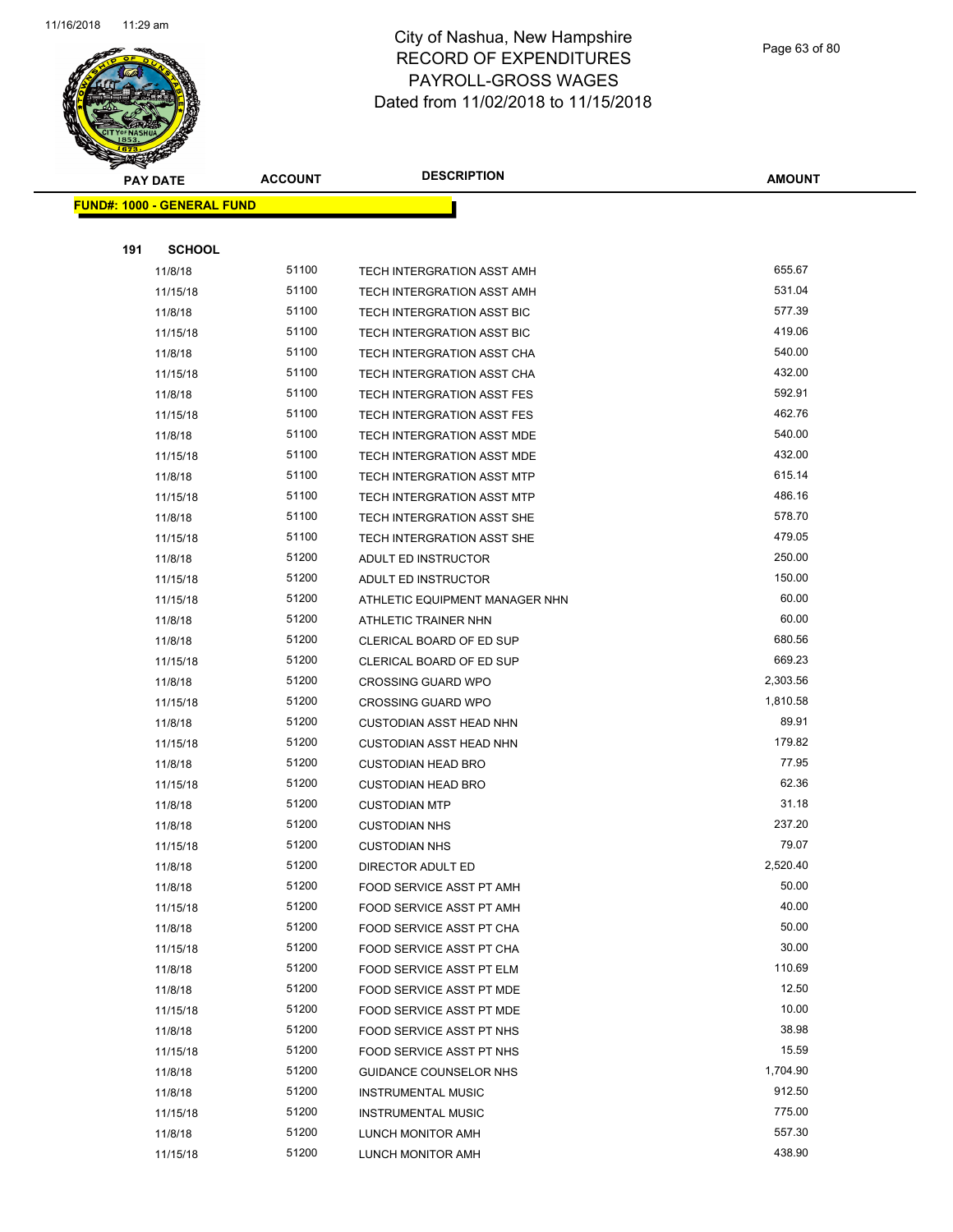

Page 64 of 80

|     | <b>PAY DATE</b>                   | <b>ACCOUNT</b> | <b>DESCRIPTION</b>       | <b>AMOUNT</b> |
|-----|-----------------------------------|----------------|--------------------------|---------------|
|     | <b>FUND#: 1000 - GENERAL FUND</b> |                |                          |               |
|     |                                   |                |                          |               |
| 191 | <b>SCHOOL</b>                     |                |                          |               |
|     | 11/8/18                           | 51200          | LUNCH MONITOR BIC        | 724.72        |
|     | 11/15/18                          | 51200          | LUNCH MONITOR BIC        | 603.44        |
|     | 11/8/18                           | 51200          | LUNCH MONITOR BIR        | 648.98        |
|     | 11/15/18                          | 51200          | LUNCH MONITOR BIR        | 564.09        |
|     | 11/8/18                           | 51200          | <b>LUNCH MONITOR BRO</b> | 300.07        |
|     | 11/15/18                          | 51200          | LUNCH MONITOR BRO        | 332.89        |
|     | 11/8/18                           | 51200          | LUNCH MONITOR CHA        | 799.84        |
|     | 11/15/18                          | 51200          | LUNCH MONITOR CHA        | 529.75        |
|     | 11/8/18                           | 51200          | LUNCH MONITOR DRC        | 583.91        |
|     | 11/15/18                          | 51200          | LUNCH MONITOR DRC        | 440.56        |
|     | 11/8/18                           | 51200          | LUNCH MONITOR ELM        | 323.39        |
|     | 11/15/18                          | 51200          | LUNCH MONITOR ELM        | 265.64        |
|     | 11/8/18                           | 51200          | <b>LUNCH MONITOR FES</b> | 762.24        |
|     | 11/15/18                          | 51200          | <b>LUNCH MONITOR FES</b> | 586.12        |
|     | 11/8/18                           | 51200          | LUNCH MONITOR FMS        | 251.55        |
|     | 11/15/18                          | 51200          | LUNCH MONITOR FMS        | 220.71        |
|     | 11/8/18                           | 51200          | LUNCH MONITOR LDG        | 698.70        |
|     | 11/15/18                          | 51200          | LUNCH MONITOR LDG        | 602.85        |
|     | 11/8/18                           | 51200          | LUNCH MONITOR MDE        | 796.89        |
|     | 11/15/18                          | 51200          | LUNCH MONITOR MDE        | 635.20        |
|     | 11/8/18                           | 51200          | LUNCH MONITOR MTP        | 523.05        |
|     | 11/15/18                          | 51200          | LUNCH MONITOR MTP        | 451.04        |
|     | 11/8/18                           | 51200          | LUNCH MONITOR NHN        | 314.79        |
|     | 11/15/18                          | 51200          | LUNCH MONITOR NHN        | 259.92        |
|     | 11/8/18                           | 51200          | LUNCH MONITOR NHS        | 153.04        |
|     | 11/15/18                          | 51200          | LUNCH MONITOR NHS        | 202.12        |
|     | 11/8/18                           | 51200          | LUNCH MONITOR NSE        | 278.95        |
|     | 11/15/18                          | 51200          | LUNCH MONITOR NSE        | 386.84        |
|     | 11/8/18                           | 51200          | <b>LUNCH MONITOR PMS</b> | 326.30        |
|     | 11/15/18                          | 51200          | LUNCH MONITOR PMS        | 261.04        |
|     | 11/8/18                           | 51200          | LUNCH MONITOR SHE        | 523.24        |
|     | 11/15/18                          | 51200          | LUNCH MONITOR SHE        | 419.42        |
|     | 11/8/18                           | 51200          | PARA PRE SCHOOL BIR      | 698.30        |
|     | 11/15/18                          | 51200          | PARA PRE SCHOOL BIR      | 623.04        |
|     | 11/8/18                           | 51200          | PARA DW SPEC ED BIR      | 914.46        |
|     | 11/15/18                          | 51200          | PARA DW SPEC ED BIR      | 708.62        |
|     | 11/8/18                           | 51200          | PARA DW SPEC ED MDE      | 216.60        |
|     | 11/15/18                          | 51200          | PARA DW SPEC ED MDE      | 173.28        |
|     | 11/8/18                           | 51200          | PARA ELL FES             | 37.50         |
|     | 11/15/18                          | 51200          | PARA ELL FES             | 30.00         |
|     | 11/8/18                           | 51200          | PARA INST AMH            | 914.21        |
|     | 11/15/18                          | 51200          | PARA INST AMH            | 823.21        |
|     | 11/8/18                           | 51200          | PARA INST BIC            | 722.61        |
|     | 11/15/18                          | 51200          | PARA INST BIC            | 664.00        |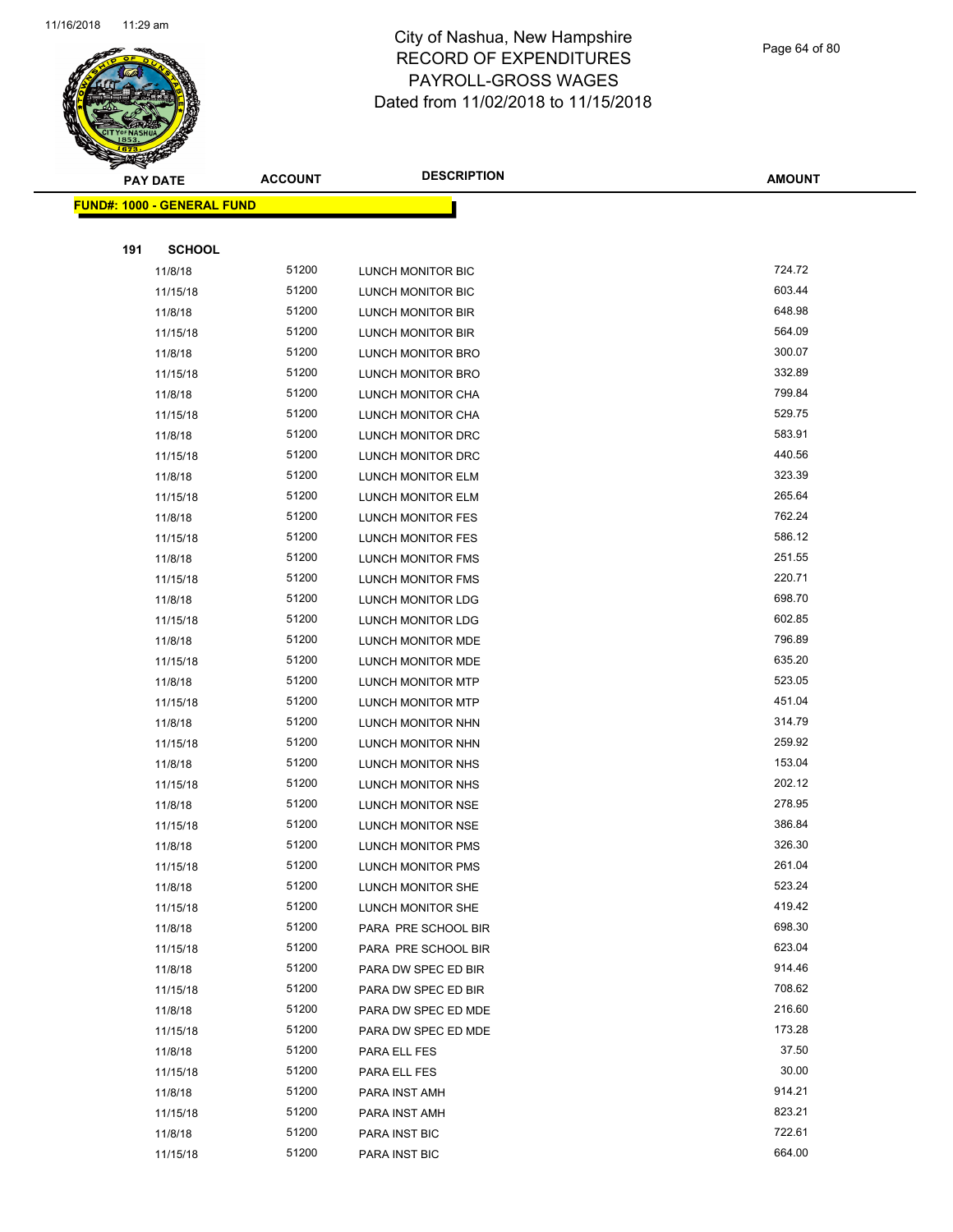

Page 65 of 80

|     | <b>PAY DATE</b>                   | <b>ACCOUNT</b> | <b>DESCRIPTION</b>                         | <b>AMOUNT</b>      |
|-----|-----------------------------------|----------------|--------------------------------------------|--------------------|
|     | <b>FUND#: 1000 - GENERAL FUND</b> |                |                                            |                    |
|     |                                   |                |                                            |                    |
| 191 | <b>SCHOOL</b>                     |                |                                            |                    |
|     | 11/8/18                           | 51200          | PARA INST BIR                              | 25.00              |
|     | 11/15/18                          | 51200          | PARA INST BIR                              | 20.00              |
|     | 11/8/18                           | 51200          | PARA INST DRC                              | 70.00              |
|     | 11/15/18                          | 51200          | PARA INST DRC                              | 56.00              |
|     | 11/8/18                           | 51200          | PARA INST FES                              | 37.50              |
|     | 11/15/18                          | 51200          | PARA INST FES                              | 30.00              |
|     | 11/8/18                           | 51200          | <b>PARA INST FMS</b>                       | 25.00              |
|     | 11/15/18                          | 51200          | <b>PARA INST FMS</b>                       | 20.00              |
|     | 11/8/18                           | 51200          | PARA INST LDG                              | 12.50              |
|     | 11/15/18                          | 51200          | PARA INST LDG                              | 10.00              |
|     | 11/8/18                           | 51200          | PARA INST MTP                              | 373.81             |
|     | 11/15/18                          | 51200          | PARA INST MTP                              | 301.03             |
|     | 11/8/18                           | 51200          | PARA INST NHN                              | 310.40             |
|     | 11/15/18                          | 51200          | PARA INST NHN                              | 242.50             |
|     | 11/8/18                           | 51200          | PARA INST NSE                              | 25.00              |
|     | 11/15/18                          | 51200          | PARA INST NSE                              | 20.00              |
|     | 11/8/18                           | 51200          | PARA INST PMS                              | 48.51              |
|     | 11/15/18                          | 51200          | PARA INST PMS                              | 64.68              |
|     | 11/8/18                           | 51200          | PARA INST SHE                              | 350.20             |
|     | 11/15/18                          | 51200          | PARA INST SHE                              | 373.88             |
|     | 11/8/18                           | 51200          | PARA LIB PMS                               | 409.31             |
|     | 11/15/18                          | 51200          | PARA LIB PMS                               | 222.90             |
|     | 11/8/18                           | 51200          | PARA PRE SCH BIC                           | 1,636.82           |
|     | 11/15/18                          | 51200          | PARA PRE SCH BIC                           | 1,228.54           |
|     | 11/8/18                           | 51200          | PARA PRE SCH BRO                           | 2,477.78           |
|     | 11/15/18                          | 51200          | PARA PRE SCH BRO                           | 1,843.88           |
|     | 11/8/18                           | 51200          | PARA PRE SCH MTP                           | 367.87             |
|     | 11/15/18                          | 51200          | PARA PRE SCH MTP                           | 273.06             |
|     | 11/8/18                           | 51200          | PARA PRE SCH NSE                           | 4,983.66           |
|     | 11/15/18                          | 51200          | PARA PRE SCH NSE                           | 3,770.85           |
|     | 11/8/18                           | 51200          | PARA SCI NHS                               | 30.00              |
|     | 11/15/18                          | 51200          | PARA SCI NHS                               | 50.00              |
|     | 11/8/18                           | 51200          | PARA TTI LDG                               | 77.95              |
|     | 11/15/18                          | 51200          | PARA TTI LDG                               | 15.59              |
|     | 11/8/18                           | 51200          | PARA TTI NURSERY                           | 511.40             |
|     | 11/15/18                          | 51200          | PARA TTI NURSERY                           | 374.16             |
|     | 11/8/18                           | 51200          | PARA VOC NHS                               | 204.00             |
|     | 11/8/18                           | 51200<br>51200 | SCHOOL PSYCHOLOGIST WID                    | 3,880.00           |
|     | 11/8/18                           | 51200          | SPEECH LANG PATHOLOGIST WID                | 7,110.02           |
|     | 11/8/18<br>11/8/18                | 51200          | STUDENT ACTIVITY COORD NHS                 | 1,066.40<br>604.99 |
|     | 11/15/18                          | 51200          | <b>SUB CLERICAL</b><br><b>SUB CLERICAL</b> | 640.93             |
|     | 11/8/18                           | 51200          | <b>SUB CROSSING GUARD</b>                  | 23.39              |
|     | 11/8/18                           | 51200          | SUB TEACHER                                | 275.00             |
|     |                                   |                |                                            |                    |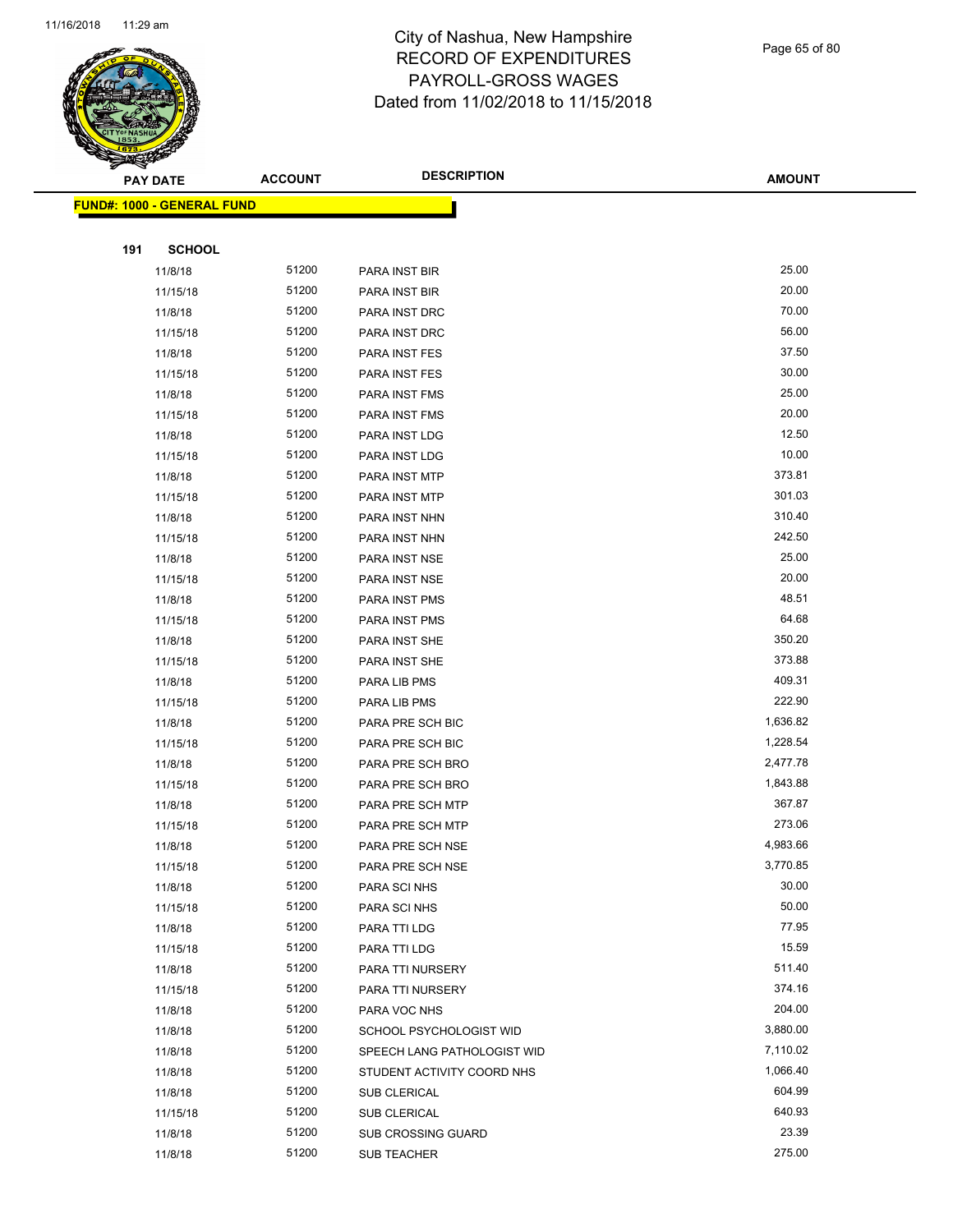

Page 66 of 80

| <b>PAY DATE</b>                   | <b>ACCOUNT</b> | <b>DESCRIPTION</b>                     | <b>AMOUNT</b>  |
|-----------------------------------|----------------|----------------------------------------|----------------|
| <b>FUND#: 1000 - GENERAL FUND</b> |                |                                        |                |
|                                   |                |                                        |                |
| 191<br><b>SCHOOL</b>              |                |                                        |                |
| 11/15/18                          | 51200          | <b>SUB TEACHER</b>                     | 237.50         |
| 11/8/18                           | 51200          | SUB TEACHER LONG TERM                  | 662.50         |
| 11/15/18                          | 51200          | SUB TEACHER LONG TERM                  | 537.50         |
| 11/8/18                           | 51200          | <b>TEACHER ART FMS</b>                 | 2,846.10       |
| 11/8/18                           | 51200          | <b>TEACHER ART NHS</b>                 | 975.50         |
| 11/8/18                           | 51200          | TEACHER BIO TEC NHN                    | 551.29         |
| 11/8/18                           | 51200          | <b>TEACHER ENGLISH NHN</b>             | 512.50         |
| 11/8/18                           | 51200          | TEACHER FOREIGN LANG FMS               | 1,165.20       |
| 11/8/18                           | 51200          | <b>TEACHER GR3 BIR</b>                 | 25.00          |
| 11/8/18                           | 51200          | <b>TEACHER MUSIC AMH</b>               | 350.00         |
| 11/8/18                           | 51200          | <b>TEACHER MUSIC DRC</b>               | 325.00         |
| 11/8/18                           | 51200          | <b>TEACHER MUSIC ELM</b>               | 1,934.40       |
| 11/8/18                           | 51200          | <b>TEACHER MUSIC LDG</b>               | 131.25         |
| 11/8/18                           | 51200          | <b>TEACHER MUSIC MTP</b>               | 1,620.69       |
| 11/8/18                           | 51200          | TEACHER PE NHN                         | 100.00         |
| 11/8/18                           | 51200          | TEACHER READ ELM                       | 1,704.90       |
| 11/8/18                           | 51200          | TEACHER SCIENCE NHS                    | 774.70         |
| 11/8/18                           | 51200          | TEACHER SOCIAL STUDIES NHN             | 1,000.00       |
| 11/8/18                           | 51200          | TEACHER SOCIAL STUDIES NHS             | 606.00         |
| 11/8/18                           | 51200          | TEACHER SPED NHN                       | 1,786.40       |
| 11/8/18                           | 51200          | TEACHER SPED NHS                       | 1,492.61       |
| 11/8/18                           | 51200          | <b>TEACHER VISION WID</b>              | 802.29         |
| 11/15/18                          | 51200          | TICKETSELLER                           | 90.00          |
| 11/8/18                           | 51300          | OVERTIME-REGULAR                       | 9,416.60       |
| 11/15/18                          | 51300          | OVERTIME-REGULAR                       | 13,304.49      |
| 11/8/18                           | 51400          | WAGES TEMPORARY-SEASONAL               | 2,444.80       |
| 11/15/18                          | 51400          | WAGES TEMPORARY-SEASONAL               | 1,670.00       |
| 11/1/18                           | 51412          | WAGES PER DIEM                         | (2, 177.50)    |
| 11/8/18                           | 51412          | <b>WAGES PER DIEM</b>                  | 24,851.86      |
| 11/15/18                          | 51412          | WAGES PER DIEM                         | 31,199.91      |
| 11/8/18                           | 51650          | ADDITIONAL HOURS                       | 4,327.47       |
| 11/15/18                          | 51650          | ADDITIONAL HOURS                       | 2,748.82       |
| 11/8/18                           | 51700          | <b>STIPENDS</b>                        | 23,725.10      |
| 11/15/18                          | 51700          | <b>STIPENDS</b>                        | (69.23)        |
| 11/8/18                           | 51750          | <b>RETIREMENT &amp; SEPARATION PAY</b> | 245.60         |
| 11/8/18                           | 52800          | EDUCATIONAL ASSISTANCE                 | 6,540.00       |
| TOTAL 191 - SCHOOL                |                |                                        | \$3,355,181.88 |
| de elecciones e elecciones        |                |                                        |                |

**TOTAL FUND 1000 - GENERAL FUND \$5,246,531.43**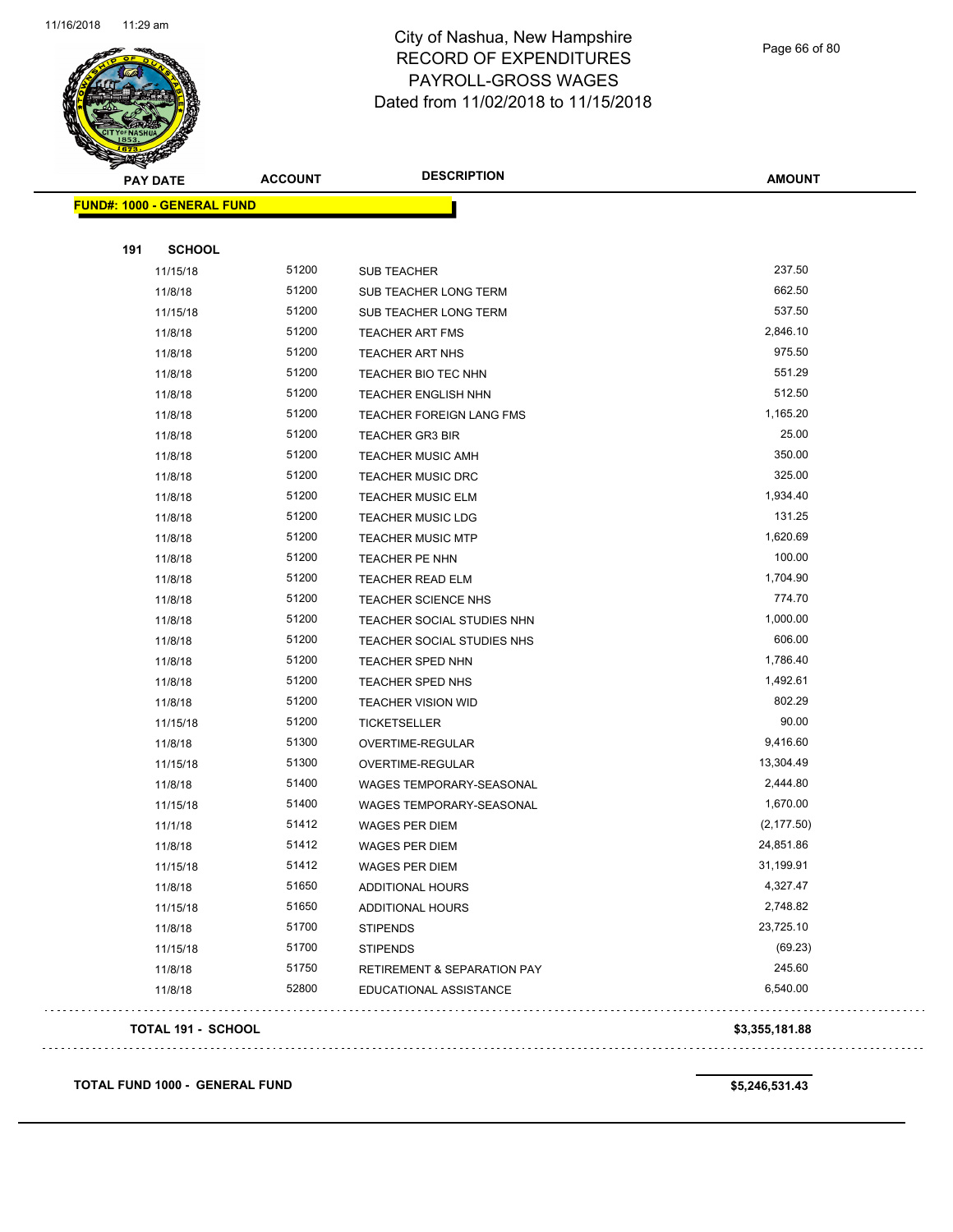

| <b>PAY DATE</b>                         | <b>ACCOUNT</b> | <b>DESCRIPTION</b>                   | <b>AMOUNT</b> |
|-----------------------------------------|----------------|--------------------------------------|---------------|
| <b>FUND#: 2100 - FOOD SERVICES FUND</b> |                |                                      |               |
| 11/8/18                                 | 51100          | CLERICAL FOOD SERVICE NHS            | 773.25        |
| 11/15/18                                | 51100          | CLERICAL FOOD SERVICE NHS            | 773.26        |
| 11/15/18                                | 51100          | <b>CUSTODIAN ELM</b>                 | 69.48         |
| 11/8/18                                 | 51100          | DELIVERY DRIVER FOOD SERVICE         | 794.07        |
| 11/15/18                                | 51100          | DELIVERY DRIVER FOOD SERVICE         | 734.40        |
| 11/8/18                                 | 51100          | <b>FOOD SERVICE BUSINESS MANAGER</b> | 2,132.50      |
| 11/8/18                                 | 51100          | FOOD SERVICE COOK AMH                | 493.50        |
| 11/15/18                                | 51100          | FOOD SERVICE COOK AMH                | 394.80        |
| 11/8/18                                 | 51100          | FOOD SERVICE COOK BIC                | 506.10        |
| 11/15/18                                | 51100          | FOOD SERVICE COOK BIC                | 404.88        |
| 11/8/18                                 | 51100          | FOOD SERVICE COOK BIR                | 511.00        |
| 11/15/18                                | 51100          | FOOD SERVICE COOK BIR                | 408.80        |
| 11/8/18                                 | 51100          | <b>FOOD SERVICE COOK BRO</b>         | 506.10        |
| 11/15/18                                | 51100          | FOOD SERVICE COOK BRO                | 404.88        |
| 11/8/18                                 | 51100          | FOOD SERVICE COOK CHA                | 511.00        |
| 11/15/18                                | 51100          | FOOD SERVICE COOK CHA                | 408.80        |
| 11/8/18                                 | 51100          | FOOD SERVICE COOK DRC                | 511.00        |
| 11/15/18                                | 51100          | FOOD SERVICE COOK DRC                | 408.80        |
| 11/8/18                                 | 51100          | FOOD SERVICE COOK ELM                | 977.90        |
| 11/15/18                                | 51100          | FOOD SERVICE COOK ELM                | 782.32        |
| 11/8/18                                 | 51100          | FOOD SERVICE COOK FES                | 511.00        |
| 11/15/18                                | 51100          | FOOD SERVICE COOK FES                | 408.80        |
| 11/8/18                                 | 51100          | FOOD SERVICE COOK FMS                | 499.11        |
| 11/15/18                                | 51100          | FOOD SERVICE COOK FMS                | 399.28        |
| 11/8/18                                 | 51100          | FOOD SERVICE COOK LDG                | 468.60        |
| 11/15/18                                | 51100          | FOOD SERVICE COOK LDG                | 370.88        |
| 11/8/18                                 | 51100          | FOOD SERVICE COOK MDE                | 493.50        |
| 11/15/18                                | 51100          | <b>FOOD SERVICE COOK MDE</b>         | 394.80        |
| 11/8/18                                 | 51100          | FOOD SERVICE COOK NHN                | 1,092.70      |
| 11/15/18                                | 51100          | FOOD SERVICE COOK NHN                | 874.16        |
| 11/8/18                                 | 51100          | FOOD SERVICE COOK NHS                | 1,023.40      |
| 11/15/18                                | 51100          | FOOD SERVICE COOK NHS                | 818.73        |
| 11/8/18                                 | 51100          | <b>FOOD SERVICE COOK NSE</b>         | 506.10        |
| 11/15/18                                | 51100          | FOOD SERVICE COOK NSE                | 404.88        |
| 11/8/18                                 | 51100          | FOOD SERVICE COOK PMS                | 521.50        |
| 11/15/18                                | 51100          | FOOD SERVICE COOK PMS                | 417.20        |
| 11/8/18                                 | 51100          | FOOD SERVICE COOK SHE                | 493.50        |
| 11/15/18                                | 51100          | FOOD SERVICE COOK SHE                | 394.80        |
| 11/8/18                                 | 51100          | FOOD SERVICE SITE CORD               | 11,698.10     |
| 11/8/18                                 | 51100          | <b>FOOD SERVICECOOK MTP</b>          | 466.55        |
| 11/15/18                                | 51100          | <b>FOOD SERVICECOOK MTP</b>          | 373.24        |
| 11/8/18                                 | 51200          | FOOD SERVICE ASST PT AMH             | 617.68        |
| 11/15/18                                | 51200          | FOOD SERVICE ASST PT AMH             | 474.24        |
| 11/8/18                                 | 51200          | FOOD SERVICE ASST PT BIC             | 535.10        |
| 11/15/18                                | 51200          | FOOD SERVICE ASST PT BIC             | 391.51        |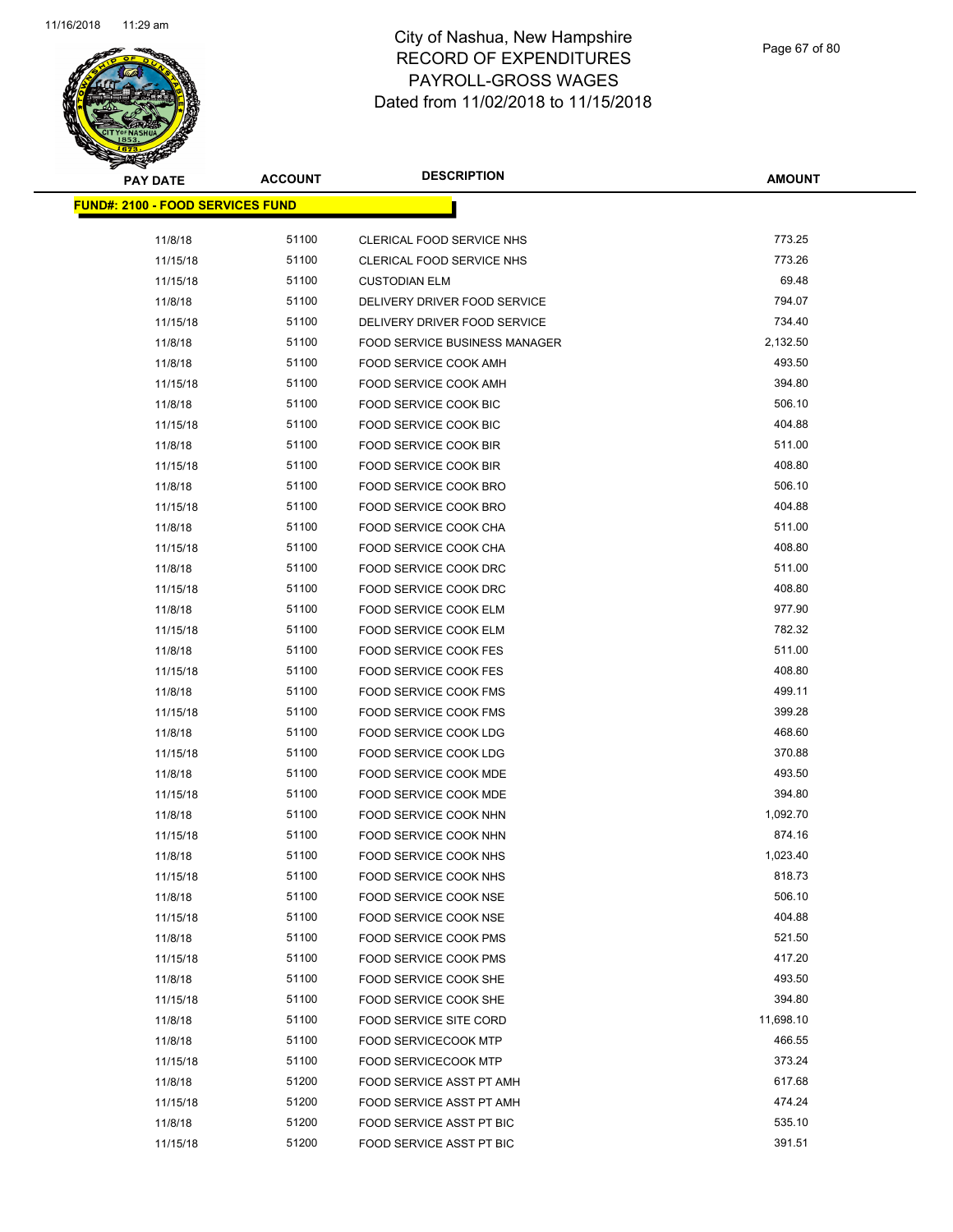

| <b>PAY DATE</b>                         | <b>ACCOUNT</b> | <b>DESCRIPTION</b>              | <b>AMOUNT</b> |
|-----------------------------------------|----------------|---------------------------------|---------------|
| <b>FUND#: 2100 - FOOD SERVICES FUND</b> |                |                                 |               |
|                                         |                |                                 |               |
| 11/8/18                                 | 51200          | FOOD SERVICE ASST PT BIR        | 568.20        |
| 11/15/18                                | 51200          | FOOD SERVICE ASST PT BIR        | 426.48        |
| 11/8/18                                 | 51200          | FOOD SERVICE ASST PT BRO        | 377.89        |
| 11/15/18                                | 51200          | FOOD SERVICE ASST PT BRO        | 292.56        |
| 11/8/18                                 | 51200          | FOOD SERVICE ASST PT CHA        | 567.90        |
| 11/15/18                                | 51200          | FOOD SERVICE ASST PT CHA        | 425.48        |
| 11/8/18                                 | 51200          | FOOD SERVICE ASST PT DRC        | 909.70        |
| 11/15/18                                | 51200          | FOOD SERVICE ASST PT DRC        | 503.12        |
| 11/8/18                                 | 51200          | FOOD SERVICE ASST PT ELM        | 2,263.90      |
| 11/15/18                                | 51200          | FOOD SERVICE ASST PT ELM        | 1,895.36      |
| 11/8/18                                 | 51200          | <b>FOOD SERVICE ASST PT FES</b> | 906.80        |
| 11/15/18                                | 51200          | FOOD SERVICE ASST PT FES        | 722.51        |
| 11/8/18                                 | 51200          | <b>FOOD SERVICE ASST PT FMS</b> | 1,848.36      |
| 11/15/18                                | 51200          | FOOD SERVICE ASST PT FMS        | 1,799.01      |
| 11/8/18                                 | 51200          | FOOD SERVICE ASST PT LDG        | 988.65        |
| 11/15/18                                | 51200          | FOOD SERVICE ASST PT LDG        | 785.19        |
| 11/8/18                                 | 51200          | FOOD SERVICE ASST PT MDE        | 568.60        |
| 11/15/18                                | 51200          | FOOD SERVICE ASST PT MDE        | 473.28        |
| 11/8/18                                 | 51200          | FOOD SERVICE ASST PT MTP        | 216.45        |
| 11/15/18                                | 51200          | FOOD SERVICE ASST PT MTP        | 163.80        |
| 11/8/18                                 | 51200          | FOOD SERVICE ASST PT NHN        | 4,428.01      |
| 11/15/18                                | 51200          | FOOD SERVICE ASST PT NHN        | 3,386.25      |
| 11/8/18                                 | 51200          | FOOD SERVICE ASST PT NHS        | 4,158.78      |
| 11/15/18                                | 51200          | FOOD SERVICE ASST PT NHS        | 3,346.56      |
| 11/8/18                                 | 51200          | FOOD SERVICE ASST PT NSE        | 324.82        |
| 11/15/18                                | 51200          | FOOD SERVICE ASST PT NSE        | 259.26        |
| 11/8/18                                 | 51200          | <b>FOOD SERVICE ASST PT PMS</b> | 2,696.45      |
| 11/15/18                                | 51200          | FOOD SERVICE ASST PT PMS        | 2,087.05      |
| 11/8/18                                 | 51200          | FOOD SERVICE ASST PT SHE        | 350.48        |
| 11/15/18                                | 51200          | FOOD SERVICE ASST PT SHE        | 268.20        |
| 11/8/18                                 | 51300          | OVERTIME-REGULAR                | 880.25        |
| 11/15/18                                | 51300          | OVERTIME-REGULAR                | 276.80        |
| 11/8/18                                 | 51412          | <b>WAGES PER DIEM</b>           | 1,594.13      |
| 11/15/18                                | 51412          | <b>WAGES PER DIEM</b>           | 1,374.75      |

#### **TOTAL FUND 2100 - FOOD SERVICES FUND \$79,291.23**

#### **FUND#: 2201 - DRIVERS EDUCATION FUND**

| 11/8/18  | 51200 | DRIVER INSTRUCTOR      | 890.00 |
|----------|-------|------------------------|--------|
| 11/15/18 | 51200 | DRIVER INSTRUCTOR      | 700.00 |
| 11/8/18  | 51200 | ELL TUTOR              | 50.00  |
| 11/15/18 | 51200 | ELL TUTOR              | 50.00  |
| 11/8/18  | 51200 | <b>TEACHER ELL FES</b> | 910.00 |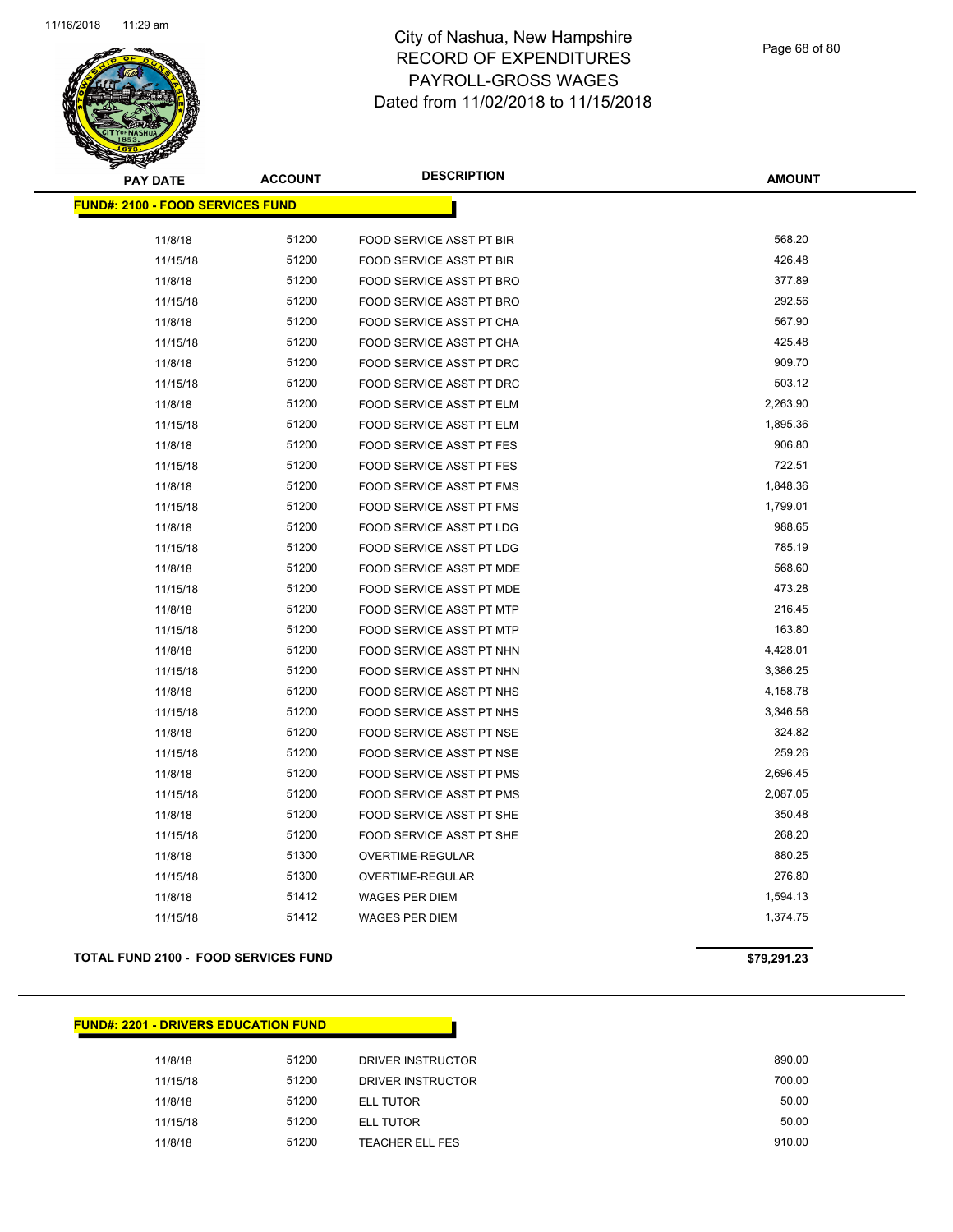

Page 69 of 80

| <b>PAY DATE</b>                                                                 | <b>ACCOUNT</b> | <b>DESCRIPTION</b>          | <b>AMOUNT</b> |
|---------------------------------------------------------------------------------|----------------|-----------------------------|---------------|
| <b>FUND#: 2201 - DRIVERS EDUCATION FUND</b>                                     |                |                             |               |
| 11/8/18                                                                         | 51200          | TEACHER TECHED ELM          | 490.00        |
| 11/8/18                                                                         | 51300          | OVERTIME-REGULAR            | 92.79         |
| <b>TOTAL FUND 2201 - DRIVERS EDUCATION FUND</b>                                 |                |                             | \$3,182.79    |
| <b>FUND#: 2207 - ADULT ED/CONTINUING ED</b>                                     |                |                             |               |
| 11/8/18                                                                         | 51100          | CLERICAL ADULT ED NHN       | 779.13        |
| 11/15/18                                                                        | 51100          | CLERICAL ADULT ED NHN       | 773.26        |
| 11/8/18                                                                         | 51200          | ADULT ED ENRICHMENT INST    | 325.00        |
| 11/15/18                                                                        | 51200          | ADULT ED ENRICHMENT INST    | 225.00        |
| 11/8/18                                                                         | 51200          | ADULT ED ENRICHMENT TEACHER | 275.00        |
| 11/15/18                                                                        | 51200          | ADULT ED ENRICHMENT TEACHER | 100.00        |
| 11/8/18                                                                         | 51200          | ADULT ED INSTRUCTOR         | 50.00         |
| 11/15/18                                                                        | 51200          | ADULT ED INSTRUCTOR         | 50.00         |
| 11/15/18                                                                        | 51200          | <b>SUB TEACHER</b>          | 100.00        |
| 11/8/18                                                                         | 51200          | <b>TEACHER ART NHN</b>      | 150.00        |
| 11/8/18                                                                         | 51200          | TEACHER BUSINESS NHS        | 75.00         |
| 11/8/18                                                                         | 51200          | <b>TEACHER ELL NHS</b>      | 100.00        |
| <b>TOTAL FUND 2207 - ADULT ED/CONTINUING ED</b>                                 |                |                             | \$3,002.39    |
| FUND#: 2222 - AFTER SCHOOL PROGRAM<br>11/8/18                                   | 51100          | 21 CENTURY COORDINATOR      | 2,230.80      |
| TOTAL FUND 2222 - AFTER SCHOOL PROGRAM                                          |                |                             | \$2,230.80    |
| <b>FUND#: 2252 - DAY CARE</b>                                                   |                |                             |               |
|                                                                                 |                |                             |               |
| 11/8/18                                                                         | 51100          | PANTHER PRESCHOOL DIRECTOR  | 1,096.20      |
|                                                                                 |                |                             | \$1,096.20    |
|                                                                                 |                |                             |               |
| 11/8/18                                                                         | 51100          | PARA DW SPEC ED CHA         | 469.30        |
| TOTAL FUND 2252 - DAY CARE<br><b>FUND#: 2257 - SPECIAL ED LOCAL</b><br>11/15/18 | 51100          | PARA DW SPEC ED CHA         | 375.44        |

11/15/18 51100 PARA DW SPEC ED NHS 346.56 11/8/18 51100 PARA INST SHE 620.42 11/15/18 51100 PARA INST SHE 498.29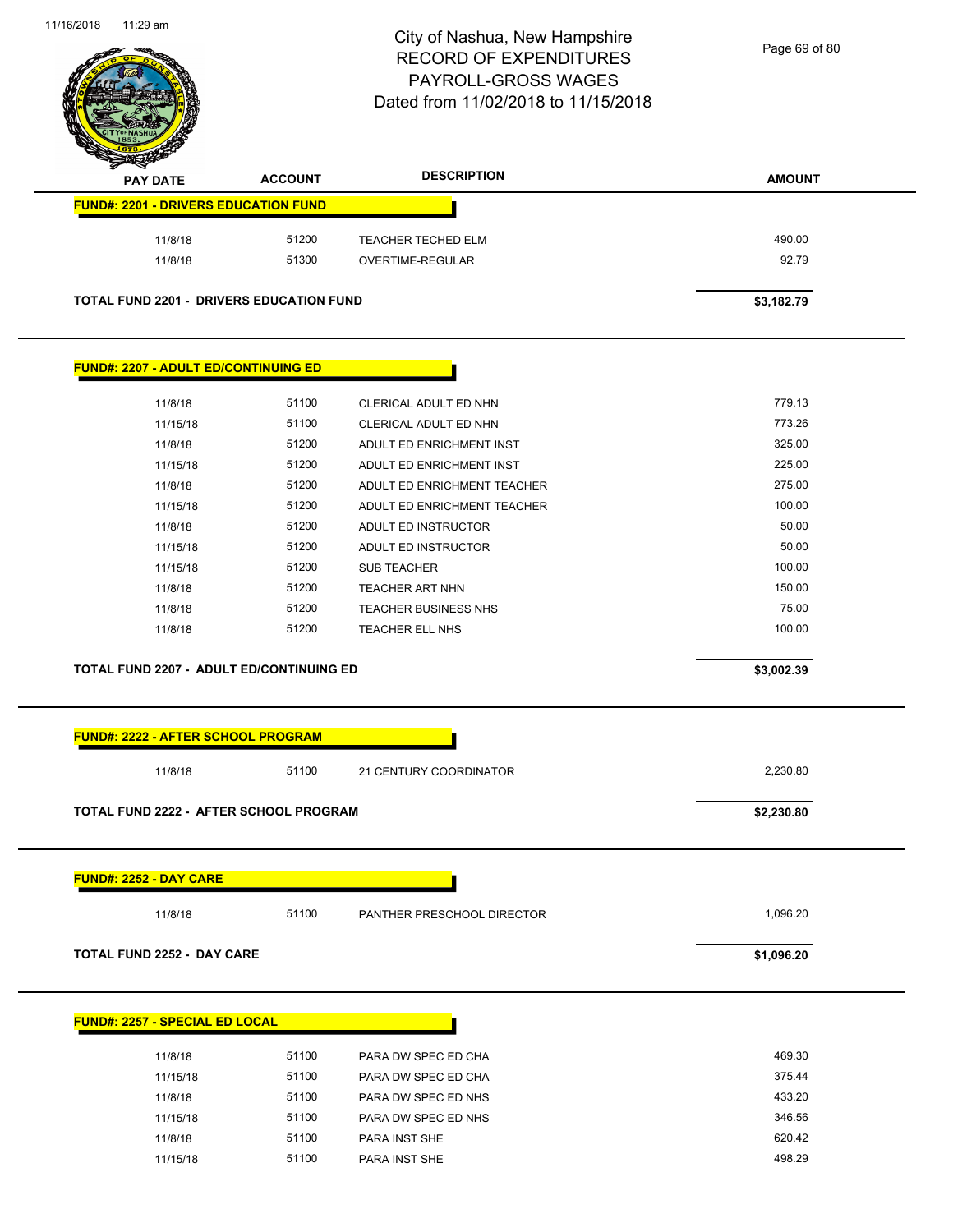# City of Nashua, New Hampshire RECORD OF EXPENDITURES PAYROLL-GROSS WAGES

Page 70 of 80

| <b>PAY DATE</b>                                        | <b>ACCOUNT</b> | <b>DESCRIPTION</b>             | <b>AMOUNT</b> |
|--------------------------------------------------------|----------------|--------------------------------|---------------|
| <b>FUND#: 2257 - SPECIAL ED LOCAL</b>                  |                |                                |               |
| 11/15/18                                               | 51412          | <b>WAGES PER DIEM</b>          | 64.00         |
| <b>TOTAL FUND 2257 - SPECIAL ED LOCAL</b>              |                |                                | \$2,807.21    |
| <b>FUND#: 2503 - PARKS &amp; REC PROGRAMS FUND</b>     |                |                                |               |
| 11/8/18                                                | 51100          | PROGRAM COORDINATOR            | 382.70        |
| 11/15/18                                               | 51100          | PROGRAM COORDINATOR            | 382.70        |
| 11/8/18                                                | 51300          | OVERTIME-REGULAR               | 129.17        |
| 11/15/18                                               | 51300          | OVERTIME-REGULAR               | 39.47         |
| TOTAL FUND 2503 - PARKS & REC PROGRAMS FUND            |                |                                | \$934.04      |
| <b>FUND#: 2505 - PEG ACCESS CHANNELS FUND</b>          |                |                                |               |
| 11/8/18                                                | 51100          | ECHANNEL ACCESS ADMINISTRATOR  | 1,164.25      |
| 11/15/18                                               | 51100          | ECHANNEL ACCESS ADMINISTRATOR  | 1,164.25      |
| 11/8/18                                                | 51100          | PEG PROGRAM MANAGER            | 1,261.25      |
| 11/15/18                                               | 51100          | PEG PROGRAM MANAGER            | 1,261.25      |
| 11/8/18                                                | 51200          | TEACHER PE NHN                 | 60.00         |
| 11/8/18                                                | 51200          | <b>VIDEOGRAPHER</b>            | 453.75        |
| 11/15/18                                               | 51200          | <b>VIDEOGRAPHER</b>            | 255.00        |
| <b>TOTAL FUND 2505 - PEG ACCESS CHANNELS FUND</b>      |                |                                | \$5,619.75    |
| <b>FUND#: 2507 - FIRE TRAINING FACILITY RENTAL</b>     |                |                                |               |
| 11/8/18                                                | 51300          | OVERTIME-REGULAR               | 238.91        |
| <b>TOTAL FUND 2507 - FIRE TRAINING FACILITY RENTAL</b> |                |                                | \$238.91      |
| <b>FUND#: 3030 - EMERGENCY MGMT GRANTS FUND</b>        |                |                                |               |
| 11/8/18                                                | 51200          | EMERGENCY MANAGEMENT COORDINAT | 718.16        |
| 11/15/18                                               | 51200          | EMERGENCY MANAGEMENT COORDINAT | 718.16        |
| <b>TOTAL FUND 3030 - EMERGENCY MGMT GRANTS FUND</b>    |                |                                | \$1,436.32    |

11/8/18 51100 DOMESTIC VIOLENCE ADVOCATE 864.15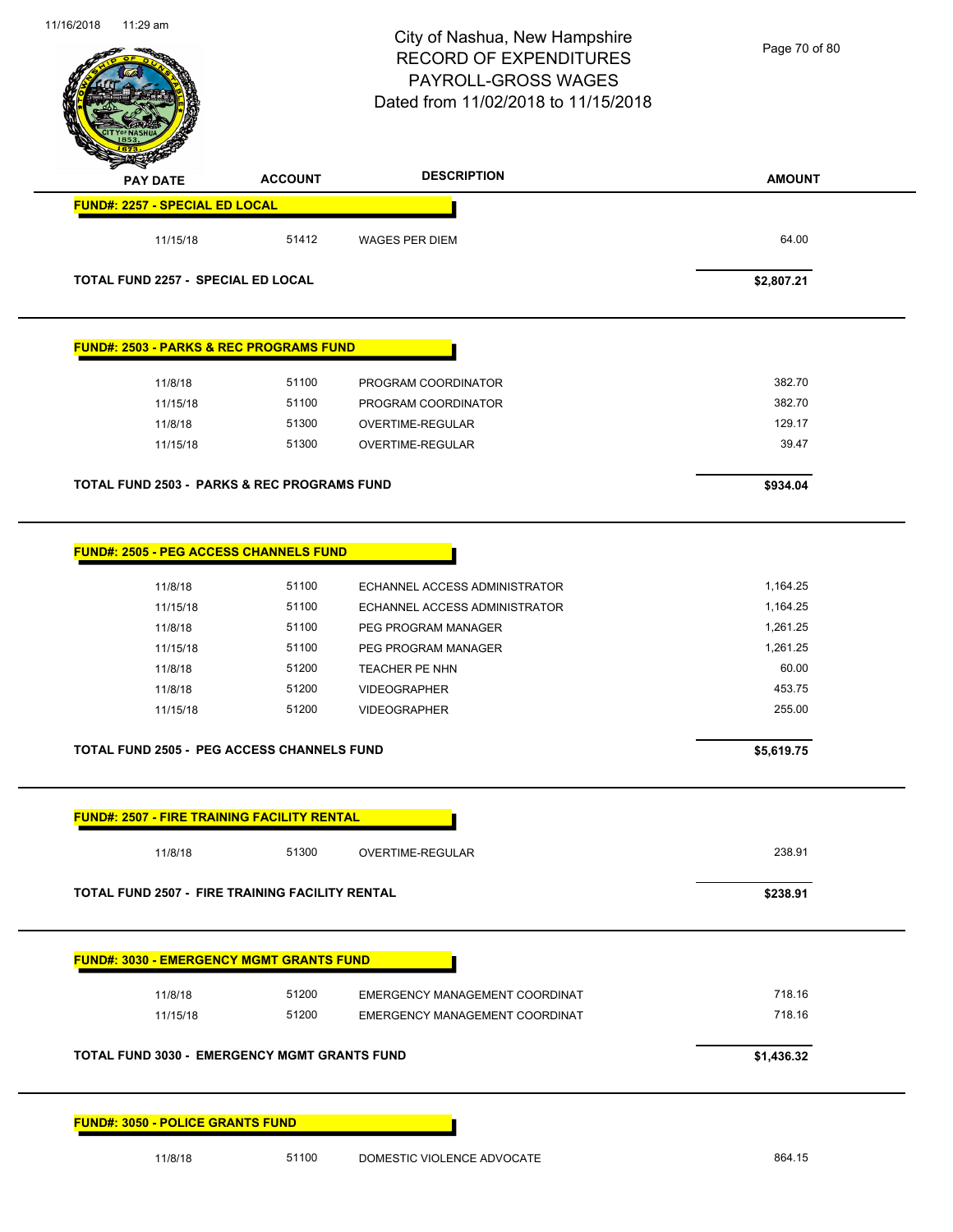

|                                         | <del>∽</del><br>$\tilde{\phantom{a}}$<br><b>PAY DATE</b> | <b>ACCOUNT</b> | <b>DESCRIPTION</b>         | <b>AMOUNT</b> |
|-----------------------------------------|----------------------------------------------------------|----------------|----------------------------|---------------|
| <b>FUND#: 3050 - POLICE GRANTS FUND</b> |                                                          |                |                            |               |
|                                         | 11/15/18                                                 | 51100          | DOMESTIC VIOLENCE ADVOCATE | 863.00        |
|                                         | 11/8/18                                                  | 51100          | PATROLMAN ALL RANKS        | 1,492.69      |
|                                         | 11/15/18                                                 | 51100          | PATROLMAN ALL RANKS        | 1,476.25      |
|                                         | 11/8/18                                                  | 51300          | OVERTIME-REGULAR           | 6,733.32      |
|                                         | 11/15/18                                                 | 51300          | OVERTIME-REGULAR           | 5,991.54      |
|                                         |                                                          |                |                            |               |
|                                         | <b>TOTAL FUND 3050 - POLICE GRANTS FUND</b>              |                |                            | \$17,420.95   |

#### **FUND#: 3068 - COMMUNITY SERVICES GRANTS FUND**

| 11/8/18  | 51100 | BILINGUAL COMM HEALTH WORKER  | 89.82    |
|----------|-------|-------------------------------|----------|
| 11/15/18 | 51100 | BILINGUAL COMM HEALTH WORKER  | 92.15    |
| 11/8/18  | 51100 | <b>EPIDEMIOLOGIST</b>         | 146.51   |
| 11/15/18 | 51100 | <b>EPIDEMIOLOGIST</b>         | 146.50   |
| 11/8/18  | 51100 | PHNS PROGRAM ASSISTANT        | 807.65   |
| 11/15/18 | 51100 | PHNS PROGRAM ASSISTANT        | 807.65   |
| 11/8/18  | 51100 | PROGRAM ASSISTANT             | 211.80   |
| 11/15/18 | 51100 | PROGRAM ASSISTANT             | 211.80   |
| 11/8/18  | 51100 | PUB HEALTH NET SVS COORD      | 1.317.40 |
| 11/15/18 | 51100 | PUB HEALTH NET SVS COORD      | 1,317.40 |
| 11/8/18  | 51100 | PUB HEALTH PREPAREDNESS COORD | 1,033.41 |
| 11/15/18 | 51100 | PUB HEALTH PREPAREDNESS COORD | 1,033.40 |
| 11/8/18  | 51100 | SMP PROGRAM COORDINATOR       | 975.35   |
| 11/15/18 | 51100 | SMP PROGRAM COORDINATOR       | 975.35   |
| 11/15/18 | 51300 | OVERTIME-REGULAR              | 1.98     |
|          |       |                               |          |

#### **TOTAL FUND 3068 - COMMUNITY SERVICES GRANTS FUND \$9,168.17**

# **FUND#: 3070 - COMMUNITY HEALTH GRANTS FUND**

| 11/8/18  | 51100 | BILINGUAL COMM HEALTH WORKER | 628.82 |
|----------|-------|------------------------------|--------|
| 11/15/18 | 51100 | BILINGUAL COMM HEALTH WORKER | 644.92 |
| 11/8/18  | 51100 | PROGRAM ASSISTANT            | 635.39 |
| 11/15/18 | 51100 | PROGRAM ASSISTANT            | 635.39 |
| 11/15/18 | 51300 | OVERTIME-REGULAR             | 5.96   |
| 11/8/18  | 51412 | <b>WAGES PER DIEM</b>        | 41.00  |
| 11/15/18 | 51412 | WAGES PER DIEM               | 143.50 |
|          |       |                              |        |

#### **TOTAL FUND 3070 - COMMUNITY HEALTH GRANTS FUND \$2,734.98**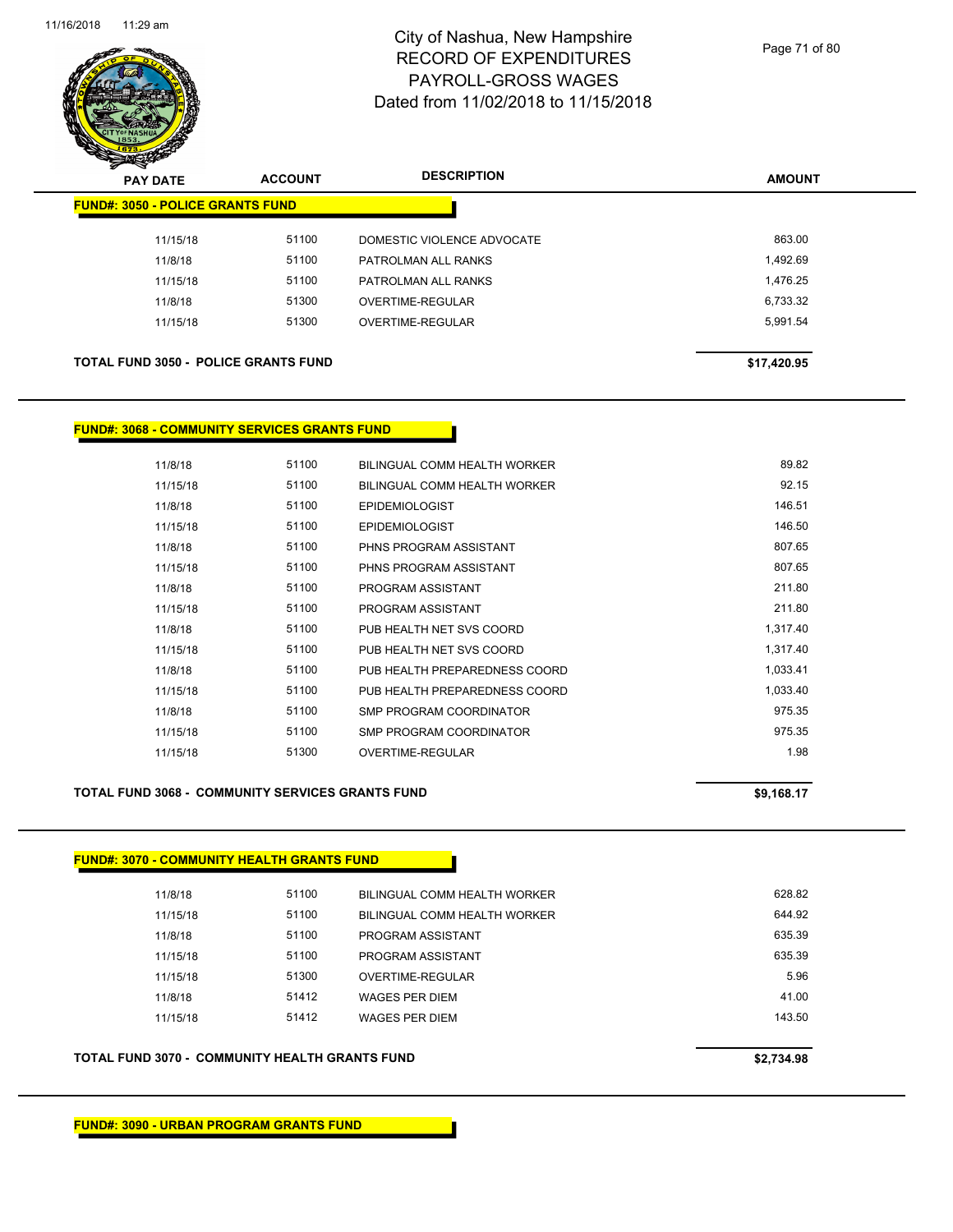

| <b>ACCOUNT</b> | <b>DESCRIPTION</b>                 | <b>AMOUNT</b>                                   |
|----------------|------------------------------------|-------------------------------------------------|
|                |                                    |                                                 |
| 51100          | <b>CODE ENFORCEMENT OFFICER II</b> | 498.20                                          |
| 51100          | <b>CODE ENFORCEMENT OFFICER II</b> | 498.20                                          |
| 51100          | <b>GRANT MGMT SPECIALIST</b>       | 1,080.35                                        |
| 51100          | <b>GRANT MGMT SPECIALIST</b>       | 1,080.35                                        |
| 51100          | <b>MANAGER URBAN PROGRAMS</b>      | 1,649.35                                        |
| 51100          | <b>MANAGER URBAN PROGRAMS</b>      | 1,649.35                                        |
| 51100          | PROGRAM COORDINATOR LP&HH          | 1,255.30                                        |
| 51100          | PROGRAM COORDINATOR LP&HH          | 1,255.30                                        |
| 51100          | PROJECT ADMINISTRATOR              | 1,306.00                                        |
| 51100          | PROJECT ADMINISTRATOR              | 1,306.00                                        |
| 51100          | PROJECT ADMINISTRATOR LP&HH        | 1,230.70                                        |
| 51100          | PROJECT ADMINISTRATOR LP&HH        | 1,230.70                                        |
| 51100          | PROJECT SPECIALIST URBAN PROGR     | 1,171.10                                        |
| 51100          | PROJECT SPECIALIST URBAN PROGR     | 1,171.10                                        |
|                |                                    | <u> FUND#: 3090 - URBAN PROGRAM GRANTS FUND</u> |

**TOTAL FUND 3090 - URBAN PROGRAM GRANTS FUND \$16,382.00** 

**FUND#: 3120 - TRANSIT GRANTS FUND**

| 11/8/18  | 51100 | <b>COMMUNICATION SPEC</b>             | 996.55   |
|----------|-------|---------------------------------------|----------|
| 11/15/18 | 51100 | <b>COMMUNICATION SPEC</b>             | 996.55   |
| 11/8/18  | 51100 | <b>TRANSIT FINANCE COORDINATOR</b>    | 1,280.40 |
| 11/15/18 | 51100 | <b>TRANSIT FINANCE COORDINATOR</b>    | 1,280.40 |
| 11/8/18  | 51100 | <b>TRANSIT FLEET FACILITIES SUPV</b>  | 1,080.35 |
| 11/15/18 | 51100 | <b>TRANSIT FLEET FACILITIES SUPV</b>  | 1,080.35 |
| 11/8/18  | 51100 | <b>TRANSIT MECHANICS</b>              | 1,996.51 |
| 11/15/18 | 51100 | <b>TRANSIT MECHANICS</b>              | 1,959.40 |
| 11/8/18  | 51100 | <b>TRANSIT OPERATIONS COORDINATOR</b> | 970.00   |
| 11/15/18 | 51100 | <b>TRANSIT OPERATIONS COORDINATOR</b> | 970.00   |
| 11/8/18  | 51100 | <b>TRANSIT OPERATIONS SUPERVISOR</b>  | 1,161.20 |
| 11/15/18 | 51100 | TRANSIT OPERATIONS SUPERVISOR         | 1,161.20 |
| 11/8/18  | 51100 | <b>TRANSIT UTILITY SERVICE WORKER</b> | 1,442.65 |
| 11/15/18 | 51100 | <b>TRANSIT UTILITY SERVICE WORKER</b> | 1,442.65 |
| 11/8/18  | 51100 | <b>TRANSPORTATION DEPT MANAGER</b>    | 1,436.37 |
| 11/15/18 | 51100 | <b>TRANSPORTATION DEPT MANAGER</b>    | 1,746.35 |
| 11/8/18  | 51300 | OVERTIME-REGULAR                      | 53.49    |
| 11/15/18 | 51300 | OVERTIME-REGULAR                      | 53.49    |

#### **TOTAL FUND 3120 - TRANSIT GRANTS FUND \$21,107.91**

#### **FUND#: 3800 - SCHOOL GRANTS FUND**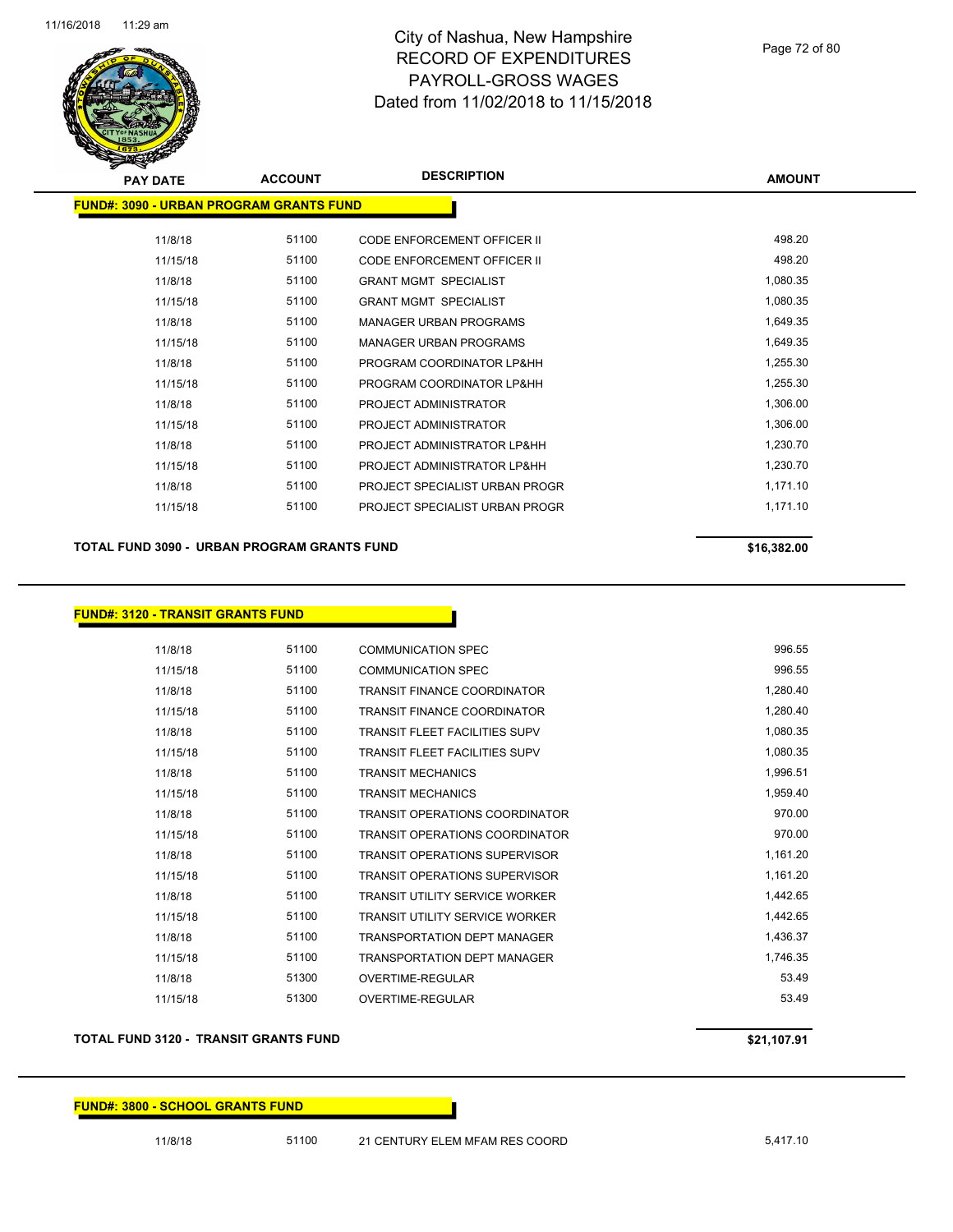

| <b>PAY DATE</b>                  | <b>ACCOUNT</b> | <b>DESCRIPTION</b>             | <b>AMOUNT</b> |
|----------------------------------|----------------|--------------------------------|---------------|
| FUND#: 3800 - SCHOOL GRANTS FUND |                |                                |               |
| 11/8/18                          | 51100          | ASSISTANT PRINCIPAL AMH        | 1,469.60      |
| 11/8/18                          | 51100          | ASSISTANT PRINCIPAL BRO        | 1,659.60      |
| 11/8/18                          | 51100          | ASSISTANT PRINCIPAL DR CRSP    | 1,614.10      |
| 11/8/18                          | 51100          | ASSISTANT PRINCIPAL SHE        | 1,437.50      |
| 11/8/18                          | 51100          | CLERICAL 21 CENTURY            | 752.63        |
| 11/15/18                         | 51100          | <b>CLERICAL 21 CENTURY</b>     | 711.41        |
| 11/8/18                          | 51100          | <b>DIRECTOR TITLE 1</b>        | 3,220.10      |
| 11/8/18                          | 51100          | DW TECHNOLOGY PEER COACH       | 3,068.80      |
| 11/8/18                          | 51100          | ELL OUTREACH WORKER HOURLY     | 1,168.75      |
| 11/15/18                         | 51100          | ELL OUTREACH WORKER HOURLY     | 925.00        |
| 11/8/18                          | 51100          | <b>INTRUCTIONAL LEADER FES</b> | 2,947.80      |
| 11/8/18                          | 51100          | LICENSED PRACTICAL NURSE NHS   | 2,086.40      |
| 11/8/18                          | 51100          | <b>OFFICE MANAGER TITLE 1</b>  | 1,619.30      |
| 11/8/18                          | 51100          | PARA DW SPEC ED AMH            | 693.13        |
| 11/15/18                         | 51100          | PARA DW SPEC ED AMH            | 543.12        |
| 11/8/18                          | 51100          | PARA INST AMH                  | 468.96        |
| 11/15/18                         | 51100          | PARA INST AMH                  | 425.00        |
| 11/8/18                          | 51100          | PARA INST MTP                  | 423.16        |
| 11/15/18                         | 51100          | PARA INST MTP                  | 327.60        |
| 11/8/18                          | 51100          | PARA TTI AMH                   | 406.09        |
| 11/15/18                         | 51100          | PARA TTI AMH                   | 327.60        |
| 11/8/18                          | 51100          | PARA TTI DRC                   | 1,014.10      |
| 11/15/18                         | 51100          | PARA TTI DRC                   | 811.28        |
| 11/8/18                          | 51100          | PARA TTI LDG                   | 2,413.12      |
| 11/15/18                         | 51100          | PARA TTI LDG                   | 1,928.25      |
| 11/8/18                          | 51100          | PARA TTI MTP                   | 825.91        |
| 11/15/18                         | 51100          | PARA TTI MTP                   | 660.19        |
| 11/8/18                          | 51100          | PEER COACH                     | 4,956.90      |
| 11/8/18                          | 51100          | SIGN LANGUAGE INTERPRETER      | 659.04        |
| 11/15/18                         | 51100          | SIGN LANGUAGE INTERPRETER      | 1,333.78      |
| 11/8/18                          | 51100          | SOCIAL WORKER                  | 2,885.20      |
| 11/8/18                          | 51100          | <b>TEACHER DWSE BRO</b>        | 1,794.50      |
| 11/8/18                          | 51100          | TEACHER DWSE CHA               | 3,976.00      |
| 11/8/18                          | 51100          | TEACHER DWSE NHS               | 2,674.40      |
| 11/8/18                          | 51100          | TEACHER PRESCHOOL NHS          | 1,872.10      |
| 11/8/18                          | 51100          | TEACHER SPED AMH               | 2,085.00      |
| 11/8/18                          | 51100          | TEACHER SPED BIC               | 1,949.20      |
| 11/8/18                          | 51100          | <b>TEACHER SPED DRC</b>        | 1,805.70      |
| 11/8/18                          | 51100          | TEACHER SPED ELM               | 1,737.50      |
| 11/8/18                          | 51100          | <b>TEACHER SPED FES</b>        | 1,561.40      |
| 11/8/18                          | 51100          | TEACHER SPED FMS               | 2,007.10      |
| 11/8/18                          | 51100          | TEACHER SPED LDG               | 1,797.20      |
| 11/8/18                          | 51100          | <b>TEACHER SPED MDE</b>        | 3,954.10      |
| 11/8/18                          | 51100          | TEACHER SPED NHN               | 9,525.76      |
| 11/8/18                          | 51100          | TEACHER SPED NHS               | 4,684.80      |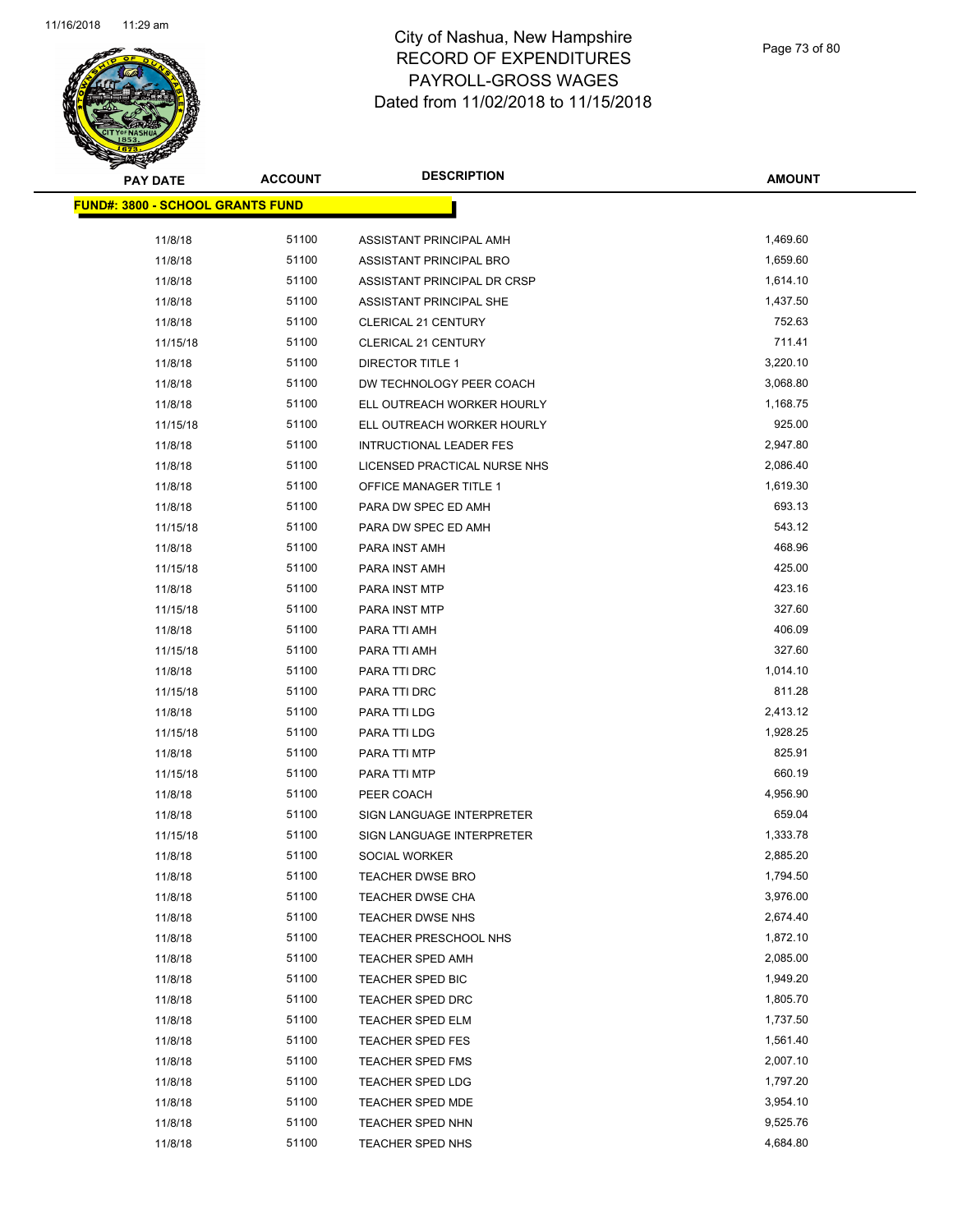

Page 74 of 80

| <b>PAY DATE</b>                         | <b>ACCOUNT</b> | <b>DESCRIPTION</b>            | <b>AMOUNT</b> |
|-----------------------------------------|----------------|-------------------------------|---------------|
| <b>FUND#: 3800 - SCHOOL GRANTS FUND</b> |                |                               |               |
|                                         |                |                               |               |
| 11/8/18                                 | 51100          | TEACHER SPED NSE              | 6,713.00      |
| 11/8/18                                 | 51100          | <b>TEACHER SPED PMS</b>       | 3,537.20      |
| 11/8/18                                 | 51100          | TITLE ONE PARA FES            | 1,437.77      |
| 11/15/18                                | 51100          | TITLE ONE PARA FES            | 1,151.58      |
| 11/8/18                                 | 51200          | 21 CENTURY PROGRAM ASSISTANT  | 2,030.00      |
| 11/15/18                                | 51200          | 21 CENTURY PROGRAM ASSISTANT  | 1,640.00      |
| 11/8/18                                 | 51200          | 21ST CENTURY INSTRUCTOR       | 732.50        |
| 11/15/18                                | 51200          | 21ST CENTURY INSTRUCTOR       | 737.50        |
| 11/8/18                                 | 51200          | <b>FAMILY LIAISON</b>         | 368.75        |
| 11/15/18                                | 51200          | <b>FAMILY LIAISON</b>         | 375.00        |
| 11/8/18                                 | 51200          | <b>GUIDANCE COUNSELOR FES</b> | 325.00        |
| 11/8/18                                 | 51200          | HOME SCHOOL CORD TTI          | 3,929.91      |
| 11/15/18                                | 51200          | HOME SCHOOL CORD TTI          | 3,101.26      |
| 11/8/18                                 | 51200          | LUNCH MONITOR DRC             | 172.50        |
| 11/15/18                                | 51200          | LUNCH MONITOR DRC             | 142.50        |
| 11/8/18                                 | 51200          | LUNCH MONITOR FES             | 100.00        |
| 11/15/18                                | 51200          | LUNCH MONITOR FES             | 50.00         |
| 11/8/18                                 | 51200          | PARA INST PMS                 | 17.50         |
| 11/8/18                                 | 51200          | SPECIAL EDUCATION TUTOR       | 2,200.00      |
| 11/15/18                                | 51200          | SPECIAL EDUCATION TUTOR       | 1,437.50      |
| 11/8/18                                 | 51200          | TEACHER ELL NHN               | 100.00        |
| 11/8/18                                 | 51200          | <b>TEACHER ENGLISH NHN</b>    | 100.00        |
| 11/8/18                                 | 51200          | <b>TEACHER GR1 DRC</b>        | 125.00        |
| 11/8/18                                 | 51200          | <b>TEACHER GR1 FES</b>        | 87.50         |
| 11/8/18                                 | 51200          | <b>TEACHER GR1 LDG</b>        | 25.00         |
| 11/8/18                                 | 51200          | <b>TEACHER GR2 FES</b>        | 150.00        |
| 11/8/18                                 | 51200          | <b>TEACHER GR3 DRC</b>        | 75.00         |
| 11/8/18                                 | 51200          | <b>TEACHER GR3 LDG</b>        | 75.00         |
| 11/8/18                                 | 51200          | <b>TEACHER GR5 DRC</b>        | 100.00        |
| 11/8/18                                 | 51200          | TEACHER IN SCH SUSPENSION NHN | 100.00        |
| 11/8/18                                 | 51200          | <b>TEACHER KIND LDG</b>       | 125.00        |
| 11/8/18                                 | 51200          | TEACHER MATH NHN              | 100.00        |
| 11/8/18                                 | 51200          | <b>TEACHER SCIENCE NHN</b>    | 100.00        |
| 11/8/18                                 | 51200          | TEACHER TTI AMH               | 8,702.40      |
| 11/8/18                                 | 51200          | <b>TEACHER TTI FES</b>        | 2,308.20      |
| 11/8/18                                 | 51200          | <b>TEACHER TTI LDG</b>        | 5,814.49      |
| 11/8/18                                 | 51200          | <b>TEACHER TTI MTP</b>        | 3,972.58      |
| 11/8/18                                 | 51200          | <b>TEACHER TTI NURSERY</b>    | 4,885.68      |
| 11/8/18                                 | 51200          | <b>TEACHER TTIDRC</b>         | 6,107.53      |
| 11/8/18                                 | 51412          | <b>WAGES PER DIEM</b>         | 51.59         |
| 11/15/18                                | 51412          | <b>WAGES PER DIEM</b>         | 24.00         |
| 11/8/18                                 | 51650          | <b>ADDITIONAL HOURS</b>       | 6,606.25      |
| 11/15/18                                | 51650          | ADDITIONAL HOURS              | 600.00        |
|                                         |                |                               |               |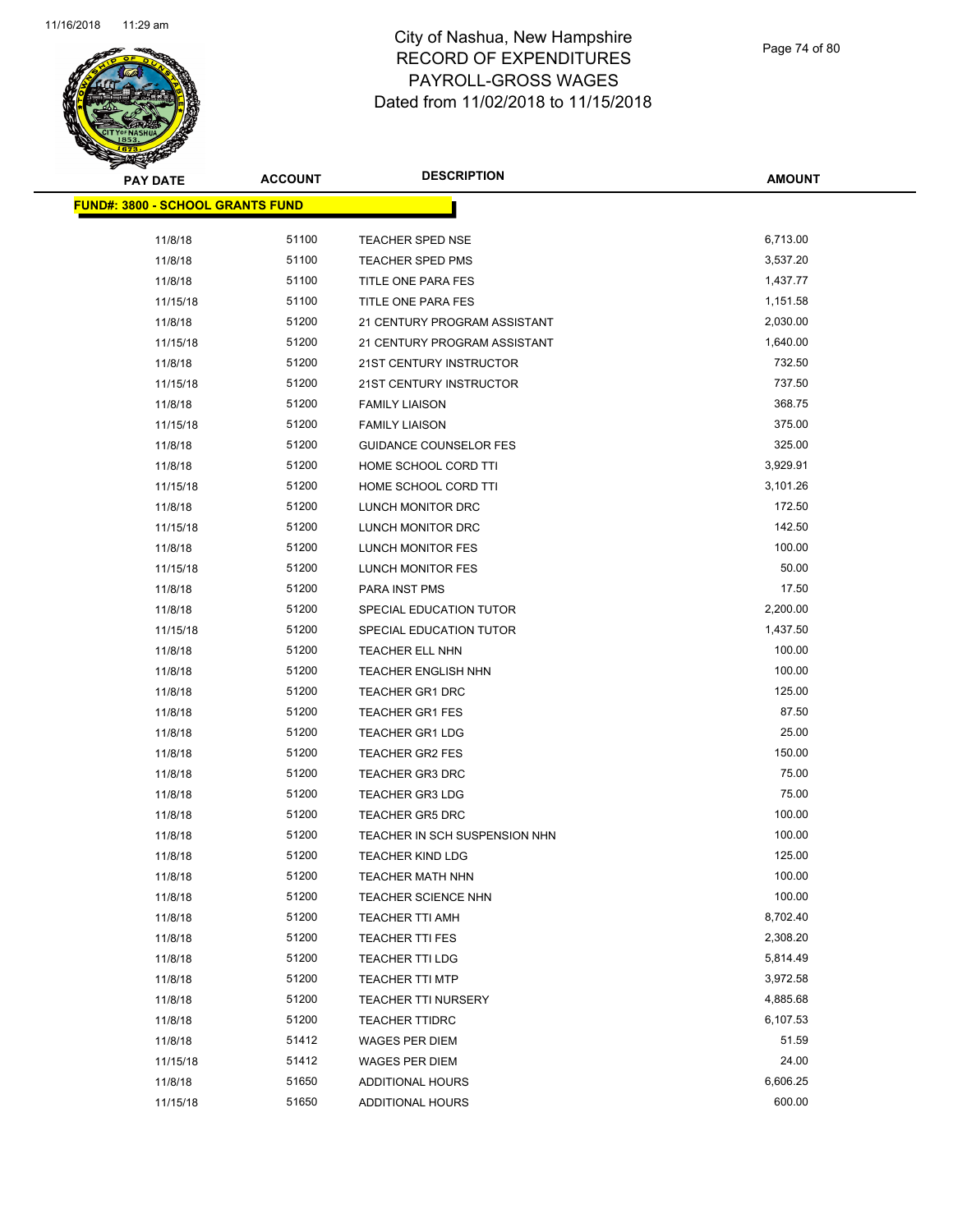| 11/16/2018 | 11:29 am                                     |                                                   | City of Nashua, New Hampshire<br><b>RECORD OF EXPENDITURES</b><br>PAYROLL-GROSS WAGES<br>Dated from 11/02/2018 to 11/15/2018 | Page 75 of 80      |
|------------|----------------------------------------------|---------------------------------------------------|------------------------------------------------------------------------------------------------------------------------------|--------------------|
|            | PAY DATE                                     | <b>ACCOUNT</b>                                    | <b>DESCRIPTION</b>                                                                                                           | <b>AMOUNT</b>      |
|            |                                              | <b>TOTAL FUND 3800 - SCHOOL GRANTS FUND</b>       |                                                                                                                              | \$161,159.97       |
|            |                                              | <b>FUND#: 3810 - FOOD SERVICE GRANTS FUND</b>     |                                                                                                                              |                    |
|            | 11/8/18                                      | 51300                                             | OVERTIME-REGULAR                                                                                                             | 983.47             |
|            | 11/15/18                                     | 51300                                             | OVERTIME-REGULAR                                                                                                             | 517.82             |
|            |                                              | <b>TOTAL FUND 3810 - FOOD SERVICE GRANTS FUND</b> |                                                                                                                              | \$1,501.29         |
|            | <b>FUND#: 4005 - TRAFFIC VIOLATIONS FUND</b> |                                                   |                                                                                                                              |                    |
|            | 11/8/18                                      | 51100                                             | <b>MVR CLERK II</b>                                                                                                          | 320.50             |
|            | 11/15/18                                     | 51100                                             | <b>MVR CLERK II</b>                                                                                                          | 320.50             |
|            | 11/8/18                                      | 51100                                             | PARKING MANAGER                                                                                                              | 298.80             |
|            | 11/15/18                                     | 51100                                             | PARKING MANAGER                                                                                                              | 342.55             |
|            | 11/8/18                                      | 51200                                             | PARKING ENFORCEMENT SPECIALIST                                                                                               | 661.18             |
|            | 11/15/18                                     | 51200                                             | PARKING ENFORCEMENT SPECIALIST                                                                                               | 600.08             |
|            | 11/8/18                                      | 51300                                             | OVERTIME-REGULAR                                                                                                             | 9.03               |
|            |                                              | <b>TOTAL FUND 4005 - TRAFFIC VIOLATIONS FUND</b>  |                                                                                                                              | \$2,552.64         |
|            |                                              | <b>FUND#: 4030 - POLICE SPECIAL DETAILS FUND</b>  |                                                                                                                              |                    |
|            | 11/8/18                                      | 51710                                             | SPECIAL DETAIL-NON PENSIONABLE                                                                                               | 8,175.12           |
|            | 11/15/18                                     | 51710                                             | SPECIAL DETAIL-NON PENSIONABLE                                                                                               | 10,084.91          |
|            | 11/8/18                                      | 51712                                             | SPECIAL DETAIL-PENSIONABLE                                                                                                   | 5,582.07           |
|            | 11/15/18                                     | 51712                                             | SPECIAL DETAIL-PENSIONABLE                                                                                                   | 7,745.32           |
|            |                                              | TOTAL FUND 4030 - POLICE SPECIAL DETAILS FUND     |                                                                                                                              | \$31,587.42        |
|            |                                              | <b>FUND#: 4035 - POLICE OVERTIME BILLING FUND</b> |                                                                                                                              |                    |
|            |                                              |                                                   |                                                                                                                              |                    |
|            | 11/8/18<br>11/15/18                          | 51300<br>51300                                    | OVERTIME-REGULAR<br>OVERTIME-REGULAR                                                                                         | 833.69<br>9,550.77 |
|            |                                              | TOTAL FUND 4035 - POLICE OVERTIME BILLING FUND    |                                                                                                                              | \$10,384.46        |
|            | <b>FUND#: 6000 - SOLID WASTE FUND</b>        |                                                   |                                                                                                                              |                    |
|            |                                              |                                                   |                                                                                                                              |                    |
|            | 11/8/18                                      | 51100                                             | ADMINISTRATIVE ASSISTANT I                                                                                                   | 721.95             |
|            | 11/15/18                                     | 51100                                             | ADMINISTRATIVE ASSISTANT I                                                                                                   | 721.95             |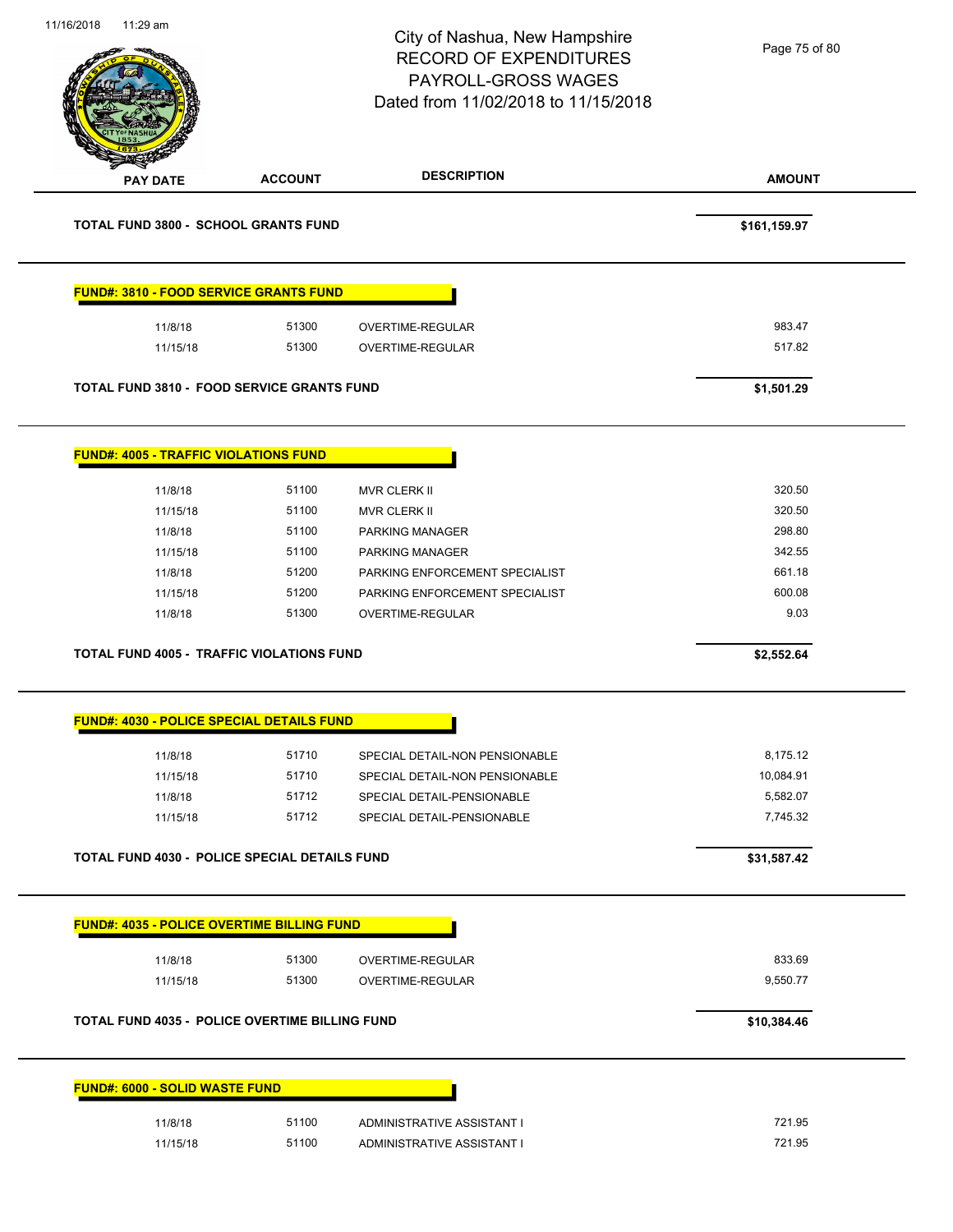

Page 76 of 80

| <b>PAY DATE</b>                       | <b>ACCOUNT</b> | <b>DESCRIPTION</b>                   | <b>AMOUNT</b> |
|---------------------------------------|----------------|--------------------------------------|---------------|
| <b>FUND#: 6000 - SOLID WASTE FUND</b> |                |                                      |               |
| 11/8/18                               | 51100          | ADMINISTRATIVE ASSISTANT II          | 858.88        |
| 11/15/18                              | 51100          | ADMINISTRATIVE ASSISTANT II          | 858.88        |
| 11/8/18                               | 51100          | ASSIST DIRECTOR PUBLIC WORKS         | 202.40        |
| 11/15/18                              | 51100          | ASSIST DIRECTOR PUBLIC WORKS         | 202.40        |
| 11/8/18                               | 51100          | AUTOMATED TRASH COLLECTION OPR       | 4,898.00      |
| 11/15/18                              | 51100          | AUTOMATED TRASH COLLECTION OPR       | 4,898.00      |
| 11/8/18                               | 51100          | <b>CITY ENGINEER</b>                 | 343.40        |
| 11/15/18                              | 51100          | <b>CITY ENGINEER</b>                 | 343.40        |
| 11/8/18                               | 51100          | <b>COLLECTION EQUIP OPR</b>          | 7,421.84      |
| 11/15/18                              | 51100          | <b>COLLECTION EQUIP OPR</b>          | 7,411.20      |
| 11/8/18                               | 51100          | COLLECTION EQUIP OPR LANDFILL        | 970.41        |
| 11/15/18                              | 51100          | <b>COLLECTION EQUIP OPR LANDFILL</b> | 970.40        |
| 11/8/18                               | 51100          | DEP TREASURER TAX COLLECTOR          | 261.95        |
| 11/15/18                              | 51100          | DEP TREASURER TAX COLLECTOR          | 261.95        |
| 11/8/18                               | 51100          | DEPUTY CITY ENGINEER                 | 82.05         |
| 11/15/18                              | 51100          | DEPUTY CITY ENGINEER                 | 82.05         |
| 11/8/18                               | 51100          | DIRECTOR PUBLIC WORKS                | 261.20        |
| 11/15/18                              | 51100          | <b>DIRECTOR PUBLIC WORKS</b>         | 261.20        |
| 11/8/18                               | 51100          | DPW BILLING ACCOUNTANT               | 499.05        |
| 11/15/18                              | 51100          | DPW BILLING ACCOUNTANT               | 499.05        |
| 11/8/18                               | 51100          | DPW COLLECTIONS SPEC III             | 406.05        |
| 11/15/18                              | 51100          | DPW COLLECTIONS SPEC III             | 493.55        |
| 11/8/18                               | 51100          | DPW CONTRACT ADMINISTRATOR           | 121.65        |
| 11/15/18                              | 51100          | DPW CONTRACT ADMINISTRATOR           | 121.65        |
| 11/8/18                               | 51100          | <b>ENVIRONMENTAL ENGINEER</b>        | 1,480.85      |
| 11/15/18                              | 51100          | <b>ENVIRONMENTAL ENGINEER</b>        | 1,480.85      |
| 11/8/18                               | 51100          | EQUIPMENT OPR LANDFILL               | 4,932.00      |
| 11/15/18                              | 51100          | <b>EQUIPMENT OPR LANDFILL</b>        | 4,932.00      |
| 11/8/18                               | 51100          | <b>EXECUTIVE ASSISTANT</b>           | 164.35        |
| 11/15/18                              | 51100          | <b>EXECUTIVE ASSISTANT</b>           | 164.35        |
| 11/8/18                               | 51100          | FINANCE AND ADMIN MANAGER            | 436.60        |
| 11/15/18                              | 51100          | FINANCE AND ADMIN MANAGER            | 436.60        |
| 11/8/18                               | 51100          | FLEET MANAGER STREET DEPT            | 346.35        |
| 11/15/18                              | 51100          | FLEET MANAGER STREET DEPT            | 346.35        |
| 11/8/18                               | 51100          | PUBLIC RELATIONS ADMINISTRATOR       | 164.40        |
| 11/15/18                              | 51100          | PUBLIC RELATIONS ADMINISTRATOR       | 164.40        |
| 11/8/18                               | 51100          | RECYCLING COORDINATOR                | 1,192.80      |
| 11/15/18                              | 51100          | RECYCLING COORDINATOR                | 1,192.80      |
| 11/8/18                               | 51100          | SENIOR STAFF ENGINEER                | 143.80        |
| 11/15/18                              | 51100          | <b>SENIOR STAFF ENGINEER</b>         | 143.80        |
| 11/8/18                               | 51100          | SOLID WASTE FOREMAN                  | 2,593.31      |
| 11/15/18                              | 51100          | SOLID WASTE FOREMAN                  | 2,593.31      |
| 11/8/18                               | 51100          | SOLID WASTE TECHNICIAN               | 1,128.30      |
| 11/15/18                              | 51100          | SOLID WASTE TECHNICIAN               | 1,128.31      |
| 11/8/18                               | 51100          | SR MGR ACCT FIN REPORTING            | 191.25        |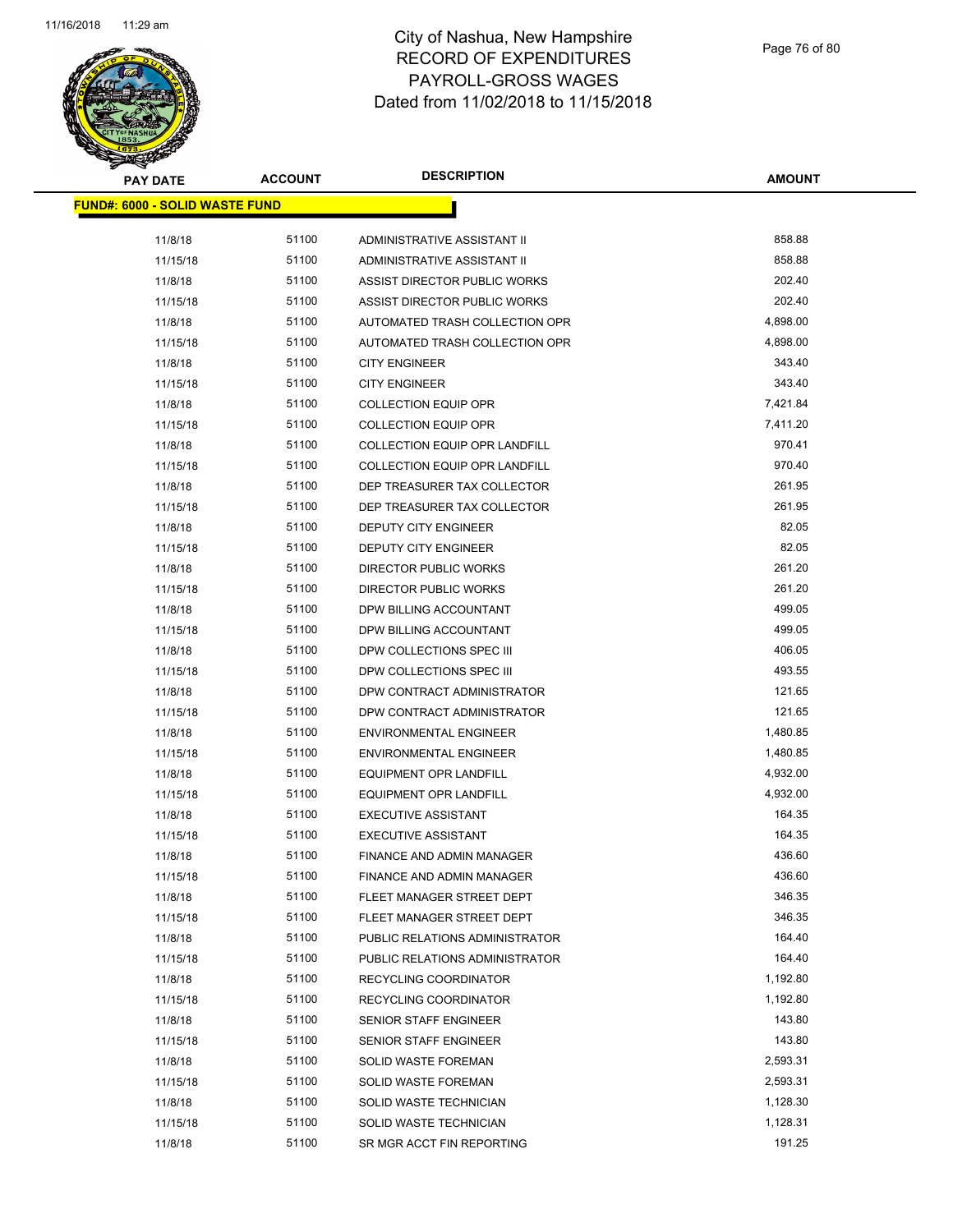

| <b>PAY DATE</b>                       | <b>ACCOUNT</b> | <b>DESCRIPTION</b>              | <b>AMOUNT</b> |
|---------------------------------------|----------------|---------------------------------|---------------|
| <b>FUND#: 6000 - SOLID WASTE FUND</b> |                |                                 |               |
| 11/15/18                              | 51100          | SR MGR ACCT FIN REPORTING       | 191.25        |
| 11/8/18                               | 51100          | SUPERINTENDENT OF SOLID WASTE   | 1,804.30      |
| 11/15/18                              | 51100          | SUPERINTENDENT OF SOLID WASTE   | 1,804.31      |
| 11/8/18                               | 51100          | <b>WASTEWATER ASSISTANT</b>     | 1,482.24      |
| 11/15/18                              | 51100          | <b>WASTEWATER ASSISTANT</b>     | 1,305.76      |
| 11/8/18                               | 51300          | OVERTIME-REGULAR                | 5,097.75      |
| 11/15/18                              | 51300          | OVERTIME-REGULAR                | 11,953.51     |
| 11/8/18                               | 51400          | <b>WAGES TEMPORARY-SEASONAL</b> | 1,338.75      |
| 11/8/18                               | 51600          | <b>LONGEVITY</b>                | 400.00        |
|                                       |                |                                 |               |

#### **TOTAL FUND 6000 - SOLID WASTE FUND \$84,909.16 \$84,909.16**

#### **FUND#: 6200 - WASTEWATER FUND**

| 11/8/18  | 51100 | <b>ANALYTICAL CHEMIST</b>            | 861.95   |
|----------|-------|--------------------------------------|----------|
| 11/15/18 | 51100 | ANALYTICAL CHEMIST                   | 861.95   |
| 11/8/18  | 51100 | ASSIST DIRECTOR PUBLIC WORKS         | 202.35   |
| 11/15/18 | 51100 | ASSIST DIRECTOR PUBLIC WORKS         | 202.35   |
| 11/8/18  | 51100 | ASSISTANT CONSTRUCTION ENGINEER      | 1,339.75 |
| 11/15/18 | 51100 | ASSISTANT CONSTRUCTION ENGINEER      | 1,339.75 |
| 11/8/18  | 51100 | <b>CITY ENGINEER</b>                 | 801.30   |
| 11/15/18 | 51100 | <b>CITY ENGINEER</b>                 | 801.30   |
| 11/8/18  | 51100 | <b>COLLECTION SYSTEMS OPERATOR</b>   | 2,110.06 |
| 11/15/18 | 51100 | <b>COLLECTION SYSTEMS OPERATOR</b>   | 2,106.14 |
| 11/8/18  | 51100 | <b>COLLECTION SYSTEMS TECHNICIAN</b> | 2,103.20 |
| 11/15/18 | 51100 | <b>COLLECTION SYSTEMS TECHNICIAN</b> | 2,103.20 |
| 11/8/18  | 51100 | <b>COLLECTIONS SPEC II</b>           | 854.85   |
| 11/15/18 | 51100 | <b>COLLECTIONS SPEC II</b>           | 854.85   |
| 11/8/18  | 51100 | DEP TREASURER TAX COLLECTOR          | 261.95   |
| 11/15/18 | 51100 | DEP TREASURER TAX COLLECTOR          | 261.95   |
| 11/8/18  | 51100 | <b>DEPUTY CITY ENGINEER</b>          | 820.35   |
| 11/15/18 | 51100 | <b>DEPUTY CITY ENGINEER</b>          | 820.35   |
| 11/8/18  | 51100 | <b>DIRECTOR PUBLIC WORKS</b>         | 522.40   |
| 11/15/18 | 51100 | DIRECTOR PUBLIC WORKS                | 522.40   |
| 11/8/18  | 51100 | DPW BILLING ACCOUNTANT               | 499.05   |
| 11/15/18 | 51100 | DPW BILLING ACCOUNTANT               | 499.05   |
| 11/8/18  | 51100 | DPW COLLECTIONS SPEC III             | 406.10   |
| 11/15/18 | 51100 | DPW COLLECTIONS SPEC III             | 493.60   |
| 11/8/18  | 51100 | DPW CONTRACT ADMINISTRATOR           | 730.00   |
| 11/15/18 | 51100 | DPW CONTRACT ADMINISTRATOR           | 730.00   |
| 11/8/18  | 51100 | ELECTRICAL DIAGNOSTIC TECH I         | 2,240.00 |
| 11/15/18 | 51100 | ELECTRICAL DIAGNOSTIC TECH I         | 2,240.00 |
| 11/8/18  | 51100 | <b>EXECUTIVE ASSISTANT</b>           | 164.40   |
| 11/15/18 | 51100 | <b>EXECUTIVE ASSISTANT</b>           | 164.40   |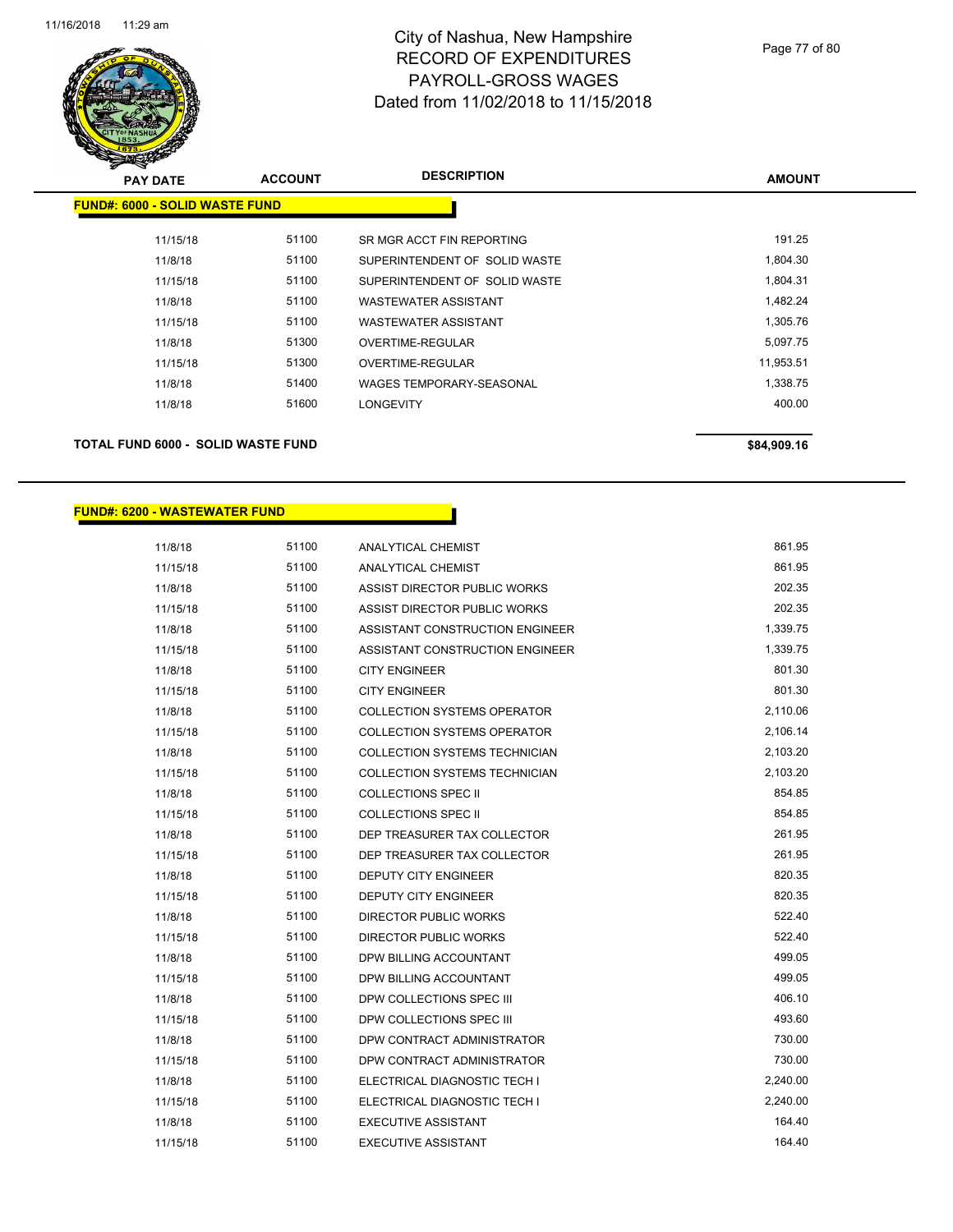

| <b>PAY DATE</b>                       | <b>ACCOUNT</b> | <b>DESCRIPTION</b>                 | <b>AMOUNT</b> |
|---------------------------------------|----------------|------------------------------------|---------------|
| <u> FUND#: 6200 - WASTEWATER FUND</u> |                |                                    |               |
| 11/8/18                               | 51100          | FINANCE AND ADMIN MANAGER          | 436.60        |
| 11/15/18                              | 51100          | FINANCE AND ADMIN MANAGER          | 436.60        |
| 11/8/18                               | 51100          | FLEET MANAGER STREET DEPT          | 115.45        |
| 11/15/18                              | 51100          | FLEET MANAGER STREET DEPT          | 115.45        |
| 11/8/18                               | 51100          | MECHANIC WWTP 1ST CLASS            | 4,315.20      |
| 11/15/18                              | 51100          | MECHANIC WWTP 1ST CLASS            | 4,315.20      |
| 11/8/18                               | 51100          | OPERATOR II WWTP 1st               | 4,293.60      |
| 11/15/18                              | 51100          | OPERATOR II WWTP 1st               | 4,293.60      |
| 11/8/18                               | 51100          | OPERATOR II WWTP 2nd               | 2,172.80      |
| 11/15/18                              | 51100          | OPERATOR II WWTP 2nd               | 2,172.80      |
| 11/8/18                               | 51100          | OPERATOR II WWTP 3rd               | 2,180.83      |
| 11/15/18                              | 51100          | OPERATOR II WWTP 3rd               | 2,180.86      |
| 11/8/18                               | 51100          | <b>OPERATOR III WWTP 1st</b>       | 3,390.80      |
| 11/15/18                              | 51100          | OPERATOR III WWTP 1st              | 3,390.80      |
| 11/8/18                               | 51100          | PLANT OPERATIONS SUPERVISOR        | 1,490.15      |
| 11/15/18                              | 51100          | PLANT OPERATIONS SUPERVISOR        | 1,490.15      |
| 11/8/18                               | 51100          | PROCESS CHEMIST                    | 800.80        |
| 11/15/18                              | 51100          | PROCESS CHEMIST                    | 1,001.00      |
| 11/8/18                               | 51100          | PUBLIC RELATIONS ADMINISTRATOR     | 219.15        |
| 11/15/18                              | 51100          | PUBLIC RELATIONS ADMINISTRATOR     | 219.16        |
| 11/8/18                               | 51100          | SENIOR STAFF ENGINEER              | 1,559.20      |
| 11/15/18                              | 51100          | <b>SENIOR STAFF ENGINEER</b>       | 1,559.20      |
| 11/8/18                               | 51100          | SR MGR ACCT FIN REPORTING          | 382.70        |
| 11/15/18                              | 51100          | SR MGR ACCT FIN REPORTING          | 382.70        |
| 11/8/18                               | 51100          | <b>STAFF ENGINEER</b>              | 1,595.90      |
| 11/15/18                              | 51100          | <b>STAFF ENGINEER</b>              | 1,595.90      |
| 11/8/18                               | 51100          | SUPERINTENDENT OF WASTEWATER       | 1,890.35      |
| 11/15/18                              | 51100          | SUPERINTENDENT OF WASTEWATER       | 1,890.35      |
| 11/8/18                               | 51100          | <b>SUPV LABORATORY</b>             | 1,211.50      |
| 11/15/18                              | 51100          | <b>SUPV LABORATORY</b>             | 1,211.50      |
| 11/8/18                               | 51100          | TRUCK DRIVER STREET REPAIR         | 918.40        |
| 11/15/18                              | 51100          | TRUCK DRIVER STREET REPAIR         | 918.40        |
| 11/8/18                               | 51100          | <b>WASTEWATER ASSISTANT</b>        | 1,254.96      |
| 11/15/18                              | 51100          | <b>WASTEWATER ASSISTANT</b>        | 1,434.24      |
| 11/8/18                               | 51100          | <b>WASTEWATER FOREMAN</b>          | 2,593.31      |
| 11/15/18                              | 51100          | <b>WASTEWATER FOREMAN</b>          | 2,593.30      |
| 11/8/18                               | 51100          | WASTEWATER PROJECT ENGINEER        | 1,524.70      |
| 11/15/18                              | 51100          | <b>WASTEWATER PROJECT ENGINEER</b> | 1,524.69      |
| 11/8/18                               | 51300          | OVERTIME-REGULAR                   | 3,656.40      |
| 11/15/18                              | 51300          | OVERTIME-REGULAR                   | 4,287.86      |
| 11/8/18                               | 51600          | <b>LONGEVITY</b>                   | 400.00        |
| 11/15/18                              | 51600          | <b>LONGEVITY</b>                   | 600.00        |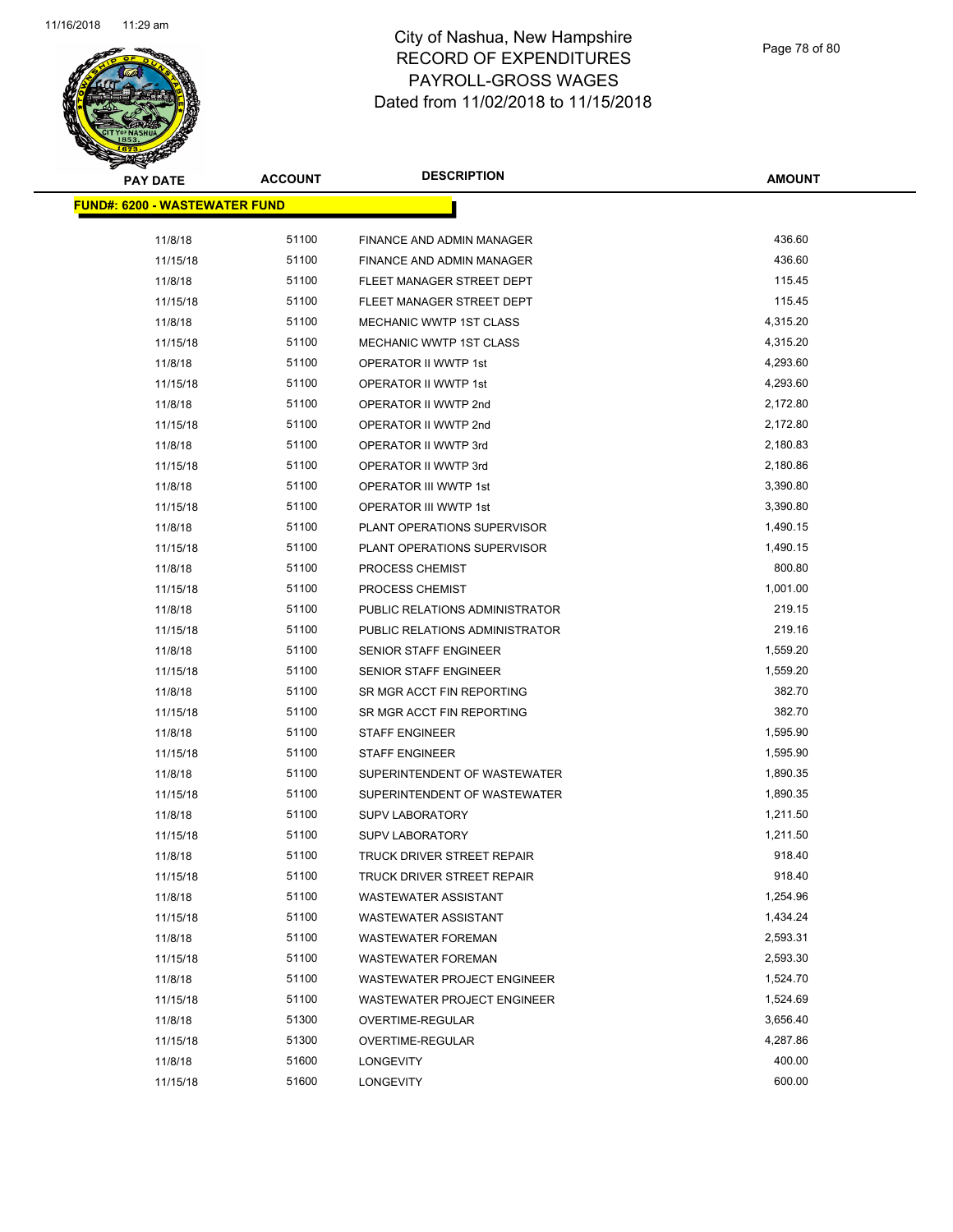

| <b>TOTAL FUND 6200 - WASTEWATER FUND</b>              |                                                   |                                    | \$101,935.56 |
|-------------------------------------------------------|---------------------------------------------------|------------------------------------|--------------|
|                                                       |                                                   |                                    |              |
|                                                       |                                                   |                                    |              |
|                                                       | <b>FUND#: 6500 - PROPERTY &amp; CASUALTY FUND</b> |                                    |              |
| 11/8/18                                               | 51100                                             | ADMINISTRATIVE ASSISTANT I         | 695.60       |
| 11/15/18                                              | 51100                                             | ADMINISTRATIVE ASSISTANT I         | 695.60       |
| 11/8/18                                               | 51100                                             | PROGRAM SUPV                       | 1,347.95     |
| 11/15/18                                              | 51100                                             | PROGRAM SUPV                       | 1,347.95     |
| 11/8/18                                               | 51100                                             | PROPERTY AND CASUALTY ADJUSTER     | 2,356.80     |
| 11/15/18                                              | 51100                                             | PROPERTY AND CASUALTY ADJUSTER     | 2,356.80     |
| 11/8/18                                               | 51100                                             | <b>RISK MANAGER</b>                | 1,808.50     |
| 11/15/18                                              | 51100                                             | <b>RISK MANAGER</b>                | 1,808.50     |
| 11/8/18                                               | 51100                                             | SAFETY LOSS PREVENTION SPEC        | 1,136.95     |
| 11/15/18                                              | 51100                                             | SAFETY LOSS PREVENTION SPEC        | 1,136.95     |
| 11/8/18                                               | 59207                                             | <b>WORKERS COMPENSATION CLAIMS</b> | 10,961.28    |
| 11/15/18                                              | 59207                                             | <b>WORKERS COMPENSATION CLAIMS</b> | 9,676.44     |
| 11/8/18                                               | 59290                                             | LONG TERM DISABILITY CLAIMS        | 627.48       |
| 11/15/18                                              | 59290                                             | LONG TERM DISABILITY CLAIMS        | 627.48       |
|                                                       |                                                   |                                    |              |
| <b>TOTAL FUND 6500 - PROPERTY &amp; CASUALTY FUND</b> |                                                   |                                    | \$36,584.28  |

| 11/8/18  | 51100 | EMPLOYEE BENEFITS ASSISTANT   | 728 25   |
|----------|-------|-------------------------------|----------|
| 11/15/18 | 51100 | EMPLOYEE BENEFITS ASSISTANT   | 728 25   |
| 11/8/18  | 51100 | EMPLOYEE BENEFITS MANAGER     | 1.438.15 |
| 11/15/18 | 51100 | EMPLOYEE BENEFITS MANAGER     | 1.438.15 |
| 11/8/18  | 51100 | EMPLOYEE BENEFITS SPEC        | 1.033.40 |
| 11/15/18 | 51100 | <b>EMPLOYEE BENEEITS SPEC</b> | 1.033.41 |
| 11/8/18  | 51100 | HUMAN RESOURCES DIRECTOR      | 318 20   |
| 11/15/18 | 51100 | HUMAN RESOURCES DIRECTOR      | 318 20   |
|          |       |                               |          |

**TOTAL FUND 6600 - BENEFITS SELF INSURANCE FUND \$7,036.01** 

| <b>FUND#: 7050 - HOLMAN STADIUM IMPROVEMNTS ETF</b>     |       |                          |          |
|---------------------------------------------------------|-------|--------------------------|----------|
| 11/8/18                                                 | 51400 | WAGES TEMPORARY-SEASONAL | 264.00   |
| <b>TOTAL FUND 7050 - HOLMAN STADIUM IMPROVEMNTS ETF</b> |       |                          | \$264.00 |